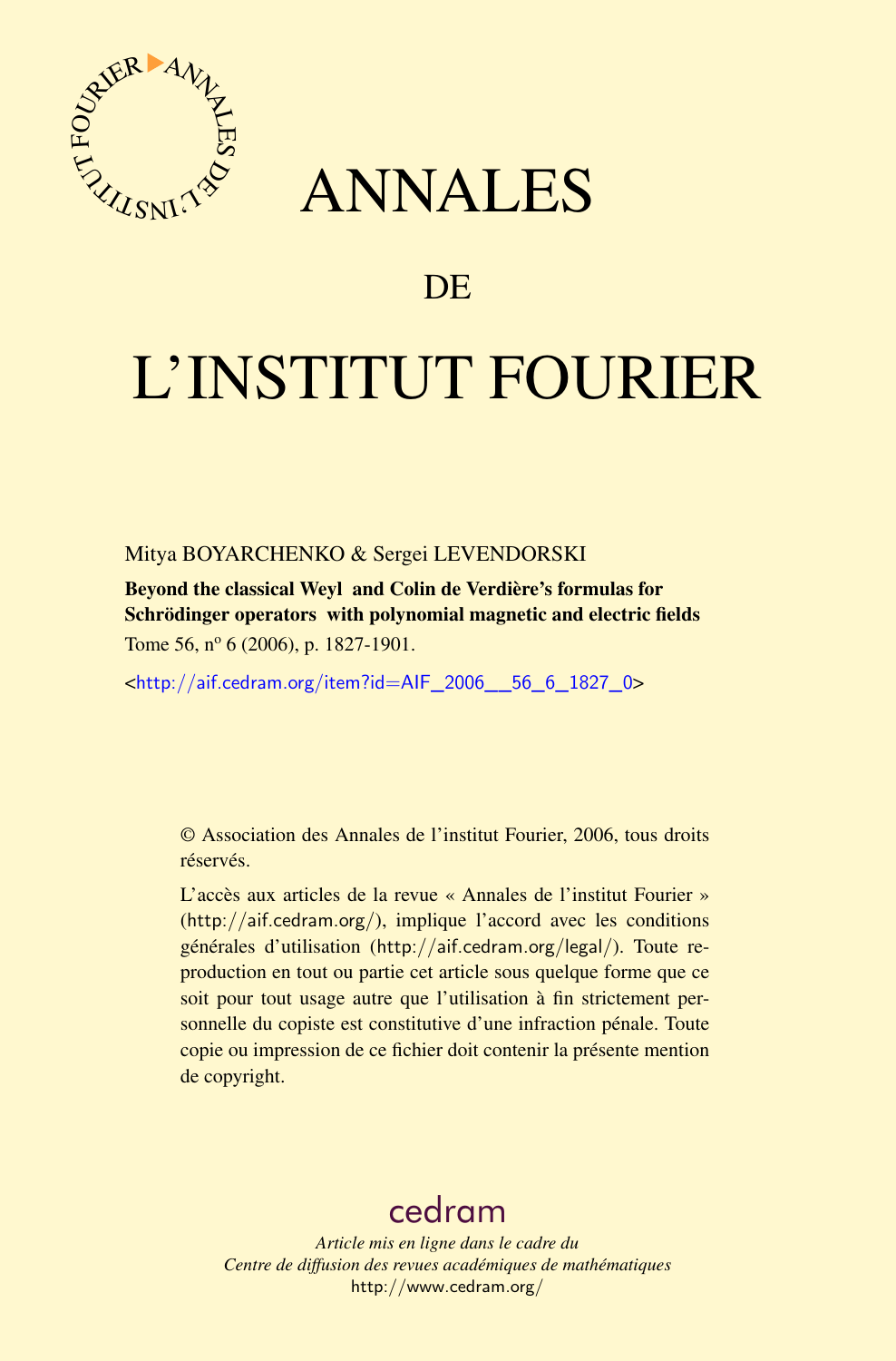Ann. Inst. Fourier, Grenoble **56**, 6 (2006) 1827-1901

# BEYOND THE CLASSICAL WEYL AND COLIN DE VERDIÈRE'S FORMULAS FOR SCHRÖDINGER OPERATORS WITH POLYNOMIAL MAGNETIC AND ELECTRIC FIELDS

#### **by Mitya BOYARCHENKO & Sergei LEVENDORSKI**

ABSTRACT. — We present a pair of conjectural formulas that compute the leading term of the spectral asymptotics of a Schrödinger operator on  $L^2(\mathbb{R}^n)$  with quasi-homogeneous polynomial magnetic and electric fields. The construction is based on the orbit method due to Kirillov. It makes sense for any nilpotent Lie algebra and is related to the geometry of coadjoint orbits, as well as to the growth properties of certain "algebraic integrals," studied by Nilsson. By using the direct variational method, we prove that the formulas give the correct answer not only in the "regular" cases where the classical formulas of Weyl or Colin de Verdière are applicable but in many "irregular" cases, with different types of degeneration of potentials.

Résumé. — Nous donnons deux formules conjecturelles pour calculer le terme dominant du comportement asymptotique du spectre d'un opérateur de Schrödinger agissant dans  $L^2(\mathbb{R}^n)$  avec des polynômes quasi-homogènes comme champs électriques et magnétiques. La construction se base sur la méthode des orbites de Kirillov, et s'applique donc à n'importe quelle algèbre de Lie nilpotente. Elle est liée à la géométrie des orbites coadjointes et à certaines "intégrales algébriques" étudiées par Nilsson. En utilisant la méthode de variation directe, nous démontrons que nos formules sont correctes non seulement dans le cas régulier où s'appliquent les formules de Weyl ou Colin de Verdière, mais aussi dans certains cas "irréguliers" avec différents types de dégéréscence des potentiels.

*Keywords:* Schrödinger operators, spectral asymptotics, orbit method, nilpotent Lie algebras.

*Math. classification:* 35P20, 35J10, 22E25.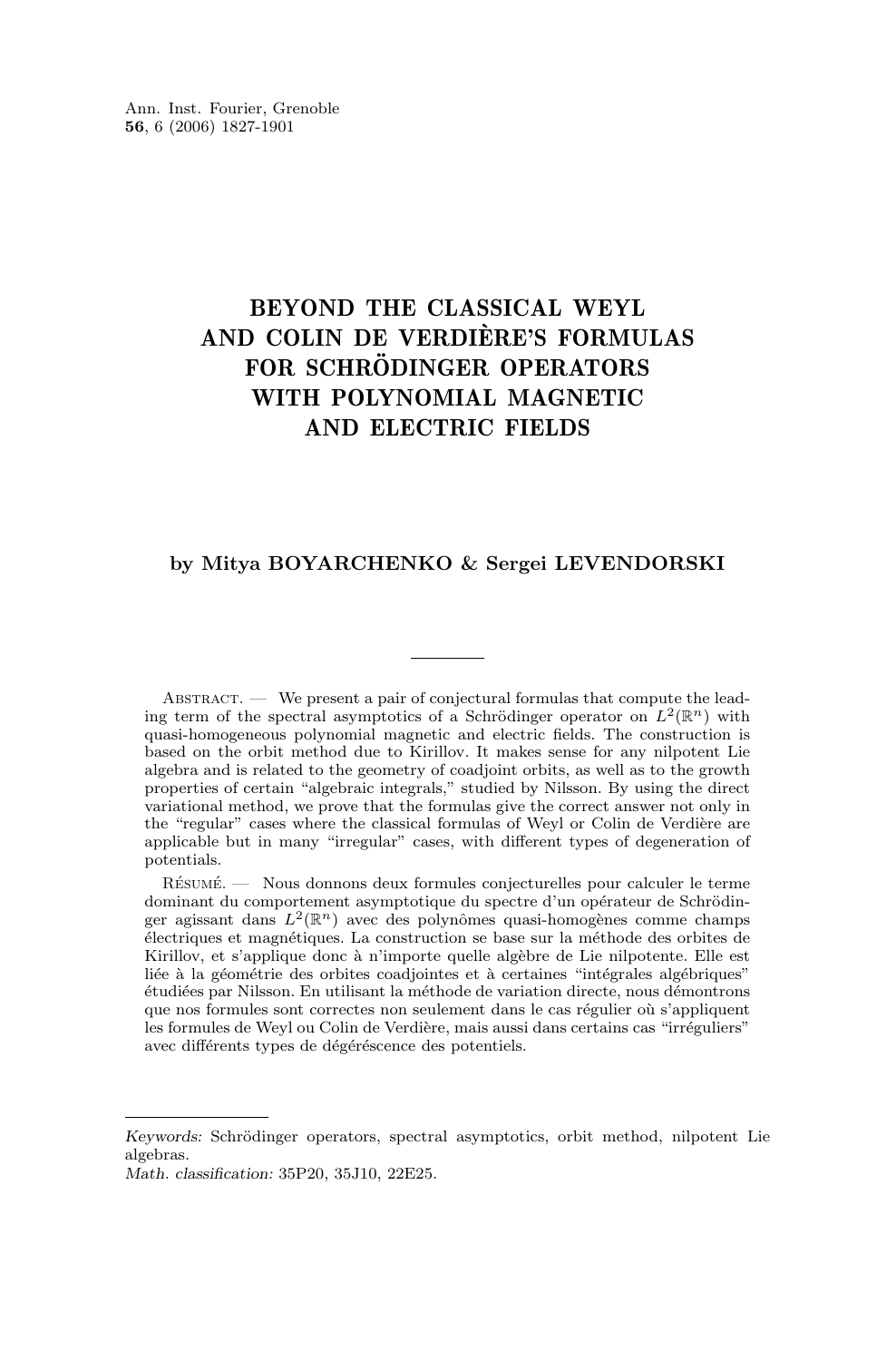## **1. Introduction**

### **1.1.**

<span id="page-2-0"></span>Let

(1.1) 
$$
H = H(a) + V = -\sum_{j=1}^{n} \left( \frac{\partial}{\partial x_j} + \sqrt{-1} \cdot a_j(x) \right)^2 + V(x)
$$

be a Schrödinger operator in  $\mathbb{R}^n$  with a real semi-bounded electric potential V and magnetic potential  $a(x) = (a_1(x), \ldots, a_n(x)) \in C^2(\mathbb{R}^n, \mathbb{R}^n)$ . If the electric potential  $V$  regularly grows at infinity, it is well-known that  $H(0)+V$  is a self-adjoint operator with discrete spectrum, and the counting function of the spectrum obeys the classical Weyl formula

(1.2) 
$$
N(\lambda, H(0) + V) \sim (2\pi)^{-n} \int_{\mathfrak{a}(x,\xi) < \lambda} dx d\xi.
$$

Here  $a(x,\xi) = ||\xi||^2 + V(x)$  is the symbol of  $H(0) + V$ , and  $f(\lambda) \sim g(\lambda)$ means that  $f(\lambda)/g(\lambda) \to 1$  as  $\lambda \to +\infty$ . One easily rewrites (1.2) in the form

(1.3) 
$$
N(\lambda, H(0) + V) \sim (2\pi)^{-n} |v_n| \int_{\mathbb{R}^n} (\lambda - V(x))_+^{n/2} dx,
$$

where  $|v_n|$  is the volume of the unit ball of  $\mathbb{R}^n$  and  $a_+ = \max\{0, a\}$  (see *e.g.,* [\[33,](#page-74-0) [34\]](#page-74-0)). The classical Weyl formula is applicable to many classes of operators, and in its initial form, it was related to the (Dirichlet or Neumann) Laplacian on a bounded domain  $\Omega$ , with the symbol  $a(x, \xi)$ . For the Laplacian, the equation (1.3) is valid with  $V(x) = 0$  and the integration over  $Ω$ ; hence,  $(1.3)$  allows one "to hear the area of the drum". If more information about the spectrum is available, then one can "hear" much more about the geometry of a "drum": see [\[14,](#page-73-0) [8\]](#page-73-0).

In [\[35,](#page-74-0) [32,](#page-74-0) [36,](#page-74-0) [17,](#page-74-0) [9\]](#page-73-0), it is shown that the spectrum of  $H(0)+V$  can be discrete even if V does not grow in some directions, and for wide classes of degenerate potentials, the leading term of the asymptotics of  $N(\lambda, H(a) + V)$ is computed. The results of these papers agree with the general "uncertainty principle" stated in [\[7\]](#page-73-0); it seems that this principle provides upper and lower bounds, but it is difficult to use it to study spectral asymptotics. Note that in many cases, asymptotic formulas are non-classical in the sense that they do not agree with the "classical" formula (1.2). Three cases are possible: the classical Weyl formula holds (the so-called *weak degeneration case*); an analog of the classical Weyl formula with the operator-valued symbol parameterized by points of a set with a measure inherited from  $T^*\mathbb{R}^n$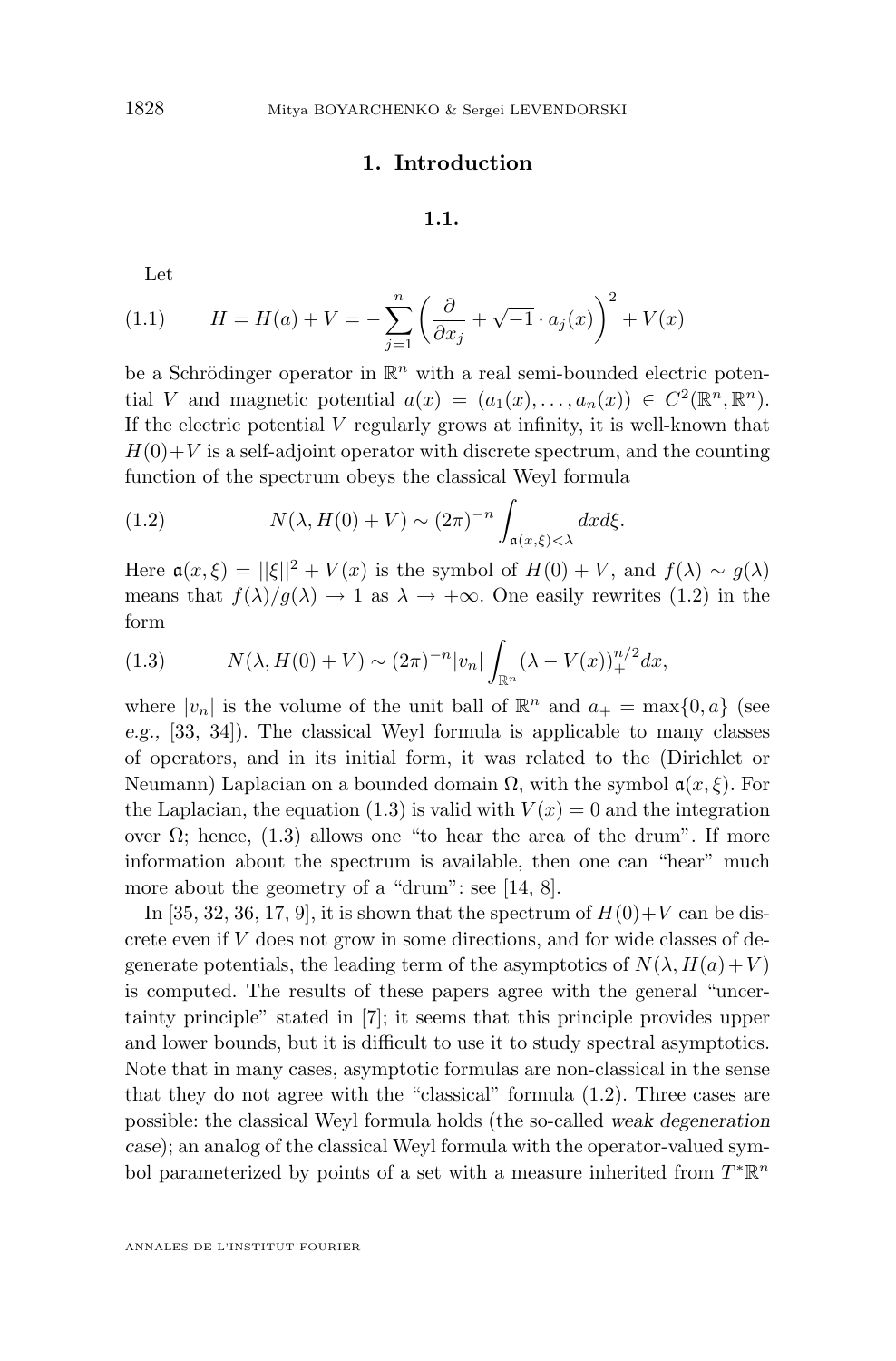<span id="page-3-0"></span>is valid (*strong degeneration case*); the classical Weyl formula fails but the leading term of the asymptotics is expressed in terms of an auxiliary scalar function, and no operator-valued symbol is involved (*intermediate degeneration case*). In simple strong degeneration cases, an operator-valued symbol is parameterized by the cotangent bundle over a manifold of degeneration of  $V$ , call it  $M$ , and the operator-valued analog of  $(1.2)$  is of the form

(1.4) 
$$
N(\lambda, H(0) + V) \sim (2\pi)^{-n+r} \int_{T^*M} N(\lambda, \mathfrak{a}(x', \xi')) dx' d\xi',
$$

where  $r = \text{codim}M$ , and for each  $(x', \xi') \in T^*M$ ,  $\mathfrak{a}(x', \xi')$  is an operator in  $L^2(\mathbb{R}^r)$ . Similar types of asymptotic formulas hold for many other classes of differential operators, pseudodifferential operators and boundary value problems (see [\[17,](#page-74-0) [18,](#page-74-0) [19,](#page-74-0) [20\]](#page-74-0) and the bibliography therein).

#### **1.2.**

If  $V = 0$  and the magnetic tensor  $B = [b_{jk}], \quad b_{jk}(x) = \partial_k a_j(x) - \partial_j a_k(x)$ , grows regularly at infinity, the leading term of the asymptotics was obtained in [\[5\]](#page-73-0) (see also [\[37,](#page-74-0) [13\]](#page-73-0)):

(1.5) 
$$
N(\lambda, H(a)) \sim \int_{\mathbb{R}^n} v_{B(x)}(\lambda) dx,
$$

where  $v_B(\lambda)$  is defined as follows. Let rank  $B = 2r$ , and let  $b_1 \geq b_2 \geq \cdots \geq b_n$  $b_r > 0$  be the positive eigenvalues of *iB*. Then

$$
v_B(\lambda) = (2\pi)^{-n+r} |v_{n-2r}| b_1 \cdots b_r \sum_{n_1, \ldots, n_r \geq 0} \left( \lambda - \sum_{j=1}^r (2n_j + 1) \cdot b_j \right)_+^{n/2-r}.
$$

Note that B, r and the  $b_j$ 's depend on x. However, in the case of a Schrödinger operator with polynomial potentials, there is a dense open subset of  $\mathbb{R}^n$  of full measure on which  $B(x)$  has maximal rank, so one can replace the integral in  $(1.5)$  by the integral over this subset. Then r will remain constant throughout the integration.

#### **1.3.**

In the general case, only upper and lower bounds for  $N(\lambda, H(a)+V)$  are known [\[26\]](#page-74-0). They are given in terms of a function  $\Psi^* = \Psi^*_{a,V}$  constructed in [\[10\]](#page-73-0); for polynomial  $V(\geq 0)$  and  $b_{jk}$ ,

(1.6) 
$$
\Psi^*(x) = \sum_{\alpha} |\partial^{\alpha} V(x)|^{1/(|\alpha|+2)} + \sum_{\alpha,j,k} |\partial^{\alpha} b_{jk}(x)|^{1/(|\alpha|+2)}.
$$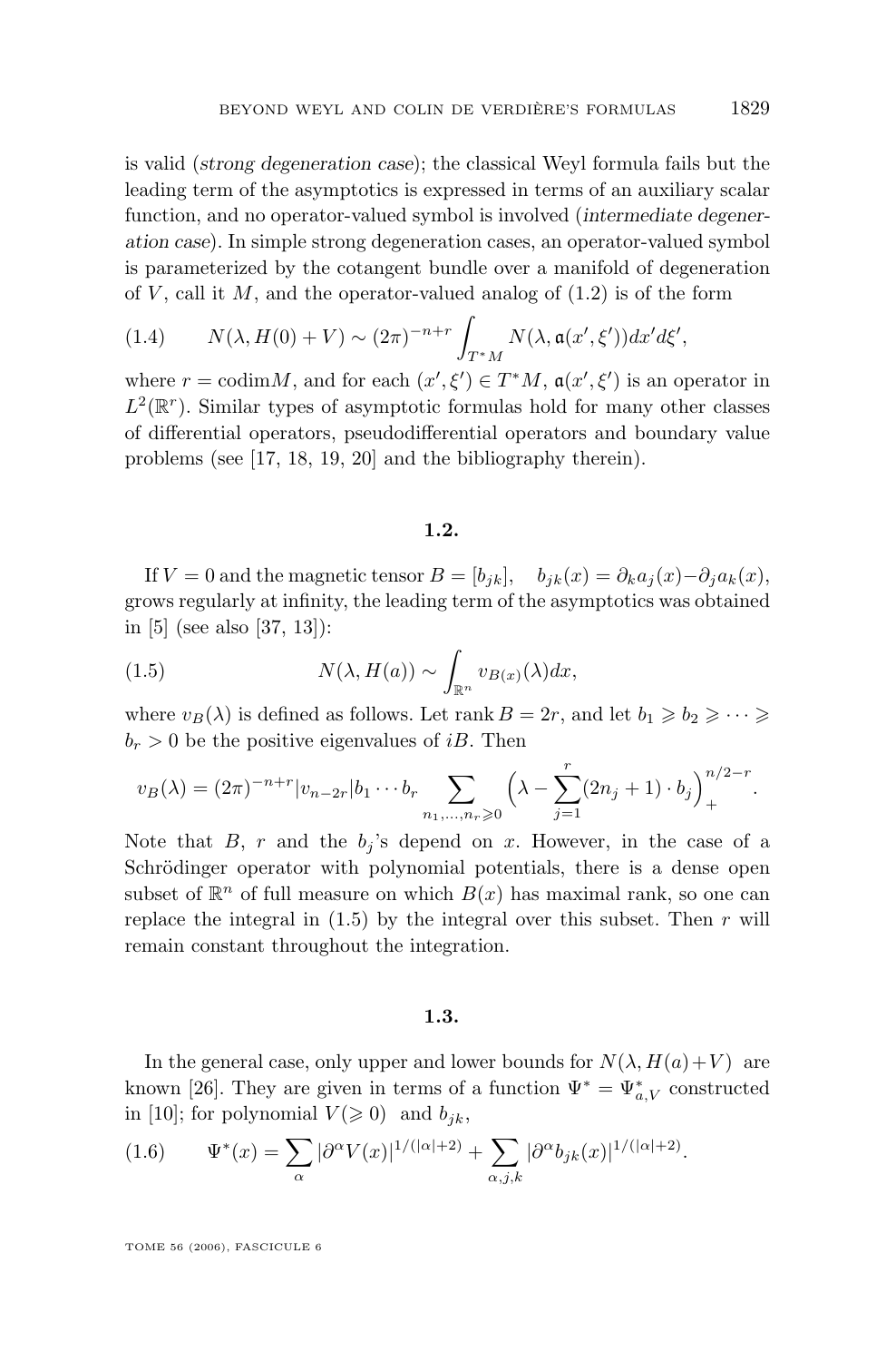<span id="page-4-0"></span>It was shown that under certain conditions - in particular, for polynomial V and  $b_{jk}$  - the following statements hold: ([\[10\]](#page-73-0)) *the spectrum of*  $H(a)+V$  *is discrete if and only if*

(1.7) 
$$
\Psi^*(x) \to +\infty \quad \text{as} \quad |x| \to +\infty,
$$

and  $([26])$  $([26])$  $([26])$  *if (1.7) holds, then there exists*  $C > 0$  *such that* 

$$
(1.8) \qquad C^{-1}G(C^{-1}\lambda, \Psi^*, \mathbb{R}^n) \leq N(\lambda, H(a) + V) \leqslant CG(C\lambda, \Psi^*, \mathbb{R}^n),
$$

*where*

(1.9) 
$$
G(\lambda, \Psi^*, U) = \int_U (\lambda - \Psi^*(x)^2)_+^{n/2} dx.
$$

Thus in the case  $B \neq 0$  not growing in some directions, the leading term of the asymptotics is unknown apart from a special case of a Schrödinger operator (and Dirac operator) in 2D with homogeneous potentials [\[20\]](#page-74-0).

## **1.4.**

Notice the difference between the formulas  $(1.2)$ ,  $(1.4)$  and  $(1.5)$ : the first two are written in an invariant form, whereas the last one is similar to [\(1.3\)](#page-2-0), which is a realization of the invariant formula [\(1.2\)](#page-2-0). This observation suggests that there should be an invariant formula of which [\(1.5\)](#page-3-0) is a realization. Moreover, one should expect that there is a general formula, with  $(1.2)$ ,  $(1.4)$  and  $(1.5)$  as special cases. The following observations indicate the direction where one should look for such a formula.

Let  $H$  be a Schrödinger operator  $(1.1)$  with polynomial potentials. We consider the real Lie algebra  $\mathfrak g$  of polynomial differential operators on  $\mathbb R^n$ generated by the operators  $L_j = \partial_j + \sqrt{-1} \cdot a_j(x)$  and the operator  $L_0$ behinder by the operators  $L_j = U_j + \sqrt{-1} \cdot u_j(x)$  and the operator  $L_0$ <br>of multiplication by  $\sqrt{-1} \cdot V(x)$ . It is easy to see that **g** is a finite dimensional nilpotent Lie algebra. We prove in Theorem [2.1](#page-14-0) that, after possibly replacing H with a gauge equivalent operator (a process which changes neither the spectrum of  $H$  nor the Lie algebra  $\mathfrak{g}$ , up to isomorphism), the "tautological" representation of  $\mathfrak g$  on  $L^2(\mathbb R^n)$  lifts to a unitary representation  $\rho$  of the corresponding connected and simply connected nilpotent Lie group  $G = \exp \mathfrak{g}$ . Moreover, H has discrete spectrum if and only if  $\rho$  is irreducible. Note that  $H$  can be naturally viewed as the image of the element duction. Note that H can be hatter any viewed as the image of the element  $H^{\circ} := -\sum_{j=1}^{n} L_j^2 - \sqrt{-1} \cdot L_0$  of  $\mathcal{U}(\mathfrak{g})_{\mathbb{C}} = \mathcal{U}(\mathfrak{g}) \otimes_{\mathbb{R}} \mathbb{C}$ , the complexification of the universal enveloping algebra of g, under the representation of g induced by  $ρ$ .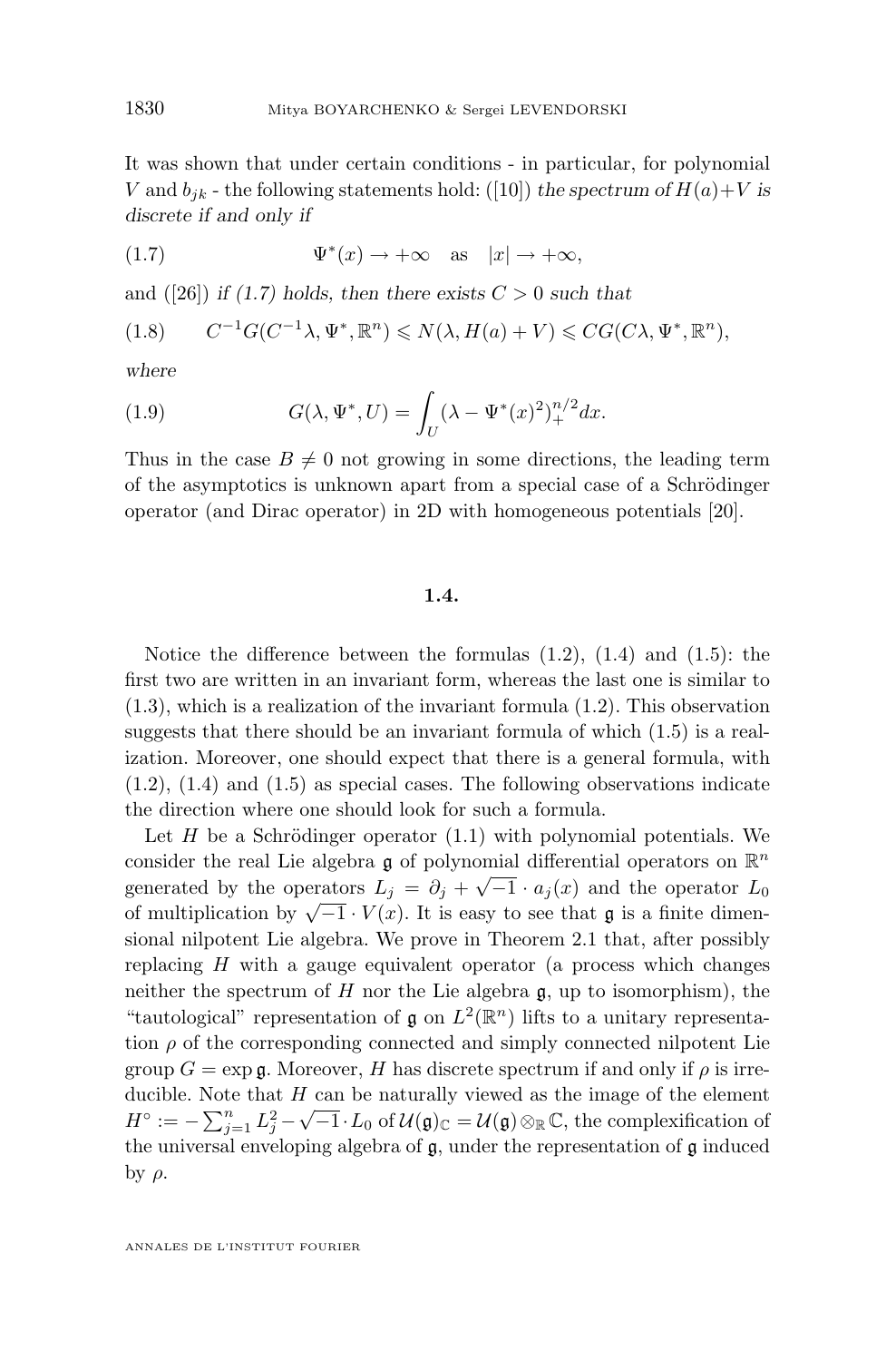<span id="page-5-0"></span>Assume that  $\sigma(H) = \sigma_d(H)$ , so  $\rho$  is irreducible. The orbit method, due to Kirillov [\[15\]](#page-73-0), provides a natural one-to-one correspondence between (unitary equivalence classes of) unitary irreducible representations of G and orbits of the coadjoint action of G on  $\mathfrak{g}^*$ . In particular, we let  $\Omega_\rho \subset \mathfrak{g}^*$ denote the coadjoint orbit corresponding to  $\rho$ . Suppose now that the magnetic potential  $a = 0$ , and that  $V(x)$  grows regularly at infinity. The values of the symbol  $a(x, \xi)$  appearing in the classical Weyl formula [\(1.2\)](#page-2-0) can be interpreted as the images of  $H^{\circ}$  in a family of representations of G on the one-dimensional space  $L^2(\mathbb{R}^0)$ . The family is parameterized by points of the orbit  $\Omega_{\rho}$ , and the measure  $(2\pi)^{-n}dx d\xi$  coincides with the canonical (Kostant) measure on  $\Omega_{\rho}$ .

On the other hand, assume that  $V = 0$  and the magnetic tensor  $B(x)$ grows regularly at infinity. It can (and will) be shown that the formula of Colin de Verdière [\(1.5\)](#page-3-0) can be written in the form

(1.10) 
$$
N(\lambda, H) \sim \int_{Q} N(\lambda, H_{\Theta}) d\nu(\Theta) \text{ as } \lambda \to +\infty,
$$

where  $H_{\Theta}$  is the image of  $H^{\circ}$  in a certain unitary irreducible representation of G on  $L^2(\mathbb{R}^r)$ , Q is a manifold parametrizing a family of such representations, and the measure  $d\nu(\Theta)$  can be obtained in the following way. Let  $\tilde{Q} \subset \mathfrak{g}^*$  be the union of the orbits corresponding to the representations parameterized by the points of Q. There is a natural "projection map $\hat{A}^{\prime}\hat{A}^{\prime}$  $p:\Omega_{\rho}\to Q$ , such that the pushforward  $\tilde{\nu}$  of the canonical measure on  $\Omega_{\rho}$ is a G-invariant measure on  $\ddot{Q}$ . One can decompose  $\ddot{\nu}$  as an integral of the canonical measures on the orbits contained in  $\tilde{Q}$ , with respect to a certain "quotient" measure on  $Q = \tilde{Q}/G$ . Then we take  $\nu$  to be this quotient measure.

Let us explain the case  $n = 2$  in detail. The magnetic tensor must be of the form

$$
B(x) = \begin{pmatrix} 0 & b(x) \\ -b(x) & 0 \end{pmatrix},
$$

where  $b(x)$  is a polynomial, and since  $B(x)$  grows regularly at infinity, we may assume without loss of generality that  $b(x) > 0$  for  $||x|| \gg 0$ . Note that the eigenvalues of  $\sqrt{-1} \cdot B(x)$  are  $\pm b(x)$ .

The Lie algebra g is generated by the operators  $L_1 = \partial_1 + \sqrt{-1} \cdot a_1(x)$  and The Lie algebra y is generated by the operators  $L_1 = o_1 + \sqrt{-1} \cdot a_1(x)$  and<br>  $L_2 = \partial_2 + \sqrt{-1} \cdot a_2(x)$ , which satisfy  $[L_1, L_2] = \sqrt{-1} \cdot b(x)$ . Let us write  $P_0 = \sqrt{-1} \cdot b(x)$ , and let  $P_1, \ldots, P_N$  be an arbitrary basis of the vector space spanned by all mixed partial derivatives of  $P_0$  of all positive orders (*i.e.*, not including  $P_0$  itself). Thus  $\{L_1, L_2, P_0, P_1, \ldots, P_N\}$  is a basis of **g**.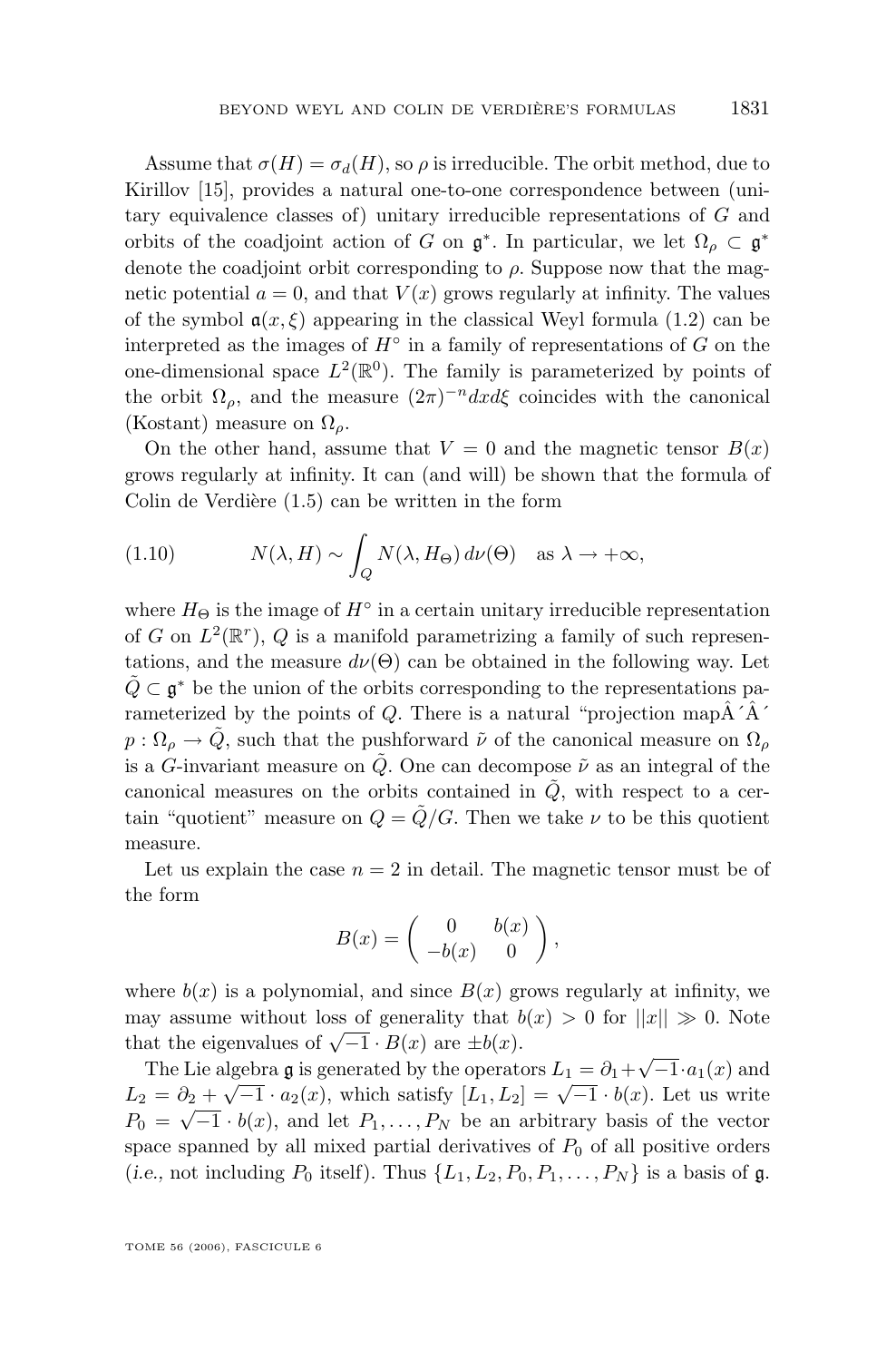We can now define a map  $p: \Omega_{\rho} \to \mathfrak{g}^*$  by the formulas

(1.11) 
$$
p(f)(L_1) = f(L_1), \qquad p(f)(L_2) = f(L_2),
$$

$$
(1.12) \t p(f)(P_0) = f(P_0), \t p(f)(P_j) = 0 \text{ for } 1 \leq j \leq N.
$$

We will now show that if  $\tilde{Q}$  is taken to be the image of this map, then  $\tilde{Q}$  is G-stable, and the pushforward measure  $\tilde{\nu} = p_*(\mu_{\Omega_\rho})$  is G-invariant (where  $\mu_{\Omega_{\rho}}$  is the Kostant measure on the orbit  $\Omega_{\rho}$ ). Moreover, if  $Q = \tilde{Q}/G$  and  $\nu$  is the measure on Q induced by  $\tilde{\nu}$ , then the right hand side of [\(1.10\)](#page-5-0) coincides with the right hand side of Colin de Verdière's formula.

It follows from Propositions [2.10](#page-21-0) and [2.11](#page-21-0) that the orbit  $\Omega_{\rho}$  admits a parameterization  $\phi : \mathbb{R}^4 \to \mathfrak{g}^*$  given by

$$
\phi(\xi_1, \xi_2, y_1, y_2)(L_t) = \xi_t \text{ for } t = 1, 2,
$$

and

$$
\phi(\xi_1, \xi_2, y_1, y_2)(P_j) = -\sqrt{-1} \cdot P_j(y_1, y_2)
$$
 for  $0 \le j \le N$ ;

moreover, we have  $\mu_{\Omega_{\rho}} = (2\pi)^{-2} \cdot \phi_*(d\xi dy)$ , where  $d\xi dy$  denotes the Lebesgue measure on  $\mathbb{R}^4$ . Let **a** denote the subspace of **g** spanned by  $P_1, \ldots, P_N$ ; it is clearly an ideal of  $\mathfrak g$ . By definition, the image of the map p is contained in the annihilator of this ideal in  $\mathfrak{g}^*$ , which we can identify with  $(\mathfrak{g}/\mathfrak{a})^*$ . Now  $\mathfrak{g}/\mathfrak{a}$  has basis  $\{X, Y, Z\}$ , where X, Y and Z are the images of  $L_1, L_2$  and  $P_0$  under the quotient map  $\mathfrak{g} \to \mathfrak{g}/\mathfrak{a}$ . They satisfy the relations  $[X, Y] = Z$ ,  $[X, Z] = [Y, Z] = 0$ , so we see that  $\mathfrak{g}/\mathfrak{a}$  is the 3-dimensional Heisenberg algebra. Let us use the basis  $\{X, Y, Z\}$  to identify  $(\mathfrak{g}/\mathfrak{a})^*$  with  $\mathbb{R}^3$  in the obvious way. Then the composition  $\psi = p \circ \phi : \mathbb{R}^4 \to (\mathfrak{g}/\mathfrak{a})^*$ is given by  $\psi(\xi, y) = (\xi_1, \xi_2, b(y))$ , and we are interested in the measure  $\tilde{\nu} = (2\pi)^{-2} \psi_*(d\xi dy)$ . It is well known that there are two types of coadjoint orbits in  $(\mathfrak{g}/\mathfrak{a})^*$ : the two-dimensional orbits given by  $f(Z) = c$ , where c is a nonzero constant, and the zero-dimensional orbits, namely, points of the plane defined by  $f(Z) = 0$ . In particular, we see that  $\psi(\mathbb{R}^4)$  is a union of coadjoint orbits, so the set  $p(\Omega_0)$  is G-stable. Moreover, if  $c \neq 0$  is fixed, then the functions  $u : f \mapsto f(X)$  and  $v : f \mapsto f(Y)$  are coordinates on the coadjoint orbit defined by  $f(Z) = c$ , and the Kostant measure on this orbit is given by  $\mu_c = (2\pi)^{-1}c^{-1} \cdot dudv$ . Consequently, the pushforward measure  $\tilde{\nu}$  can be decomposed as an integral of the Kostant measures  $\mu_c$ in the following way:

$$
\tilde{\nu} = \int_{\mathbb{R}} \mu_c d\nu(c),
$$

where  $\nu$  is the measure on  $\mathbb R$  obtained as the pushforward of the measure  $(2\pi)^{-1}b(y)dy$  via the map  $b : \mathbb{R}^2 \to \mathbb{R}$ . (A fortiori, this implies that  $\tilde{\nu}$ is G-invariant. Note also that we have ignored the plane  $f(Z) = 0$  in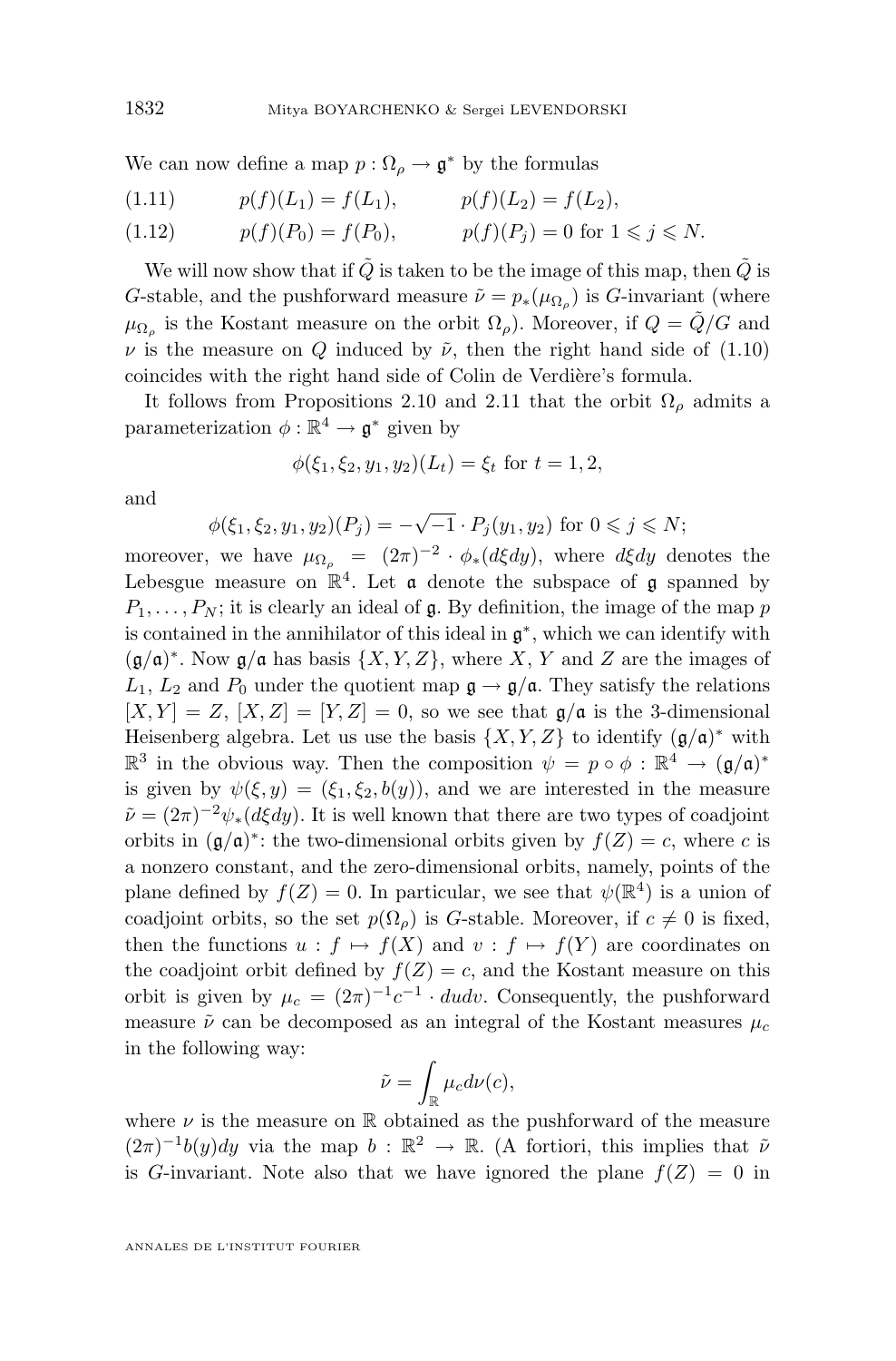<span id="page-7-0"></span>the computation above, which can be done because it has measure zero with respect to  $\tilde{\nu}$ .) Finally, the representation of  $\mathfrak{g}/\mathfrak{a}$  corresponding to the orbit  $f(Z) = c$  can be realized in the space  $L^2(\mathbb{R})$  in such a way that  $X \mapsto d/dx$  and  $Y \mapsto \sqrt{-1 \cdot cx}$ . Under this representation, the sublaplacian  $-(X^2 + Y^2)$  maps to the operator  $-\Delta_x + c^2x^2$ , whose spectrum can be computed explicitly: it consists of eigenvalues of the form  $(2m + 1)c$ , each having multiplicity 1, where  $m$  runs through all nonnegative integers. We now have all the ingredients needed to make sense out of the right hand side of [\(1.10\)](#page-5-0), and we see that it becomes

$$
(2\pi)^{-1} \cdot \int_{\mathbb{R}^2} N(\lambda, -\Delta_x + y^2 x^2) \cdot b(y) dy,
$$

which coincides with the right hand side of Colin de Verdière's formula.

The classical Weyl formula also can be written in the form [\(1.10\)](#page-5-0), with Q parameterizing a family of one-dimensional representations (in this case,  $Q = \tilde{Q}$ , so one does not need to decompose the pushforward measure). It is tempting to conjecture that for any magnetic Schrödinger operator with discrete spectrum one can find a family of irreducible representations of G and the pushforward measure  $d\nu(\Theta)$  on Q such that [\(1.10\)](#page-5-0) holds. As it turns out, this construction can be realized in many cases albeit not all, and the first goal of the paper is to suggest a general way of constructing the family Q and the pushforward measure  $d\nu(\Theta)$ . Naturally enough (*cf.*) generalizations of the classical Weyl formula in [\[17,](#page-74-0) [18,](#page-74-0) [19\]](#page-74-0)), we have two similar (but a bit different) algorithms: one for the strong degeneration case, and one for the weak and intermediate degeneration case; and in the intermediate degeneration case, one has to introduce additional logarithmic factors into [\(1.10\)](#page-5-0). To verify our conjecture for several classes of magnetic Schrödinger operators, we use a modification of the variational technique from [\[17,](#page-74-0) [18,](#page-74-0) [19,](#page-74-0) [20\]](#page-74-0).

#### **1.5.**

Let us keep the same notation as above, and write  $\mu_{\Omega_{\rho}}$  for the canonical (Kostant) measure on the orbit  $\Omega$ <sub>ρ</sub>. In trying to turn the vague ideas of the previous paragraph into a precise formula that applies to Schrödinger operators with degenerate potentials, one meets two considerable difficulties. The first one lies in the fact that there seems to be no natural general way of defining a projection map  $p: \Omega_{\rho} \to \tilde{Q} \subset \mathfrak{g}^*$  such that the pushforward  $p_*(\mu_{\Omega_\rho})$  will always be a G-invariant measure. The second difficulty,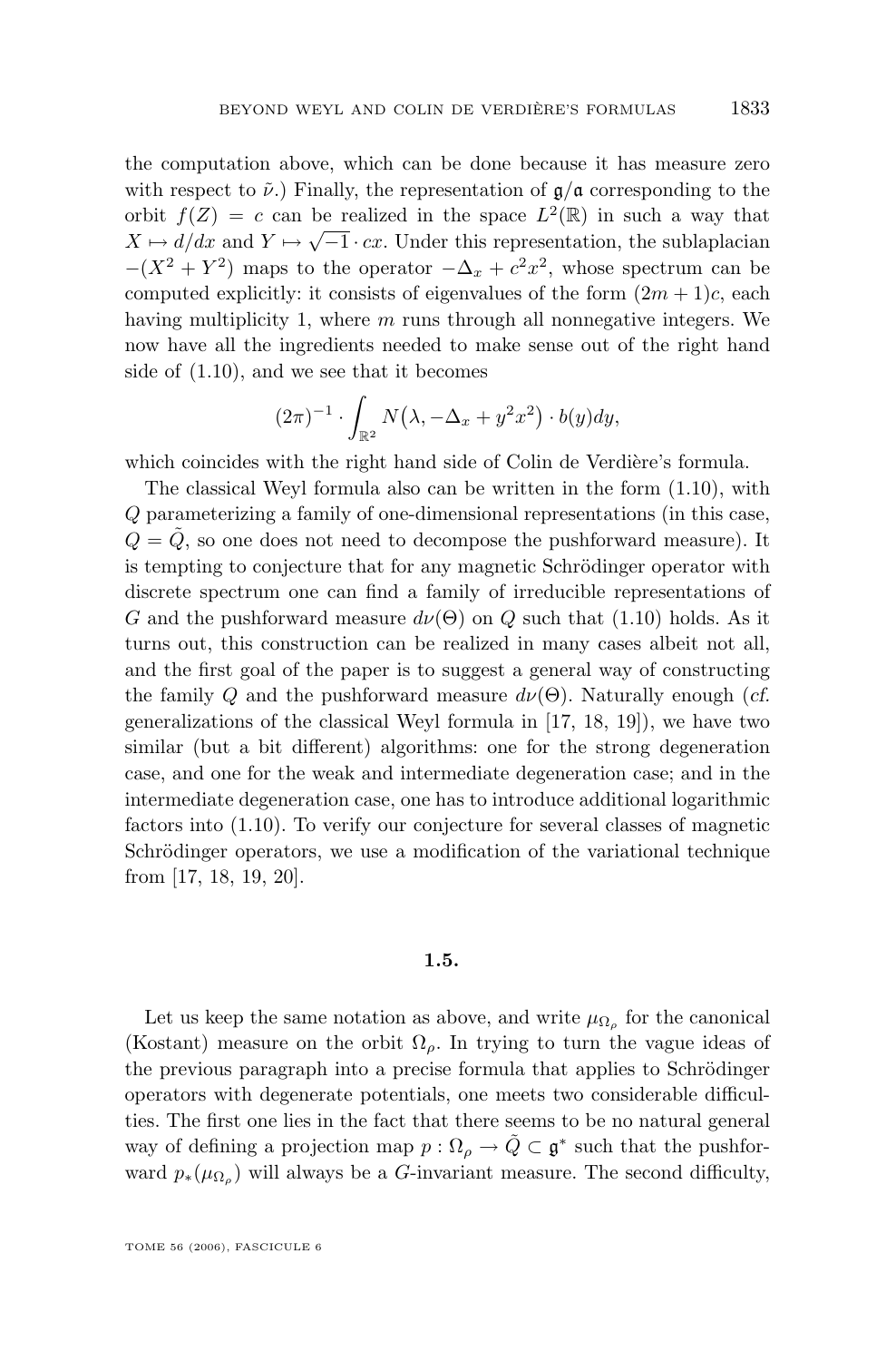which is more serious, is that in certain cases (such as the intermediate degeneration example studied in [§5.2\)](#page-52-0) there exists an asymptotic formula of the form [\(1.10\)](#page-5-0) (with additional logarithmic factors), but the measure ν cannot be obtained from a *pushforward* measure arising from a process described above.

Thus, one has to look for a different construction of the subset  $\tilde{Q} \subset \mathfrak{g}^*$ and the G-invariant measure  $\tilde{\nu}$  on  $\tilde{Q}$ . In our paper we suggest a construction which has the advantage of being canonical (*i.e.,* independent of any choices). Moreover, the measure  $\tilde{\nu}$  it provides is automatically G-invariant. Thus, both problems mentioned in the last paragraph are solved at once. To the best of our knowledge, no similar construction has been used in this or any related context before.

Let us give a brief description of our idea. For each  $\lambda > 0$ , we let  $\mu_{\lambda} =$  $\mu_{\lambda,\Omega_\rho}$  denote the positive Borel measure on  $\mathfrak{g}^*$  defined by  $\mu_\lambda(A) = \mu_{\Omega_\rho}(\Omega_\rho \cap$  $(\lambda \cdot A)$  for every Borel subset  $A \subset \mathfrak{g}^*$ . Note that  $\mu_{\lambda}$  is supported on  $\lambda^{-1} \cdot \Omega_{\rho}$ , which is another coadjoint orbit in  $\mathfrak{g}^*$ . Now  $\Omega_\rho$  is closed in  $\mathfrak{g}^*$ , and there is a coordinate system on  $\Omega_{\rho}$  which identifies  $\Omega_{\rho}$  with  $\mathbb{R}^{2n}$ , such that  $\mu_{\Omega_{\rho}}$ corresponds to the usual Lebesgue measure under this identification (both of these statements hold for arbitrary nilpotent Lie algebras). In particular, we see that each  $\mu_{\lambda}$  can be identified with a positive linear functional on the space  $C_c(\mathfrak{g}^*)$  of compactly supported continuous functions on  $\mathfrak{g}^*$ . Note also that, if A is a neighborhood of 0 in  $\mathfrak{g}^*$ , then, as  $\lambda \to +\infty$ , the sets  $\Omega_{\rho} \cap \lambda \cdot A$  exhaust all of  $\Omega_{\rho}$ ; thus,  $\mu_{\lambda}(A) \to +\infty$ . Let us now suppose that there exists a function  $f(\lambda)$  such that the functionals  $f(\lambda) \cdot \mu_\lambda \in C_c(\mathfrak{g}^*)^*$ have a nonzero weak-\* limit  $f_{\infty} \in C_c(\mathfrak{g}^*)^*$ . By the Riesz representation theorem,  $f_{\infty}$  corresponds to a positive Borel measure  $\mu_{\infty}$  on  $\mathfrak{g}^*$ . We define  $\tilde{Q} = \text{supp}(\mu_{\infty})$ , and  $\tilde{\nu} = \mu_{\infty}|_{\tilde{Q}}$ . Then  $\tilde{Q}$  is a conical *G*-invariant subset of  $\mathfrak{g}^*$ , and the G-invariance of  $\tilde{\nu}$  is automatic, since each of the measures  $\mu_{\lambda}$ is G-invariant.

#### **1.6.**

For simplicity, we will refer to the construction described in the previous paragraph as the *scaling construction*. Due to its "homogeneous" nature, it is not surprising that in applying the construction to the computation of spectral asymptotics of Schrödinger operators, one has to require a certain homogeneity condition on the potentials. We will say, somewhat imprecisely, that [\(1.1\)](#page-2-0) is a *Schrödinger operator with quasi-homogeneous potentials* if  $V(x)$  and  $B(x)$  are *quasi-homogeneous* polynomials of the same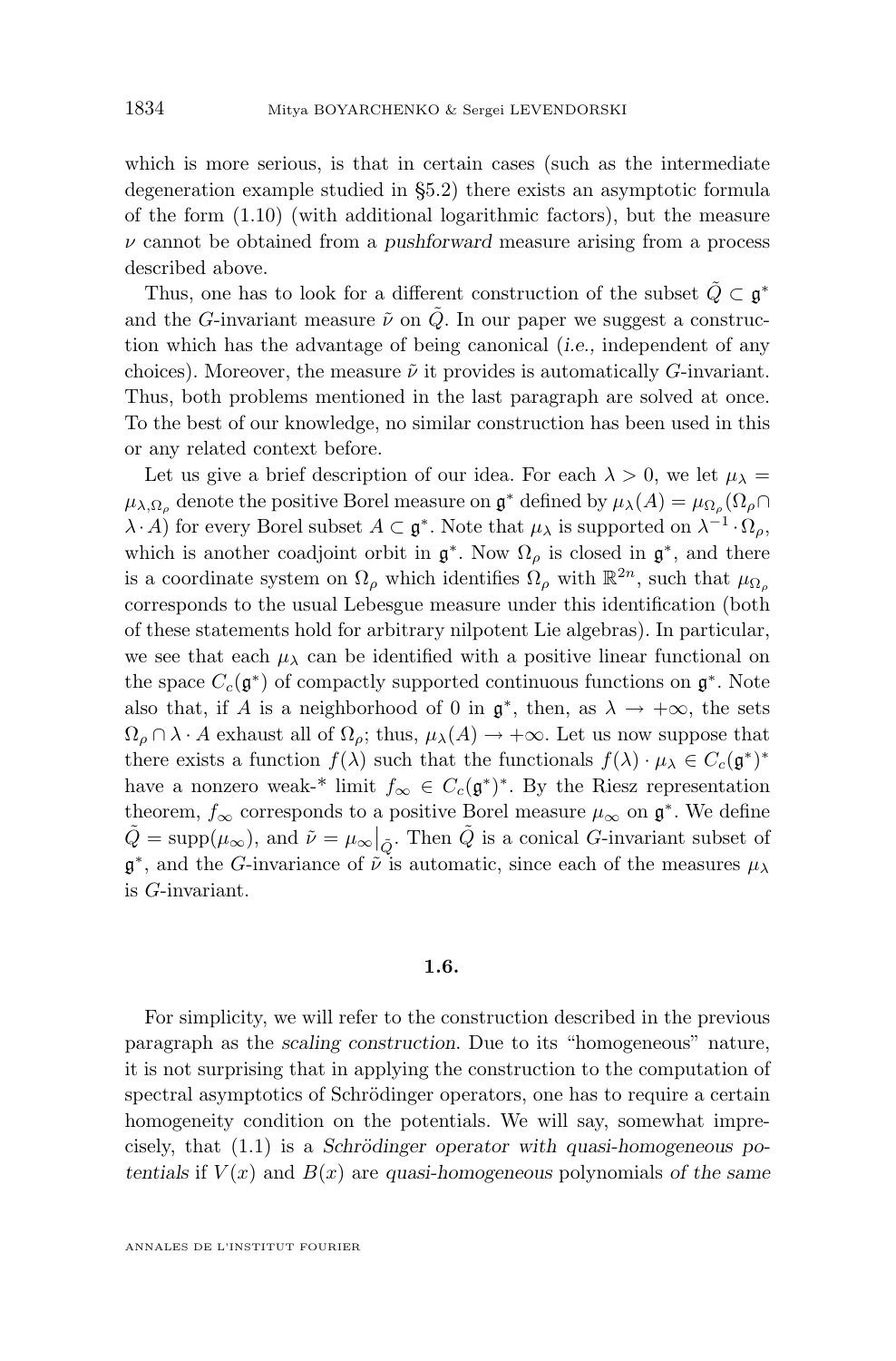<span id="page-9-0"></span>*weight*; this means that there exists an n-tuple of positive rational numbers  $\gamma = (\gamma_1, \ldots, \gamma_n)$  such that for all  $t \in \mathbb{R}, t > 0$ , and all  $x \in \mathbb{R}^n$ , we have

$$
V(t^{\gamma_1}x_1,\ldots,t^{\gamma_n}x_n)=t\cdot V(x)\quad\text{and}\quad B(t^{\gamma_1}x_1,\ldots,t^{\gamma_n}x_n)=t\cdot B(x).
$$

Similarly, if  $V(x)$  and all the components  $b_{ik}(x)$  of the magnetic tensor are *homogeneous* polynomials *of the same degree*, we will refer to  $H = H(a) + V$ as a *Schrödinger operator with homogeneous potentials*.

We will prove that in the quasi-homogeneous situation where the classical formulas of Weyl and Colin de Verdière are applicable, our construction gives the same result as the "pushforward" construction described in [§1.4.](#page-4-0) On the other hand, in the intermediate degeneration examples that we have studied, it also produces the "correct" measure space  $(Q, \nu)$ , even though the pushforward construction no longer applies.

## **1.7.**

We remark that our scaling construction makes sense for any nilpotent Lie algebra. Indeed, let  $\mathfrak g$  be a finite dimensional nilpotent Lie algebra over R and Ω ⊂ g <sup>∗</sup> a coadjoint orbit. It is known (*cf. e.g.,* [\[2\]](#page-73-0), Ch. I) that Ω is a closed (in fact, Zariski closed) submanifold of g ∗ . Moreover, it follows from the explicit parameterization obtained in  $[3]$  (see also  $[1, 29, 39]$  $[1, 29, 39]$  $[1, 29, 39]$  $[1, 29, 39]$  $[1, 29, 39]$ ) that there exists a *polynomial* map  $\varphi : \mathbb{R}^{2n} \to \mathfrak{g}^*$  which is a diffeomorphism onto  $\Omega$ , and such that under this diffeomorphism  $\mu_{\Omega}$  corresponds to the standard Lebesgue measure on  $\mathbb{R}^{2n}$ .

As before, for every  $\lambda > 0$ , we define a positive Borel measure  $\mu_{\lambda}$  on  $\mathfrak{g}^*$ by

$$
\mu_{\lambda}(A) = \mu_{\Omega}(\Omega \cap \lambda \cdot A) = \text{meas}(\varphi^{-1}(\lambda \cdot A)),
$$

where meas is the Lebesgue measure. Since  $\varphi$  is proper, we see that  $C_c(\mathfrak{g}^*) \subset$  $L^1(d\mu_{\lambda})$  for each  $\lambda > 0$ . In particular, once again, we can identify  $\mu_{\lambda}$  with a positive linear functional on  $C_c(\mathfrak{g}^*)$ , and the rest of our construction goes through without any changes. It will be apparent from the computations of explicit examples in Sections [3](#page-25-0) and [4](#page-40-0) below that the scaling construction is closely related to the geometry of the embedding  $\Omega \hookrightarrow \mathfrak{g}^*$ .

Furthermore, let us choose an arbitrary Euclidean structure on g <sup>∗</sup> and a corresponding orthonormal basis, and let  $(P_1(x),...,P_t(x))$  be the coordinates of  $\varphi(x)$  with respect to this basis. Fix  $A \subset \mathfrak{g}^*$  to be the unit ball around the origin. We have seen in [§1.5](#page-7-0) that the growth of  $\mu_{\lambda}$  as  $\lambda \to +\infty$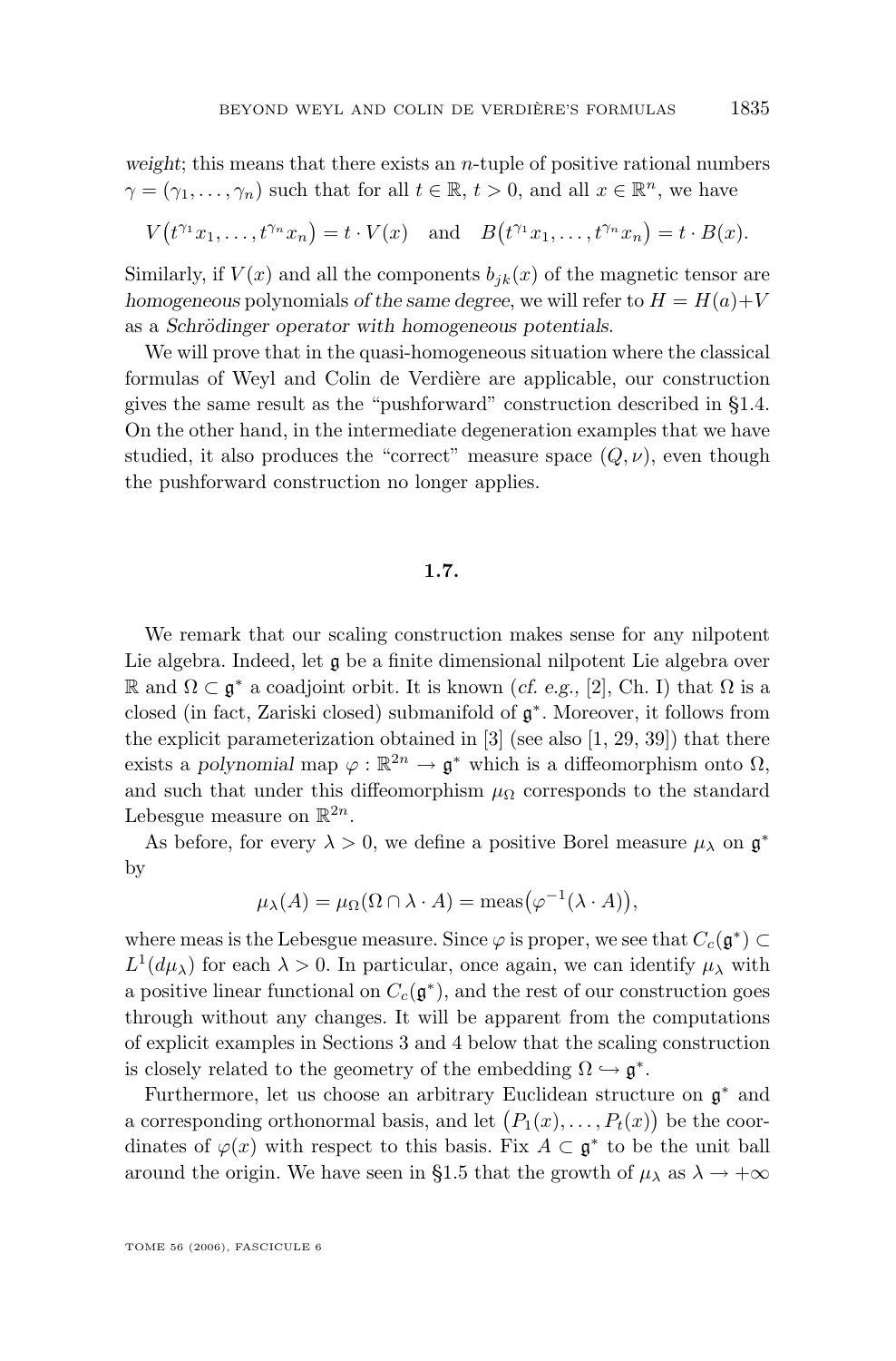<span id="page-10-0"></span>is related to the behavior of the function

$$
G(\lambda) = \mu_{\lambda}(A) = \text{meas}\left\{x \in \mathbb{R}^{2n} \mid \sum_{j=1}^{t} P_j(x)^2 \leq \lambda^2\right\}.
$$

Now  $P(x) := \sum P_j(x)^2$  is a polynomial function on  $\mathbb{R}^{2n}$  with  $P(x) \to$  $+\infty$  as  $||x|| \rightarrow \infty$ , and it follows from the results of Nilsson on the growth of "algebraic integrals" [\[27,](#page-74-0) [28\]](#page-74-0) that there exist positive reals  $c, C, \alpha$  and a nonnegative integer  $\beta$  such that

(1.13) 
$$
C^{-1} \cdot \lambda^{\alpha} \cdot (\log \lambda)^{\beta} \leq G(\lambda) \leq C \cdot \lambda^{\alpha} \cdot (\log \lambda)^{\beta} \text{ for all } \lambda > c.
$$

This result is important for the formulation of our conjectures. (The work of Nilsson was used, in a similar situation, by Manchon [\[22\]](#page-74-0).)

#### **1.8.**

The idea of applying representation-theoretic methods to the study of partial differential operators is not new (see, for example, [\[11\]](#page-73-0) and the references therein). Several authors have studied extensions of the known results about Schrödinger operators to the differential operators arising from unitary representations of general nilpotent Lie groups. In [\[21\]](#page-74-0), an analogue of [\(1.8\)](#page-4-0) for the image under an irreducible representation of the "sublaplacian" on a stratified nilpotent Lie algebra was obtained. Manchon in [\[22\]](#page-74-0) has generalized the approximate spectral projection method of Tulovskii and Shubin [\[38\]](#page-75-0) to prove a Weyl-type asymptotic formula for elliptic operators associated to representations of arbitrary nilpotent Lie groups. In [\[23,](#page-74-0) [24,](#page-74-0) [25\]](#page-74-0), this result was generalized to arbitrary Lie groups, more precisely, to the representations corresponding to closed tempered coadjoint orbits for which Kirillov's character formula is valid. Notice, however, that [\[22,](#page-74-0) [23,](#page-74-0) [24,](#page-74-0) [25\]](#page-74-0) use the initial form of the approximate spectral projection method, which requires high regularity of the symbol. In particular, if a degeneration of any kind is present, this form of the approximate spectral projection method does not work at all. For a general version of the approximate spectral projection method, and applications to various classes of degenerate and hypoelliptic operators, see [\[17,](#page-74-0) [18,](#page-74-0) [19\]](#page-74-0).

#### **1.9.**

The plan of the paper is as follows. In Section [2,](#page-13-0) we recall the main necessary definitions, and formulate our conjectures. We also state several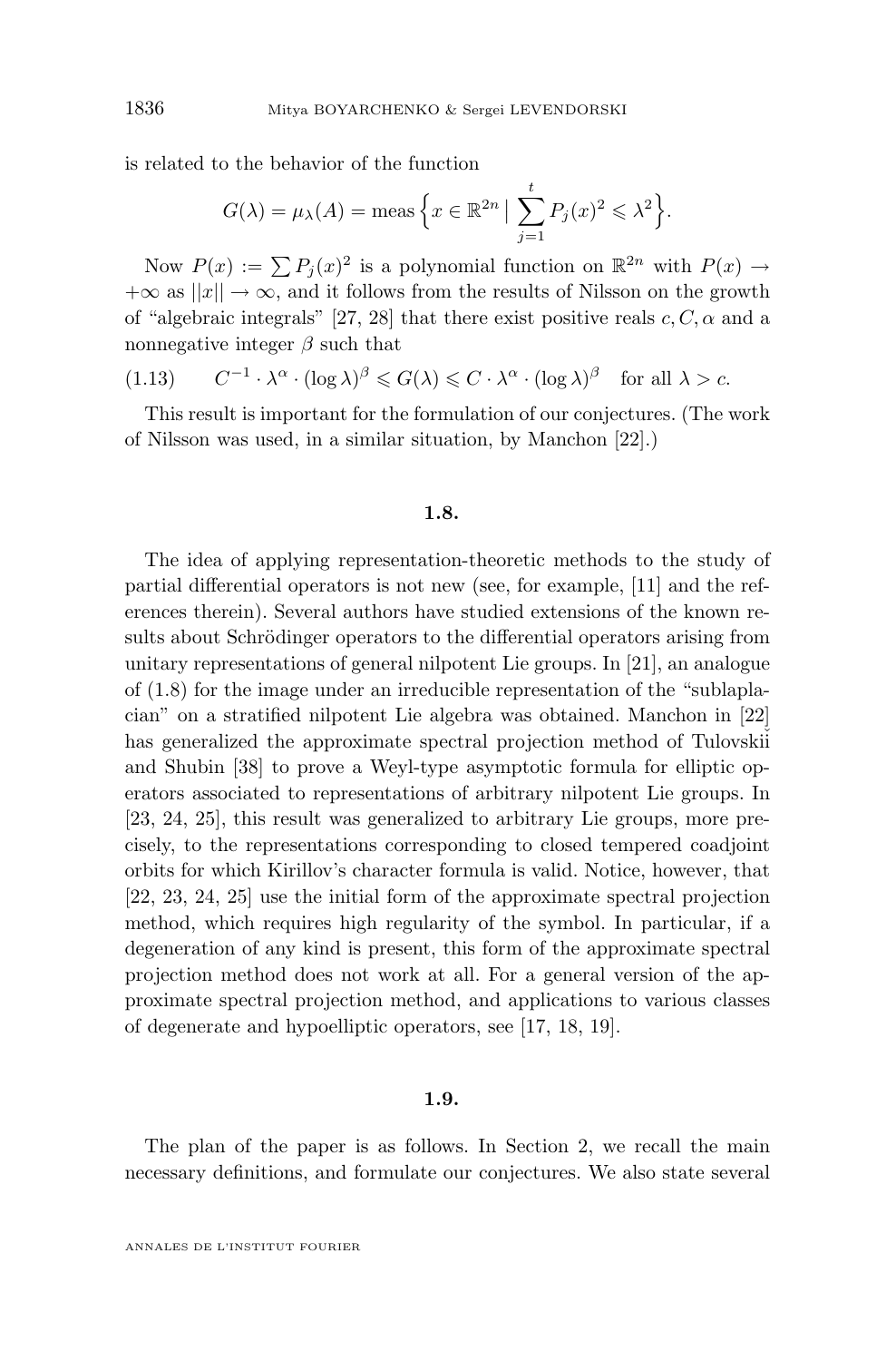useful theorems and propositions which are needed to explain our construction and apply it to computing the leading term of the asymptotics of Schrödinger operators (*cf.* Sections [3](#page-25-0) and [4\)](#page-40-0). The proofs of these results are given in Appendix A. We do not claim any originality here: some of these theorems and propositions can be deduced from either the general results on nilpotent Lie groups [\[3,](#page-73-0) [2\]](#page-73-0) or the previous work on applications of representation theory to differential operators [\[11,](#page-73-0) [21\]](#page-74-0), while others are straightforward extensions of known facts. However, there are several reasons for including a complete account of these results.

First, we explicitly isolate the class of Lie algebras that are "responsible" for Schrödinger operators with polynomial magnetic and electric fields: these are precisely the nilpotent Lie algebras g such that the commutator  $[g, g]$  is abelian. Indeed, if H is a Schrödinger operator [\(1.1\)](#page-2-0) with polynomial potentials  $a, V$ , and  $\mathfrak g$  is the associated Lie algebra as defined in [§1.4,](#page-4-0) then it is clear that g enjoys this property. A "converse" to this statement is given in [§2.1.](#page-13-0) It seems that this observation has not explicitly appeared in the literature before.

Moreover, most of the works relating differential operators to representation theory of nilpotent Lie groups deal only with *stratified* Lie algebras (*cf.* [\[11,](#page-73-0) [21\]](#page-74-0)), *i.e.*, Lie algebras g admitting a decomposition  $\mathfrak{g} = \mathfrak{g}_1 \oplus \mathfrak{g}_2 \oplus \cdots \oplus \mathfrak{g}_s$ as a direct sum of vector subspaces, such that  $[\mathfrak{g}_i, \mathfrak{g}_k] \subseteq \mathfrak{g}_{i+k}$   $(\mathfrak{g}_i = (0)$  for  $j > s$ , and **g** is generated by  $\mathfrak{g}_1$  as a Lie algebra. However, there are situations where the Lie algebra arising from a Schrödinger operator with polynomial potentials admits no natural grading, as the simple example studied in Section [3](#page-25-0) already shows. On the other hand, the theory we develop in Section [2](#page-13-0) makes no use of a grading on g.

Lastly, we state the results of Section [2](#page-13-0) in exactly the form one needs to be able to use our conjectural formula for practical computations. The fact that we are only dealing with a special class of nilpotent Lie algebras allows us to give rather simple proofs and make our text essentially selfcontained. In some sense, this is easier than trying to deduce all the results in the form we need from the works of other authors.

In Section [3,](#page-25-0) we use an example of the Schrödinger operator in 2D with zero electric potential and magnetic tensor  $b(x) = x_1^2 - x_2$  (this is an example of strong degeneration), both to illustrate in detail the use of our conjectural formula, and to explain the direct variational method of the calculation of the asymptotics of the spectrum, which can be applied to many other classes of Schrödinger operators with degenerate potentials. In Section [4,](#page-40-0) we study the weak degeneration case for operators without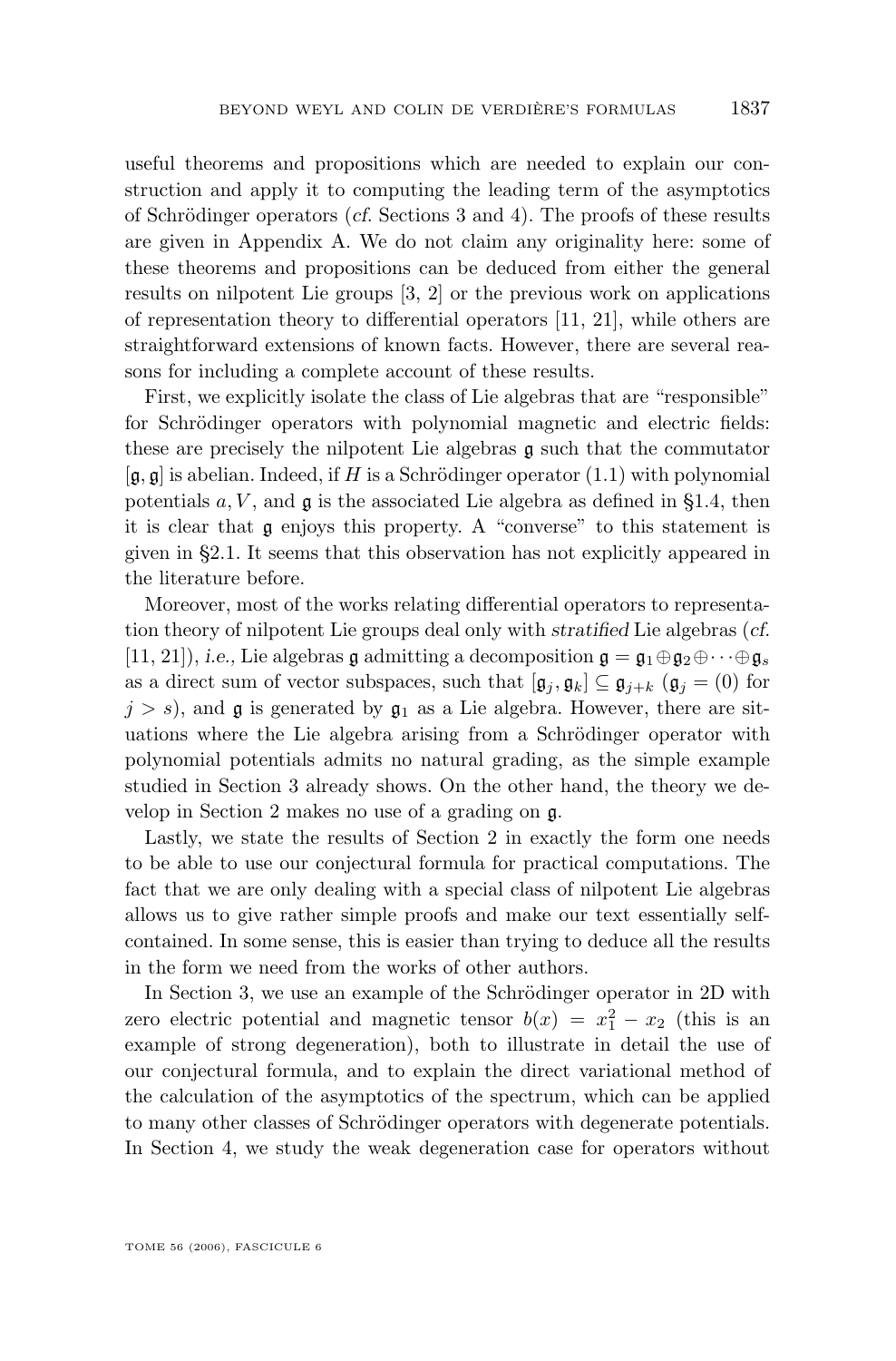either magnetic or electrical potential, and deduce from our conjecture the classical Weyl formula and Colin de Verdière's formula, respectively. At the end of the section, using the direct variational method, we prove a general theorem for Schrödinger operators with polynomial electric and magnetic fields, which gives the leading term of the asymptotics under fairly weak conditions on the function  $\Psi^*$ . These conditions are satisfied in many cases of weak and intermediate degeneration but not in the strong degeneration case. In particular, we prove that in the case of a quasi-homogeneous electric potential, the classical Weyl formula holds if and only if the integral in this formula converges; and our general conjectural formula also gives the classical Weyl formula if and only if this condition is satisfied. In Section [5,](#page-49-0) we consider the Schrödinger operator in 2D with magnetic tensor  $b(x) =$  $x_1^k x_2^l$  and zero electric potential. In the case  $k \neq l$  we have the strong degeneration, and in the case  $k = l$  - the intermediate one. Finally, we briefly mention the example of the Schrödinger operator in 3D,  $H = -\Delta +$  $x_1^{2k}x_2^{2l}x_3^{2p}$ , with  $p \le k \le l$ . The most technical parts of the proofs are delegated to Appendix B.

#### **1.10. Acknowledgements**

We are deeply grateful to Mikhail Shubin for helpful suggestions on an earlier version of the paper. We thank the participants of the AMS meeting in Albuquerque, October 16–17, 2004, the mathematical physics seminar at the University of Texas at Austin, the algebra seminar at the University of Pennsylvania, and especially Alexander Kirillov for useful questions and remarks. The first author would also like to thank Victor Ginzburg, Carlos Kenig and Paul Sally for their insightful comments during his topic examination at the University of Chicago where the present work was described in detail. Last but not least, we are very thankful to Richard Kadison for his suggestion to publish an announcement of the results presented in this paper in [\[4\]](#page-73-0).

We would like to thank the referee of this paper for suggesting several improvements, correcting misprints, and providing us with some references missing from the first version of the paper. We are especially thankful to the referee for suggesting an alternate construction of the limiting measure  $\mu_{\infty}$  presented in [§2.2.](#page-15-0)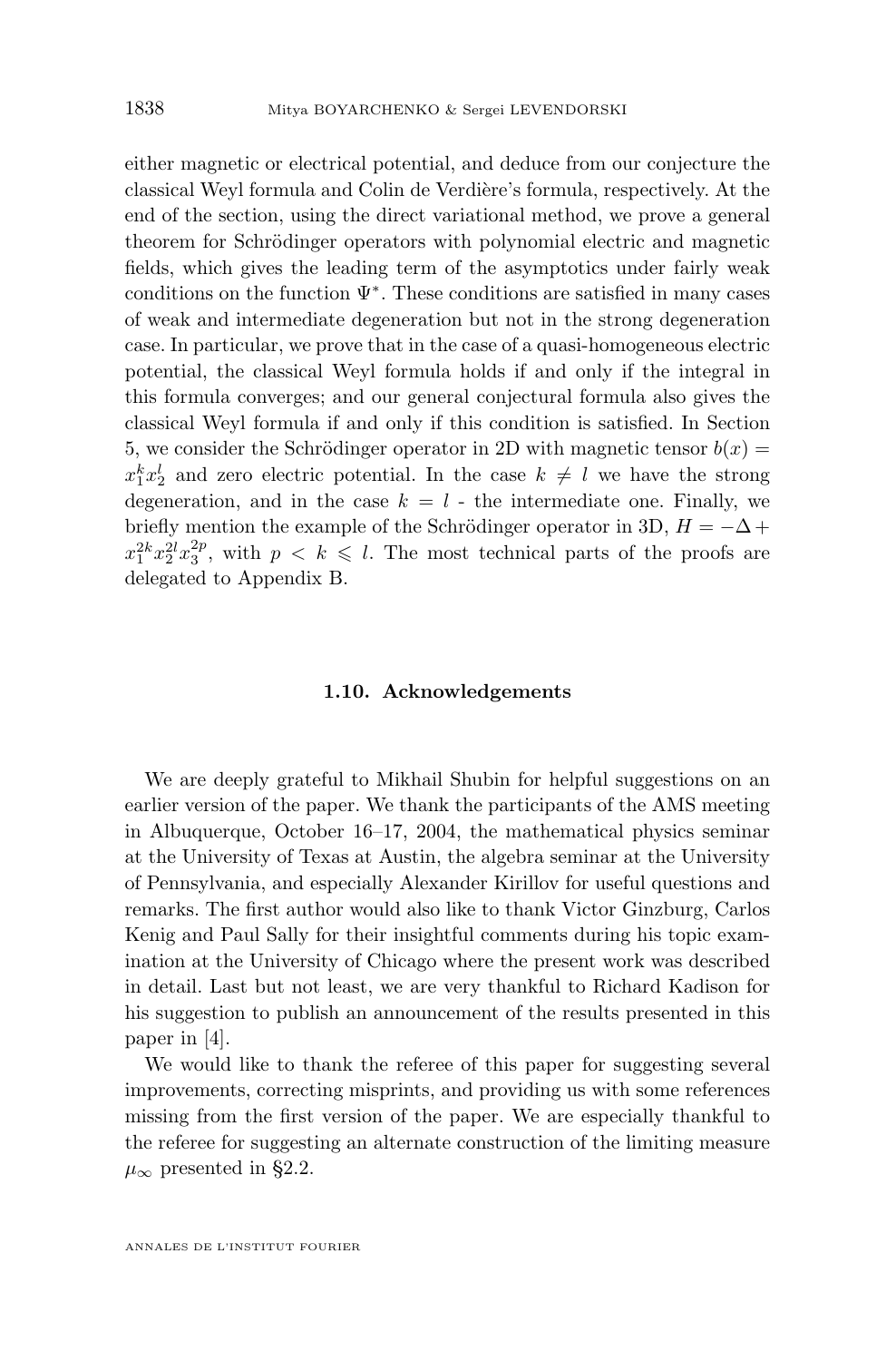#### **1.11. Notation and terminology**

<span id="page-13-0"></span>Our interest lies mainly in the degenerate cases where the classical formulas of Weyl or Colin de Verdière are not applicable. However, as we show in [§4.1](#page-40-0) and [§4.2,](#page-44-0) our formula works just as well in the regular situations. In terms of the distinction between "strong degeneration" and "weak/intermediate degeneration", the cases with no degeneration at all belong to the latter type.

We use the following notation:  $\mathbb{N} = \{1, 2, 3, \dots\}$  (the set of natural numbers),  $\mathbb{Z}_+ = \{n \in \mathbb{Z} | n \geq 0\}$ ,  $\mathbb{R}_+ = \{x \in \mathbb{R} | x \geq 0\}$ ,  $\mathbb{R}^\times = \mathbb{R} \setminus \{0\}$ . If S is any finite set, we write  $\#S$  for the number of elements of S. If  $d \in \mathbb{Z}_+$ , we denote by  $|v_d|$  the volume of the unit ball in  $\mathbb{R}^d$  (our convention is that  $|v_0| = 1$ ). For  $a \in \mathbb{R}$ , we write  $a_+ = \max\{a, 0\}$ .

#### **2. Main results and conjectures**

#### **2.1. Schrödinger operators and unitary representations**

As explained in the introduction, our goal is to write down a conjectural formula for the leading term of the spectral asymptotics of a Schrödinger operator with quasi-homogeneous polynomial potentials. However, in this subsection the quasi-homogeneity condition plays no role. Thus, we fix a Schrödinger operator  $H = H(a) + V$  with polynomial potentials a, V. We define  $\mathfrak{g}_H$ , as in the introduction, to be the real Lie algebra generated by the polynomial differential operators  $L_j = \partial_j + \sqrt{-1} \cdot a_j(x)$  ( $1 \leq j \leq n$ ) and  $L_0 = \sqrt{-1} \cdot V(x)$ . It is clear that  $\mathfrak{g}_H$  is a finite dimensional nilpotent Lie algebra. Moreover, the commutator  $[g_H, g_H]$  consists only of multiplication operators, and thus  $[\mathfrak{g}_H, \mathfrak{g}_H]$  is an abelian ideal of  $\mathfrak{g}_H$ .

Recall that two Schrödinger operators,  $H = H(a) + V$  and  $H' = H(a') +$  $V'$ , are said to be *gauge equivalent* if  $V = V'$  and the corresponding magnetic tensors are the same:  $B = B'$ . By Poincaré's lemma, the last condition is equivalent to the existence of a differentiable function  $\phi : \mathbb{R}^n \to \mathbb{R}$  such that  $a'_j(x) = a_j(x) + \partial_j \phi(x)$  for all  $1 \leq j \leq n$ . If such a  $\phi$  exists, it is easy to check that the unitary operator  $\exp(i\phi)$  conjugates H into H'; in particular, H and H' have the same spectrum. On the other hand, if  $H$ ,  $H'$  are Schrödinger operators with polynomial potentials that are gauge equivalent, then the corresponding Lie algebras  $\mathfrak{g}_H$ ,  $\mathfrak{g}_{H'}$  are isomorphic, because the commutation relations in  $\mathfrak{g}_H$  depend only on  $V(x)$ ,  $b_{jk}(x)$  and their derivatives.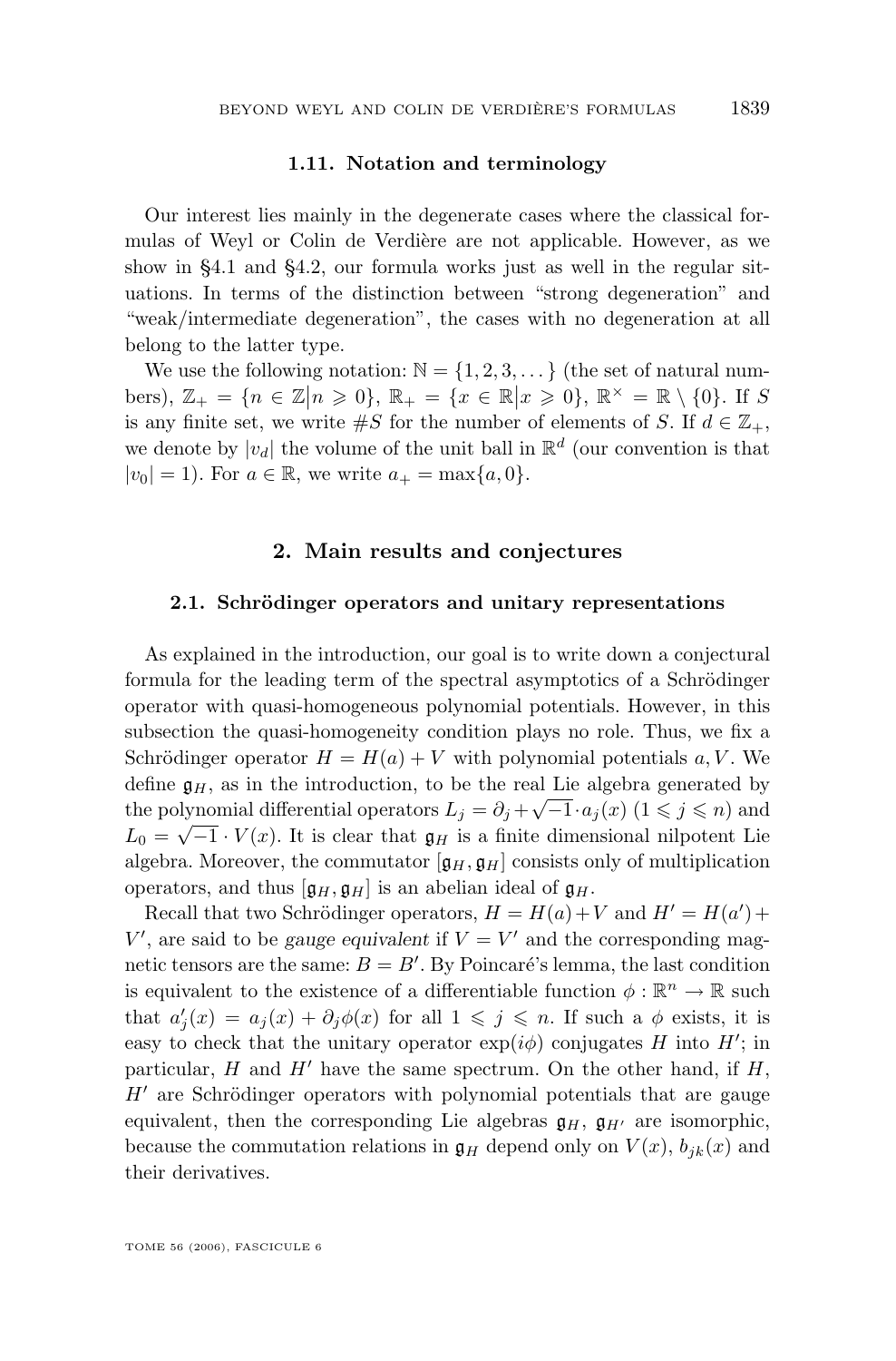<span id="page-14-0"></span>By the "tautological representation" of  $\mathfrak{g}_H$  we will mean the representation of  $\mathfrak{g}_H$  on  $L^2(\mathbb{R}^n)$  by (unbounded) skew-adjoint operators that takes every element of  $\mathfrak{g}_H$  to the polynomial differential operator it represents. We note that, unlike the case of finite dimensional representations, the problem of lifting the tautological representation to a unitary representation of the connected and simply connected nilpotent Lie group  $G = \exp \mathfrak{g}_H$ is not trivial. We will address this issue in the theorem below.

From a more abstract point of view, let  $\mathfrak g$  be an arbitrary finite dimensional nilpotent Lie algebra over R such that [g, g] is abelian. A *sublaplacian* for g is an element  $S \in \mathcal{U}(\mathfrak{g})_{\mathbb{C}}$  which has the form  $S = -(L_1^2 + \cdots + L_N^2) \sqrt{-1} \cdot L_0$ , where  $L_0, L_1, \ldots, L_N \in \mathfrak{g}$  are linearly independent elements that generate g as a Lie algebra, and  $L_0$  commutes with  $[g, g]$ . Note that we have extended the standard definition of a sublaplacian (which does not contain the  $L_0$  term) to include the case of a Schrödinger operator with nonzero electric potential. Then we have the following result.

THEOREM 2.1.  $-$  a) *Every unitary irreducible representation of*  $G =$  $\exp \mathfrak{g}$  has a natural realization in a space  $L^2(\mathbb{R}^n)$ ,  $n \leq N$ , such that each *element of* g maps to a polynomial differential operator of order  $\leq 1$ ; L<sub>0</sub> *and all elements of* [g, g] *map to multiplication operators; and* S *maps to a Schrödinger operator with polynomial potentials which has discrete* √ spectrum if the image of  $-\sqrt{-1} L_0$  is a polynomial that is bounded below.

b) *Conversely, if* H *is a Schrödinger operator* [\(1.1\)](#page-2-0) *with polynomial potentials, there exists a Schrödinger operator*  $H_0$  *with polynomial potentials which is gauge equivalent to H, such that if*  $\mathfrak{g} = \mathfrak{g}_{H_0}$  and  $S \in \mathcal{U}(\mathfrak{g})_{\mathbb{C}}$  *is the element corresponding to*  $H_0$ *, then the tautological representation of*  $\mathfrak g$  *on*  $L^2(\mathbb{R}^n)$  can be lifted to a unitary irreducible representation of  $G = \exp \mathfrak{g}$ , *which is irreducible if and only if* H *has discrete spectrum.*

It is important to have a concrete realization of each of the representations of  $\mathfrak g$  that arises from a unitary irreducible representation of  $G$ . These will be discussed in detail in [§2.4.](#page-17-0)

*Remark 2.2.* — As pointed out by the referee, it follows from part (b) of this theorem that the tautological representation of the Lie algebra  $\mathfrak{g}_H$ corresponding to *any* Schrödinger operator [\(1.1\)](#page-2-0) with polynomial potentials already lifts to a unitary representation of  $G = \exp \mathfrak{g}_H$ . Namely, if  $H_0$  is as in the theorem and  $\phi : \mathbb{R}^n \to \mathbb{R}$  is a differentiable function such that  $\exp(i\phi)$  conjugates H into  $H_0$ , then  $\exp(i\phi)$  also conjugates the tautological representation of  $\mathfrak{g}_H$  into the tautological representation of  $\mathfrak{g}_{H_0}$ . However, it is clear that  $\mathfrak{g}_H$  and  $\mathfrak{g}_{H_0}$  are isomorphic as abstract Lie algebras, and if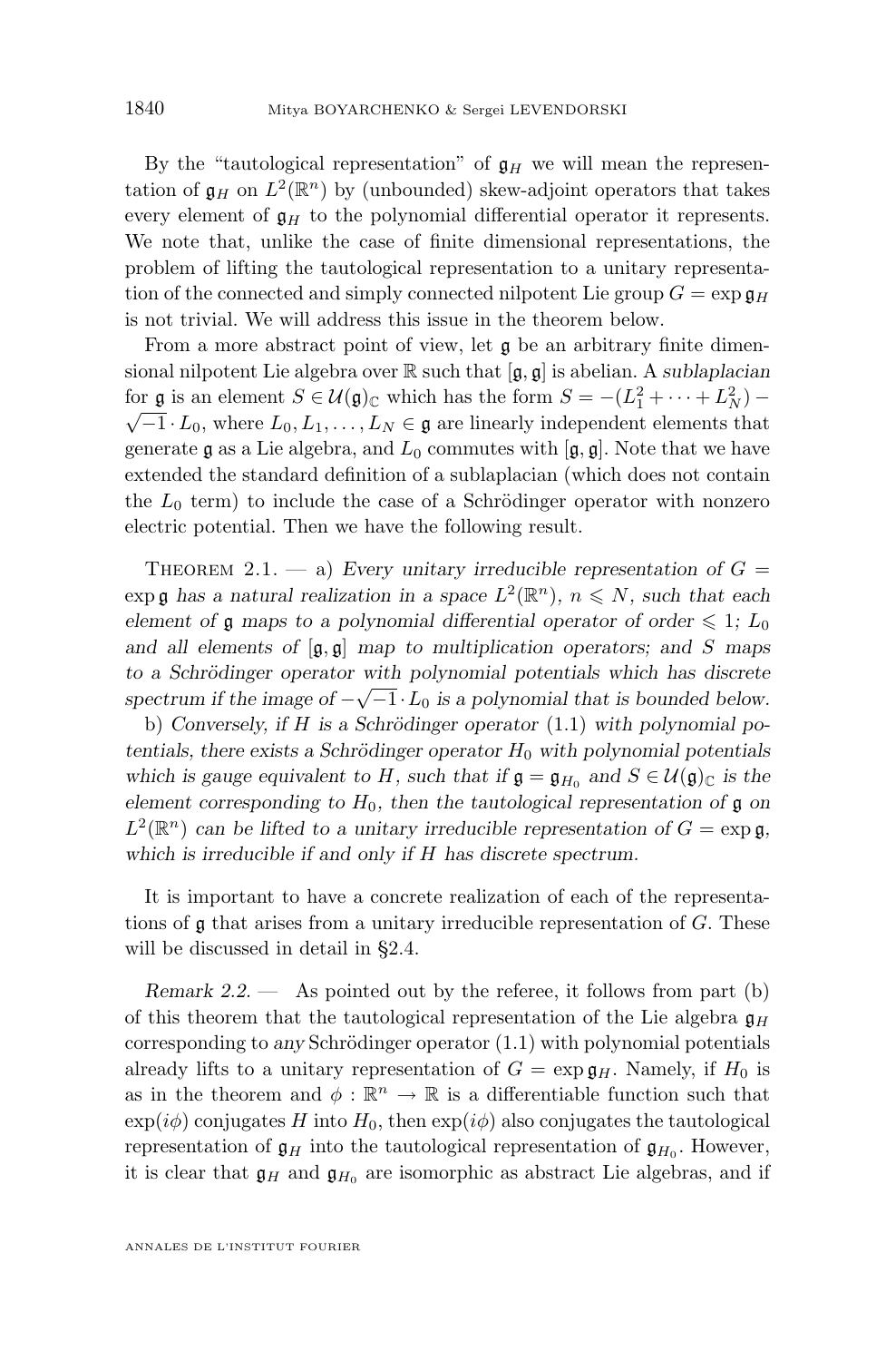<span id="page-15-0"></span> $\rho$  is the irreducible unitary representation of G that lifts the tautological representation of  $\mathfrak{g}_{H_0}$ , then conjugating  $\rho$  by  $\exp(i\phi)$  produces an equivalent representation of G which lifts the tautological representation of  $\mathfrak{g}_H$ .

*Remark 2.3. —* We would like to explain the reason for our change of notation: we use S to denote a sublaplacian in  $\mathfrak{g}$ , whereas we use  $H^{\circ}$ everywhere else to denote the sublaplacian that naturally corresponds to a Schrödinger operator  $H$ . The reason is that in our proof of Theorem [2.1,](#page-14-0) as well as some other proofs presented in Appendix A, we often use the letter H to denote a closed subgroup of the group  $G = \exp \mathfrak{a}$ . This notation is used throughout the literature on representation theory, so it does not make sense to change it. On the other hand, we do not wish to confuse a subgroup  $H$  with a Schrödinger operator  $H$ .

#### **2.2. Preliminary version of the conjecture**

Let us now formulate a preliminary version of our conjecture. Let  $H$  be a Schrödinger operator [\(1.1\)](#page-2-0) with discrete spectrum and quasi-homogeneous polynomial potentials, and let  $\mathfrak{g} = \mathfrak{g}_H$  be the associated Lie algebra. Since we are interested in  $\sigma(H)$ , we may assume, by Theorem [2.1,](#page-14-0) that the tautological representation of **g** lifts to a unitary representation of G on  $L^2(\mathbb{R}^n)$ ; moreover, this representation is then irreducible, whence corresponds to a coadjoint orbit  $\Omega \subset \mathfrak{g}^*$ . Let  $\mu_{\Omega}$  be the Kostant measure on  $\Omega$ ; for the precise normalization, see Definition [2.8.](#page-19-0) Then we have the "dilates"  $\mu_{\lambda}$  of the measure  $\mu_{\Omega}$ , as defined in the introduction:  $\mu_{\lambda}(A) = \mu_{\Omega}(\Omega \cap \lambda \cdot A)$ , for every Borel subset  $A \subseteq \mathfrak{g}^*$ . Furthermore, H naturally defines an element  $H^{\circ} \in \mathcal{U}(\mathfrak{g})_{\mathbb{C}},$  and the definition of  $\mathfrak g$  implies that  $H^{\circ}$  is a sublaplacian for **g**. For any coadjoint orbit  $\Theta \subset \mathfrak{g}^*$ , we denote by  $H_{\Theta}$  the image of  $H^{\circ}$ in the unitary irreducible representation of G that corresponds to  $\Theta$  via Kirillov's theory. By Theorem [2.1,](#page-14-0) each  $H_{\Theta}$  can be naturally realized as a Schrödinger operator with polynomial potentials.

CONJECTURE 1. There exist a positive real number  $\alpha$  and a nonnegative integer  $\beta$  such that the weak limit  $\mu_{\infty} = \lim_{\lambda \to +\infty} \lambda^{-\alpha} \cdot (\log \lambda)^{-\beta} \cdot \mu_{\lambda}$ exists and is nonzero. Then  $\mu_{\infty}$  is automatically G-invariant; let  $Q =$  $(\operatorname{supp}\mu_{\infty})/G$ , and let  $\rho : \operatorname{supp}\mu_{\infty} \to Q$  be the natural projection. Let  $\nu$  be the measure on  $Q$  such that for every nonnegative Borel-measurable function  $F$  on  $\mathfrak{g}^*$ , we have

$$
\int_{\mathfrak{g}^*} F d\mu_{\infty} = \int_Q d\nu(q) \cdot \int_{\rho^{-1}(q)} F(x) d\mu_q(x),
$$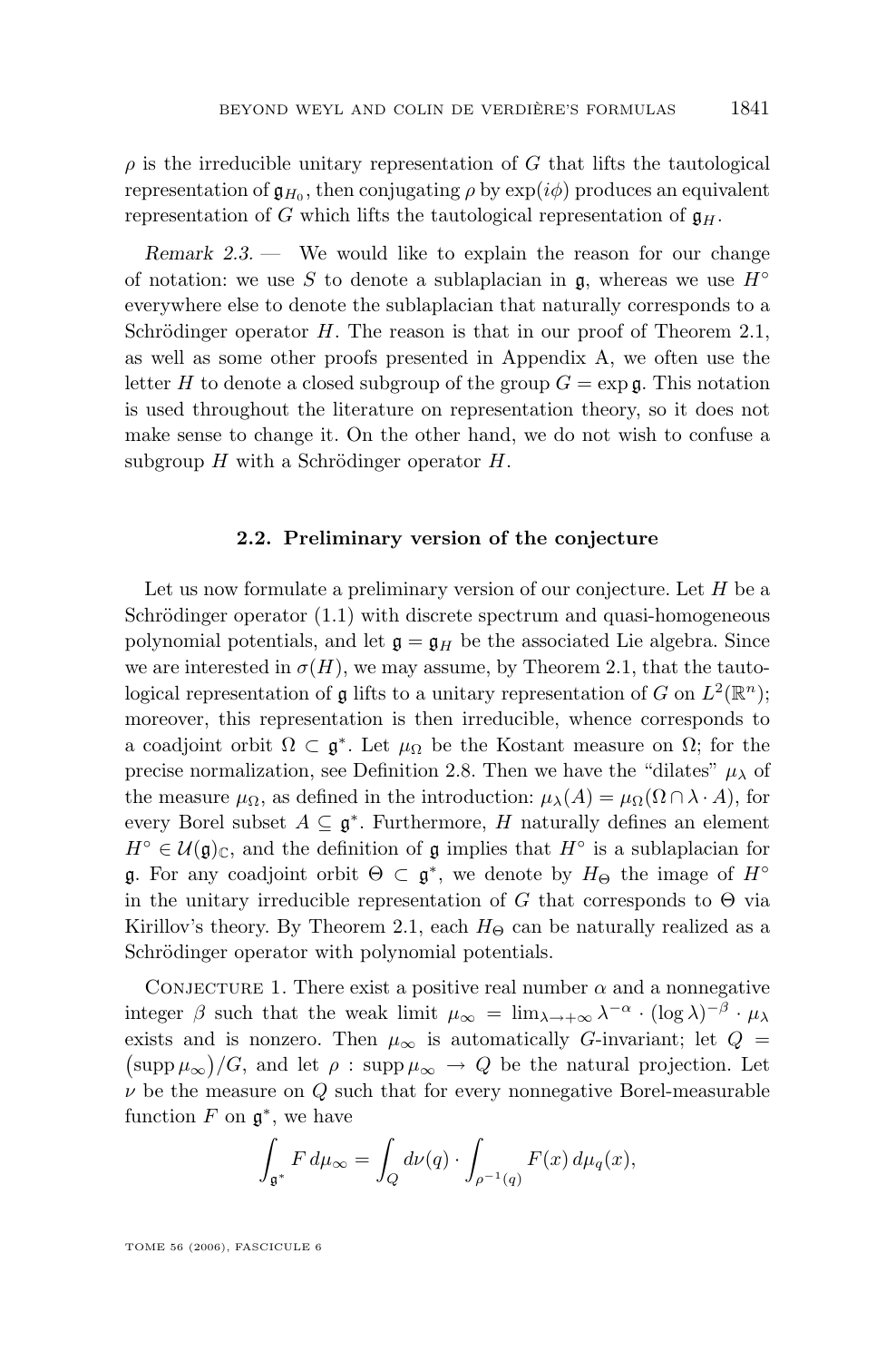<span id="page-16-0"></span>where  $d\mu_q$  denotes the Kostant measure corresponding to the orbit  $\rho^{-1}(q)$ (the existence of  $\nu$  is proved in Proposition [2.15\)](#page-25-0). Then there exists a constant  $\kappa \geq 1$  such that

(2.1) 
$$
N(\lambda, H) \sim \kappa \cdot (\log \lambda)^{\beta} \cdot \int_{Q} N(\lambda, H_{\Theta}) d\nu(\Theta) \text{ as } \lambda \to +\infty.
$$

We are grateful to the referee for suggesting the following two remarks, which improve the exposition.

*Remark 2.4. —* It is possible to construct canonically a G-invariant "limiting measure"  $\mu_{\infty}$  which coincides with the weak limit used in Conjecture 1 whenever the latter limit exists. This allows one to reformulate the conjecture in such a way that only the existence of a constant  $\kappa$  such that (2.1) holds remains conjectural. One can then reformulate Conjecture 2 below in a similar way. However, in all the examples considered in this paper we will verify Conjecture 1 in the form stated above. The only reason for doing so is that we believe that it is technically slightly more convenient to use the definition of  $\mu_{\infty}$  as a weak limit.

To explain this canonical construction of  $\mu_{\infty}$ , which is defined without any additional assumptions, we use the notation of  $\S1.7$ . Thanks to  $(1.13)$ , for every *bounded* Borel subset A of  $\mathfrak{g}^*$ , there exist positive reals  $c, C, \alpha$  and a nonnegative integer  $\beta$  such that  $\mu_{\lambda}(A) \leq C\lambda^{\alpha}(\log \lambda)^{\beta}$  for all  $\lambda > c$  (the constants c and C depend on A, but  $\alpha$  and  $\beta$  do not). Define a measure  $\tilde{\mu}_{\lambda} = \lambda^{-\alpha} (\log \lambda)^{-\beta} \mu_{\lambda}$ ; then we see that the function  $f_A$  defined by

$$
f_A(\lambda) = \begin{cases} \widetilde{\mu}_{|\lambda|}(A) & \text{if } |\lambda| > c, \\ 0 & \text{if } |\lambda| \leqslant c \end{cases}
$$

is a bounded function  $\mathbb{R} \to \mathbb{R}$ . It is known that the action of the affine group of transformations  $x \mapsto ax + b$  on the real line is amenable, *i.e.*, there exists a mean m on the space of bounded functions  $\mathbb{R} \to \mathbb{R}$  which is invariant under this action and satisfies  $m(1) = 1$ . We then define  $\mu_{\infty}(A) = m(f_A)$ , and extend  $\mu_{\infty}$  (uniquely) by sigma-additivity to all Borel subsets  $A \subseteq \mathfrak{g}^*$ .

*Remark 2.5. —* The construction of the previous remark is, in fact, valid for any coadjoint orbit  $\Omega \subset \mathfrak{g}^*$  for any nilpotent Lie group G with Lie algebra g. Moreover, by construction, the support of  $\mu_{\infty}$  is contained in the *asymptotic cone* to the orbit  $\Omega$ , *i.e.*, the boundary of the union of the dilates  $\lambda^{-1} \cdot \Omega$  for all  $\lambda \geq 1$ .

ANNALES DE L'INSTITUT FOURIER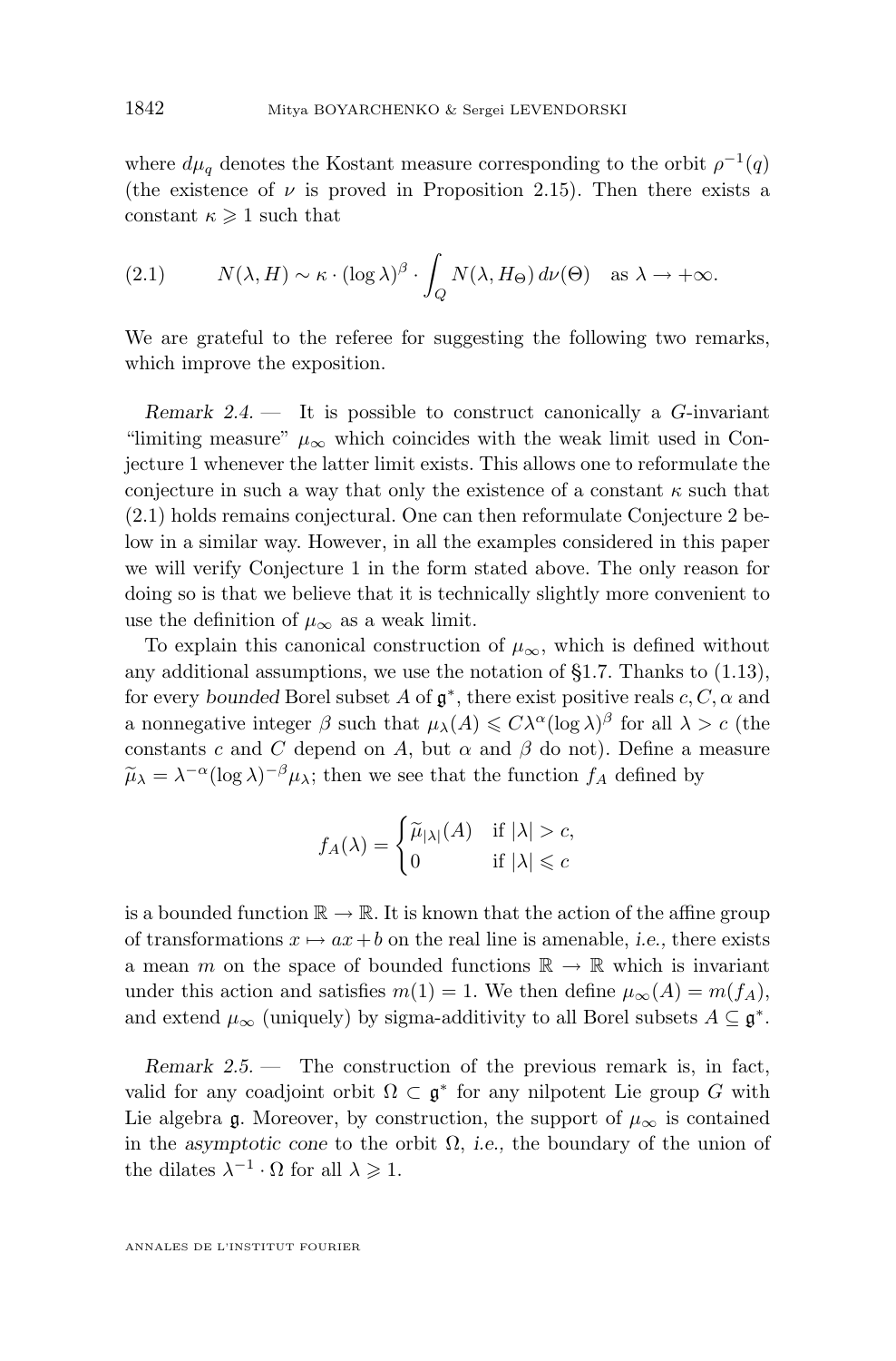#### **2.3. Precise version of the conjecture**

<span id="page-17-0"></span>We now formulate a more precise form of our conjecture—one that essentially provides a formula for the constant  $\kappa$  that appears in [\(2.1\)](#page-16-0). To that end, we introduce the function

(2.2) 
$$
\Phi^*(x) = \sum_{\alpha} |\partial^{\alpha} V(x)|^{1/2} + \sum_{\alpha, j, k} |\partial^{\alpha} b_{jk}(x)|^{1/2};
$$

this is to be compared with the function  $\Psi^*$  defined by [\(1.6\)](#page-3-0). If, for example,  $V \equiv 0$  and  $B(x)$  grows regularly at infinity, then the terms corresponding to  $\alpha = 0$  dominate both  $\Psi^*$  and  $\Phi^*$ , so we see that these two functions have the same asymptotic behavior as  $||x|| \to \infty$ . However, in general, it may happen that the function  $\Psi^*(x)$  grows slower than the function  $\Phi^*(x)$ .

We keep the same notation and assumptions as in Conjecture 1. In particular, since H has discrete spectrum, both  $\Phi^*$  and  $\Psi^*$  tend to  $+\infty$  as  $||x|| \rightarrow \infty$ , so the following functions are well defined:

$$
G_1(\lambda) = \text{meas}\left\{x \in \mathbb{R}^n \mid \Phi^*(x) \le \lambda\right\}
$$

and

$$
G_2(\lambda) = \operatorname{meas}\bigl\{x \in \mathbb{R}^n \bigm| \Psi^*(x) \leq \lambda\bigr\},\
$$

where meas stands for the usual Lebesgue measure.

CONJECTURE 2. Assume that H is a Schrödinger operator on  $L^2(\mathbb{R}^n)$ with discrete spectrum and quasi-homogeneous potentials. Let  $(Q, \nu)$  be defined as in Conjecture 1. Then one of the following situations occurs.

a) We have  $G_2(\lambda)/G_1(\lambda) \to \infty$  as  $\lambda \to +\infty$ . This is the *strong degeneration case*. Then Conjecture 1 is valid with the normalization constant  $\kappa=1.$ 

b) We have  $G_2(\lambda) = O(G_1(\lambda))$  as  $\lambda \to +\infty$ . This is the *weak/interme*diate degeneration case. Then there exists a limit  $\lim_{\lambda \to +\infty} G_2(\lambda) / G_1(\lambda)$ , and Conjecture 1 is valid with  $\kappa$  equal to the value of this limit.

#### **2.4. Concrete realization of representations**

Until the end of the section, the quasi-homogeneity assumption will play no role. Let  $\mathfrak g$  be a real finite dimensional nilpotent Lie algebra such that  $[\mathfrak{g},\mathfrak{g}]$  is abelian, and let  $S = -(L_1^2 + \cdots + L_N^2) - \sqrt{-1} \cdot L_0 \in \mathcal{U}(\mathfrak{g})_{\mathbb{C}}$  be a sublaplacian. We wish to obtain concrete realizations of the representations of g induced by unitary irreducible representations of  $G = \exp g$ . Let  $\mathfrak{h} \subseteq$  $\mathfrak g$  be a Lie subalgebra, and  $H = \exp \mathfrak h$  the corresponding connected and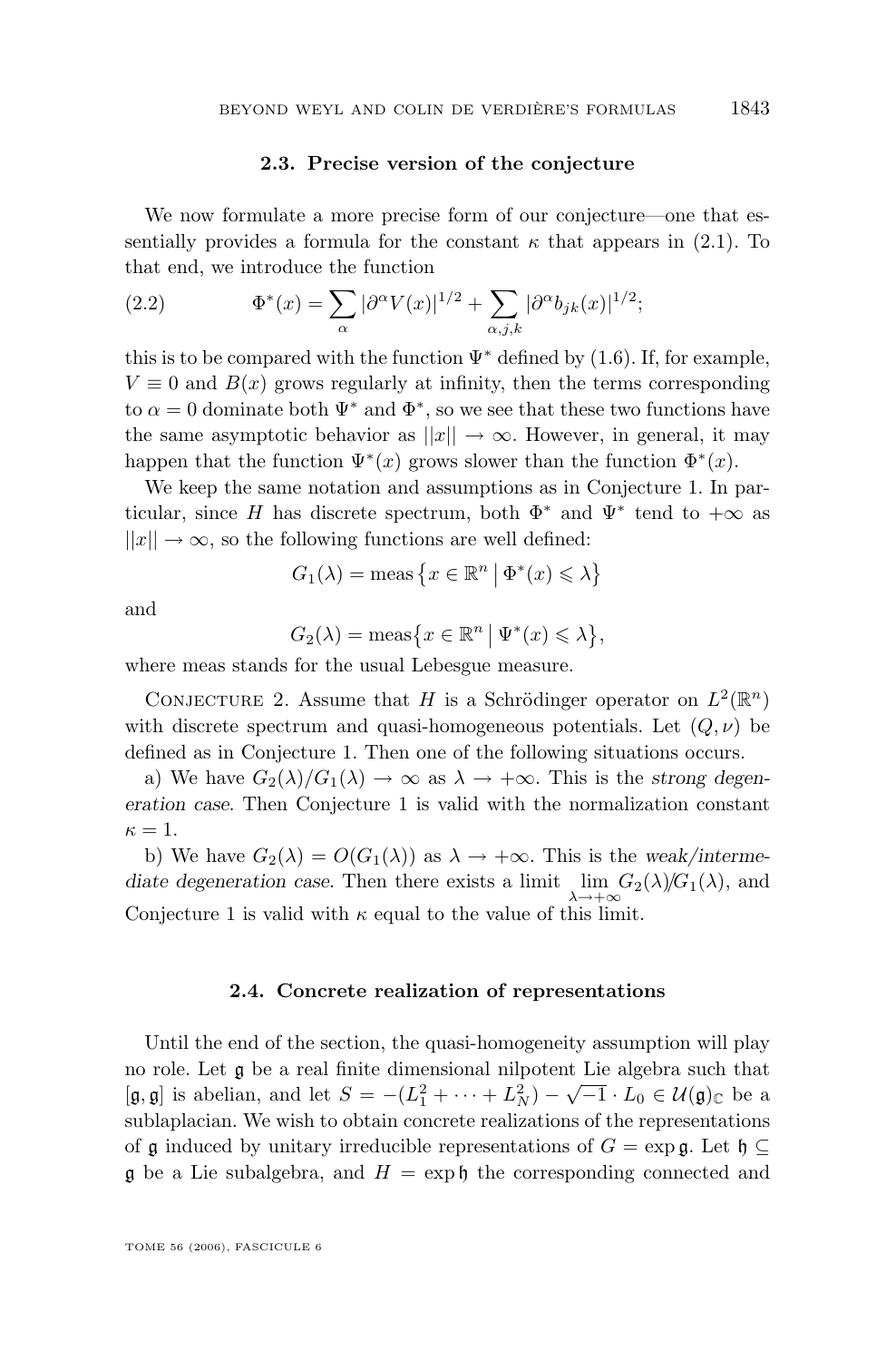<span id="page-18-0"></span>simply connected subgroup of G. (Schrödinger operators do not appear until the end of the section, so the notation should not cause any confusion.) Fix  $f \in \mathfrak{g}^*$ . We say that  $\mathfrak{h}$  is *subordinate to* f if  $f|_{[\mathfrak{h},\mathfrak{h}]} \equiv 0$ . Under this condition, f defines a unitary character  $\chi_f$  of H via  $\chi_f'(\exp h) = \exp(i \cdot \pi)$  $f(h)$ ). Thus we may form the induced representation  $\rho_{f, \mathfrak{h}} = \text{Ind}_{H}^{G}(\chi_{f})$ . The construction of induced representations is reviewed in [§A.1.](#page-56-0)

Kirillov's classification [\[15\]](#page-73-0) of unitary irreducible representations of G can be summarized as follows. Let us say that h is a *polarization* of g at  $f$  if  $\mathfrak h$  is of maximal dimension among the subalgebras of  $\mathfrak g$  that are subordinate to f. Then  $\rho_{f,h}$  is irreducible if and only if h is a polarization at f. Moreover, in this case,  $\rho_{f,h}$  does not depend on the choice of h, up to unitary equivalence. Also, at every  $f \in \mathfrak{g}^*$  there exists at least one polarization. Thus, we write  $\rho_f = \rho_{f,h}$  for any choice of a polarization  $\mathfrak h$  at f. Finally, every unitary irreducible representation of G is unitarily equivalent to  $\rho_f$  for some  $f \in \mathfrak{g}^*$ , and  $\rho_{f_1}, \rho_{f_2}$  are unitarily equivalent if and only if  $f_1$ ,  $f_2$  lie in the same coadjoint orbit of G.

Let us define the alternating bilinear form

(2.3) 
$$
B_f: \mathfrak{g} \times \mathfrak{g} \to \mathbb{R}, \quad B_f(X, Y) = f([X, Y]).
$$

Thus, a subalgebra  $\mathfrak{h} \subseteq \mathfrak{g}$  is subordinate to f if and only if  $\mathfrak{h}$  is isotropic with respect to  $B_f$ . One can prove that h is a polarization at f if and only if  $\mathfrak h$  is isotropic with respect to  $B_f$  and is maximal among all linear subspaces of  $\mathfrak g$  with this property. In particular, all polarizations at  $f$  have the same dimension,

$$
\dim \mathfrak{h} = \frac{1}{2} \cdot \bigl( \dim \mathfrak{g} + \dim \mathfrak{g}(f) \bigr),
$$

where

$$
\mathfrak{g}(f) = \operatorname{Ker} B_f = \big\{ X \in \mathfrak{g} \, \big| \, f\big([X,Y]\big) = 0 \,\,\forall \,Y \in \mathfrak{g} \big\}.
$$

In our situation, we can give an elementary proof of the existence of polarizations of a special form:

LEMMA 2.6. — Let  $\mathfrak{g}, S$  be as above, and  $f \in \mathfrak{g}^*$ . Then there exists a *polarization*  $\mathfrak h$  *of*  $\mathfrak g$  *at*  $f$  *such that*  $\mathfrak h \supseteq \mathfrak g(f) + \mathbb{R}L_0 + [\mathfrak g, \mathfrak g]$ *, and hence*  $\mathfrak h$  *is an ideal of*  $\mathfrak{g}$ *. Moreover,*  $[\mathfrak{h}, \mathfrak{h}] \subseteq \mathfrak{g}(f)$ *, so*  $\mathfrak{g}(f)$  *is an ideal of*  $\mathfrak{h}$ *.* 

Let us now fix a subalgebra  $\mathfrak{h} \subset \mathfrak{g}$  subordinate to f, but not necessarily a polarization at f, which satisfies the requirement of the lemma:  $g(f)$  +  $\mathbb{R}L_0 + [\mathfrak{g}, \mathfrak{g}] \subseteq \mathfrak{h}$ . Since  $L_0, L_1, \ldots, L_N$  generate  $\mathfrak{g}$  as a Lie algebra, we have  $\mathfrak{g} = [\mathfrak{g}, \mathfrak{g}] + \mathrm{span}_{\mathbb{R}}\{L_0, L_1, \ldots, L_N\}$ , and hence, a fortiori,  $\mathfrak{g} = \mathfrak{h}$  +  $\operatorname{span}_{\mathbb{R}}\{L_1,\ldots,L_N\}$ . After reindexing, we may assume that for some  $0 \leq$  $n \leq N$ , the elements  $L_1, \ldots, L_n$  form a complementary basis to h in g. (We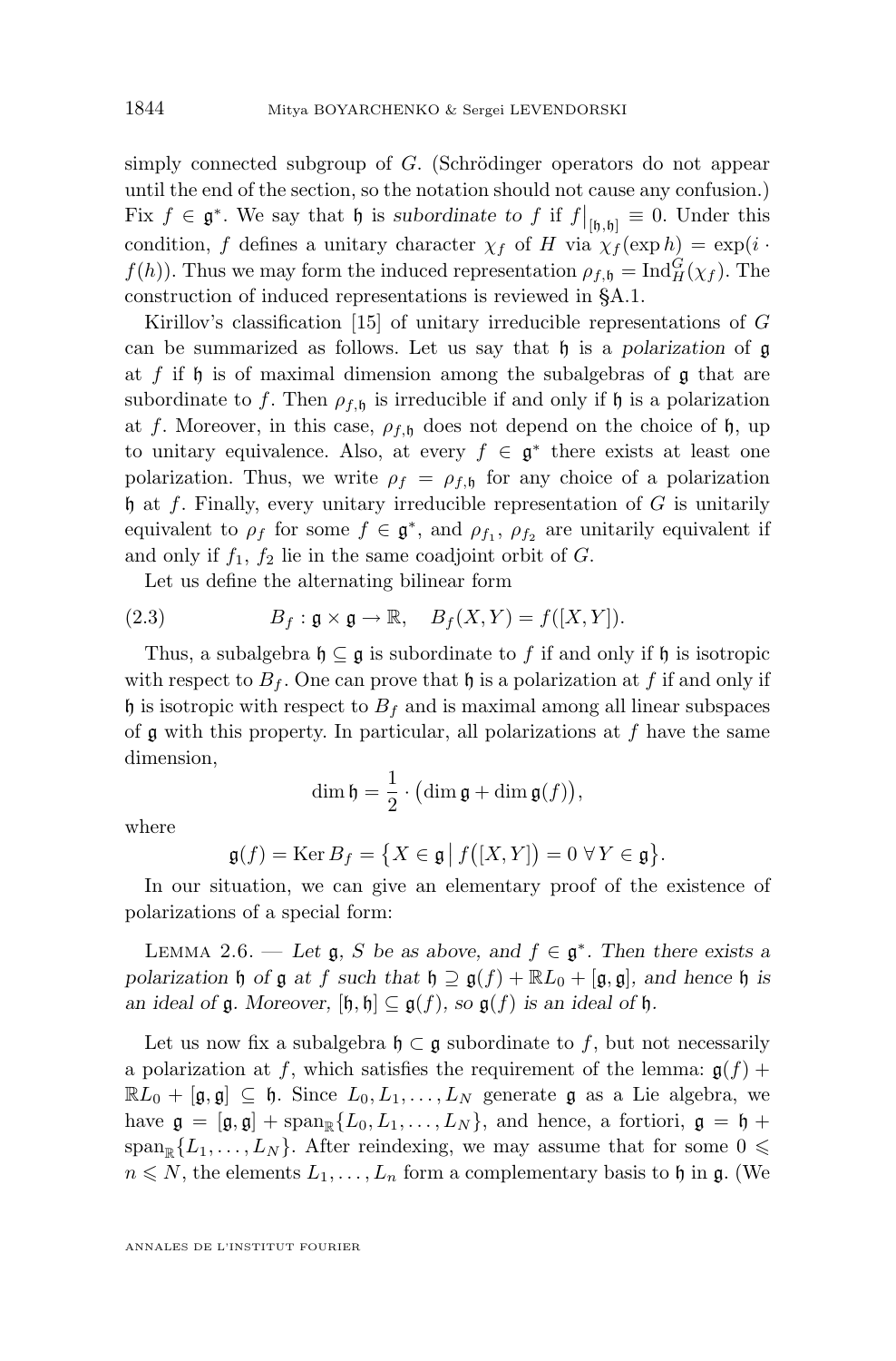<span id="page-19-0"></span>allow  $n = 0$ , which means that  $\mathfrak{h} = \mathfrak{g}$ . For every element  $h \in \mathfrak{h}$ , let us define a real polynomial  $p_h(x)$  in n variables  $x = (x_1, \ldots, x_n)$  by (2.4)

$$
p_h(x) = \sum_{\alpha_1,\dots,\alpha_n\geqslant 0} \frac{1}{\alpha_1! \cdots \alpha_n!} \cdot f((\mathrm{ad}\,L_1)^{\alpha_1} \cdots (\mathrm{ad}\,L_n)^{\alpha_n}(h)) \cdot x_1^{\alpha_1} \cdots x_n^{\alpha_n}.
$$

Proposition 2.7. — *There exists a realization of the representation*  $\rho_{f,\mathfrak{h}} = \text{Ind}_{H}^{G}(\chi_{f})$  of the Lie group G in the space  $L^{2}(\mathbb{R}^{n}, dm)$  (where dm *is the Lebesgue measure) such that the induced representation of* g *takes every*  $h \in \mathfrak{h}$  *to the operator of multiplication by*  $\sqrt{-1} \cdot p_h(x)$ *, and takes*  $L_j$ *, for*  $1 \leq j \leq n$ , *to the operator*  $\partial_j + \sqrt{-1} \cdot a_j(x)$ *, where*  $a_j(x) \in \mathbb{R}[x_1, \ldots, x_n]$ *is a certain polynomial.*

The practical applications of this proposition are based on the obvious analogy between (2.4) and the usual Taylor's formula.

#### **2.5. Coadjoint orbits and Kostant measures**

Let G be any connected Lie group, and  $\mathfrak g$  its Lie algebra. If  $f \in \mathfrak g^*$ , we denote by  $G(f)$  the stabilizer of f in G (with respect to the coadjoint action), and by  $g(f)$  the Lie algebra of  $G(f)$ . If  $\Omega \subset g^*$  is a coadjoint orbit, then for any point  $f \in \Omega$ , the orbit map  $G \to \Omega$ ,  $g \mapsto (Ad^* g)(f)$ , identifies  $\Omega$  with the homogeneous space  $G/G(f)$ , and hence identifies the tangent space  $T_f\Omega$  with the quotient  $\mathfrak{g}/\mathfrak{g}(f)$ . The notation is consistent with the one used in [§2.4:](#page-17-0) if  $B_f$  is the alternating bilinear form on g given by  $B_f(X, Y) = f([X, Y])$ , then it is easy to see that  $g(f)$  is precisely the kernel of  $B_f$ . Moreover,  $B_f$  induces an alternating bilinear *nondegenerate* form  $\omega_f$  on  $\mathfrak{g}/\mathfrak{g}(f) \cong T_f\Omega$ . One then proves the following facts (see, *e.g.*, [\[2\]](#page-73-0), Ch. II):

- 1) the forms  $\omega_f$  vary smoothly with f, thus defining a nondegenerate differential 2-form  $\omega_{\Omega}$  on  $\Omega$ ;
- 2) the form  $\omega_{\Omega}$  is closed, and thus a symplectic form on  $\Omega$ ;
- 3) the form  $\omega_{\Omega}$  is *G*-invariant.

DEFINITION 2.8. — *The form*  $\omega_{\Omega}$  *is called the canonical symplectic form on the orbit* Ω*. The* Kostant measure *(or the* canonical measure*) on the orbit*  $\Omega$  *is the positive Borel measure*  $\mu_{\Omega}$  *associated with the volume form* 

$$
(2\pi)^{-n} \cdot \frac{1}{n!} \cdot \omega_{\Omega}^{n} \qquad \left(n = \frac{1}{2} \dim \Omega\right)
$$

.

*(Note that* dim  $\Omega$  *is even because*  $\Omega$  *admits a symplectic form.)*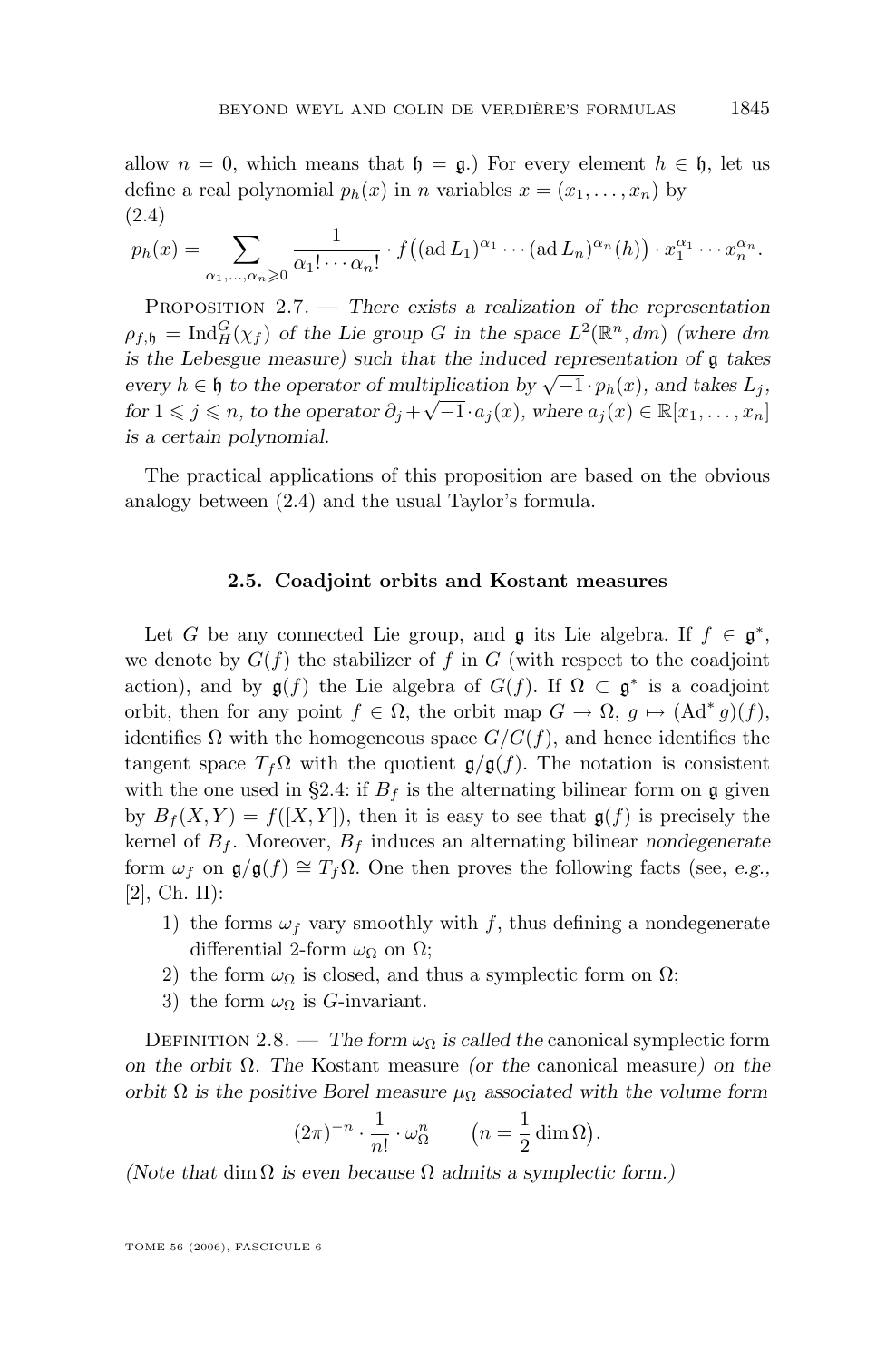<span id="page-20-0"></span>It is clear that the Kostant measure is G-invariant. In the remainder of this subsection we obtain an explicit parameterization of the coadjoint orbits for the Lie algebras of the type considered in [§2.1,](#page-13-0) and we derive formulas for the corresponding canonical symplectic forms and Kostant measures. We note that explicit parameterizations of the dual space of a (not necessarily nilpotent) Lie algebra have been studied by various authors: see, *e.g.*, [\[31\]](#page-74-0). More recently, a very fine stratification of  $\mathfrak{g}^*$  for nilpotent  $\mathfrak{g}$ has been obtained in [\[1,](#page-73-0) [3,](#page-73-0) [29\]](#page-74-0). We will use a result from [\[3\]](#page-73-0) in the next subsection.

In our subsequent computations (especially the ones that appear in the concrete examples of Sections [3,](#page-25-0) [4](#page-40-0) and [5\)](#page-49-0) we will implicitly use the following result. The proof is completely straightforward and is therefore omitted. Let  $\mathfrak g$  be a Lie algebra and  $\mathfrak a \subset \mathfrak g$  an ideal. Write  $\mathfrak a^{\perp}$  for the annihilator of  $\mathfrak a$ in  $\mathfrak{g}^*$ . The quotient map  $\mathfrak{g} \to \mathfrak{g}/\mathfrak{a}$  induces an isomorphism of vector spaces  $(\mathfrak{g}/\mathfrak{a})^* \stackrel{\cong}{\longrightarrow} \mathfrak{a}^{\perp} \hookrightarrow \mathfrak{g}^*$ . Let G be a connected Lie group with Lie algebra  $\mathfrak{g}$ , and  $A \subset G$  the closed connected normal subgroup corresponding to **a**. The adjoint action of G on  $\mathfrak g$  leaves  $\mathfrak a$  stable, whence G also acts on  $\mathfrak g/\mathfrak a$  and on  $(\mathfrak{g}/\mathfrak{a})^*$ . Then we have the following:

PROPOSITION 2.9. — a) The isomorphism  $(\mathfrak{g}/\mathfrak{a})^* \to \mathfrak{a}^{\perp}$  above is G*equivariant, and the action of* G *on*  $(g/a)^*$  factors through the quotient *group* G/A*; thus the* G*-orbits in* (g/a) <sup>∗</sup> *are the same as the coadjoint orbits of*  $G/A$  *in*  $(\mathfrak{g}/\mathfrak{a})^*$ *.* 

b) If  $\Omega \subset \mathfrak{g}^*$  is any coadjoint orbit, then either  $\Omega \cap \mathfrak{a}^{\perp} = \emptyset$ , or  $\Omega \subset \mathfrak{a}^{\perp}$ . *In the latter case,*  $\Omega$  *is the image of a coadjoint orbit in*  $(\mathfrak{g}/\mathfrak{a})^*$ *. Moreover, the canonical symplectic form and the Kostant measure on* Ω *are the same whether we regard* Ω *as a coadjoint orbit for* G *or as a coadjoint orbit for* G/A*.*

c) *If* G *is simply connected and nilpotent, then the bijection between the coadjoint orbits in*  $\mathfrak{g}^*$  *that meet*  $\mathfrak{a}^{\perp}$  *and the coadjoint orbits in*  $(\mathfrak{g}/\mathfrak{a})^*$ *, defined above, corresponds, via Kirillov's theory, to the natural bijection between the unitary irreducible representations of* G *that are trivial on* A*, and all unitary irreducible representations of* G/A*.*

We return to the situation considered in  $\S 2.4$ . Thus G is a connected and simply connected nilpotent Lie group with Lie algebra g such that  $[\mathfrak{g},\mathfrak{g}]$  is abelian. Fix a point  $f_0 \in \mathfrak{g}^*$ . We wish to parameterize the Gorbit  $G \cdot f_0 \subset \mathfrak{g}^*$ . As before, we assume we are given a sublaplacian  $S = \begin{bmatrix} \overline{G} & \overline{G} & \overline{G} \\ \overline{G} & \overline{G} & \overline{G} & \overline{G} \end{bmatrix}$  $-(L_1^2 + \cdots + L_N^2) - \sqrt{-1} \cdot L_0$  for  $\mathfrak{g}$ , and we let  $\mathfrak{h}$  be a real polarization of  $\mathfrak g$  at  $f_0$  provided by Lemma [2.6:](#page-18-0)  $\mathfrak g(f_0) + \mathbb{R}L_0 + [\mathfrak g, \mathfrak g] \subset \mathfrak h$ . Furthermore, we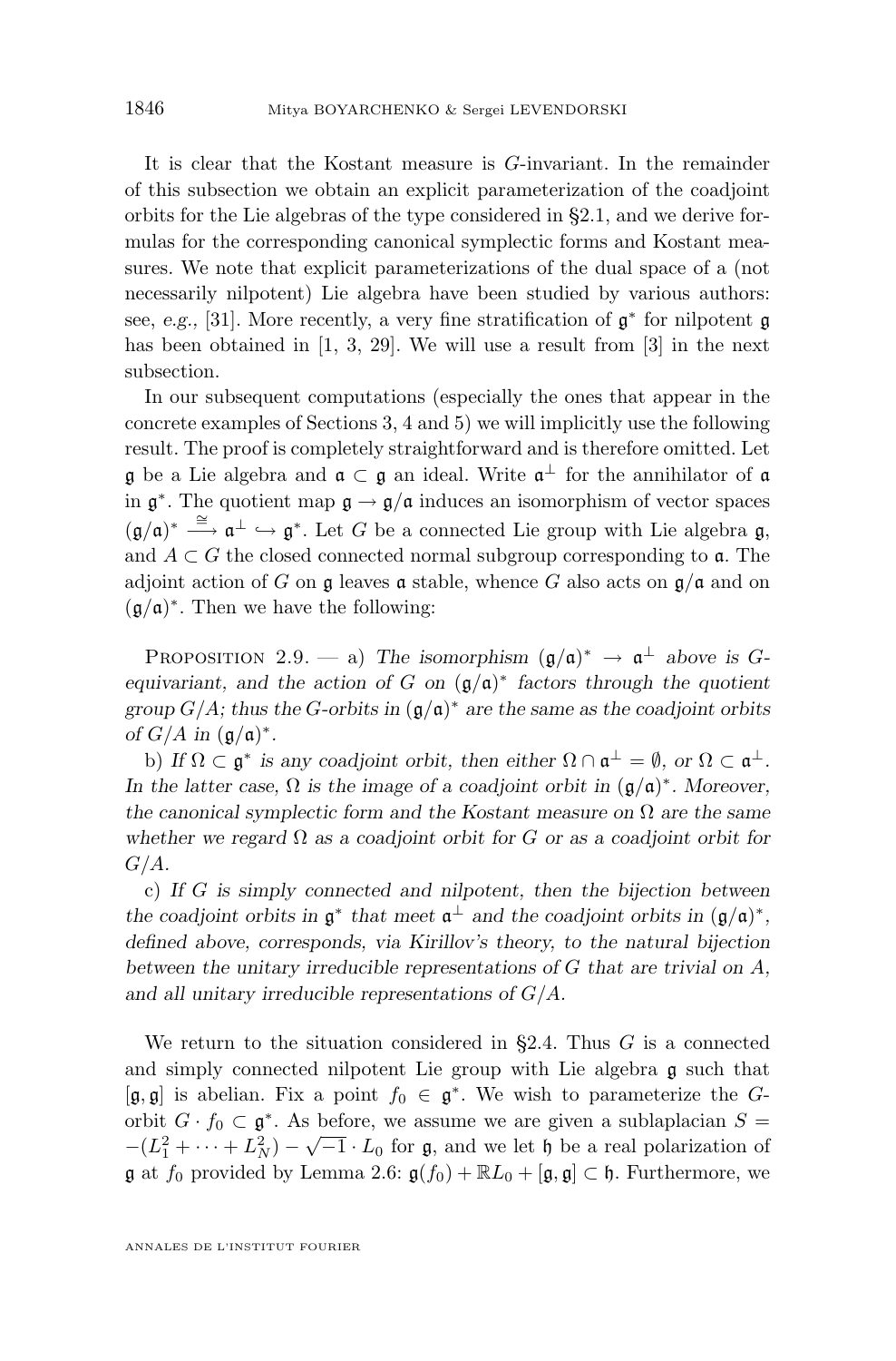<span id="page-21-0"></span>suppose that for some  $1 \leq n \leq N, L_1, \ldots, L_n$  is a complementary basis for h in g.

From now on, we also assume that h is an *abelian* ideal of g. To justify this assumption, we note that since  $\mathfrak h$  is an ideal of  $\mathfrak g$ , so is  $\mathfrak a := [\mathfrak h, \mathfrak h]$ ; on the other hand, by the definition of a polarization,  $f_0$  annihilates  $\alpha$ . Thus,  $f_0$  induces a linear functional  $\bar{f}_0$  on  $\mathfrak{g}/\mathfrak{a}$ . By Proposition [2.9,](#page-20-0) the canonical inclusion  $(\mathfrak{g}/\mathfrak{a})^* \hookrightarrow \mathfrak{g}^*$  gives an isomorphism of the coadjoint orbit of  $\bar{f}_0$ in  $(\mathfrak{g}/\mathfrak{a})^*$  onto the coadjoint orbit of  $f_0$  in  $\mathfrak{g}^*$ ; moreover, this isomorphism preserves the canonical symplectic form and the Kostant measure. Lastly, note that since  $\mathfrak{a} \subset \mathfrak{g}(f)$  by Lemma [2.6,](#page-18-0) it is clear that  $\mathfrak{h}/\mathfrak{a}$  is a maximal isotropic subspace of  $\mathfrak{g}/\mathfrak{a}$  with respect to the form  $B_{\bar{f}_0}$ . Thus, from the point of view of either the coadjoint orbit of  $f_0$ , or of the corresponding unitary irreducible representation, nothing is lost by passing from  $\mathfrak{g}$  to  $\mathfrak{g}/\mathfrak{a}$ .

PROPOSITION 2.10. — With the notation above, assume that  $\mathfrak h$  is abe*lian. The map*

$$
\varphi:\mathbb{R}^n\times\mathbb{R}^n\longrightarrow\mathfrak{g}^*
$$

*defined by*

$$
\langle \varphi(\xi, x), L_j \rangle = \xi_j \quad \text{for } 1 \leqslant j \leqslant n
$$

*and*

$$
\langle \varphi(\xi, x), Y \rangle
$$
  
= 
$$
\sum_{\alpha_1, ..., \alpha_n \geq 0} \frac{1}{\alpha_1! \cdots \alpha_n!} \cdot f_0((\text{ad } L_1)^{\alpha_1} \cdots (\text{ad } L_n)^{\alpha_n}(Y)) \cdot x_1^{\alpha_1} \cdots x_n^{\alpha_n}
$$

*for all*  $Y \in \mathfrak{h}$  *is a diffeomorphism of*  $\mathbb{R}^{2n}$  *onto the coadjoint orbit of*  $f_0$  *in*  $\mathfrak{g}^*$ *.* 

By a slight abuse of notation, we identify  $\Omega$  with  $\mathbb{R}^{2n}$  using the diffeomorphism  $\varphi$ , and in particular, we view  $(\xi, x)$  as coordinates on the orbit Ω. Let us define polynomials  $b_{jk}(x)$  by

$$
b_{jk}(x) = \langle \varphi(0, x), [L_j, L_k] \rangle;
$$

note that if g arises from a Schrödinger operator with polynomial potentials, and if  $f_0$  restricts to the linear functional  $\sqrt{-1} \cdot P(x) \mapsto P(0)$  on the subspace of g consisting of multiplication operators, then the  $b_{ik}(x)$  are precisely the components of the magnetic tensor of the operator. We will prove the following: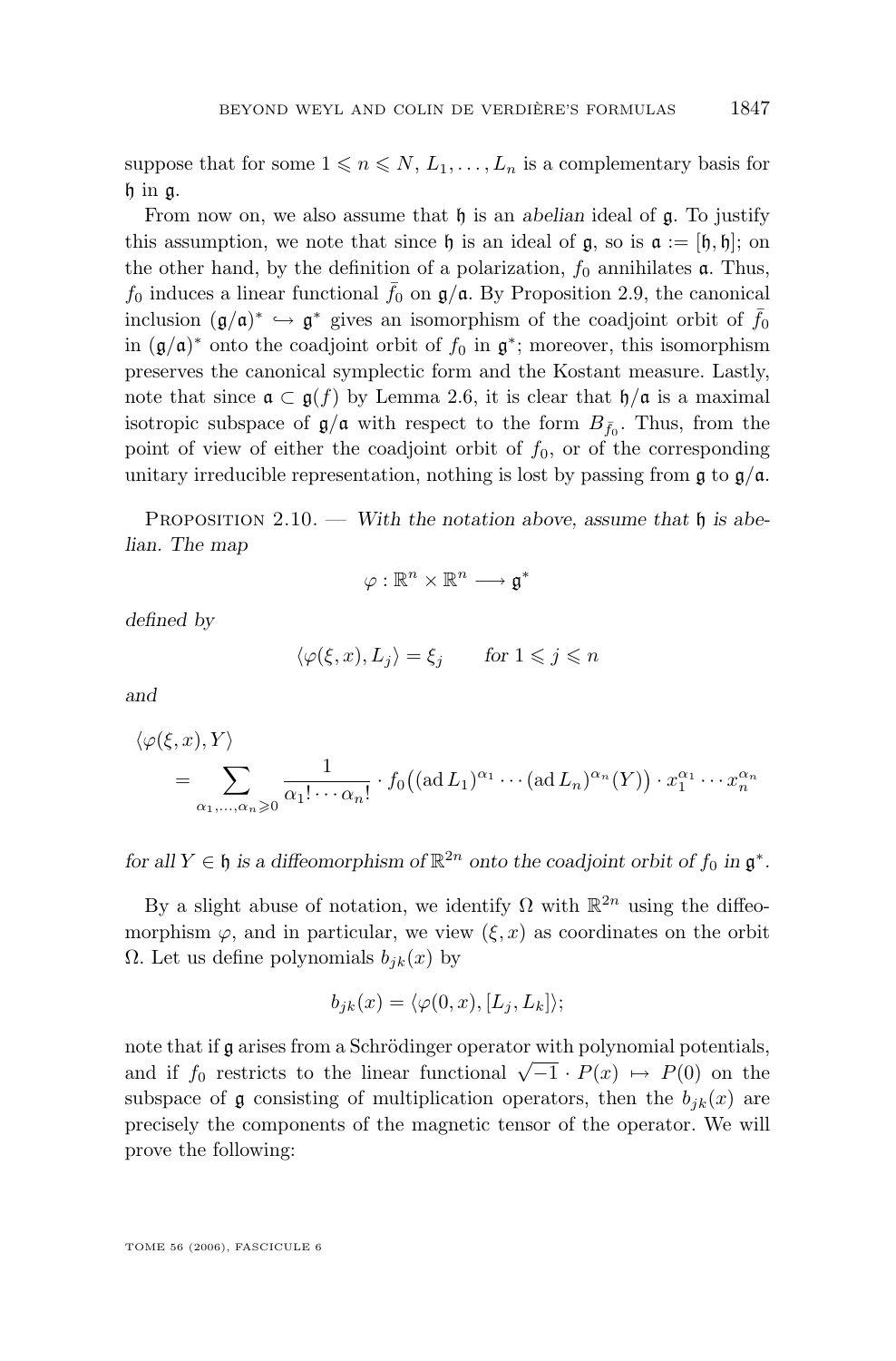<span id="page-22-0"></span>Proposition 2.11. — *The canonical symplectic form and the Kostant measure on the orbit* Ω *are given by*

(2.5) 
$$
\omega_{\Omega} = \sum_{j=1}^{n} d\xi_j \wedge dx_j + \sum_{1 \leq j < k \leq n} b_{kj}(x) dx_j \wedge dx_k
$$

*and*

 $\mu_{\Omega} = (2\pi)^{-n} \cdot d\xi_1 \cdots d\xi_n dx_1 \cdots dx_n.$ 

*In other words, if we identify*  $\mu_{\Omega}$  *with its extension by zero to*  $\mathfrak{g}^*$ *, then we can write*

(2.6) 
$$
\mu_{\Omega} = (2\pi)^{-n} \cdot \varphi_*(d\xi_1 \cdots d\xi_n dx_1 \cdots dx_n),
$$

where  $\varphi_*$  denotes the pushforward by the map  $\varphi : \mathbb{R}^{2n} \to \mathfrak{g}^*$ .

#### **2.6. Polynomial measures**

In this subsection we collect a few results that will be used in the computations of Sections [3,](#page-25-0) [4](#page-40-0) and [5,](#page-49-0) and a few others that help motivate our conjectures in [§2.2](#page-15-0) and [§2.3.](#page-17-0)

Let  $\mathbb{R}^N$  and  $\mathbb{R}^n$  be two Euclidean spaces. A *polynomial measure* on  $\mathbb{R}^N$  is a Borel measure of the form  $\mu = c_0 \cdot \phi_*(dm)$ , where  $c_0$  is a positive constant,  $\phi: \mathbb{R}^n \to \mathbb{R}^N$  is a polynomial map, and dm is the Lebesgue measure on R <sup>n</sup>. Recall that the *pushforward measure* φ∗(dm) is defined by the formula

$$
(\phi_*(dm))(A) := m(\phi^{-1}(A)),
$$

for every Borel subset  $A \subseteq \mathbb{R}^N$ . We say that  $\mu$  is a *regular polynomial measure* if it is finite on compact sets, or, equivalently, if  $\phi^{-1}(K)$  has finite Lebesgue measure for every compact subset  $K \subset \mathbb{R}^N$  (a sufficient condition for this is that  $\phi$  is a proper map, but this condition is not necessary). In practice, we will often think of regular polynomial measures as positive linear functionals on the space  $C_c(\mathbb{R}^N)$  of all compactly supported continuous functions on  $\mathbb{R}^N$ . Explicitly,  $\mu$  corresponds to the linear functional  $\Lambda$ defined by

$$
\Lambda(F) = \int_{\mathbb{R}^N} F d\mu = c_0 \int_{\mathbb{R}^n} F(\phi(x)) dx,
$$

where the second integral is the usual Lebesgue integral. Positivity here refers to the statement that if  $F \in C_c(\mathbb{R}^N)$  is nonnegative, then  $\Lambda(F) \geq 0$ . It follows from Propositions [2.10](#page-21-0) and [2.11](#page-21-0) that if g is a nilpotent Lie algebra such that  $[\mathfrak{g}, \mathfrak{g}]$  is abelian, then the Kostant measure  $\mu_{\Omega}$  corresponding to each coadjoint orbit  $\Omega \subset \mathfrak{g}^*$  is a regular polynomial measure on  $\mathfrak{g}^*$ . (Notice,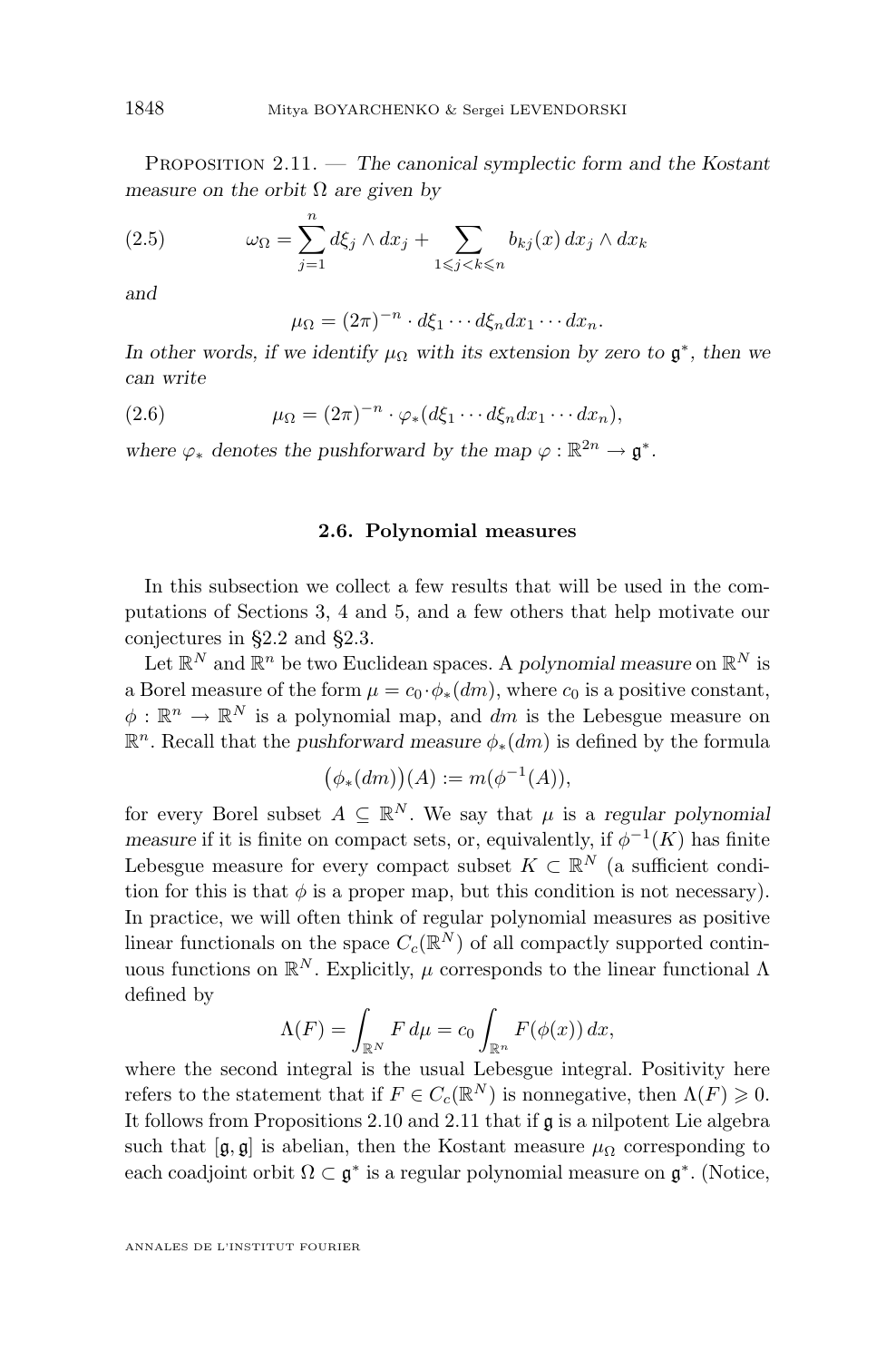<span id="page-23-0"></span>however, that this statement holds for an arbitrary nilpotent Lie algebra  $\mathfrak{g}$ , without the assumption that  $[\mathfrak{g}, \mathfrak{g}]$  is abelian.)

Suppose that  $\{\mu_j\}_{j=1}^{\infty}$  is a sequence of regular polynomial measures on  $\mathbb{R}^N$ . We will say that this sequence has a *weak limit* if the limit

$$
\Lambda(F) := \lim_{j \to \infty} \int_{\mathbb{R}^N} F \, d\mu_j
$$

exists for every  $F \in C_c(\mathbb{R}^N)$ . Note that, if this is the case, then the limit automatically defines a positive linear functional on the space  $C_c(\mathbb{R}^N)$ . It then follows from the Riesz Representation Theorem that  $\Lambda$  itself corresponds to a regular Borel measure  $\mu$  on  $\mathbb{R}^N$ . We then say that the sequence  $\{\mu_i\}$  *converges weakly* to  $\mu$ . The following two results on weak limits will be used in Sections [3,](#page-25-0) [4](#page-40-0) and [5.](#page-49-0)

PROPOSITION 2.12. — *Suppose that*  $N = N_1 + N_2$ *, that we are given a polynomial map*  $\phi : \mathbb{R}^n \to \mathbb{R}^{N_1}$ , and a sequence of polynomial maps  $\psi_j: \mathbb{R}^n \rightarrow \mathbb{R}^{N_2}.$  Assume moreover that  $\phi^{-1}(K)$  has finite Lebesgue measure *for every compact subset*  $K \subset \mathbb{R}^{N_1}$ *, and that the sequence*  $\psi_j$  *converges* pointwise to a polynomial map  $\psi : \mathbb{R}^n \to \mathbb{R}^{N_2}$ . Form the polynomial maps  $\tilde{\phi}_j : \mathbb{R}^n \to \mathbb{R}^N$  and  $\tilde{\phi} : \mathbb{R}^n \to \mathbb{R}^N$  by defining

$$
\tilde{\phi}_j(x) = (\phi(x), \psi_j(x))
$$
 and  $\tilde{\phi}(x) = (\phi(x), \psi(x)) \quad \forall x \in \mathbb{R}^n$ .

*Further, set*  $\mu_j = (\tilde{\phi}_j)_*(dm)$  and  $\mu = \tilde{\phi}_*(dm)$ , where dm is the Lebesgue measure on  $\mathbb{R}^n$ . Then  $\mu_j$ ,  $\mu$  are regular polynomial measures on  $\mathbb{R}^N$ , and  $\mu_j \rightarrow \mu$  weakly.

As we will see, Proposition 2.12 is useful for carrying out the computation of the limiting measure  $\mu_{\infty}$  that appears in our conjectured formula in the cases of strong or weak degeneration. In the intermediate degeneration case, the computation turns out to be slightly more complicated, and the following result (Proposition 2.13) is needed. We keep the same notation as in [§2.6.](#page-22-0) We say that a positive Borel measure on  $\mathbb{R}^N$  is *c*-finite if it is finite on compact sets; such a measure is then automatically regular. We define weak limits for the c-finite measures in the same way as for polynomial measures. Further, we introduce the following notation. Given  $a, b \in \mathbb{R}^N$ , we write

$$
[a,b) = \left\{ x \in \mathbb{R}^N \, \middle| \, a_j \leqslant x_j < b_j \text{ for } 1 \leqslant j \leqslant n \right\}.
$$

Also, for  $x \in \mathbb{R}^N$ , we set  $||x||_{\infty} = \max_{1 \leq j \leq n} |x_j|$ . Finally, put  $\mathbf{1} = (1, 1, \dots, 1) \in$  $\mathbb{Z}^N$ .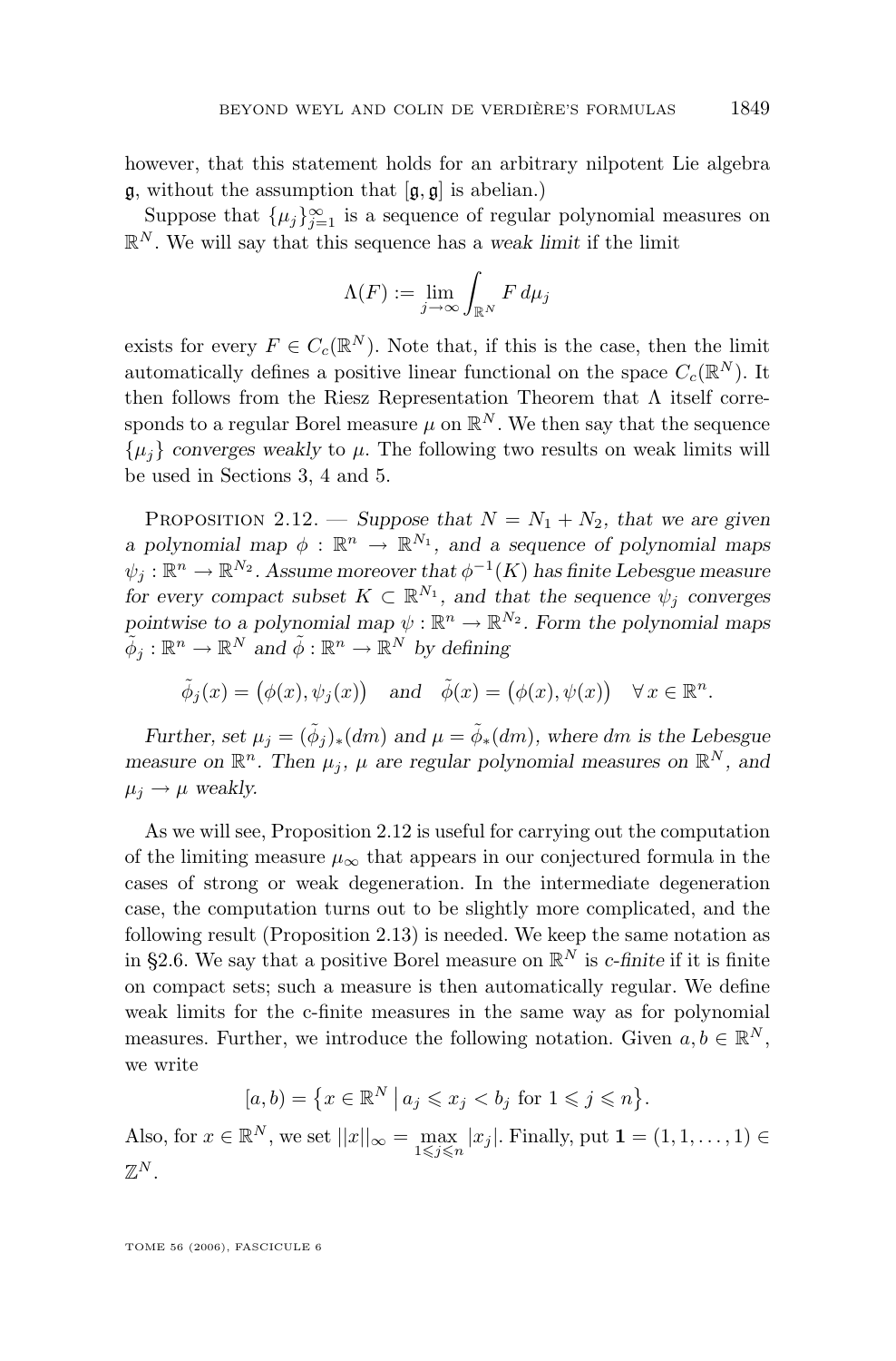Proposition 2.13. — *Consider a family of* c*-finite positive Borel measures*  $\{\mu_{\lambda}\}_{\lambda>0}$  *on*  $\mathbb{R}^{N}$ *. Assume that there exists a countable set*  $E \subset \mathbb{R}$ *such that for each*  $a, b \in \mathbb{R}^N$  *with*  $a_j \notin E$ ,  $b_j \notin E$  *for all*  $1 \leq j \leq N$ *, there exists a limit*

$$
\nu\big([a,b)\big) = \lim_{\lambda \to +\infty} \mu_\lambda\big([a,b)\big).
$$

*Then there exists a unique c-finite positive Borel measure*  $\mu_{\infty}$  on  $\mathbb{R}^N$  such *that*

$$
(2.7) \qquad \int_{\mathbb{R}^N} F(x) \, d\mu_{\infty}(x) = \lim_{\lambda \to +\infty} \int_{\mathbb{R}^N} F(x) \, d\mu_{\lambda}(x) \quad \forall \, F \in C_c(\mathbb{R}^N).
$$

*Moreover, if*  $\nu_{\infty}$  *is any c-finite positive Borel measure on*  $\mathbb{R}^N$  *such that*  $\nu_{\infty}([a, b)) = \nu([a, b))$  for all  $[a, b)$  as above, then  $(2.7)$  is satisfied with  $\nu_{\infty}$ *in place of*  $\mu_{\infty}$ *; in particular,*  $\nu_{\infty} = \mu_{\infty}$ *.* 

Let us now recall a result of Nilsson [\[27\]](#page-74-0) and explain its relation to our conjectural formula. With the same notation as above, let  $\mu = \phi_*(dm)$  be a regular polynomial measure on  $\mathbb{R}^N$ , where  $\phi : \mathbb{R}^n \to \mathbb{R}^N$  is a polynomial map given by  $\phi(x) = (p_1(x), \ldots, p_N(x))$ , and dm is the Lebesgue measure on  $\mathbb{R}^n$ . Given  $\lambda \in \mathbb{R}$ ,  $\lambda > 0$ , we define a polynomial measure  $\mu_\lambda$  on  $\mathbb{R}^N$ by  $\mu_{\lambda}(A) = \mu(\lambda^{-1} \cdot A)$ , for each Borel subset  $A \subseteq \mathbb{R}^{N}$ . In particular, let  $P(x) = \sum_{j=1}^{N} p_j(x)^2$ . If  $A = B_1(0)$  is the unit ball around the origin in  $\mathbb{R}^N$ , then  $\mu_{\lambda}(B_1(0)) = \text{meas}\{x \in \mathbb{R}^n | P(x) \leq \lambda^2\}$ . We now state a result which is a special case of Theorem 1 in [\[27\]](#page-74-0); the latter, in turn, is based on the results of [\[28\]](#page-74-0).

THEOREM 2.14 (Nilsson). — Let  $P(x)$  be a real polynomial on  $\mathbb{R}^n$  such *that*  $P(x) \rightarrow +\infty$  *as*  $||x|| \rightarrow \infty$ *, and set* 

$$
G(\lambda) = \operatorname{meas}\bigl\{x \in \mathbb{R}^n \,\big|\, P(x) \leqslant \lambda\bigr\}.
$$

*Then there exist positive reals c, C,*  $\alpha$  *and a nonnegative integer*  $\beta$  *such that* 

$$
C^{-1} \cdot \lambda^{\alpha} \cdot (\log \lambda)^{\beta} \leq G(\lambda) \leq C \cdot \lambda^{\alpha} \cdot (\log \lambda)^{\beta} \quad \text{for all } \lambda > c.
$$

It is clear that  $\alpha$  and  $\beta$  are uniquely determined by the polynomial  $P(x)$ . If  $P = \sum_j p_j^2$  is as above, and  $\alpha, \beta$  are as in the theorem, then we see that  $\mu_{\lambda}(B_1(0)) = O(\lambda^{2\alpha} \cdot (\log \lambda)^{\beta})$  as  $\lambda \to +\infty$ . But then, since the Lebesgue measure is a doubling measure, we obtain that for every fixed  $R > 0$ , we have  $\mu_{\lambda}(B_R(0)) = O(\lambda^{2\alpha} \cdot (\log \lambda)^{\beta})$  as  $\lambda \to +\infty$ . So, the existence of a nonzero weak limit of  $\lambda^{-2\alpha} \cdot (\log \lambda)^{-\beta} \cdot \mu_\lambda$  as  $\lambda \to +\infty$  is plausible, which explains part of the statements of our Conjectures 1 and 2.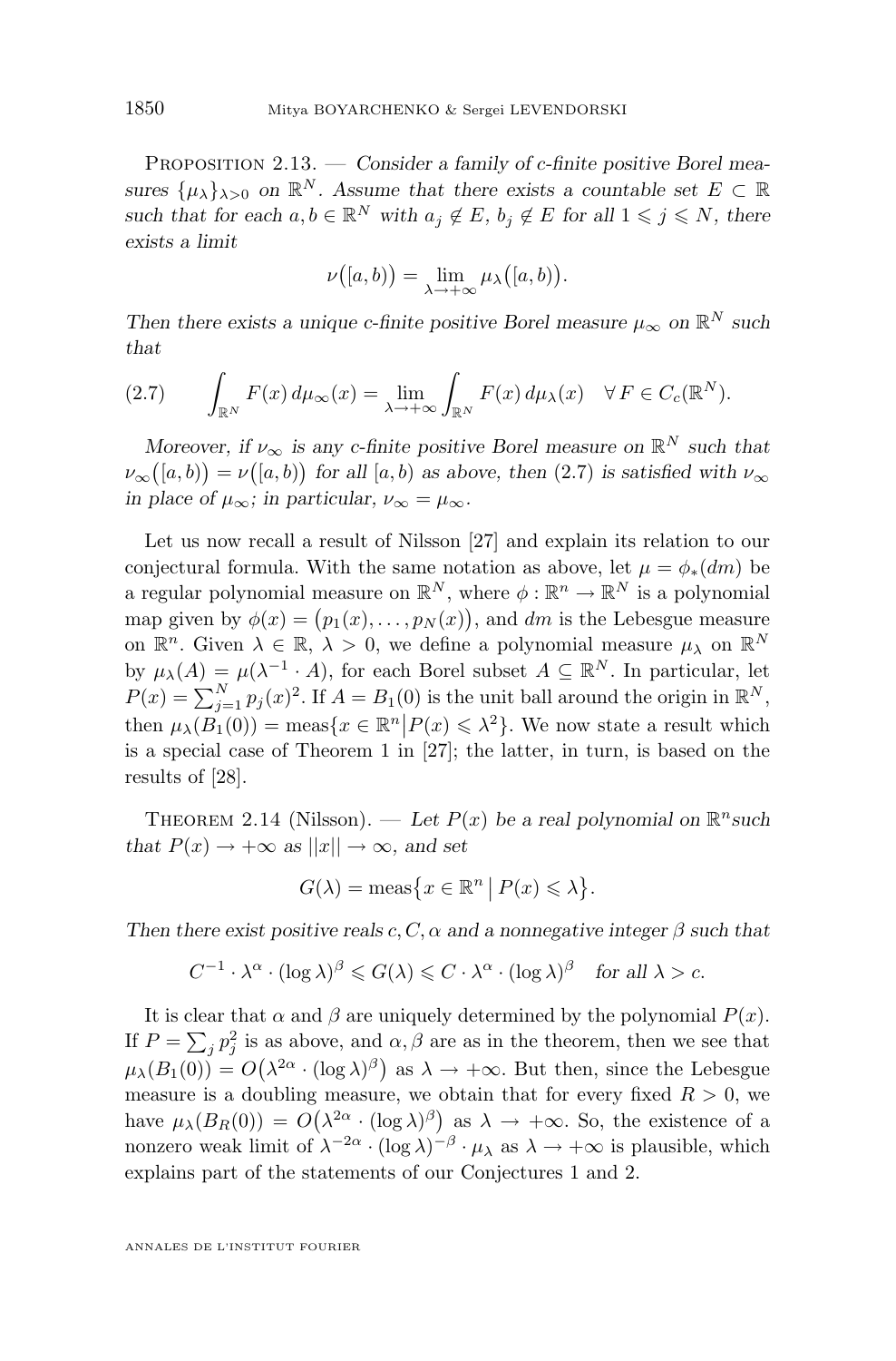<span id="page-25-0"></span>The final topic of the section is the decomposition of the invariant measure on the dual space of a Lie algebra into an integral of the Kostant measures. Let  $\mathfrak g$  be an arbitrary finite dimensional nilpotent Lie algebra over  $\mathbb R$ , and  $\mathfrak{g}^*$  its dual space, with the coadjoint action of the Lie group  $G = \exp \mathfrak{g}$ . Let  $\mathfrak{g}^*/G$  denote the space of coadjoint orbits, and  $\rho : \mathfrak{g}^* \to \mathfrak{g}^*/G$  the quotient map. Write M for the  $\sigma$ -algebra on  $\mathfrak{g}^*/G$  defined by  $A \in \mathcal{M} \iff$  $\rho^{-1}(A) \subseteq \mathfrak{g}^*$  is a Borel subset. The following result is interesting in its own right.

PROPOSITION 2.15. — Let  $\mu$  be a positive c-finite Borel measure on  $\mathfrak{g}^*$ *which is invariant under the coadjoint action of* G*. Then there exists a unique positive measure* ν *on* M *such that the equation*

$$
\int_{\mathfrak{g}^*} F(x) d\mu(x) = \int_{\mathfrak{g}^*/G} d\nu(y) \cdot \int_{\rho^{-1}(y)} F(x) d\mu_y(x),
$$

*holds for every nonnegative Borel-measurable function*  $F$  on  $\mathfrak{g}^*$ , where  $\mu_y$ *is the Kostant measure corresponding to the coadjoint orbit*  $\rho^{-1}(y) \subset \mathfrak{g}^*$ .

# **3. An inhomogeneous example**

#### **3.1. Application of the conjectural formula**

In this section we consider in detail the two-dimensional Schrödinger operator

$$
H = -\frac{\partial^2}{\partial x_1^2} - \left(\frac{\partial}{\partial x_2} + \sqrt{-1} \cdot (x_1^3 / 3 - x_1 x_2)\right)^2
$$

with zero electric potential and magnetic tensor  $b(x) = x_1^2 - x_2$ . Note that  $b(x)$  is quasi-homogeneous, but not homogeneous. Furthermore,  $b(x)$ vanishes along the parabola  $x_2 = x_1^2$  and, in particular, does not grow at infinity in some directions (so the formula of Colin de Verdière is not applicable). However, the condition of the criterion of  $[10]$  is satisfied, so H has discrete spectrum. In this subsection we will apply our conjecture to compute the leading term of the asymptotics of  $N(\lambda, H)$  as  $\lambda \to +\infty$ . The formula we obtain will then be verified rigorously using analytical methods.

First we must decide if we are in the strong degeneration case or the intermediate degeneration case. To that end, we consider the functions  $\Phi^*$ ,  $\Psi^*$  given by [\(2.2\)](#page-17-0), [\(1.6\)](#page-3-0). In our situation they are

$$
\Phi^*(x) = |x_1^2 - x_2|^{1/2} + |2x_1|^{1/2} + c_1
$$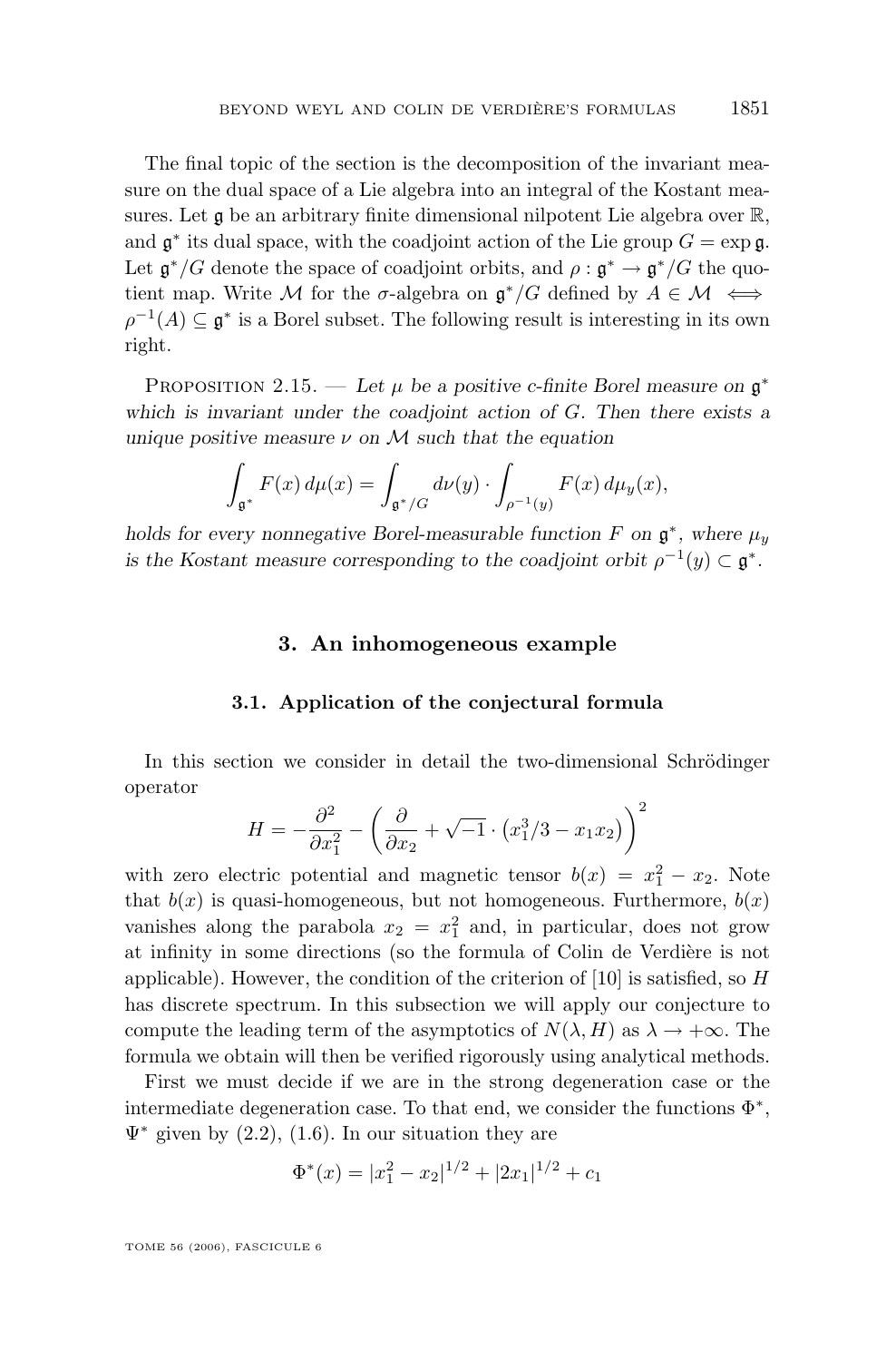and

$$
\Psi^*(x) = |x_1^2 - x_2|^{1/2} + |2x_1|^{1/3} + c_2,
$$

where  $c_1$ ,  $c_2$  are constants. We then have

$$
G_1(\lambda) = \text{meas}\left\{x \in \mathbb{R}^2 \mid \Phi^*(x) \le \lambda\right\}
$$
  
= 
$$
\text{meas}\left\{x \in \mathbb{R}^2 \mid |x_1^2 - x_2|^{1/2} + |2x_1|^{1/2} \le \lambda - c_1\right\}
$$
  
= 
$$
\frac{1}{3} \cdot (\lambda - c_1)^4 \sim \lambda^4 / 3 \quad \text{as } \lambda \to +\infty
$$

(the straightforward computation using Fubini's theorem is omitted). Similarly,

$$
G_2(\lambda) = \text{meas}\left\{x \in \mathbb{R}^2 \mid \Psi^*(x) \le \lambda\right\}
$$
  
= 
$$
\text{meas}\left\{x \in \mathbb{R}^2 \mid |x_1^2 - x_2|^{1/2} + |2x_1|^{1/3} \le \lambda - c_2\right\}
$$
  
= 
$$
\frac{1}{5} \cdot (\lambda - c_2)^5 \sim \lambda^5 / 5 \text{ as } \lambda \to +\infty.
$$

Thus, we are in the strong degeneration case.

*Remark 3.1.* — In general, it will be difficult or impossible to obtain precise formulas for the functions  $G_1(\lambda)$  and  $G_2(\lambda)$ , such as above. However, it is usually not very hard to either prove an estimate showing that  $G_2(\lambda)/G_1(\lambda) \to \infty$  as  $\lambda \to +\infty$ , or find  $\lim_{\lambda \to +\infty} G_2(\lambda)/G_1(\lambda)$  in case the limit exists and is finite.

Next we let  $\mathfrak{g} = \mathfrak{g}_H$  be the Lie algebra associated to H, as in Section [2.](#page-13-0) Let us fix, once and for all, the following basis of g:

$$
L_1 = \partial_1, \quad L_2 = \partial_2 + \sqrt{-1} \cdot (x_1^3/3 - x_1x_2),
$$
  

$$
X = \sqrt{-1} \cdot (x_1^2 - x_2), \quad Y = \sqrt{-1} \cdot x_1, \quad Z = \sqrt{-1}.
$$

We use this basis to identify  $\mathfrak{g}^*$  with  $\mathbb{R}^5$ ; explicitly, the identification is given by

$$
f \mapsto (f(L_1), f(L_2), f(X), f(Y), f(Z)).
$$

Write  $\mathfrak{h} = \text{span}_{\mathbb{R}} \{X, Y, Z\}$ , and define a linear functional  $f_0 : \mathfrak{g} \to \mathbb{R}$  by while  $\mathfrak{g} = \text{span}_{\mathbb{R}} \{X, I, Z\}$ , and define a finear functional  $f_0 : \mathfrak{g} \to \mathbb{R}$  by  $f_0(L_j) = 0$  for  $j = 1, 2$ , and  $f_0(\sqrt{-1} \cdot P(x)) = P(0)$  for all  $\sqrt{-1} \cdot P(x) \in \mathfrak{h}$ . It follows from Proposition [2.7](#page-19-0) that the induced representation  $\rho_{f_0, \mathfrak{h}}$  coincides with the tautological representation of  $\mathfrak g$  (at least up to changing the action of  $L_1$  and  $L_2$ , so that H is replaced by a gauge-equivalent operator). In particular,  $\rho_{f_0,\mathfrak{h}}$  is irreducible (by Theorem [2.1\)](#page-14-0), so  $\mathfrak h$  is a polarization of **g** at  $f_0$ . Let  $\Omega = G \cdot f_0$  be the coadjoint orbit of  $f_0$  in  $\mathfrak{g}^*$ , and let  $\mu_{\Omega}$  be the corresponding Kostant measure. From now on, to simplify notation, we will implicitly identify  $\mu_{\Omega}$  with its extension by zero to all of  $\mathfrak{g}^*$ .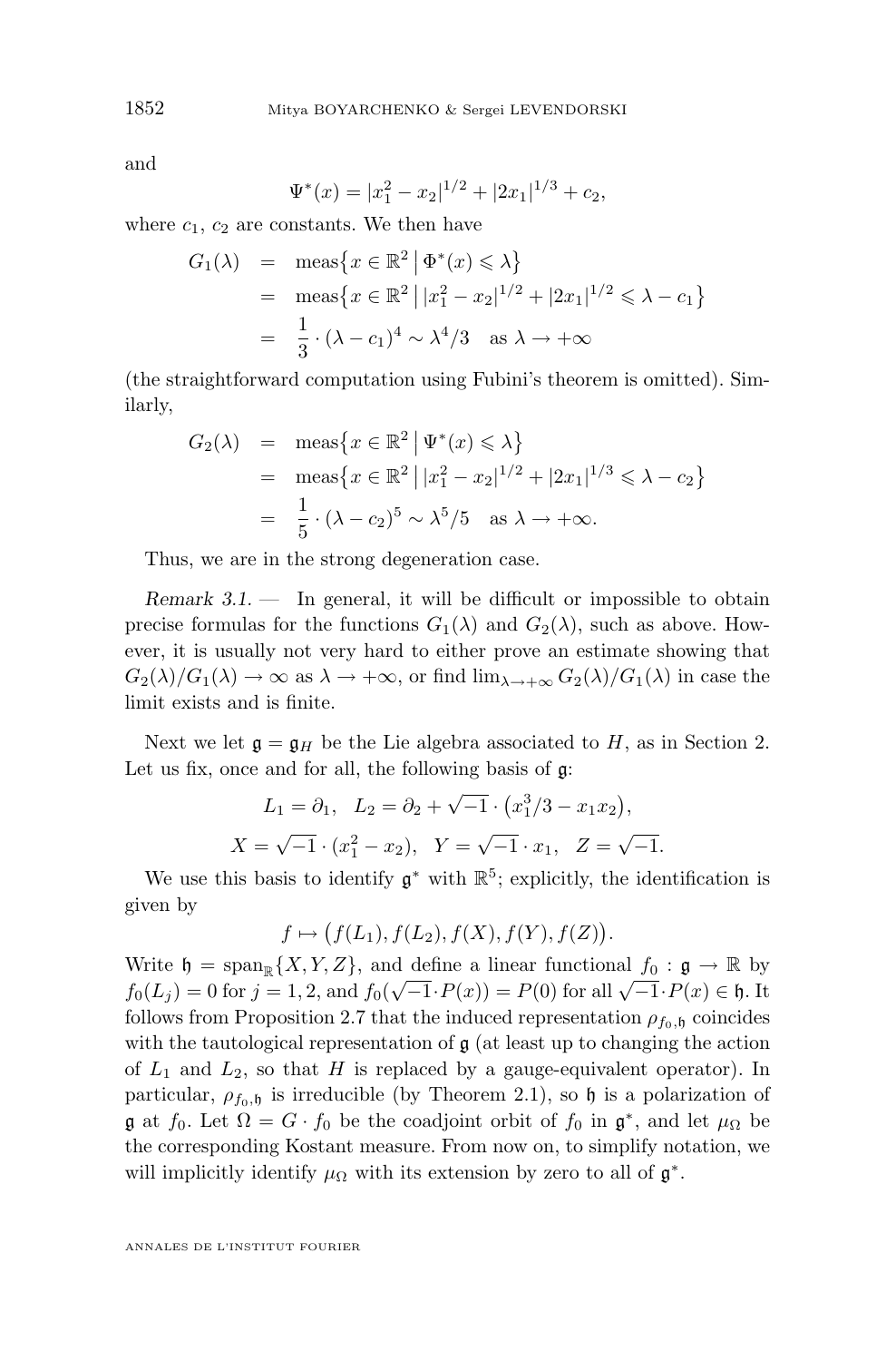By Proposition [2.11,](#page-21-0) the orbit  $\Omega$  is parameterized by the map  $\varphi : \mathbb{R}^4 \to$  $\mathbb{R}^5 \cong \mathfrak{g}^*$  given by  $\varphi(\xi, x) = (\xi_1, \xi_2, x_1^2 - x_2, x_1, 1)$ , and, moreover, we have

$$
\mu_{\Omega} = (2\pi)^{-2} \cdot \varphi_*(d\xi dx).
$$

To apply our scaling construction, we fix  $F \in C_c(\mathfrak{g}^*)$  and study the integrals

$$
\int_{\mathbb{R}^4} F(\lambda^{-1} \xi_1, \lambda^{-1} \xi_2, \lambda^{-1} (x_1^2 - x_2), \lambda^{-1} x_1, \lambda^{-1}) \, d\xi dx
$$

for  $\lambda \gg 0$ . Making the change of variables  $\xi_j = \lambda \xi'_j$ ,  $\lambda^{-1}(x_1^2 - x_2) = x'_1$ ,  $\lambda^{-1}x_1 = x_2'$ , the integral above becomes

$$
\lambda^4 \cdot \int_{\mathbb{R}^4} F(\xi'_1, \xi'_2, x'_1, x'_2, \lambda^{-1}) \, d\xi' dx'.
$$

Now  $\lambda^{-1} \to 0$  as  $\lambda \to +\infty$ , and, using Proposition [2.12,](#page-23-0) we find that there exists a weak limit

$$
\mu_{\infty} = \lim_{\lambda \to +\infty} \lambda^{-4} \cdot \mu_{\lambda} = (2\pi)^{-2} \cdot \psi_*(d\eta dy),
$$

where  $\psi : \mathbb{R}^4 \to \mathbb{R}^5 \cong \mathfrak{g}^*$  is given by  $(\eta, y) \mapsto (\eta_1, \eta_2, y_1, y_2, 0)$ .

In particular,  $\mu_{\infty}$  is supported on the annihilator  $\mathfrak{a}^{\perp} \subset \mathfrak{g}^*$ , where  $\mathfrak{a} = \mathbb{R} \cdot Z$ is an ideal of g. Using Proposition [2.9,](#page-20-0) we pass from g to the quotient algebra  $\overline{\mathfrak{g}} = \mathfrak{g}/\mathfrak{a}$ . Naturally, we use the following basis of  $\overline{\mathfrak{g}}$ :  $\overline{L}_1$ ,  $\overline{L}_2$ ,  $\overline{X}$ ,  $\overline{Y}$ , where the bar denote the image of an element of g under the quotient map. The commutation relations in  $\overline{\mathfrak{g}}$  are determined by  $[\overline{L}_1,\overline{L}_2] = \overline{X}, [\overline{L}_1,\overline{X}] = \overline{Y}$ , and all the other brackets are zero. Furthermore, we see that  $\mu_{\infty}$  is, up to the multiple  $(2\pi)^{-2}$ , the Lebesgue measure on  $\bar{\mathfrak{g}}^*$ . In particular, the set of elements  $f \in \overline{\mathfrak{g}}^*$  that vanish on  $\overline{Y}$  has measure zero with respect to  $\mu_{\infty}$ , and is also invariant under the coadjoint action because  $\overline{Y}$  is central in  $\overline{\mathfrak{g}}$ . Therefore this set can be ignored in the subsequent computations.

Fix an element  $f \in \overline{\mathfrak{g}}^*$  such that  $f(\overline{Y}) \neq 0$ . It is clear that  $\text{span}_{\mathbb{R}}\{\overline{L}_2, \overline{X}, \overline{Y}\}$ is a polarization of  $\bar{g}$  at f. Using Proposition [2.10,](#page-21-0) we see that the coadjoint orbit of f in  $\overline{\mathfrak{g}}^*$  is parameterized by the map

$$
\varphi_f: \mathbb{R}^2 \to \mathbb{R}^4 \cong \overline{\mathfrak{g}}^*,
$$
  

$$
(\zeta, z) \mapsto (\zeta, f(\overline{L}_2) + z f(\overline{X}) + z^2 f(\overline{Y}), f(\overline{X}) + 2z f(\overline{Y}), f(\overline{Y})).
$$

Moreover, by Proposition [2.11,](#page-21-0) the corresponding Kostant measure  $\mu_f$  =  $\mu_{\Omega_f}$  is given by  $\mu_f = (2\pi)^{-1} \cdot (\varphi_f)_* (d\zeta dz)$ . Now we must find a convenient parameterization of the space Q that appears in our conjectures, which, in this case, is  $\bar{\mathfrak{g}}^*/\overline{G}$ . Given a "generic" coadjoint orbit  $\Theta \subset \bar{\mathfrak{g}}^*$  (*i.e.*, one that does not meet  $\overline{Y}^{\perp}$ ), it follows from the previous paragraph that there is a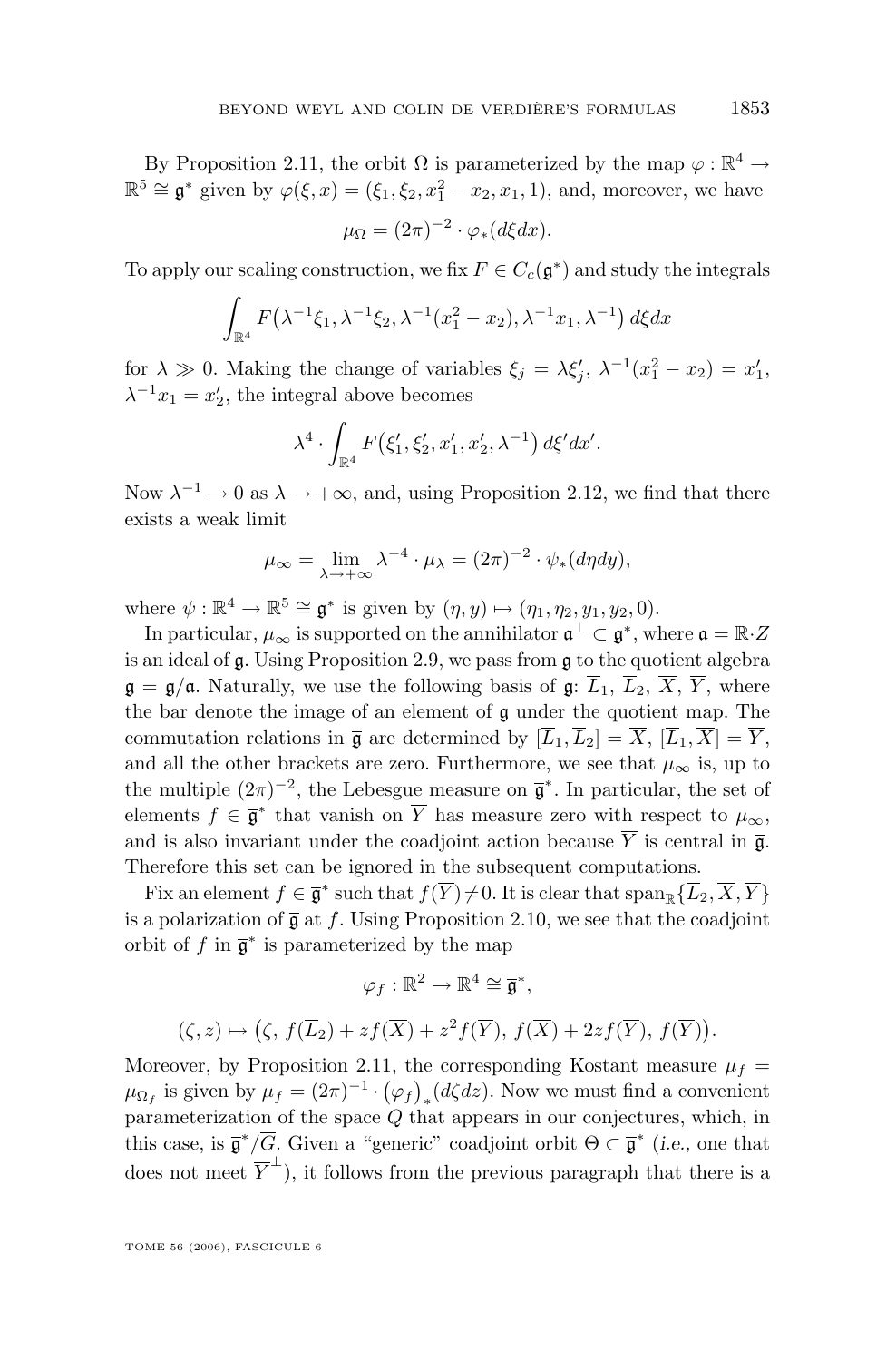unique  $f \in \Theta$  with  $f(\overline{X}) = 0$ . Moreover,  $\Theta$  is then determined uniquely by the value  $f(\overline{L}_2)$ . In other words, if we define a map

$$
\overline{\mathfrak{g}}^*\setminus \overline{Y}^\perp \to \mathbb{R}^\times \times \mathbb{R}
$$

by

$$
f \mapsto \left(f(\overline{Y}), f(\overline{L}_2) - \frac{3}{4} \cdot \frac{f(\overline{X})^2}{f(\overline{Y})}\right),
$$

then the fibers of this map are precisely the generic coadjoint orbits in  $\bar{\mathfrak{g}}^*$ . In coordinate form, the map is given by  $(z_1, z_2, z_3, z_4) \mapsto (z_4, z_2-(3z_3^2)/(4z_4)).$ This map clearly admits a smooth section given by  $(a, b) \mapsto (0, b, 0, a)$ . Thus, we have identified Q with  $\mathbb{R}^{\times} \times \mathbb{R}$  (up to a set of measure zero, which we have ignored in the beginning).

Now the Kostant measure for the coadjoint orbit corresponding to the point  $(a, b) \in \mathbb{R}^{\times} \times \mathbb{R}$  is given by

$$
\mu_{(a,b)} = (2\pi)^{-1} \cdot (\varphi_{(a,b)})_*(d\zeta dz),
$$

where  $\varphi_{(a,b)} : (\zeta, z) \mapsto (\zeta, az^2 + b, 2az, a)$ . To complete our construction, we must decompose the measure  $\mu_{\infty}$  as an integral of the measures  $\mu_{(a,b)}$ with respect to a certain measure  $\nu$  on  $\mathbb{R}^{\times} \times \mathbb{R}$ . More explicitly, this means that we must find a measure  $\nu$  such that, for every  $F \in C_c(\mathbb{R}^3 \times \mathbb{R}^{\times})$ , we have

$$
(2\pi)^{-1} \int_{\mathbb{R}^3 \times \mathbb{R}^\times} F(\zeta, az^2 + b, 2az, a) d\zeta dz d\nu(a, b)
$$
  
=  $(2\pi)^{-2} \int_{\mathbb{R}^3 \times \mathbb{R}^\times} F(\eta_1, \eta_2, y_1, y_2) d\eta dy.$ 

Using the change of variables  $\xi_1 = \zeta$ ,  $\xi_2 = az^2 + b$ ,  $x_1 = 2az$ ,  $x_2 = a$ , we see that the equation above is satisfied if we put  $d\nu(a, b) = \pi^{-1} \cdot |a| da db$ .

Finally, we substitute the result into [\(2.1\)](#page-16-0). Using Proposition [2.7](#page-19-0) to find the image of  $-\overline{L}_1^2 - \overline{L}_2^2$  $\frac{2}{2}$  in the unitary irreducible representations of  $G =$  $\exp \overline{\mathfrak{g}}$ , we obtain the following result:

(3.1) 
$$
N(\lambda, H) \sim \frac{1}{\pi} \int_{\mathbb{R}^{\times} \times \mathbb{R}} |a| da db \cdot N\left(\lambda, -\frac{\partial^2}{\partial z^2} + (az^2 + b)^2\right),
$$

or equivalently, in the form which will appear naturally in the result of the direct variational argument at the end of the section,

(3.2) 
$$
N(\lambda, H) \sim \frac{1}{\pi} \int_0^\infty da \int_{-\infty}^{+\infty} db \cdot N\left(\lambda, -\frac{d^2}{dz^2} + (\sqrt{a}z^2 + b)^2\right).
$$

ANNALES DE L'INSTITUT FOURIER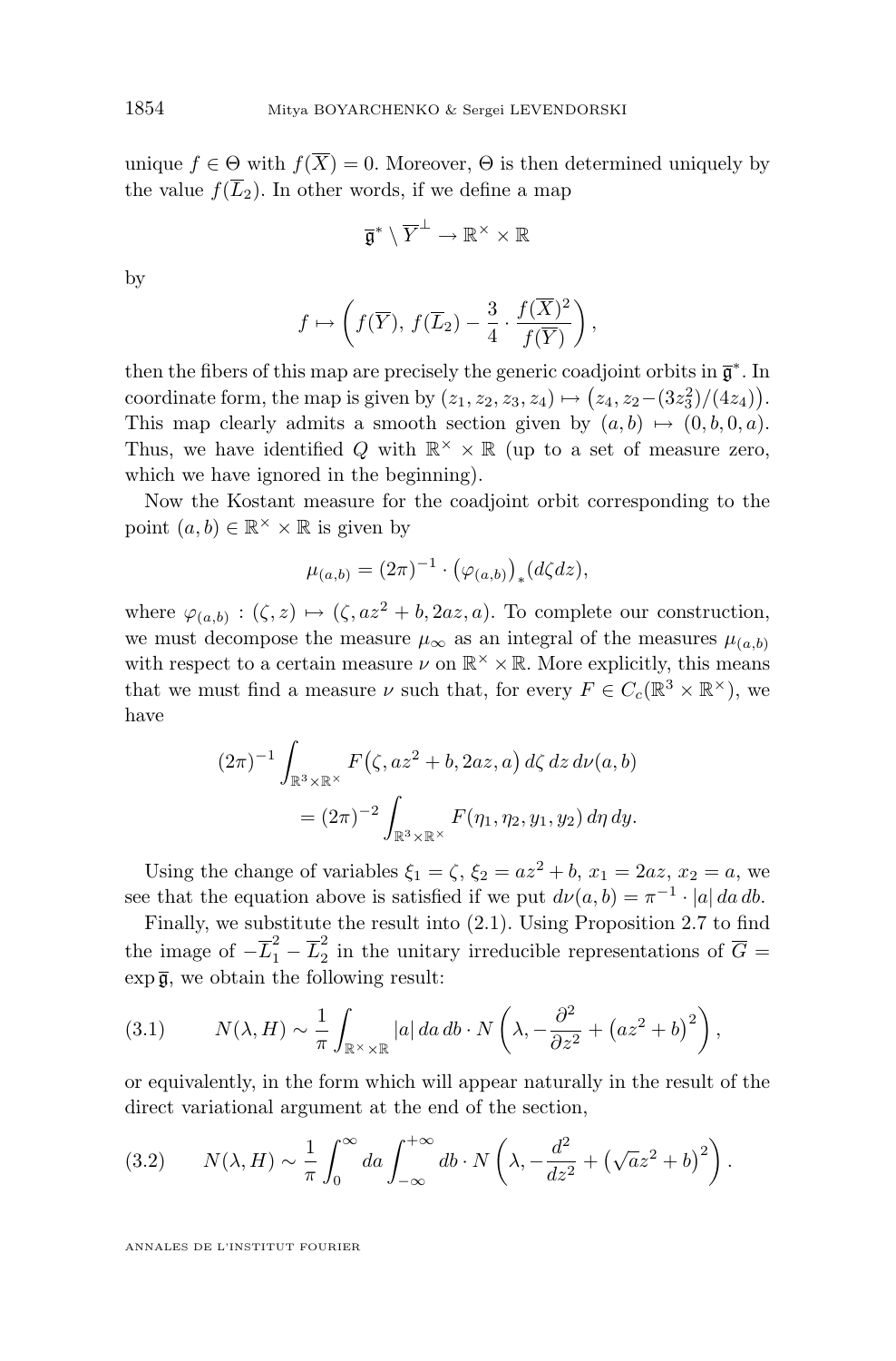<span id="page-29-0"></span>Making the change of variables  $z \mapsto \lambda^{-1/2} z, \xi_2 \mapsto \lambda^{1/2} \xi_2, a \mapsto \lambda^{3/2} a$ , we find that

(3.3) 
$$
N(\lambda, H) \sim \kappa(H) \lambda^{7/2},
$$

where

(3.4) 
$$
\kappa(H) = \frac{1}{\pi} \int_0^{\infty} da \int_{-\infty}^{+\infty} db \cdot N\left(1, -\frac{d^2}{dz^2} + (\sqrt{a}z^2 + b)^2\right).
$$

The convergence of the integral (3.4) will be proved in Appendix B.

#### **3.2. Verification of (3.3): the general outline**

In the rest of the section we will give a proof of (3.3) which is independent of our main conjectures.

We modify the variational method of computing the leading term of the spectral asymptotics applied to Schrödinger operators without magnetic fields in [\[17,](#page-74-0) [19\]](#page-74-0), and Schrödinger operators in 2D with homogeneous magnetic potentials, in [\[20\]](#page-74-0). The proofs are based on several standard variational lemmas; see, *e.g.,* the Appendix in [\[18\]](#page-74-0) for the list. We will construct open sets  $U_j \subset U_{1j}$  in  $\mathbb{R}^n$  and non-negative functions  $\psi_j \in C^1(\mathbb{R}^n)$ ,  $j = 0, \pm 1, \pm 2, \ldots$ , such that

(3.5) ∪<sup>j</sup> U<sup>j</sup> = R n ;

$$
(3.6) \t\t\t U_j \cap U_k = \emptyset;
$$

(3.7)  $\forall x \in \mathbb{R}^n$ ,  $\text{card}\{j \mid x \in U_{1j}\} \leqslant C$ ;

$$
(3.8) \t \t \supp \psi_j \subset U_{1j};
$$

(3.9) 
$$
|\nabla \psi_j(x)|^2 \leqslant \epsilon \Psi^*(x)^2,
$$

where  $C, \epsilon$  are independent of j, and  $\epsilon$  is small, and

(3.10) 
$$
\sum_{j} \psi_{j}^{2}(x) = 1, \quad x \in \mathbb{R}^{n}.
$$

Let  $N_D(\lambda, A, U)$  stand for the counting function of the Dirichlet problem for an operator A on an open set U. Since the open sets  $U_j$  do not intersect (pairwise), the standard variational argument gives an estimate from below

(3.11) 
$$
N(\lambda; H(a) + V) \geqslant \sum_{j} N_D(\lambda, H(a) + V, U_j).
$$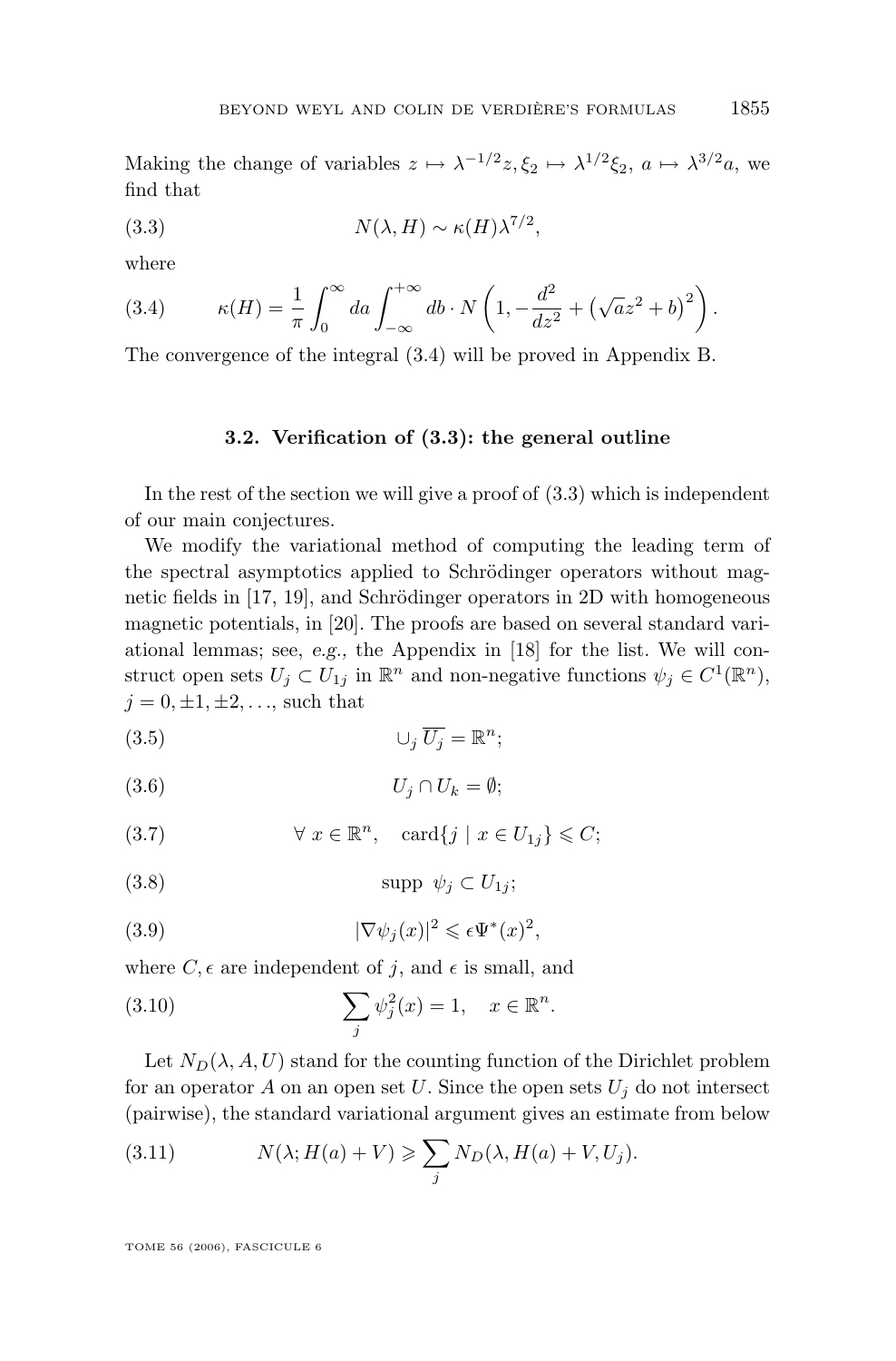<span id="page-30-0"></span>To derive a similar upper bound, we use the IMS-localization formula (see *e.g.,* [\[6\]](#page-73-0))

(3.12) 
$$
H(a) + V = \sum_{j} \psi_j (H(a) + V) \psi_j - \sum_{j \geq 0} |\nabla \psi_j|^2.
$$

Applying [\(3.9\)](#page-29-0) and [\(3.7\)](#page-29-0) to last term on the RHS, we obtain

(3.13) 
$$
H(a) + V \geqslant \sum_{j} \psi_j (H(a) + V - C\epsilon (\Psi^*)^2) \psi_j.
$$

Employing the standard variational considerations, we derive from (3.13) and [\(3.8\)](#page-29-0) an estimate from above

(3.14) 
$$
N(\lambda; H(a) + V) \leqslant \sum_j N_D(\lambda, H(a) + V - C\epsilon(\Psi^*)^2, U_{1j}).
$$

We will construct the partition of unity, depending on  $\lambda$ , so that  $\epsilon =$  $\epsilon(\lambda) \rightarrow +0$  as  $\lambda \rightarrow +\infty$ . Then on the strength of the lower bound obtained in [\[10\]](#page-73-0), [\[26\]](#page-74-0):

(3.15) 
$$
H(a) + V \geq c(\Psi^*)^2,
$$

one should expect that the leading term of the asymptotics of the RHS in (3.14) will not change if the error term  $C\epsilon(\Psi^*)^2$  is omitted. Hence, the lower bound [\(3.11\)](#page-29-0) and upper bound (3.14) may have the same leading term of the asymptotics (which is necessary if we want to derive the leading term of the asymptotics of  $N(\lambda, H(a) + V)$  from [\(3.11\)](#page-29-0) and (3.14)) provided the difference  $U_{1j} \setminus U_j$  is relatively small w.r.t.  $U_j$ . However, [\(3.9\)](#page-29-0) implies that this difference cannot be arbitrarily small. Moreover, [\(3.9\)](#page-29-0) prevents the sets  $U_i$  themselves from being too small, which is desirable in the next step: the "freezing" of the electric and magnetic tensor at a point  $x^j \in U_j$ . Indeed, the larger the size of  $U_{1i}$ , the larger is the error due to the freezing.

These general arguments explain that one should construct the partition of unity carefully, by taking into account the competing requirements described above. The next general observation explains the difference between the non-degenerate cases (as in [\[5\]](#page-73-0)), and the degenerate ones, from the point of view of this scheme. If  $U_j$  is close to the degeneration set, where  $\Psi_0 := V^{1/2} + \sum_{jk} |b_{jk}|^{1/2}$  is zero (call this set  $\Sigma$ ), then one cannot freeze  $V$  and  $B$  completely, and still have a small error; but one can freeze  $V$  and B in the directions tangent to  $\Sigma$ . When convenient, one may freeze V and B in directions close to tangent ones. In the special case which we consider in this section,  $\Sigma = \{(x_1, x_2) | x_1^2 = x_2\}$ , and in a vicinity of  $x^j \in \Sigma$ , it is convenient to freeze the dependence on  $x_2$ . Notice also that in order to justify the freezing procedure, one has to work with the magnetic potential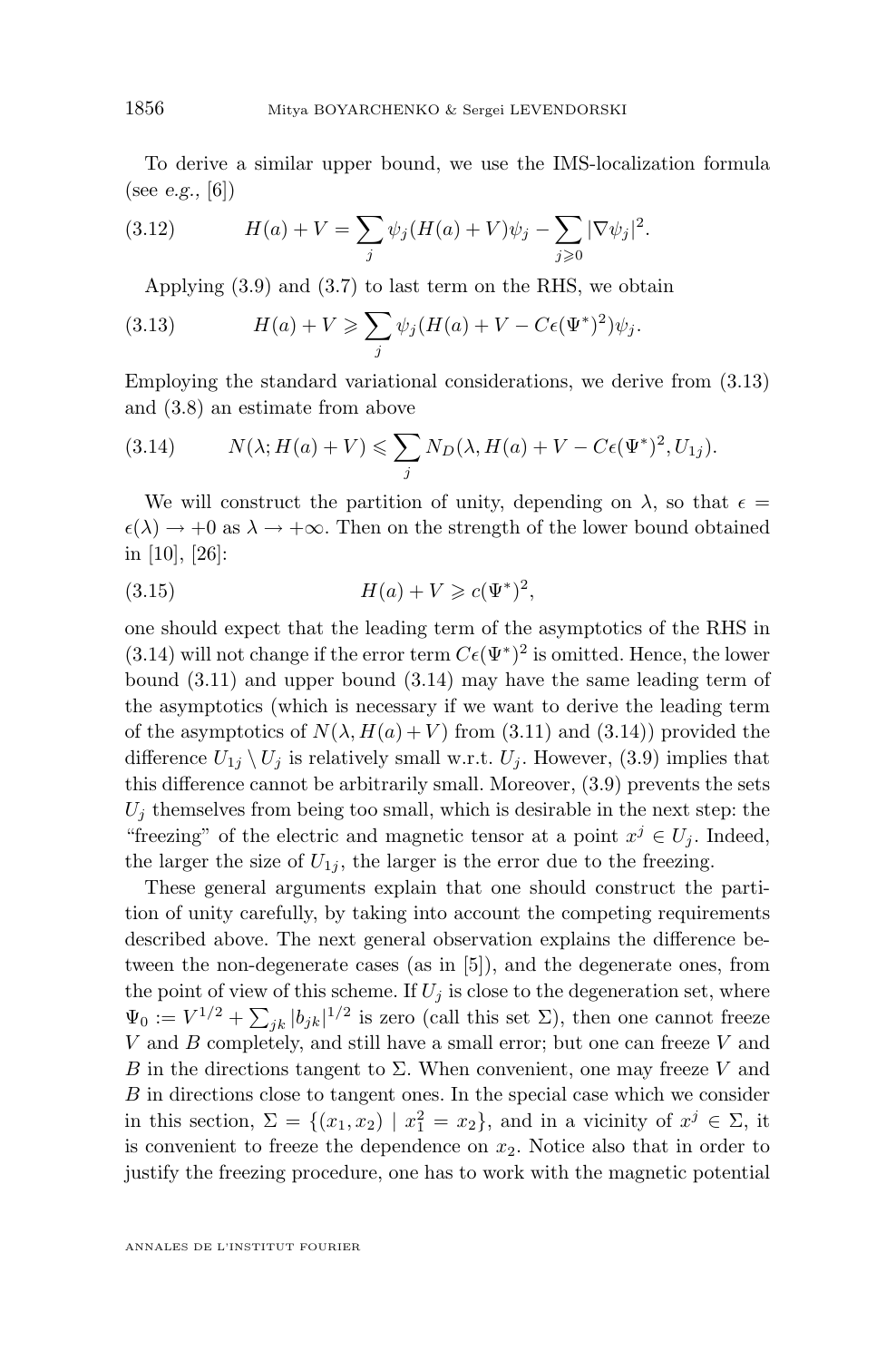<span id="page-31-0"></span>a, and not with the magnetic tensor only. This requires a careful choice of a gauge transformation.

The final general remark is: if it is known (or anticipated) that one or the other term in  $(3.11)$  and/or  $(3.14)$  does not contribute to the leading term of the asymptotics, then one may omit the corresponding term in [\(3.11\)](#page-29-0), and obtain a crude upper bound for the term in [\(3.14\)](#page-30-0). In particular, from the classical results for the Laplacian in a bounded domain, it follows that a ball  $U_0 = B(0, M_0)$  does not contribute to the leading term of the asymptotics, if  $M_0 = M_0(\lambda)$  grows slower than any power of  $\lambda$ . (Here,  $B(y, r)$  denotes an open ball of radius r centered at y.) We will use this observation when we construct the partition of unity. Further, in all examples, which we considered, in the weak and intermediate degeneration cases, only the  $U_i$  which are separated from  $\Sigma$  contribute to the leading term of the asymptotics; on the contrary, in the strong degeneration case, only the  $U_i$  adjacent to  $\Sigma$  do. The same holds for many other classes of degenerate operators (see [\[17\]](#page-74-0)-[\[20\]](#page-74-0)). Hence, in the former case, it suffices to obtain a crude estimate from above for terms with  $U_i$  adjacent to  $\Sigma$ , and in the latter, for terms with  $U_i$  separated from  $\Sigma$ . In the special case which we consider in this section, the degeneration is strong.

#### **3.3. Construction of a partition of unity**

We adopt the standard policy on constants: unless otherwise stated,  $C, c, C_1, c_1$ , etc., denote positive constants (different at different stages of the proof), which can be chosen the same for all  $\lambda$  and j, and the other parameters they can depend on. The dependence on  $n$  is possible but  $n$  is fixed. (In fact, in our special case,  $n = 2$ , but we will use n since the scheme below works in the general case as well.)

We will construct open sets  $U_i \subset U_{1i}$  and functions  $\chi_i$ , which enjoy the properties  $(3.5)-(3.9)$  $(3.5)-(3.9)$  $(3.5)-(3.9)$ . In addition,

$$
(3.16) \t\t 0 \leqslant \chi_j(x) \leqslant 1,
$$

and

$$
\chi_j(x) = 1, \quad x \in U_j.
$$

Then the functions

(3.18) 
$$
\psi_j = \frac{\chi_j}{(\sum_k \chi_k^2)^{1/2}}
$$

satisfy  $(3.8)-(3.10)$  $(3.8)-(3.10)$  $(3.8)-(3.10)$ .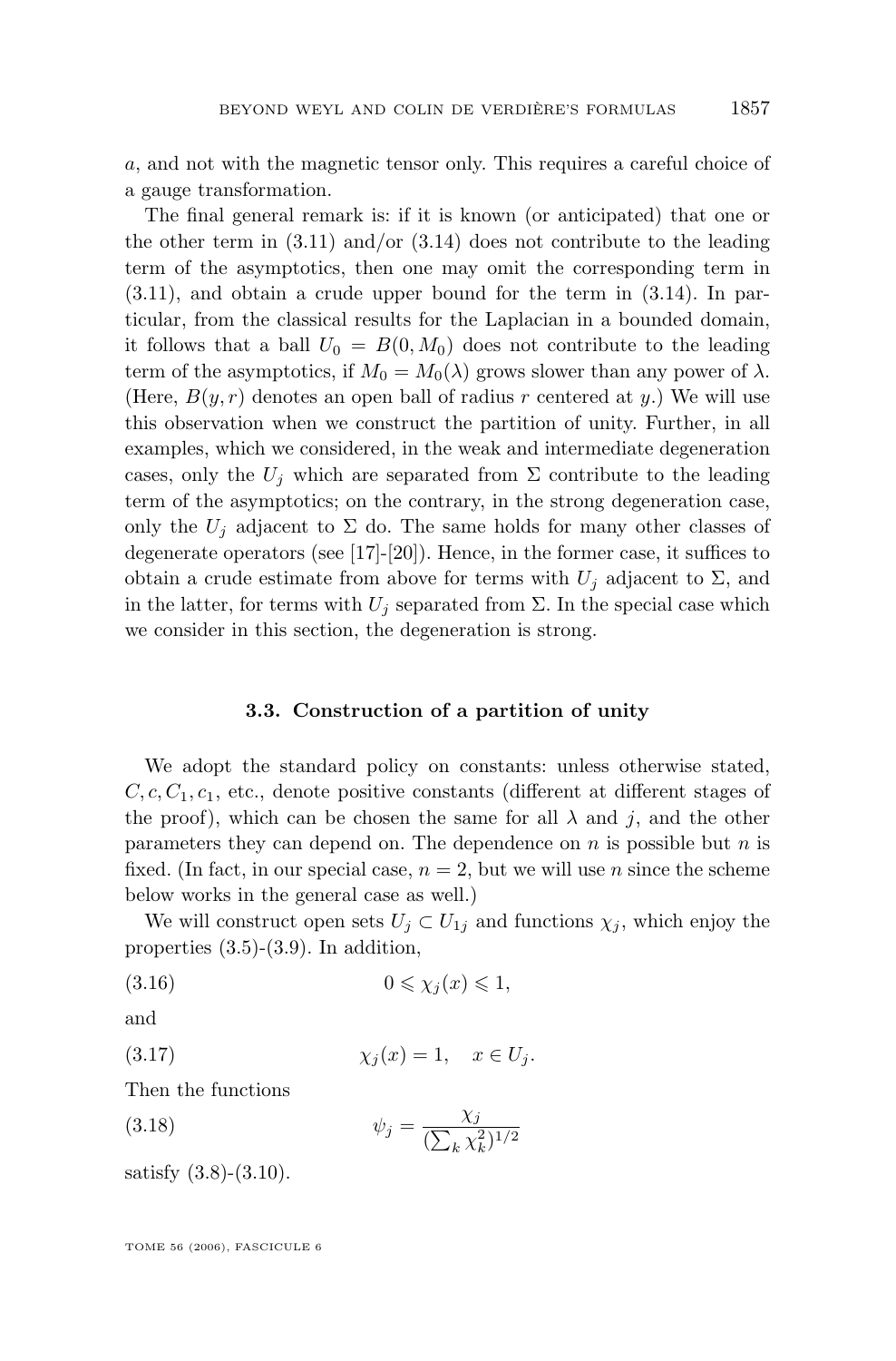<span id="page-32-0"></span>For large M and  $M_0$ , denote by  $\Sigma_M$  the intersection of the union of balls  $B(y, M\Psi^*(y)^{-1})$ , over all  $y \in \Sigma$ , with the set  $\{x \mid ||x|| > M_0\}$ , and set  $\Sigma_{-M} = \mathbb{R}^n \setminus \overline{\Sigma_M \cup U_0}$ . For the general scheme to work, it is convenient that M tends to infinity with  $\lambda$  but slower than any power of  $\lambda$  or |x| provided the latter in not in  $U_0$ ; and  $M_0$  should grow slower than any power of  $\lambda$ . For instance,  $M_0 = M_0(\lambda) = \log \lambda$  and  $M = M(\lambda) = \log \log \lambda$  will do. Notice that we will use the notation  $\Sigma_{\pm M}$  not only with the subscript  $\pm M$ , but with  $\pm CM$  or  $\pm cM$  as well. We will also need a function which grows slower than any power of M; so we introduce  $M_1 = \log M$ .

The function  $\chi_0$  is a "smoothed" indicator function of  $U_0$ : we take  $\mu \in$  $C^{\infty}(\mathbb{R})$  such that  $\mu(x) = 1, x \leq 1, \mu(x) = 0, x \geq 2$ , and set  $\chi_0(x) =$  $\mu(M_1^{-1/2}(|x|-M_0)), U_{1,0} = B(0, M_0 + 2M_1^{1/2}).$  Next, we construct the sets and functions such that  $U_j \subset \Sigma_{-M}$  (we use negative subscripts for these functions), and finally, the sets and functions such that  $U_i \subset \Sigma_M$  (we use positive subscripts for these functions).

Set  $\Psi = \Psi^* - \Psi_0$ . The first useful observation is

LEMMA 3.2. — For any  $c > 0$ , there exist  $C, p > 0$  such that for all  $x \in \Sigma_{-cM}$ ,

(3.19) 
$$
\Psi(x) \leqslant CM^{-p}\Psi_0(x).
$$

*Proof.* — In the case  $V(x) = 0, B(x) = x_1^2 - x_2$ , we have

$$
\Psi^*(x) = |x_1^2 - x_2|^{1/2} + |2x_1|^{1/3} + 1,
$$
  
\n
$$
\Psi_0(x) = |x_1^2 - x_2|^{1/2},
$$
  
\n
$$
\Psi(x) = |2x_1|^{1/3} + 1,
$$

and for  $x \in \Sigma$ ,

(3.20) 
$$
\Psi^*(x) = |2x_1|^{1/3} + 1 = |2^2x_2|^{1/6} + 1.
$$

Let  $x \in \Sigma_{-M}$ . If  $|x_1| \leq 2x_2^{1/2}$ , then

$$
\sqrt{|x_1^2 - x_2|} \ge \sqrt{|x_1| - x_2^{1/2}} \sqrt{|x_1| + x_2^{1/2}} \ge M^{1/2} x_2^{-1/4 + 1/12}
$$
  
=  $M^{1/2} x^{1/2} \ge M^{1/2} (|x_1|^{1/3} + 1)/2$ ,

and if  $|x_1| \geq 2x_2^{1/2}$ , then  $|x_1^2 - x_2|^{1/2} \geq |x_1| \geq M_0^{2/3}(|x_1|^{1/3} + 1)/2$ .  $\Box$ 

Notice that if the degeneration is complicated, the verification of (3.19) may be more involved.

The estimate (3.19) being established, the proof of the next crucial lemma is the same in any dimension, and for any (polynomial)  $V$  and  $B$ .

ANNALES DE L'INSTITUT FOURIER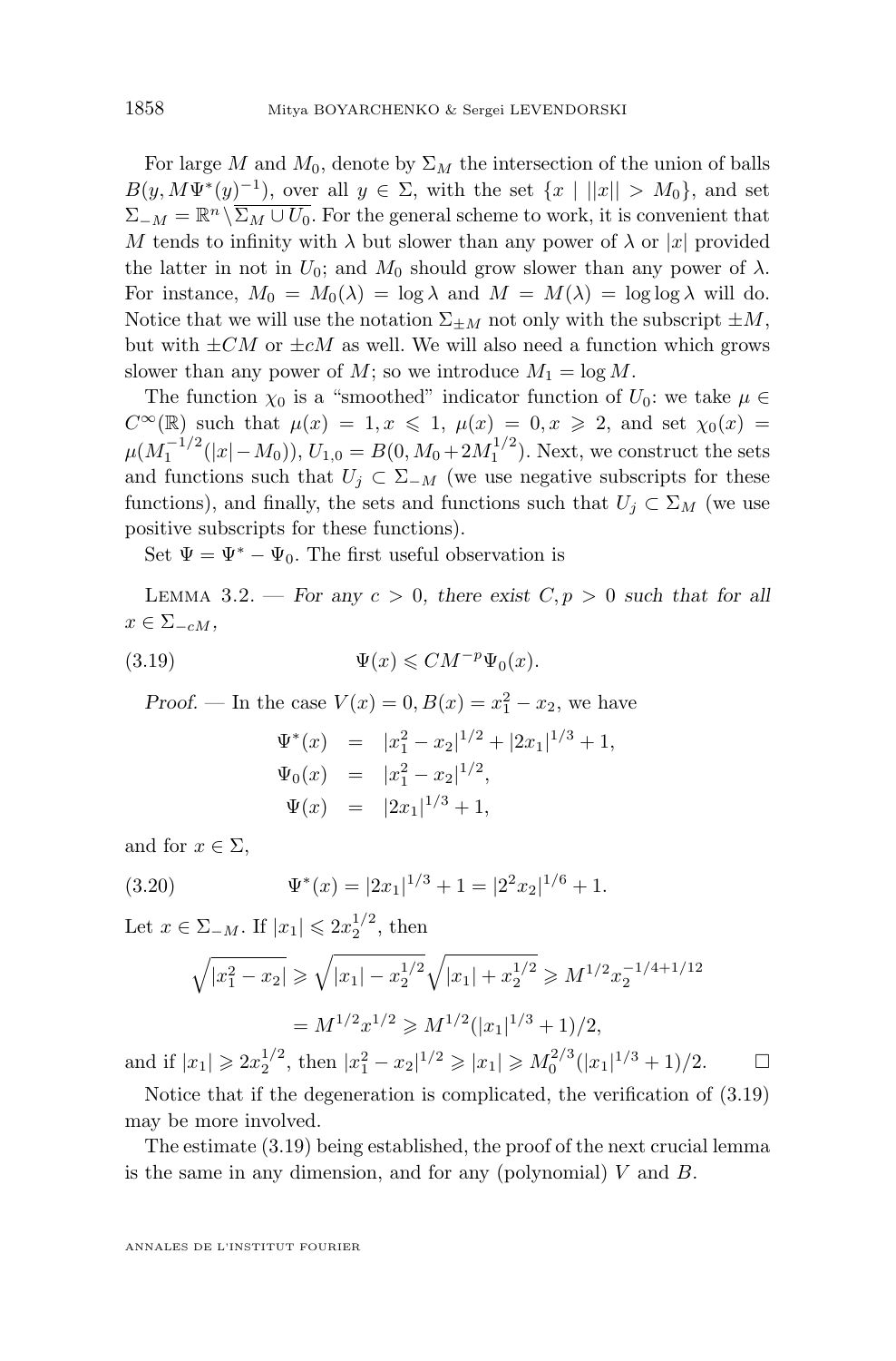<span id="page-33-0"></span>LEMMA 3.3. — For any  $c, C > 0$ , there exist  $C_1, c_1 > 0$  such that if  $x \in \Sigma_{-cM}$ , and  $|x - y| \leq C M_1 \Psi_0(x)^{-1}$ , then  $y \in \Sigma_{-c_1M}$ ,

(3.21) 
$$
\Psi_0(x)(1 - C_1 M^{-p}) \leq \Psi_0(y) \leq \Psi_0(x)(1 + C_1 M^{-p}),
$$

and each of the functions  $b_{jk}$ , *V* satisfies the estimate

(3.22) 
$$
|W(x) - W(y)| \leq C_1 M^{-p} \Psi_0(x)^2.
$$

*Proof. —* The Taylor formula gives

$$
|W(x) - W(y)| \leq C_3 \sum_{|\alpha|>0} |W^{(\alpha)}(x)| (M_1 \Psi_0(x)^{-1})^{|\alpha|},
$$

and by definition of  $\Psi$ , for  $|\alpha| > 0$ ,

$$
|W^{(\alpha)}(x)| \leqslant \Psi(x)^{|\alpha|+2}.
$$

Applying [\(3.19\)](#page-32-0), and taking into account that  $M_1 = \log M$ , we obtain (3.22). The estimate (3.21) and inclusion  $y \in \Sigma_{-c_1M}$  follow from (3.22).  $\Box$ 

The estimate (3.21) implies that  $g_x(z) = M_1^{-2} \Psi_0(x)^2 |z|^2$  is a slowly varying metric on  $\Sigma_{-cM}$  in the sense of Section 18.4 of [\[12\]](#page-73-0), uniformly in  $\lambda \geq \lambda_0$ : if  $|x-y| \leq M_1\Psi_0(x)^{-1}$ , then  $g_x(\cdot)/C_1 \leq g_y(\cdot) \leq C_1g_x(\cdot)$ . The proof of Lemma 18.4.4 in [\[12\]](#page-73-0) provides constants  $0 < c_1 < c_2 \leq 1$ , and for each  $\lambda$ , points  $x^j \in \Sigma_{-M}$ ,  $j = -1, -2, \ldots$ , such that the balls  $B_{j,c_2} :=$  $B(x^j, c_2M_1\Psi_0(x^j)^{-1})$  cover  $\Sigma_{-M}$ , and the balls  $B_{j,c_1}$  do not intersect (pairwise). Set  $U_{-1} = B_{-1,c_2}$ , and for  $j \leqslant -2$ , set  $U_j = B_{j,c_2} \setminus \cup_{j \leqslant k < 0} \bar{B}_{k,c_2}$ . Then intersect  $U_i$  with  $\{x \mid |x| > M_0\}$  (which is the interior of the complement to  $U_0$ ), and keep the same notation,  $U_i$ , for the intersection. By construction, for non-positive  $j \neq k, j, k \leq 0$ , [\(3.6\)](#page-29-0) holds.

For  $j \leq -1$ , and a subset V of  $U_j$ , denote by  $V_c$  the 1-neighborhood of V in the metric  $c^2 \Psi_0(x^j)^{-2} | \cdot |^2$ , and introduce  $U_{1j} = (U_j)_{M_1^{1/2}}$ . From the properties of  $B_{j,c_k}$ ,  $k = 1, 2$ , and (3.21), we derive that there exist  $C, c > 0$ such that for all  $\lambda \geq \lambda_0$  and  $j \leq -1$ ,

(3.23) 
$$
\Sigma_{-M} \subset \bigcup_{j \leqslant -1} \overline{U_j} \subset \bigcup_{j \leqslant -1} \overline{U_{1j}} \subset \Sigma_{-cM};
$$

(3.24) 
$$
\text{meas}(U_{1j} \setminus U_j)_{M_1^{1/2}} \leqslant CM_1^{n-1/2} \Psi_0(x^j)^{-n};
$$

(3.25) 
$$
\forall x \in \mathbb{R}^n, \quad \text{card}\{j \mid x \in U_{1j}\} \leqslant C;
$$

$$
(3.26) \tB(x^j, cM_1\Psi_0(x^j)^{-1}) \subset U_j \subset U_{1j} \subset B(x^j, CM_1\Psi_0(x^j)^{-1}).
$$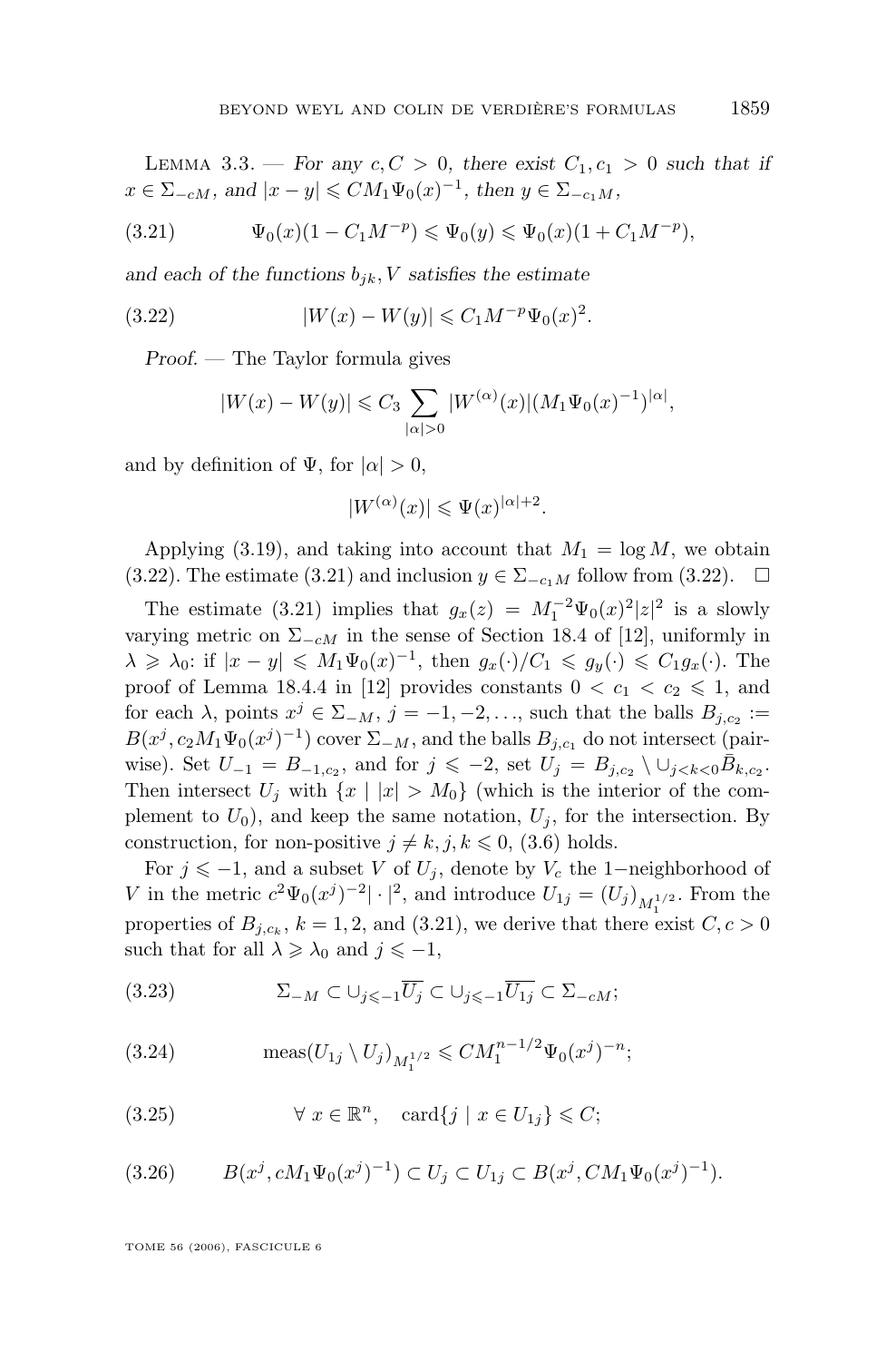Fix  $\chi \in C_0^{\infty}(B(0, 2))$  such that  $0 \le \chi \le 1$ ,  $\chi(x) = 1$  for  $|x| \le 1$ , and for  $\alpha \in \mathbb{Z}^n$  and  $j \leqslant -1$ , define

$$
\chi_{0j,\alpha}(x) = \chi(2M_1^{-1/2}\Psi_0(x^j)x + \alpha),
$$
  

$$
\chi_{j,\alpha} = \frac{\chi_{0j,\alpha}}{\sum_{\beta \in \mathbb{Z}^n} \chi_{0j,\beta}},
$$

and

(3.27) 
$$
\chi_j = \sum_{\alpha:\text{supp }\chi_{j,\alpha} \cap U_j \neq \emptyset} \chi_{j,\alpha}.
$$

It is immediate from  $(3.23)$ – $(3.26)$  that  $U_j, U_{1j}$  and  $\chi_j$  satisfy  $(3.6)$ – $(3.8)$ , [\(3.16\)](#page-31-0), and [\(3.17\)](#page-31-0). In addition,

(3.28) 
$$
|\partial^{\alpha} \chi_j| \leq C_{\alpha} (M_1^{1/2} \Psi_0(x^j))^{-|\alpha|}, \quad \forall \alpha \in \mathbb{Z}_+^n,
$$

where the constants  $C, C_{\alpha}$  are independent of  $\lambda$  and j.

Now we construct  $\chi_j, j \geq 1$ . In the case under consideration,  $\Sigma_M$  is a disjoint union of two sets; we denote the one contained in the half-plane  $x_1 > 0$  by  $\Sigma_M^+$ , and the other one by  $\Sigma_M^-$ . The functions related to the former will have odd subscripts, and the ones related to the latter—even subscripts. Clearly, the construction is the same for both parts; we consider  $\Sigma_M^+$ . Change the variable  $z = x_1 - \sqrt{x_2}$ ; then  $\Sigma^+$  becomes a coordinate halfaxis. Construct points  $x^j \in \Sigma^+ \setminus U_0$  and open intervals  $U_{0j} \subset \Sigma^+ \setminus U_0$ ,  $j =$  $1, 3, \ldots$ , such that

$$
(3.29) \tU_{0j} \cap U_{0k} = \emptyset, \ \forall \ j \neq k;
$$

(3.30) ∪<sup>j</sup> U0<sup>j</sup> ⊃ Σ <sup>+</sup> \ U0;

(3.31) 
$$
B(x^j, cM_1\Psi^*(x^j)^{-1}) \subset U_{0j} \subset B(x^j, CM_1\Psi^*(x^j)^{-1}).
$$

Here  $B(a, r)$  denotes a ball in the manifold of degeneration  $\Sigma^+ \subset \{z =$  $0, x_2 > 0$ . For  $j \geq 1$ , and a subset V of  $\Sigma^+ \setminus U_0$ , denote by  $V_c$  the 1–neighborhood of V in the metric  $c^2\Psi^*(x^j)^{-2}|\cdot|^2$ . Evidently,

(3.32) 
$$
\forall x_2 \in \Sigma^+ \setminus U_0, \text{ card}\{j \mid x_2 \in (U_{0j})_{M_1^{1/2}}\} \leq C.
$$

Further, construct functions  $\chi_{0j}, j = 1, 3, \ldots$ , which satisfy [\(3.16\)](#page-31-0) and the following conditions

(3.33) χ0<sup>j</sup> (x2) = 1, x<sup>2</sup> ∈ U0<sup>j</sup> ;

(3.34) 
$$
\text{supp }\chi_{0j} \subset (U_{0j})_{M_1^{1/2}};
$$

(3.35) 
$$
\forall x_2
$$
, card  $\{j | x_2 \in (U_{0j})_{M_1^{1/2}}\} \leq C;$ 

ANNALES DE L'INSTITUT FOURIER

<span id="page-34-0"></span>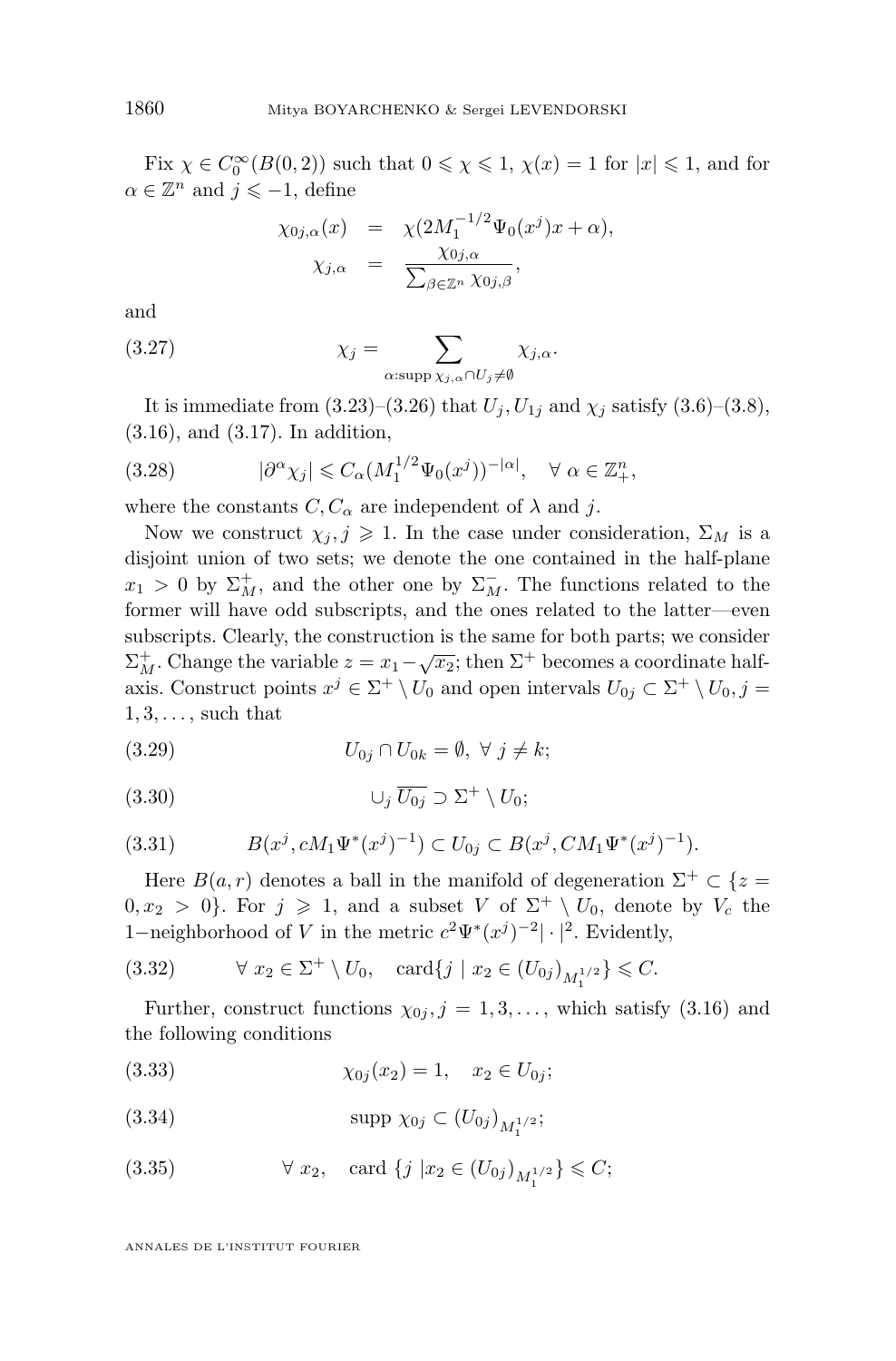(3.36) 
$$
|\chi_{0j}^{(s)}| \leq C_{\alpha} (M_1^{1/2} \Psi^*(x^j))^{-s}, \quad \forall \ s \in \mathbb{Z}_+,
$$

where the constants  $C, C_{\alpha}$  are independent of  $\lambda$  and j. In our 2D-example,  $\dim \Sigma = 1$ , and the construction of open sets  $U_{0j}$  and functions  $\chi_{0j}$  is straightforward; if dim  $\Sigma > 1$ , one checks that the metric  $M_1^{-2} \Psi^*(x)^2 |\cdot|^2$ is slowly varying on  $\Sigma \setminus U_0$ , uniformly in  $\lambda \geq \lambda_0$ , and argues as in the construction of  $x^j, U_j, j \leq -1$ , above.

Set  $U_j = \{(z, x_2) | x_2 \in U_{0j}, |z| \leq M/\Psi^*(x^j)\}, U_{1j} = \{(z, x_2) | x_2 \in$  $(U_{0j})_{M_1^{1/2}}, |z| \leq 2M/\Psi^*(x^j) \}$ . Further, take  $\mu \in C^{\infty}(\mathbb{R}), \mu(z) = 1, z \leq 1$ ,  $\mu(z) = 0, z \geq 1$ , and for  $j = 1, 3, ...,$  set  $\chi_j(z, x_2) = \chi_{0j}(x_2) \mu(M_1^{-1/2} \Psi^*(x^j))$  $(|z| - M)$ ). Finally, repeat these constructions with  $\Sigma^-$  and  $j = 2, 4, \ldots$ Clearly, for  $j \ge 1$ , [\(3.6\)](#page-29-0)– [\(3.8\)](#page-29-0), [\(3.16\)](#page-31-0) and [\(3.17\)](#page-31-0) hold, and an analog of [\(3.28\)](#page-34-0) is

(3.37) 
$$
|\partial^{\alpha} \chi_j| \leq C_{\alpha} (M_1^{-1/2} \Psi^*(x^j))^{\vert \alpha \vert}, \quad \forall \alpha \in \mathbb{Z}_+^n.
$$

Now it is clear that properties  $(3.5)$ – $(3.8)$ ,  $(3.16)$  and  $(3.17)$  hold for all  $j \in \mathbb{Z}$ , and that uniformly in  $j \in \mathbb{Z}$  and  $\lambda$ , [\(3.9\)](#page-29-0) holds with  $\epsilon = C_1 M_1^{-1/2}$ . Applying [\(3.18\)](#page-31-0), we finish the construction of open sets  $U_i \subset U_{1i}$  and functions  $\psi_i$  with properties [\(3.5\)](#page-29-0)–[\(3.10\)](#page-29-0); hence, we have bounds [\(3.11\)](#page-29-0) and [\(3.14\)](#page-30-0). In it easy to show that there exist  $c, C_1 > 0$  such that

$$
(3.38)\ \ \langle (H(a) + V - C\epsilon(\Psi^*))u, u \rangle \geq c\langle (-\Delta - C_1M_0^p)u, u \rangle, \quad u \in C_0^\infty(U_0),
$$

therefore from the classical estimate for the counting function of the Dirichlet Laplacian, we obtain a bound

(3.39) 
$$
N_D(\lambda; H(a) + V - C\epsilon(\Psi^*)^2; U_{1j}) \leqslant C_2 M^q \lambda^2,
$$

where  $C_2$ , q are independent of  $\lambda$ . Since  $M = \log \lambda$ , (3.39) and [\(3.3\)](#page-29-0) imply that the  $j = 0$  terms in [\(3.11\)](#page-29-0) and [\(3.14\)](#page-30-0) do not contribute to the leading term of the asymptotics.

# **3.4. Estimates for individual terms in [\(3.11\)](#page-29-0) and [\(3.14\)](#page-30-0), for**  $j$  ≤ −1**:** the case of general *V* and *B*

The proof is valid for the general case provided Lemma [3.2](#page-32-0) and Lemma [3.3](#page-32-0) have been proved already. First, we make a gauge transformation used in [\[10,](#page-73-0) [26\]](#page-74-0). Set

(3.40) 
$$
a_{x^j}(x) = \sum_{\alpha} \frac{(x-x^j)^{\alpha}}{\alpha!(|\alpha|+2)} (\partial^{\alpha}B)(x^j) \cdot (x-x^j),
$$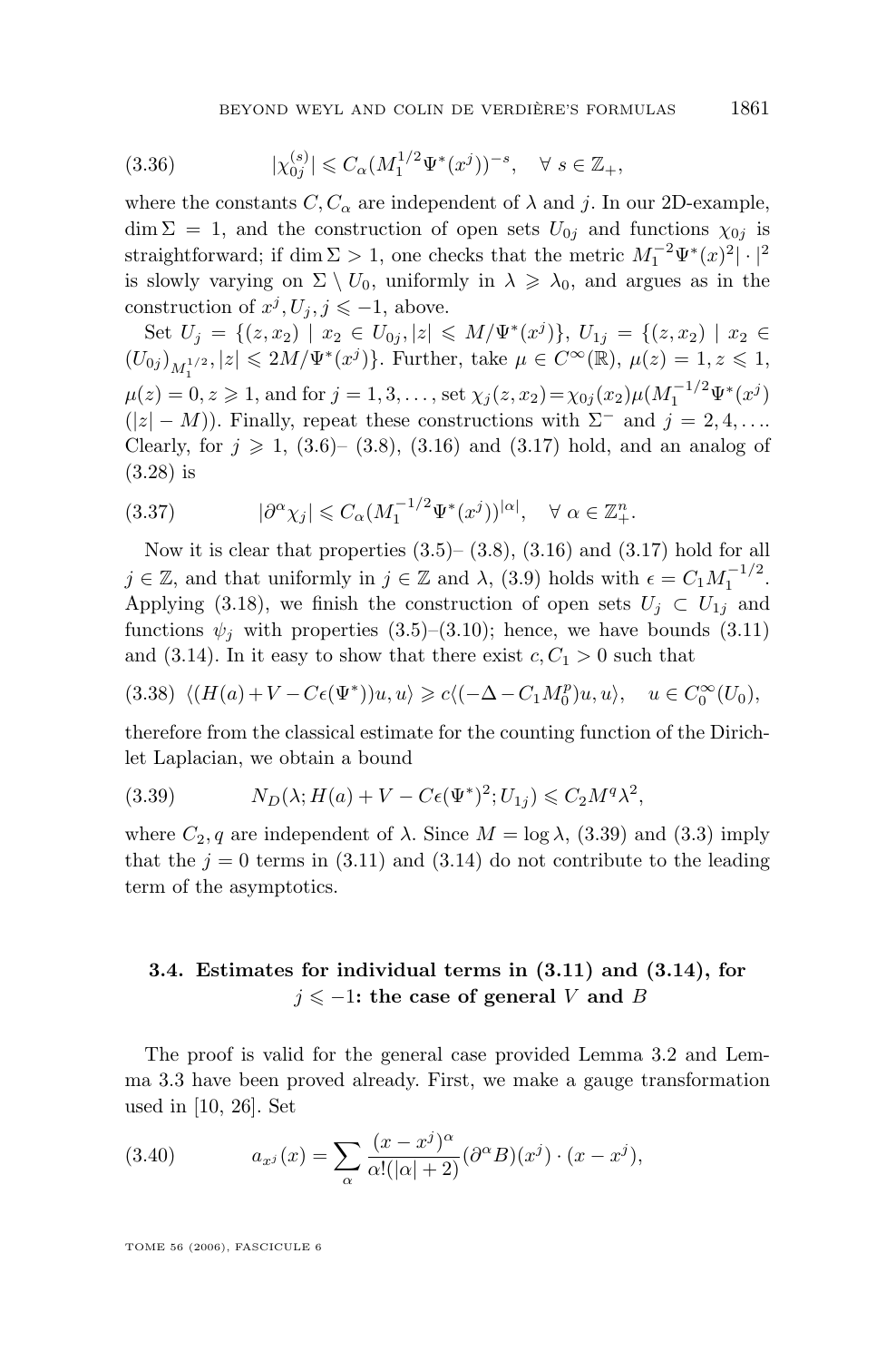and write  $V$  in the form

(3.41) 
$$
V(x) = \sum_{\alpha} \frac{(x - x^j)^{\alpha}}{\alpha!} (\partial^{\alpha} V)(x^j).
$$

One easily checks that  $da_{x,i} = B$ , therefore there exists a gauge transformation  $u \mapsto \exp(-i\phi_j)u$  such that

(3.42) 
$$
\langle H(a)u, u \rangle = \langle H(a_{x^j}) \exp(-i\phi_j)u, \exp(-i\phi_j)u \rangle,
$$

and so we may study the  $j \le -1$ -terms in [\(3.11\)](#page-29-0) and [\(3.14\)](#page-30-0) with  $a_{x,i}$  instead of a. On  $U_{1i}(\supset U_i)$ , the absolute value of each term in [\(3.40\)](#page-35-0) with  $|\alpha|\geqslant 1$ admits an upper bound via

$$
C(M_1^{1/2}\Psi_0(x^j)^{-1})^{|\alpha|+1}\Psi(x^j)^{|\alpha|+2};
$$

using [\(3.19\)](#page-32-0), we find an upper bound via  $M_1^{-1} \Psi^*(x^j)$ . Similarly, on the same set, for each of the terms in (3.41) with  $|\alpha| \geq 1$ , we obtain an upper bound via  $M_1^{-2}\Psi^*(x^j)^2$ .

Introduce  $a_{x}^0(x) = \frac{1}{2}B(x^j) \cdot (x - x^j)$ ,  $V_{x^j}^0(x) = V(x^j)$ ,  $H_{x^j} = H(a_{x^j}^0) +$  $V_{x^j}^0$ , and label by  $\epsilon, \epsilon_1, \ldots$ , any function of  $\lambda$ , which tends to 0 as  $\lambda \to +\infty$ . Using the estimates for  $|\alpha| \geq 1$  terms, which we just obtained, and [\(3.15\)](#page-30-0) and [\(3.21\)](#page-33-0), we conclude that on  $C_0^{\infty}(U_{1j}),$ 

$$
(1 - \epsilon_1)H_{x^j} \leqslant H(a) + V - C\epsilon \Psi^*(x)^2 \leqslant H(a) + V \leqslant H_{x^j}(1 + \epsilon_1).
$$

It follows that

(3.43) 
$$
N_D(\lambda(1-\epsilon_2); H_{x^j}, U_j) \leq N_D(\lambda; H(a) + V, U_j),
$$

and

$$
(3.44) \qquad N_D(\lambda; H(a) + V - C\epsilon \Psi^*(x)^2, U_{1j}) \leq N_D(\lambda(1 + \epsilon_2); H_{x^j}, U_{1j}).
$$

For  $j \leq -1$ ,  $H_{x}j$  is a Schrödinger operator with uniform magnetic potential and constant electric potential. By using coverings of  $U_i$  and  $U_{1i}$  by cubes of size  $M^{1/2}\Psi_0(x^j)^{-1}$ , repeating the proof of Theorem 3.1 in [\[5\]](#page-73-0), and using  $(3.24)$  and  $(3.26)$ , we obtain the estimates

$$
(3.45) \ \ (1-\epsilon_3) \operatorname{meas} U_j \cdot \nu_{B(x^j)}(\lambda(1-\epsilon_3) - V(x^j)) \le N_D(\lambda(1-\epsilon_2), H_{x^j}, U_j),
$$

and

$$
(3.46) N_D(\lambda(1+\epsilon_2); H_{x^j}, U_{1j}) \leq (1+\epsilon_3) \text{ meas } U_j \nu_{B(x^j)}(\lambda(1+\epsilon_3) - V(x^j)).
$$

It follows from [\(3.15\)](#page-30-0) and [\(3.21\)](#page-33-0) that there exists  $\epsilon_4$  such that for all  $x \in$  $U_{1j}$ ,

$$
\nu_{B(x)}(\lambda(1-\epsilon_4)-V(x)) \leq \nu_{B(x^j)}(\lambda(1\pm\epsilon_2)-V(x^j)) \leq \nu_{B(x)}(\lambda(1+\epsilon_4)-V(x)),
$$

<span id="page-36-0"></span>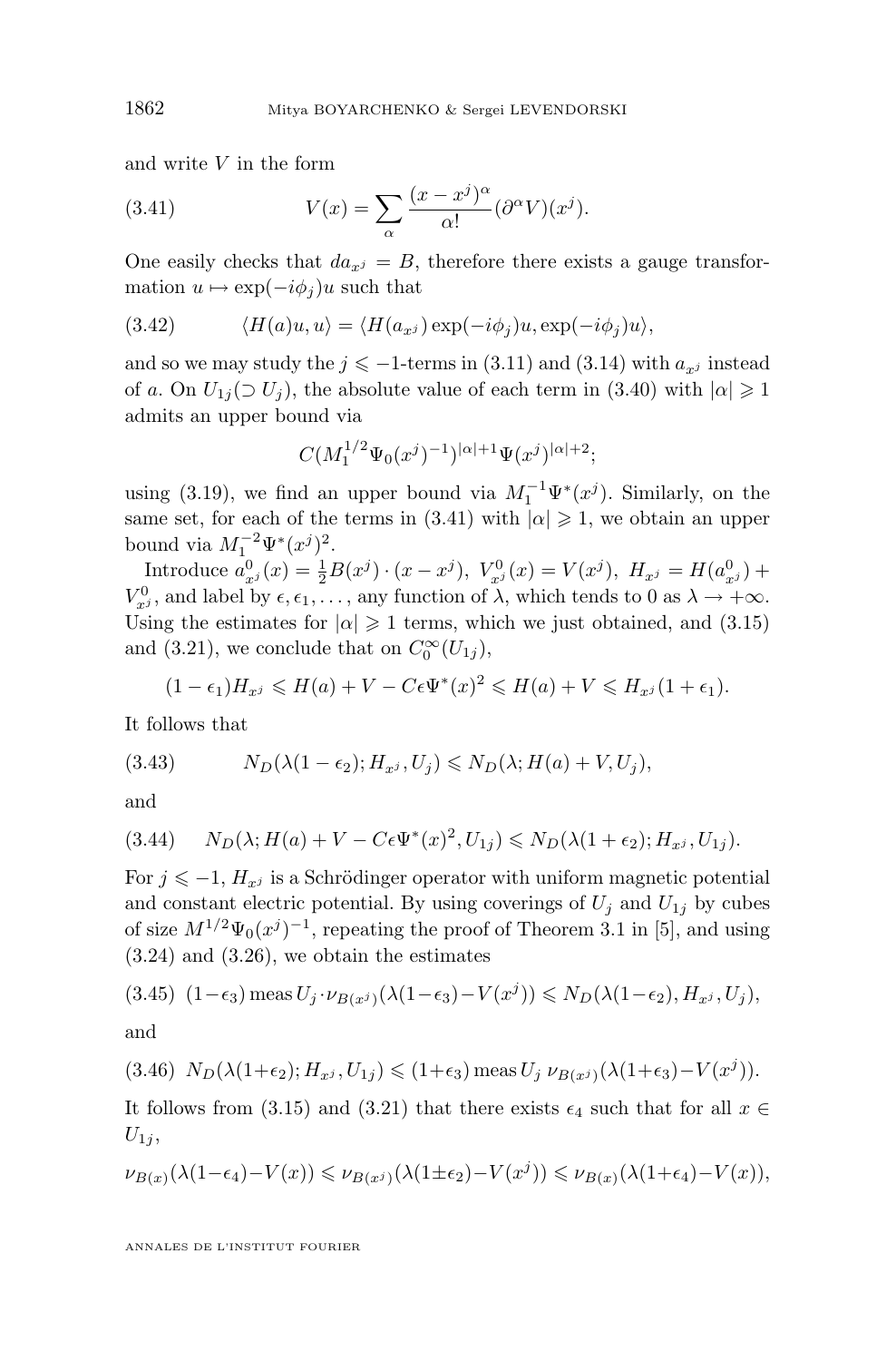<span id="page-37-0"></span>therefore by gathering  $(3.43)-(3.46)$  $(3.43)-(3.46)$  $(3.43)-(3.46)$ , we obtain the estimates

$$
(3.47)\ \ (1-\epsilon_3)\int_{\Sigma_{-M}}\nu_{B(x)}(\lambda(1-\epsilon_4)-V(x))dx\leqslant\sum_{j\leqslant-1}N_D(\lambda,H(a)+V,U_j),
$$

and

$$
(3.48)
$$
  

$$
\sum_{j\leq -1} N_D(\lambda, H(a) + V, U_{1j}) \leq (1 + \epsilon_3) \int_{\Sigma_{-M}} \nu_{B(x)}(\lambda(1 + \epsilon_4) - V(x)) dx.
$$

# **3.5.** Estimate for the contribution of  $j \le -1$ -terms: the case  $V = 0, B(x) = x_1^2 - x_2$

Since the degeneration is strong (this can be guessed or deduced from the general conjectural formula as in [§3.1\)](#page-25-0), the  $j \leq -1$  terms should not contribute to the leading term of the asymptotics, and therefore it suffices to obtain a crude upper bound. In view of [\(3.3\)](#page-29-0), it suffices to show that the RHS in (3.48) is  $o(\lambda^{7/2})$ . We have

$$
\nu_{B(x)}(\lambda) = (2\pi)^{-1}|x_1^2 - x_2| \cdot \text{card}\{k \mid (2k+1)|x_1^2 - x_2| < \lambda\},
$$

therefore

(3.49) 
$$
\sum_{j \leq -1} N_D(\lambda, H(a), U_{1j}) \leq C \lambda \operatorname{meas} U(\lambda),
$$

where  $U(\lambda) = \{x \in \Sigma_{-M} | |x_1^2 - x_2| \leq \lambda\}$ . Thus, we need to show that meas  $U(\lambda) = o(\lambda^{5/2})$ . Clearly, the measure of the part of  $U(\lambda)$  below the line  $x_2 = 1$  admits a bound via meas $\{x \mid x_1^2 + |x_2| < \lambda\} \leq C\lambda^{3/2}$ , therefore it suffices to obtain an upper bound for the measure of the set  $V(\lambda)$  defined by the following inequalities:  $x_1 > 0, x_2 > 1, |x_1 - \sqrt{x_2}| \ge M x_2^{-1/6}, |x_2$  $x_1^2 \leq \lambda$ . The last two inequalities taken together imply that on  $V(\lambda)$ ,  $x_1 + \sqrt{x_2} \le \lambda M^{-1} x_2^{1/6}$ , and therefore,  $x_2 \le (\lambda/M)^3$ .

The set  $V(\lambda)$  is the union of  $V_1(\lambda)$  defined by  $x_2 > 1, 0 < x_1 < \sqrt{x_2}$  –  $Mx_2^{-1/6}, x_2-x_1^2 \le \lambda$ , and  $V_2(\lambda)$  defined by  $x_2 > 1, x_1 > \sqrt{x_2}+Mx_2^{-1/6}, x_1^2$  $x_2 \leq \lambda$ . On  $V_2(\lambda)$ ,  $\sqrt{x_2} + Mx_2^{-1/6} \leq x_1 \leq \sqrt{\lambda + x_2}$ , therefore

$$
\text{meas } V_2(\lambda) \le \int_1^{(\lambda/M)^3} dx_2 \cdot (\sqrt{\lambda + x_2} - \sqrt{x_2})
$$
  

$$
\le \lambda^{3/2} + \lambda \int_\lambda^{(\lambda/M)^3} dx_2 \cdot x_2^{-1/2} \le CM^{-3/2} \lambda^{5/2},
$$

which is  $o(\lambda^{5/2})$ . On  $V_1(\lambda)$ ,  $\sqrt{x_2 - \lambda} < x_1 < \sqrt{x_2 - M}x_2^{-1/6}$ , and essentially the same calculations give meas  $V_1(\lambda) = o(\lambda^{5/2})$  as well.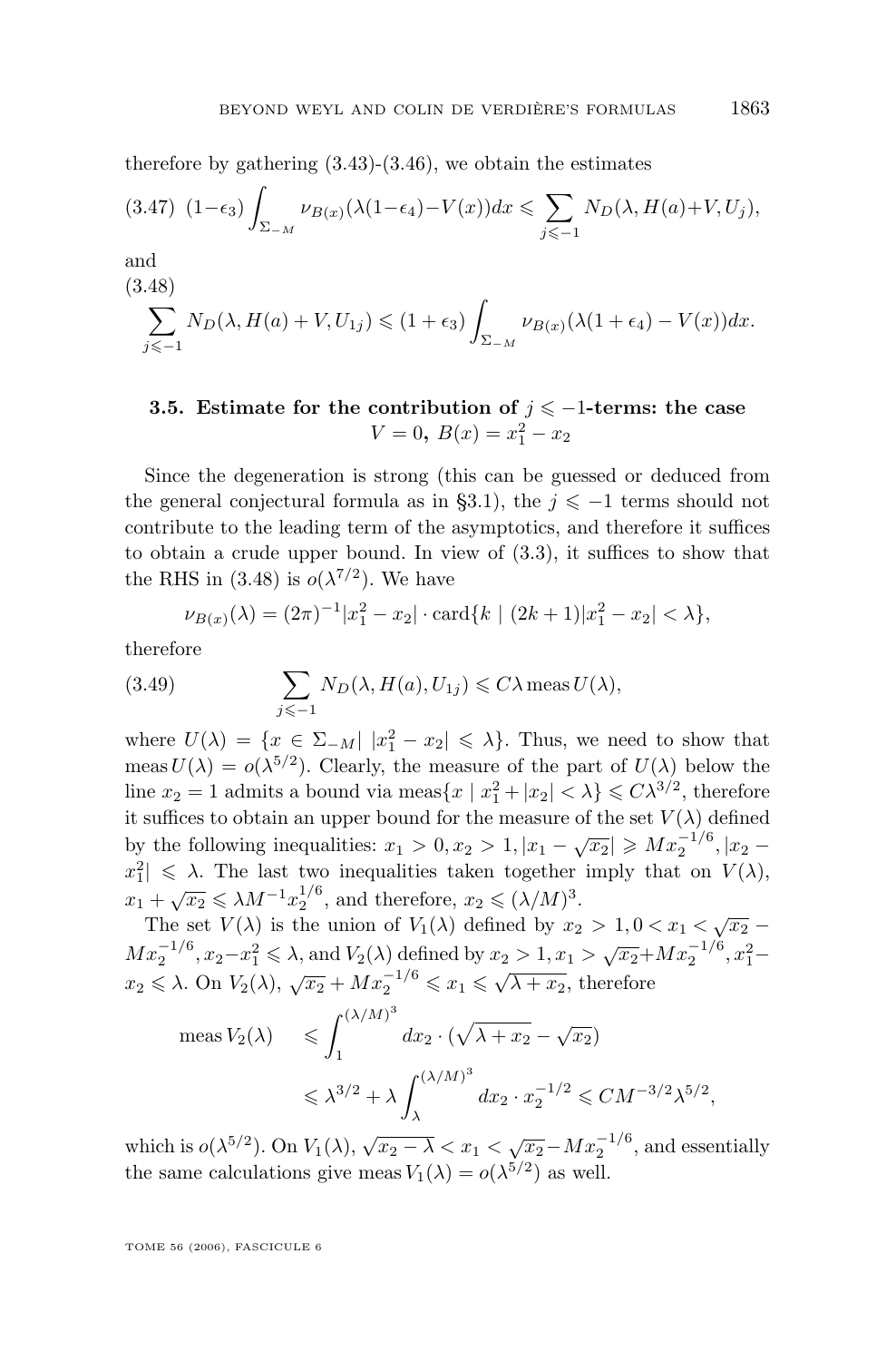# <span id="page-38-0"></span>**3.6.** Estimates for individual terms in  $(3.11)$  and  $(3.14)$ , for  $j \ge 1$

Now Lemma [3.20](#page-32-0) is no longer available, and we cannot freeze V and  $B$ at  $x = x<sup>j</sup>$ . However, we can freeze the coordinates along  $\Sigma$ . In the case under consideration,  $V = 0$ , and we may assume that  $a_1(x) = 0, a_2(x) = 0$  $x_1^3/3 - x_1x_2$ . By applying the Taylor formula at  $x^j = (y_1, y_2) \in \Sigma_M^+$ , we obtain

$$
x_1^3/3 - x_1x_2 = a_{21}(x) + a_{22}(x) + a_{x^j}(x),
$$

where  $a_{21}(x) := y_1^3/3 - y_1y_2 - y_1(x_2 - y_2)$  can be gauged away,  $a_{22}(x) :=$  $-(x_1 - y_1)(x_2 - y_2)/2$  is small on  $U_{1i}$ :

$$
|a_{22}(x)| \leq C M (1 + y_2^{1/6})^{-1} M_1 (1 + y_2^{1/6})^{-1} = O(M_1^{-\infty}),
$$

and  $a_{x^j}(x) := y_1(x_1 - y_1)^2 = y_2^{1/2}(x_1 - y_2^{1/2})^2$ . Denote  $D_j = -i\partial_j$ , and introduce

$$
H_{x^{j}} = H(a_{x^{j}}) = D_{1}^{2} + (D_{2} + y_{2}^{1/2} (x_{1} - y_{2}^{1/2})^{2})^{2} = D_{z}^{2} + (D_{x_{2}} + y_{2}^{1/2} z^{2})^{2}.
$$

We have [\(3.43\)](#page-36-0) and [\(3.44\)](#page-36-0) with  $V = 0$ . In  $(z, x_2)$  coordinates,

$$
U_j = (-M\Psi^*(x^j)^{-1}, M\Psi^*(x^j)^{-1}) \times U_{0j},
$$

and

$$
U_{1j} = (-2M\Psi^*(x^j)^{-1}, 2M\Psi^*(x^j)^{-1}) \times (U_{0j})_{M_1^{1/2}},
$$

therefore,

$$
(3.50) \t N_D(\lambda(1+\epsilon_2); H_{x^j}, U_{1j}) \leq N_D(\lambda(1+\epsilon_2); H_{x^j}, \mathbb{R} \times (U_{0j})_{M_1^{1/2}}).
$$

The operator  $H_{x^j}$  on the RHS can be realized as the operator on  $(U_{0j})_{M_1^{1/2}},$ with the constant operator-valued symbol, and the same arguments as in the case of Schrödinger operators without magnetic potential used in [\[17,](#page-74-0) [19\]](#page-74-0), and for 2D-Schrödinger operators with homogeneous potentials in [\[20\]](#page-74-0), show that the RHS admits an upper bound

$$
(3.51)
$$
  
\n
$$
N_D(\lambda(1+\epsilon_2); H_{x^j}, \mathbb{R} \times (U_{0j})_{M_1^{1/2}})
$$
  
\n
$$
\leq (2\pi)^{-1}(1+\epsilon) \int_{(U_{0j})_{M_1^{1/2}}} dx_2 \int_{\mathbb{R}} d\xi_2 N(\lambda(1+\epsilon), D_z^2 + (\eta_2 + y_2^{1/2} z^2)^2).
$$

Since meas $(U_{0j})_{M_1^{1/2}} \setminus U_{0j}$  =  $o(\text{meas } U_{0j})$ , we may replace the integration over  $(U_{0j})_{M_1^{1/2}}$  with the one over  $U_{0j}$  (and change the  $\epsilon$  in front of the integral). Further, on  $U_{0j}$ ,  $|x_2 - y_2| \leqslant M \Psi^*(x^j)^{-1}$  is small, therefore we may replace  $y_2$  with  $x_2$  (and change the  $\epsilon$  in the integrand). After that we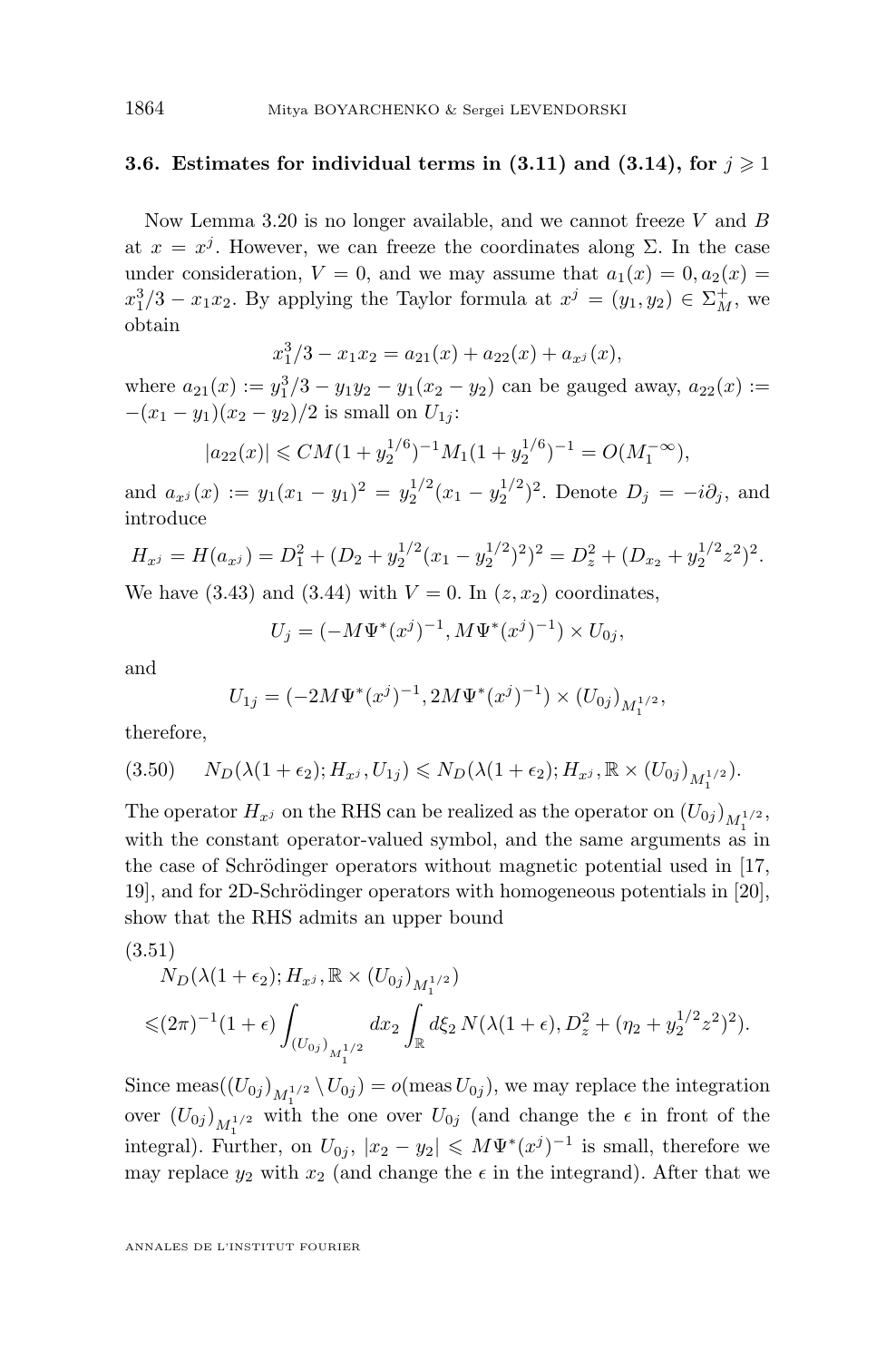<span id="page-39-0"></span>sum up all the terms  $j \geqslant 1$ , and taking into account the symmetry of  $B(x)$ and  $\Sigma$ , derive from  $(3.44)$ ,  $(3.50)$ , and  $(3.51)$ 

$$
(3.52) \qquad \sum_{j\geq 1} N_D(\lambda; H(a) + V - C\epsilon \Psi^*(x)^2, U_{1j})
$$
\n
$$
\leq \frac{1+\epsilon}{\pi} \int_{M_0}^{\infty} dx_2 \int_{\mathbb{R}} d\xi_2 N(\lambda(1+\epsilon), D_z^2 + (\eta_2 + x_2^{1/2} z^2)^2).
$$

We replace  $M_0$  with 0 (the inequality remains valid, of course), and change the variables  $z \mapsto (\lambda(1+\epsilon))^{-1/2} z, \xi_2 \mapsto (\lambda(1+\epsilon))^{1/2} \xi_2, x_2 \mapsto (\lambda(1+\epsilon))^{3} x_2;$ the RHS becomes  $\kappa(H)\lambda^{7/2}(1+\epsilon)^{9/2}$ , where  $\kappa(H)$  is given by [\(3.4\)](#page-29-0). Since the sum of the terms with the labels  $j \leq 0$  grows slower than  $\lambda^{7/2}$ , we conclude that

(3.53) 
$$
N(\lambda, H) \leq (1 + \epsilon) \kappa(H) \lambda^{7/2}
$$

(with a new  $\epsilon$ ). To finish the proof of [\(3.3\)](#page-29-0), we need to obtain a lower bound of the form

(3.54) 
$$
N(\lambda, H) \geq (1 - \epsilon) \kappa(H) \lambda^{7/2}.
$$

Construct a partition of unity  $\phi_1^2 + \phi_2^2 = 1$  on  $\mathbb R$  with properties  $0 \le \phi_j \le$  $1, \phi_1(z) = 1$  for  $|z| \le M/(2\Psi^*(x^j)), \ \phi_2(z) = 1$  for  $|z| \ge M/(\Psi^*(x^j)),$ and  $|\phi_j'(z)| \leq C M^{-1} / \Psi^*(x^j)$ . If  $\epsilon_2$  decays slower than  $\epsilon_1$  and any negative power of  $M_1$ , then we can use this partition of unity to obtain an upper bound

(3.55) 
$$
N_D(\lambda(1-\epsilon_3); H_{x^j}, \mathbb{R} \times U_{0j}) \leq N_D(\lambda(1-\epsilon_2); H_{x^j}, U_j) + N_D(\lambda(1-\epsilon_2); H_{x^j}, \{|z| \geq M/(2\Psi^*(x^j))\} \times U_{0j}).
$$

Similarly to (3.52), we derive

$$
(3.56) \quad \sum_{j\geq 1} N_D(\lambda(1-\epsilon_3); H_{x^j}, \mathbb{R} \times U_{0j})
$$
\n
$$
\geq \frac{1-\epsilon_4}{\pi} \int_{M_0}^{\infty} dx_2 \int_{\mathbb{R}} d\xi_2 \cdot N(\lambda(1-\epsilon_4), D_z^2 + (\xi^2 + x^{1/2} z^2)^2).
$$

At the end of the section, we show that

$$
(3.57) \quad \sum_{j\geq 1} N_D(\lambda(1-\epsilon_3); H_{x^j}, \{|z| \geq M/(2\Psi^*(x^j))\} \times U_{0j}) = o(\lambda^{7/2}),
$$

and the argument used to derive [\(3.3\)](#page-29-0) from [\(3.2\)](#page-28-0) and prove the convergence of the integral [\(3.4\)](#page-29-0) gives

(3.58) 
$$
\int_0^{M_0} dx_2 \int_{\mathbb{R}} d\xi_2 \cdot N(\lambda; D_z^2 + (\xi_2 + x_2^{1/2} z^2)^2) = o(\lambda^{7/2}).
$$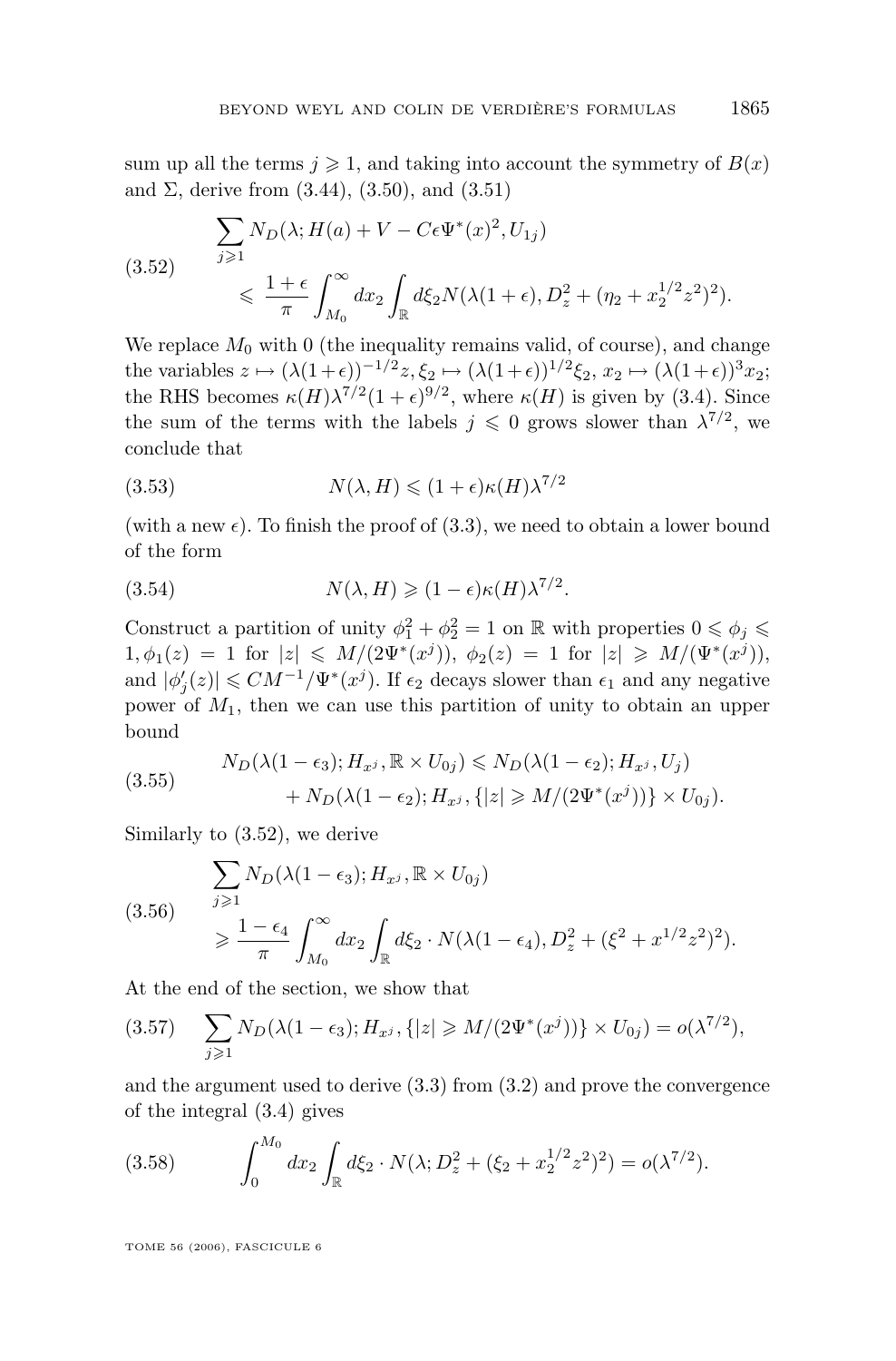<span id="page-40-0"></span>Estimates  $(3.55)$ – $(3.58)$  taken together give an estimate from below (3.59)

$$
\sum_{j\geq 1} N_D(\lambda(1-\epsilon_2); H_{x^j}, U_j)
$$
  
\n
$$
\geq \frac{1-\epsilon_4}{\pi} \int_0^\infty dx_2 \int_{\mathbb{R}} d\xi_2 \cdot N(\lambda(1-\epsilon_4), D_z^2 + (\xi^2 + x_2^{1/2} z^2)^2) + o(\lambda^{7/2}).
$$

Changing the variables  $z \mapsto (\lambda(1 - \epsilon_4))^{-1/2} z, \xi_2 \mapsto (\lambda(1 - \epsilon_4))^{1/2} \xi_2, x_2 \mapsto$  $(\lambda(1 - \epsilon_4))^3 x_2$ , we obtain [\(3.54\)](#page-39-0).

The proof of [\(3.3\)](#page-29-0) is complete.

### **3.7. Proof of [\(3.57\)](#page-39-0)**

 $H_{x^j}$  is a Schrödinger operator with magnetic tensor  $2y_2^{1/2}z$  (and  $V=0$ ), where  $y_2$  is a constant (the second coordinate of the fixed point  $x^j$ ). For this operator,  $\Psi_0(z, x_2) = |2y_2^{1/2}z|^{1/2}$ , and  $\Psi(z, x_2) = |2y_2^{1/2}|^{1/3} + 1$ . On the set  $\{|z|\geqslant M/(2\Psi^*(x^j))\}\times U_{0j}$ , we have  $|z|\geqslant cMy_2^{-1/6}$ ; therefore

$$
\Psi_0(z, x_2)/\Psi(z, x_2) \geqslant c_2 y^{1/12} |z|^{1/2} \geqslant c_3 M^{1/2},
$$

whence we can repeat the argument used in [§3.3](#page-31-0) and [§3.4](#page-35-0) for the localization of  $H(a) + V$  on  $\Sigma_{-M}$  and derive an upper bound of the form

$$
N_D(\lambda(1-\epsilon_3); H_{x^j}, \{|z| \ge M/(2\Psi^*(x^j))\} \times U_{0j})
$$
  
\$\le C \text{ meas}(U\_{1j}) \cdot \int \int\_{|z| \ge cMy\_2^{-1/6}} \nu\_{2y\_2^{1/2}z}(\lambda) dz dy\_2\$.

Clearly,  $\nu_{2y_2^{1/2}z}(\lambda) = 2y_2^{1/2}|z| \cdot \#\{k \mid (2k+1)2y_2^{1/2}|z| < \lambda\}$  is bounded, and vanishes unless  $c_2My_2^{-1/6}/2 \leqslant |z| \leqslant \lambda y_2^{-1/2}$ . Summing w.r.t.  $j \geqslant 1$ , we obtain that the LHS in [\(3.57\)](#page-39-0) admits an upper bound via the measure of the set  $\{(z, y_2) | y_2 > 1, c_2My_2^{-1/6} \leqslant |z| \leqslant \lambda y_2^{-1/2}\}$ . It is easy to see that this measure is  $O((\lambda/M)^3) = o(\lambda^{7/2}).$ 

# **4. Classical formulas**

#### **4.1. The classical Weyl formula**

In this subsection we consider a Schrödinger operator  $H = H(0) + V$  with zero magnetic potential and quasi-homogeneous weakly degenerate electric potential  $V(x)$ . We aim at the following result.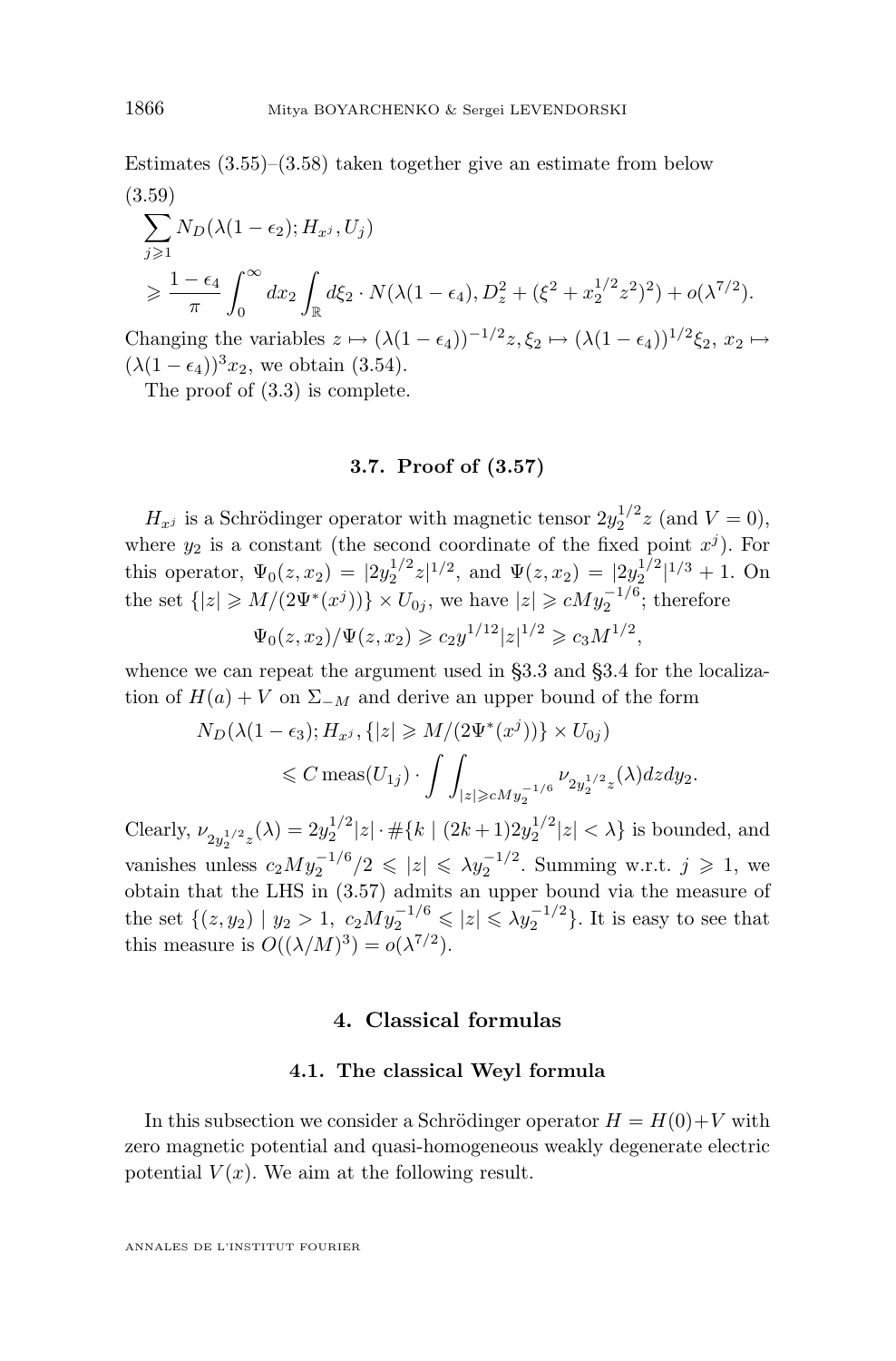<span id="page-41-0"></span>PROPOSITION 4.1. — Assume that  $V(x) \geq 0$  is a quasi-homogeneous *polynomial, and that the integral on the RHS of the classical Weyl formula* [\(1.2\)](#page-2-0) *converges. Then the formula for the leading term of the asymptotics of*  $N(\lambda, H)$  *provided by our conjecture coincides with the classical Weyl formula.*

We begin the proof of Proposition [4.1](#page-40-0) with some general estimates that will also be useful for us later. Observe that Fubini's theorem easily implies that

$$
\operatorname{meas}\left\{ (\xi, x) \in \mathbb{R}^{2n} \, \middle| \, ||\xi||^2 + V(x) \le \lambda \right\} < \infty \quad \text{for all } \lambda > 0
$$

if and only if

$$
\operatorname{meas}\left\{x \in \mathbb{R}^n \mid V(x) \leq \lambda\right\} < \infty \quad \text{for all } \lambda > 0.
$$

Now suppose  $V(x)$  is quasi-homogeneous of weight  $\gamma = (\gamma_1, \ldots, \gamma_n), \gamma_i \in$  $\mathbb{Q}, \gamma_j > 0$ . Introduce the "quasi-dilation"  $\delta_{\lambda}: \mathbb{R}^n \to \mathbb{R}^n$ ,

$$
\delta_{\lambda}: x=(x_1,\ldots,x_n)\longmapsto (\lambda^{\gamma_1}x_1,\ldots,\lambda^{\gamma_n}x_n).
$$

Thus  $V(\delta_{\lambda} x) = \lambda \cdot V(x)$  for all  $\lambda > 0, x \in \mathbb{R}^{n}$ .

LEMMA 4.2. – If 
$$
\alpha = (\alpha_1, ..., \alpha_n)
$$
,  $\alpha_j \in \mathbb{Z}$ ,  $\alpha_j \ge 0$ , then  
\n
$$
(\partial^{\alpha}V)(\delta_{\lambda}x) = \begin{cases} \lambda^{1 - \langle \alpha, \gamma \rangle} \cdot \partial^{\alpha}V(x) & \text{if } \langle \alpha, \gamma \rangle \le 1, \\ 0 & \text{if } \langle \alpha, \gamma \rangle > 1, \end{cases}
$$

*where*  $\langle \alpha, \gamma \rangle = \alpha_1 \gamma_1 + \cdots + \alpha_n \gamma_n$ .

*Proof.* — This follows by induction on  $|\alpha| = \alpha_1 + \ldots + \alpha_n$ , observing that if  $P(x)$  is a polynomial such that  $P(\delta_{\lambda} x) = \lambda^{\beta} \cdot P(x)$  for some  $\beta > 0$ , then

$$
\frac{\partial P}{\partial x_j}(\delta_\lambda x) = \lambda^{-\gamma_j} \cdot \frac{\partial}{\partial x_j} (P(\delta_\lambda x)) = \lambda^{\beta - \gamma_j} \cdot \frac{\partial P}{\partial x_j}(x).
$$

LEMMA 4.3. - Let  $P(x), Q(x) \geq 0$  be measurable functions on  $\mathbb{R}^n$ , *finite almost everywhere, such that*  $meas\{P(x) \leq \lambda\}$  *and*  $meas\{Q(x) \leq \lambda\}$ *are finite for each*  $\lambda > 0$ *. Fix*  $\gamma = (\gamma_1, \dots, \gamma_n)$ *,*  $\gamma_i \in \mathbb{R}$ *,*  $\gamma_i > 0$ *, and define the quasi-dilation*  $\delta_{\lambda}$  *as before. Assume that there exist constants*  $0 < \epsilon < 1$ *and*  $C > 0$  *such that*  $P(\delta_\lambda x) = \lambda \cdot P(x)$  *and*  $Q(\delta_\lambda x) \leq C\lambda^{\epsilon} \cdot Q(x)$  *for all*  $x \in \mathbb{R}^n$ . Then

 $meas\{P(x) + Q(x) \leq \lambda\} \sim meas\{P(x) \leq \lambda\} = \lambda^{|\gamma|} \cdot meas\{P(x) \leq 1\}$ *as*  $\lambda \rightarrow +\infty$ *, where*  $|\gamma| = \gamma_1 + \cdots + \gamma_n$ *.* 

The proof is given in Appendix B.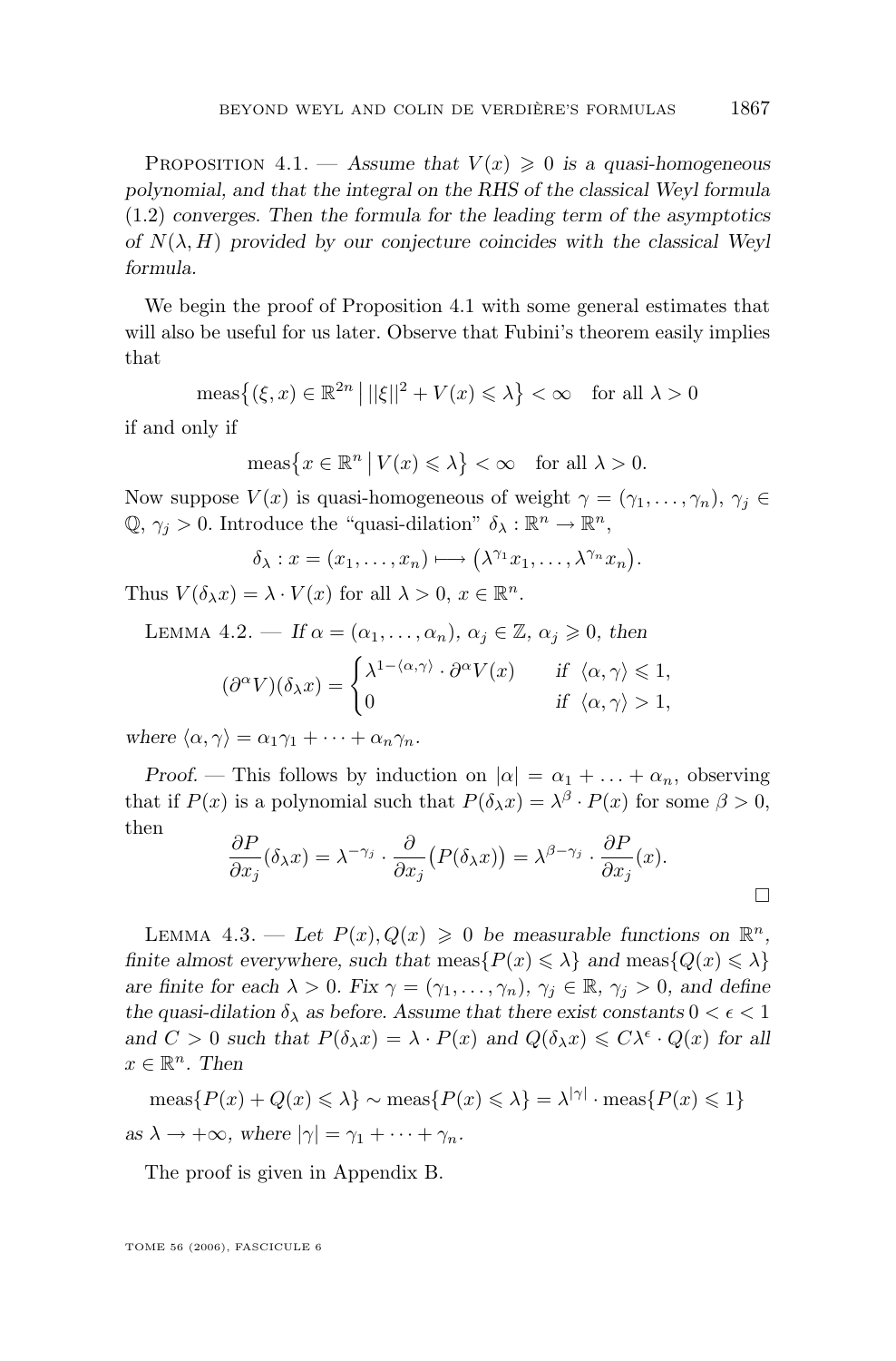COROLLARY  $4.4.$  - Let  $V \geq 0$  satisfy the assumptions of Proposi*tion* [4.1.](#page-40-0) Introduce the functions  $\Phi^*(x)$ ,  $\Psi^*(x)$  as in Section [2:](#page-13-0)

$$
\Phi^*(x) = \sum_{\alpha \geq 0} |\partial^{\alpha} V(x)|^{1/2}, \quad \Psi^*(x) = \sum_{\alpha \geq 0} |\partial^{\alpha} V(x)|^{1/(2+|\alpha|)}.
$$

*Then*

$$
\lim_{\lambda \to +\infty} \frac{\text{meas}\{\Phi^*(x) \leq \lambda\}}{\text{meas}\{V(x)^{1/2} \leq \lambda\}} = 1 = \lim_{\lambda \to +\infty} \frac{\text{meas}\{\Psi^*(x) \leq \lambda\}}{\text{meas}\{V(x)^{1/2} \leq \lambda\}}.
$$

*Proof. —* Define

$$
\Phi(x) = \sum_{\alpha > 0} |\partial^{\alpha} V(x)|^{1/2}, \quad \Psi(x) = \sum_{\alpha > 0} |\partial^{\alpha} V(x)|^{1/(2+|\alpha|)}.
$$

If  $\epsilon = \max_{1 \leq j \leq n} \{1 - \gamma_j\} < 1$ , then by Lemma [4.2,](#page-41-0) we have

$$
\Phi(\delta_{\lambda^2}x) \leq \lambda^{\epsilon} \cdot \Phi(x) \quad \text{and} \quad \Psi(\delta_{\lambda^2}x) \leq \lambda^{\epsilon} \cdot \Psi(x)
$$

for all  $\lambda > 1$ , and since  $V(\delta_{\lambda^2} x)^{1/2} = \lambda \cdot V(x)^{1/2}$ , Lemma [4.3](#page-41-0) applies.  $\Box$ 

We see that we are in case (b) of Conjecture 2. Moreover, the normalizing factor  $G_2(\lambda)/G_1(\lambda)$  is asymptotically equal to 1. It remains to compute the quotient measure  $\mu_{\infty}$ . The first step here is very similar to the first step in the computation presented in [§3.1.](#page-25-0)

Let g be the Lie algebra associated to the operator  $H = -\Delta + V$ . Choose a basis  $P_1(x), \ldots, P_K(x)$  of the vector space spanned by all mixed partial derivatives (of all orders) of  $V(x)$ , *not including*  $V(x)$  itself. Then we obtain a basis  $\{L_1, \ldots, L_n, v, p_1, \ldots, p_K\}$  of  $\mathfrak g$  such that the tautological representation of g maps  $L_j \mapsto \partial/\partial x_j$ ,  $v \mapsto \sqrt{-1} \cdot V(x)$ ,  $p_k \mapsto \sqrt{-1} \cdot P_k(x)$ . As in [§3.1,](#page-25-0) we use this basis to identify  $\mathfrak{g}^*$  with  $\mathbb{R}^{n+K+1}$ . Write  $\mathfrak{h} =$  $\text{span}_{\mathbb{R}}\{v, p_1, \ldots, p_K\} \subset \mathfrak{g}$ , and define a linear functional  $f_0 : \mathfrak{g} \to \mathbb{R}$  by  $f_0(L_j) = 0 \ (1 \leq j \leq n), f_0(v) = V(0) = 0, f_0(p_k) = P_k(0) \ (1 \leq k \leq K).$ It follows from Proposition [2.7](#page-19-0) that the induced representation  $\rho_{f_0, \mathfrak{h}}$  coincides with the tautological representation of  $\mathfrak{g}$  (at least up to changing the action of  $L_1$  and  $L_2$ , so that H is replaced by a gauge-equivalent operator). In particular,  $\rho_{f_0, \mathfrak{h}}$  is irreducible (by Theorem [2.1\)](#page-14-0), so  $\mathfrak{h}$  is a polarization of  $\mathfrak g$  at  $f_0$ . Let  $\Omega = G \cdot f_0$  be the coadjoint orbit of  $f_0$  in  $\mathfrak g^*$ , and let  $\mu_\Omega$  be the corresponding Kostant measure. Again, to simplify notation, we will implicitly identify  $\mu_{\Omega}$  with its extension by zero to all of  $\mathfrak{g}^*$ .

By Proposition [2.11,](#page-21-0) the orbit  $\Omega$  is parameterized by the map  $\varphi : \mathbb{R}^{2n} \to$  $\mathbb{R}^{n+K+1} \cong \mathfrak{g}^*, (\xi, x) \mapsto (\xi_1, \ldots, \xi_n, V(x), P_1(x), \ldots, P_K(x)),$  and, moreover, we have  $\mu_{\Omega} = (2\pi)^{-n} \cdot \varphi_*(d\xi dx)$ . To find  $\mu_{\infty}$ , we fix  $F \in C_c(\mathfrak{g}^*)$  and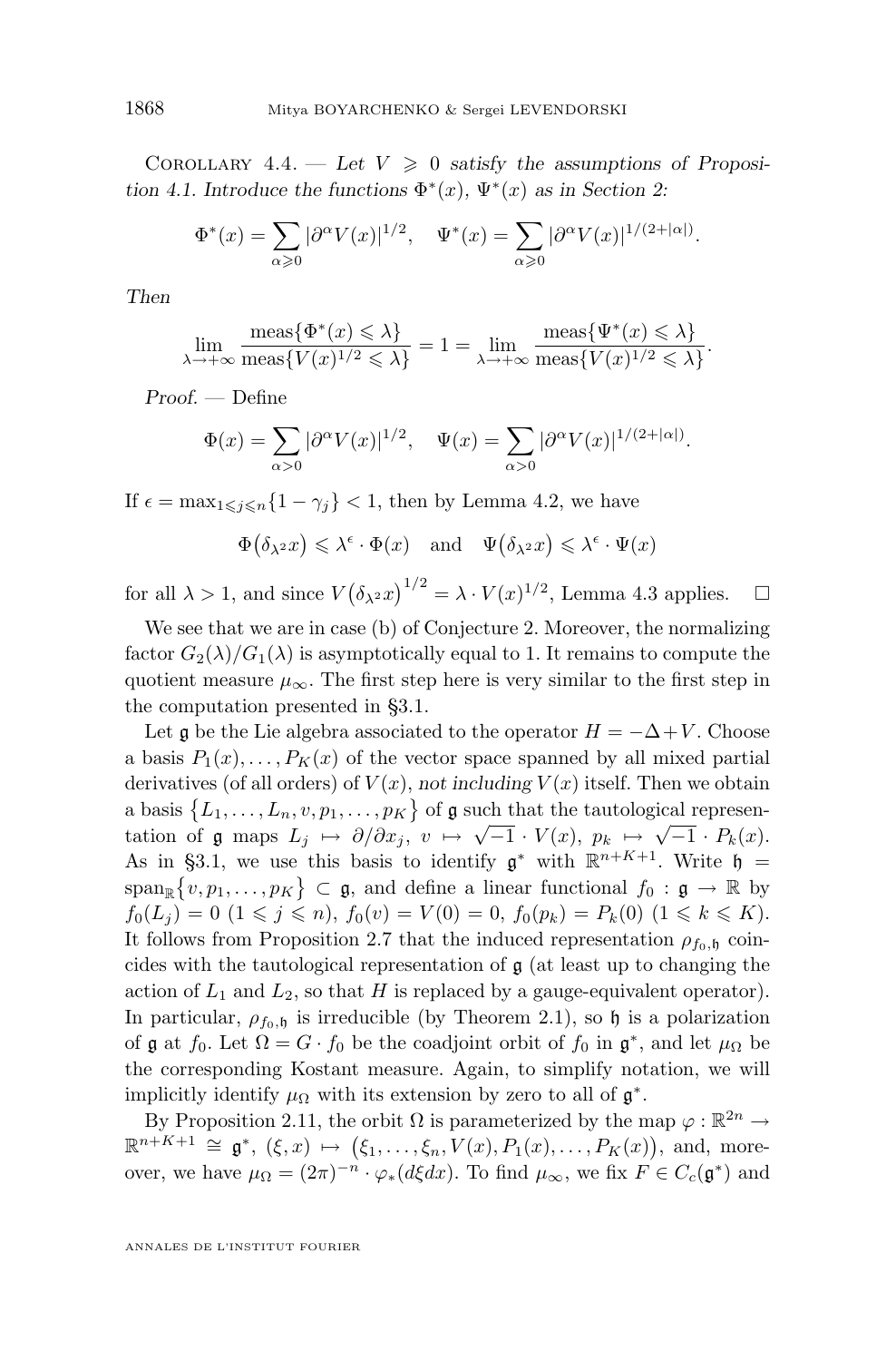<span id="page-43-0"></span>consider the integral

$$
\int_{\mathbb{R}^{2n}} F(\lambda^{-1}\xi_1,\ldots,\lambda^{-1}\xi_n,\lambda^{-1}V(x),\lambda^{-1}P_1(x),\ldots,\lambda^{-1}P_K(x))d\xi dx.
$$

The change of variables  $\xi = \lambda \xi'$ ,  $x = \delta_{\lambda} x'$  transforms the integral into

$$
\lambda^{n+|\gamma|} \cdot \int_{\mathbb{R}^{2n}} F(\xi'_1,\ldots,\xi'_n,V(x'),\lambda^{-1}P_1(\delta_\lambda x'),\ldots,\lambda^{-1}P_K(\delta_\lambda x'))d\xi' dx'.
$$

By assumption, meas $\{x' \in \mathbb{R}^n | V(x') \leq \lambda\}$  is finite for every  $\lambda > 0$ . Now Fubini's theorem implies that for every compact subset  $\mathcal{K} \subset \mathbb{R}^{n+1}$ , we have

$$
\operatorname{meas}\left\{ (\xi', x') \in \mathbb{R}^{2n} \mid (\xi', V(x')) \in \mathcal{K} \right\} < \infty.
$$

On the other hand, for a fixed  $x' \in \mathbb{R}^n$  and for every k, we have  $\lambda^{-1} P_k(\delta_\lambda x')$  $\rightarrow 0$  as  $\lambda \rightarrow +\infty$  by Lemma [4.2.](#page-41-0) Thus Proposition [2.12](#page-23-0) applies, and we see that there exists a weak limit

$$
\mu_{\infty} = \lim_{\lambda \to +\infty} \lambda^{-(n+|\gamma|)} \cdot \mu_{\lambda},
$$

given by

$$
(4.1) \qquad \int_{\mathfrak{g}^*} F d\mu_\infty = (2\pi)^{-n} \cdot \int_{\mathbb{R}^{2n}} F(\xi'_1, \dots, \xi'_n, V(x'), 0, \dots, 0) d\xi dx
$$

for every  $F \in C_c(\mathfrak{g}^*)$ . In particular,  $\mu_\infty$  is supported on the annihilator  $\mathfrak{a}^{\perp} \subset \mathfrak{g}^*$  of the ideal

$$
\mathfrak{a}=\mathrm{span}_{\mathbb{R}}\{p_1,\ldots,p_K\}\subset\mathfrak{g}.
$$

But  $\mathfrak{g}/\mathfrak{a}$  is clearly abelian, so all unitary irreducible representations of the corresponding Lie group  $\exp(\frac{\alpha}{a})$  are 1-dimensional and are obtained by exponentiating linear functionals on  $\mathfrak{g}/\mathfrak{a}$ . Given  $f \in \mathfrak{a}^{\perp} \cong (\mathfrak{g}/\mathfrak{a})^*$ , the image Exponentialing linear functionals on  $\mathbf{y}/\mathbf{u}$ . Given  $f \in \mathbf{u}^* = (\mathbf{y}/\mathbf{u})^*$ , the mage of  $H^\circ = -(L_1^2 + \cdots + L_n^2) - \sqrt{-1} \cdot v \in \mathcal{U}(\mathfrak{g})_{\mathbb{C}}$  under the representation corresponding to f is the scalar  $f(L_1)^2 + \ldots + f(L_n)^2 + f(v)$ . Thus we see that our conjecture produces the following formula:

$$
N(\lambda, H) \sim (2\pi)^{-n} \cdot \text{meas}\{ (\xi', x') \in \mathbb{R}^{2n} \mid ||\xi'||^2 + V(x') \le \lambda \} \text{ as } \lambda \to +\infty,
$$
  
which coincides with the classical Weyl formula (1.2).

*Remark 4.5. —* We can now justify the remark of [§1.4](#page-4-0) of the Introduction. Indeed, note that the measure  $\mu_{\infty}$  given by (4.1) can also be obtained simply by taking the pushforward of the canonical measure  $\mu_{\Omega}$  with respect to the projection  $\mathfrak{g}^* \to \mathfrak{g}^*$  induced by the map  $\mathfrak{g} \to \mathfrak{g}$  taking  $L_j \mapsto L_j$ ,  $v \mapsto v$ and  $p_k \mapsto 0$  for  $1 \leq k \leq K$ . Furthermore, if we simply apply Conjecture 1 (*i.e.*, formula [\(2.1\)](#page-16-0)) with the normalization factor  $\kappa$  equal to 1, then we immediately recover Weyl's formula. Also, this "derivation" of Weyl's formula does not rely on the assumption that  $V$  is quasi-homogeneous. On the other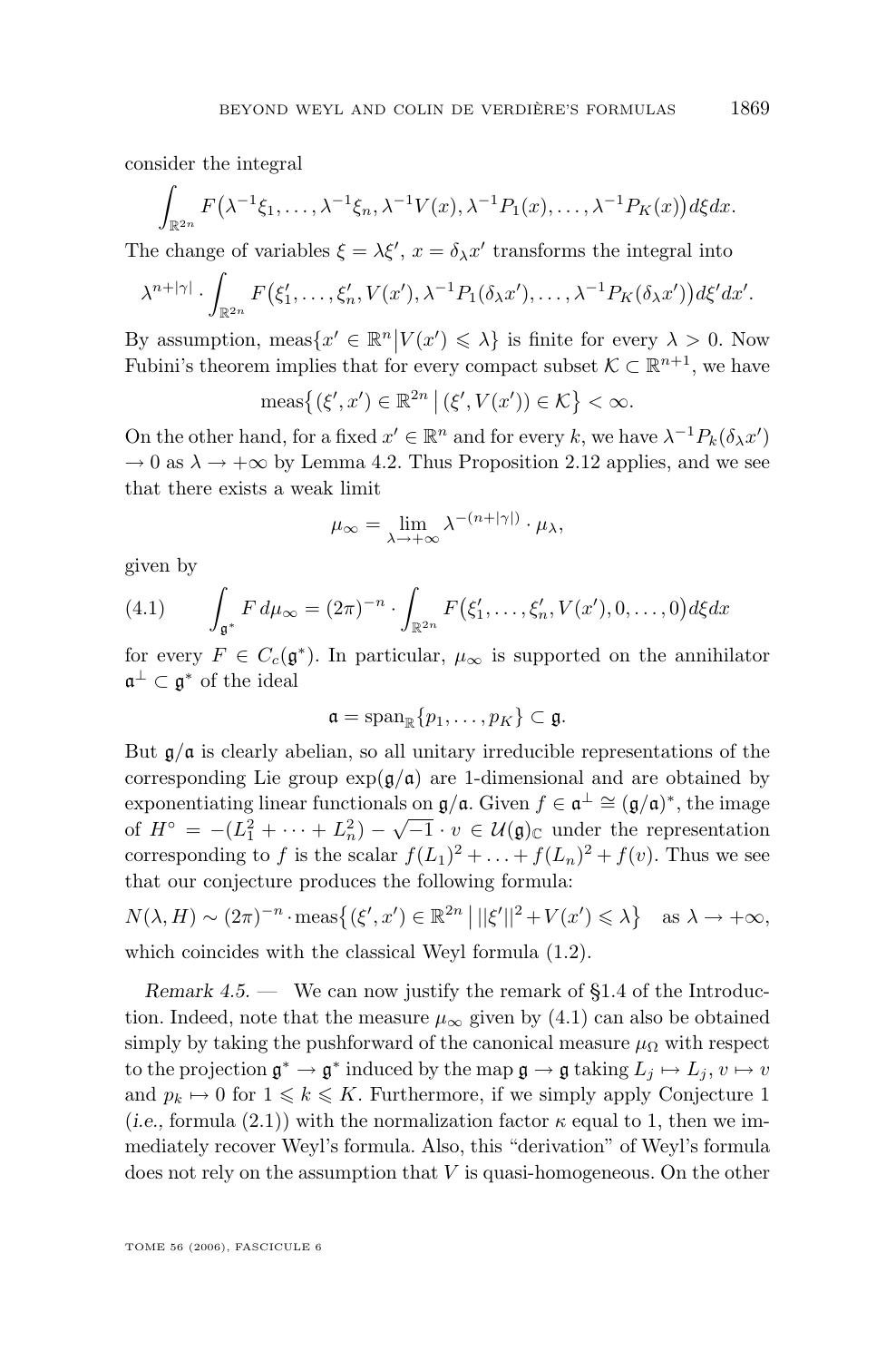hand, the computation presented above (via the scaling construction) uses the quasi-homogeneity assumption in an essential way.

#### **4.2. Colin de Verdière's formula**

In this subsection we consider a Schrödinger operator  $H = H(a)$  with zero electric potential and polynomial magnetic tensor  $B(x) = \left[ b_{jk}(x) \right]_{j,k=1}^n$ such that  $||B(x)|| \rightarrow \infty$  as  $||x|| \rightarrow \infty$ . We suppose that B is quasihomogeneous of weight  $\gamma = (\gamma_1, \ldots, \gamma_n)$  and use the notation  $\delta_{\lambda}$  in the same way as was done in [§4.1.](#page-40-0) Our goal is to show that the formula provided by our conjecture coincides with the formula [\(1.5\)](#page-3-0) of Colin de Verdière (see also [\[5\]](#page-73-0), Théorème 4.1).

We begin by observing that since  $||B(x)|| \to \infty$  as  $||x|| \to \infty$ , we have, a fortiori, meas $\{\sum_{j,k}|b_{jk}(x)|^{1/2}\leqslant\lambda\}<\infty$  for all  $\lambda>0$ , and therefore the same type of argument as in [§4.1](#page-40-0) above applies. Thus we are in case (b) of Conjecture 2 (in fact, there is no degeneration at all), and, moreover, the normalizing factor  $G_2(\lambda)/G_1(\lambda)$  is asymptotically equal to 1.

Next, let  $\mathfrak g$  be the Lie algebra corresponding to H. We have the elements  $L_j = \partial/\partial x_j + \sqrt{-1} \cdot a_j(x) \in \mathfrak{g}$ . We will denote by  $B_{jk}$  the elements of  $\mathfrak{g}$  $L_j = \partial/\partial x_j + \sqrt{-1} \cdot b_{j,k}(x)$  under the tautological representation of g. We also<br>that map to  $\sqrt{-1} \cdot b_{jk}(x)$  under the tautological representation of g. We also choose a basis  $P_1(x), \ldots, P_k(x)$  of the space of polynomials spanned by all mixed partial derivatives of all *nonzero* orders of all the  $b_{ik}(x)$ , and we let mixed partial derivatives of an *honzero* orders of an the  $o_{jk}(x)$ , and we let  $p_k \in \mathfrak{g}$  denote the element mapping to  $\sqrt{-1} \cdot P_k(x)$  under the tautological representation of  $\mathfrak g$ . As before, up to replacing H with a gauge equivalent Schrödinger operator, the tautological representation of  $\mathfrak g$  lifts to a unitary irreducible representation of  $G = \exp \mathfrak{g}$ , which corresponds to the coadjoint orbit  $\Omega \subset \mathfrak{g}^*$  parameterized by the map  $\varphi : \mathbb{R}^{2n} \to \mathfrak{g}^*$  defined by

$$
\varphi(\xi, x)(L_j) = \xi_j, \quad \varphi(\xi, x)(B_{jk}) = b_{jk}(x), \quad \varphi(\xi, x)(p_k) = P_k(x).
$$

Note that the polynomials  $b_{ik}(x)$  are not linearly independent, so that  $\{L_1, \ldots, L_n, B_{ik}, p_k\}$  spans g but is not a basis of g. Still, the formula above is meaningful and correct. Moreover, the canonical measure  $\mu_{\Omega}$  is given by

$$
\mu_{\Omega} = (2\pi)^{-n} \cdot \varphi_*(d\xi dx).
$$

Now, using quasi-homogeneity as in [§4.1,](#page-40-0) we see that there exists a weak limit

$$
\mu_{\infty} = \lim_{\lambda \to +\infty} \lambda^{-n-|\gamma|} \cdot \mu_{\lambda} = (2\pi)^{-n} \cdot \psi_*(d\xi dx),
$$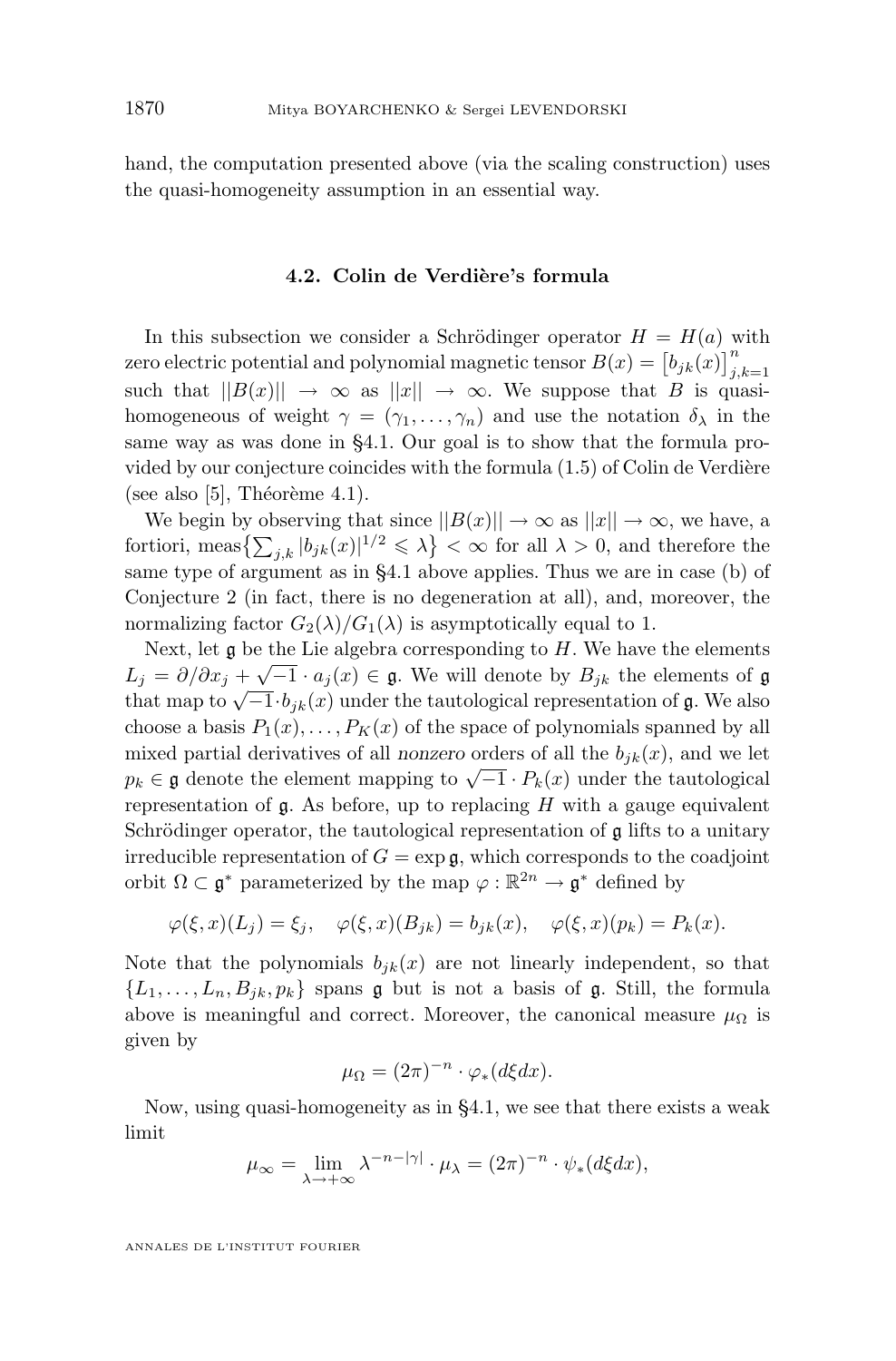<span id="page-45-0"></span>where  $\psi : \mathbb{R}^{2n} \to \mathfrak{g}^*$  is defined by

 $\psi(\xi, x)(L_i) = \xi_i$ ,  $\psi(\xi, x)(B_{ik}) = b_{ik}(x)$ ,  $\psi(\xi, x)(p_k) = 0$ .

In particular,  $\mu_{\infty}$  is supported on the annihilator  $\mathfrak{a}^{\perp}$  of the ideal  $\mathfrak{a} \subset \mathfrak{g}$ spanned by  $p_1, \ldots, p_K$ . Let  $\overline{\mathfrak{g}} = \mathfrak{g}/\mathfrak{a}$ , and let  $\overline{L}_i$ ,  $\overline{B}_{jk}$  denote the images of the elements  $L_j$ ,  $B_{jk}$  in  $\overline{\mathfrak{g}}$ . Thus  $[\overline{L}_j, \overline{L}_k] = \overline{B}_{jk}$  in  $\overline{\mathfrak{g}}$ , and the elements  $\overline{B}_{jk}$ are central in  $\bar{a}$ .

*Remark 4.6.* — As in Remark [4.5,](#page-43-0) we note that the measure  $\mu_{\infty}$  could have been obtained from the canonical measure  $\mu_{\Omega}$  as the pushforward with respect to a suitable projection map  $\mathfrak{g}^* \to \mathfrak{a}^{\perp}$ . The computation of the "quotient measure"  $\nu$  presented below does not make use of the quasihomogeneity assumption. In fact, if we take  $Q = (\text{supp}\,\mu_\infty)/G$ , then [\(1.10\)](#page-5-0) becomes precisely the formula of Colin de Verdière [\(1.5\)](#page-3-0).

The rest of the computation is based on the following two lemmas. The proof of Lemma 4.7 is a simple exercise in linear algebra, and the proof of Lemma 4.8 is a straightforward application of Fubini's theorem. Therefore both proofs are omitted.

LEMMA 4.7. — Let  $O(n, \mathbb{R})$  denote the Lie group of orthogonal  $n \times n$ *matrices over* R, and let  $\mathfrak{o}(n,\mathbb{R})$  be its Lie algebra, i.e., the space of all *skew-symmetric*  $n \times n$  *matrices over*  $\mathbb{R}$ *. Then there exists a measurable map*

$$
\mathfrak{C}: \mathfrak{o}(n,\mathbb{R}) \longrightarrow O(n,\mathbb{R})
$$

such that for every  $B \in \mathfrak{o}(n,\mathbb{R})$ , the matrix  $\mathfrak{C}(B) \cdot B \cdot \mathfrak{C}(B)^T$  is blockdiagonal, with r blocks along the diagonal of the form  $\begin{pmatrix} 0 & b_j \\ b & 0 \end{pmatrix}$  $-b_j$  0 *, where*  $b_1 \geq b_2 \geq \cdots \geq b_r > 0$ , and which has all the other elements equal to 0.

LEMMA 4.8. — Let  $r, d \geq 1$  be integers, and let  $\lambda, b_1, \ldots, b_r > 0$  be *fixed real numbers. Then we have*

$$
\int_{\mathbb{R}^d} \# \left\{ m_1, \dots, m_r \in \mathbb{Z}_+ \mid \sum_{j=1}^r (2m_j + 1)b_j \leq \lambda - ||\xi||^2 \right\} d\xi
$$

$$
= |v_d| \cdot \sum_{m_j \geq 0} \left( \lambda - \sum_{j=1}^r (2m_j + 1)b_j \right)_+^{d/2}.
$$

Let 2r be the maximal possible rank of  $B(x)$ , as x runs through all of  $\mathbb{R}^n$ . The set of points  $x \in \mathbb{R}^n$  where  $B(x)$  has rank less than  $2r$  is defined by a collection of polynomial equations, and hence has Lebesgue measure 0. Thus it can be ignored both in our conjectural asymptotic formula, and in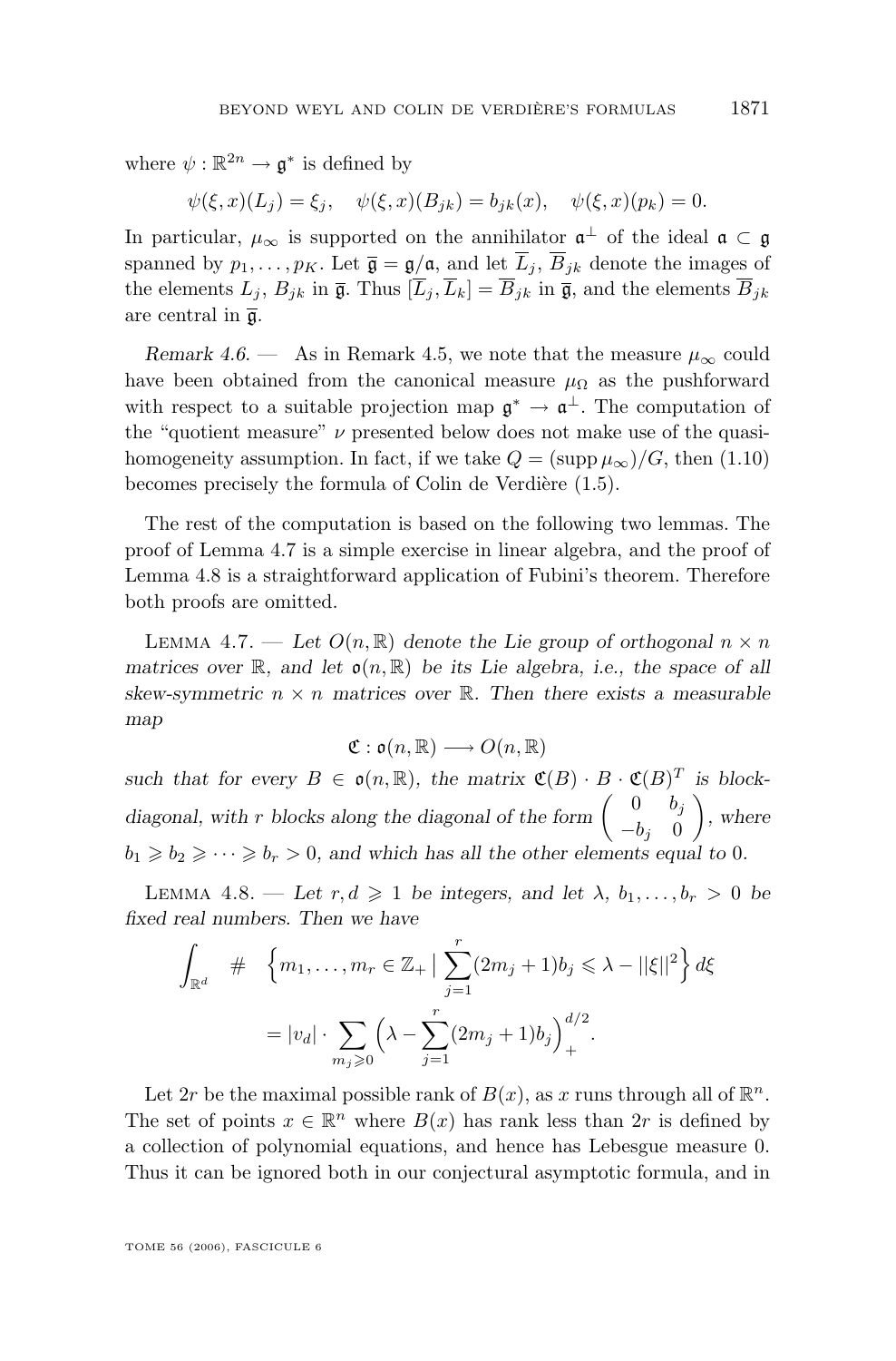the formula of Colin de Verdière. Put  $U = \{x \in \mathbb{R}^n \mid \text{rank } B(x) = 2r\}$ . For each  $x \in U$ , we let  $b_1(x) \geqslant \cdots \geqslant b_r(x) > 0$  denote the positive eigenvalues  $\det(\mathcal{N} - 1 \cdot B(x))$ . Also, let  $\mathfrak{C}$  be the measurable map provided by Lemma [4.7,](#page-45-0) and set  $\mathcal{L} = \text{span}_{\mathbb{R}} \{L_1, \ldots, L_n\} \subset \mathfrak{g}$ . For every point  $x \in U$ , we have a basis  ${L'_k(x)}_{k=1}^n$  of  $\mathcal L$  defined by  $L'_k(x) = \sum_{j=1}^n p_{kj}(x) L_j$ , where  $p_{kj}(x)$  are the entries of the matrix  $\mathfrak{C}(B(x))$ . Thus we can define a new map  $\psi': \mathbb{R}^{2n} \to \mathfrak{g}^*$ by

$$
\psi'(\xi, x)(L'_j(x)) = \xi_j, \quad \psi'(\xi, x)(B_{jk}) = b_{jk}(x), \quad \psi'(\xi, x)(p_k) = 0,
$$

where  $p_k \in \mathfrak{g}$  is the element that maps to  $\sqrt{-1} \cdot P_k(x)$  under the tautological representation of  $\mathfrak g$ . Note that  $\psi'$  is no longer a polynomial map, but it is still measurable. Since the matrix  $\mathfrak{C}(B(x))$  is orthogonal, it is easy to check that  $\mu_{\infty} = (2\pi)^{-n} \cdot \psi'_*(d\xi dx)$ , and also  $L'_1(x)^2 + \cdots + L'_n(x)^2 = L_1^2 + \cdots + L_n^2$ in  $\mathcal{U}(\mathfrak{g})$  for all  $x \in U$ .

By abuse of notation, we view  $\psi'$  as a map  $\mathbb{R}^{2n} \to \bar{\mathfrak{g}}^*$ , where  $\bar{\mathfrak{g}} = \mathfrak{g}/\mathfrak{a}$ is defined as above. Given  $\xi \in \mathbb{R}^n$ , let us write  $\xi' = (\xi_1, \ldots, \xi_{2r})$  and  $\xi'' = (\xi_{2r+1}, \ldots, \xi_n)$ . It is easy to check, using the definition of  $\psi'$  and Propositions [2.10](#page-21-0) and [2.11](#page-21-0) that, for fixed  $\xi'' \in \mathbb{R}^{n-2r}$  and  $x \in U$ , the map  $\psi_{\xi'',x} : \mathbb{R}^{2r} \to \overline{\mathfrak{g}}^*$  defined by  $\psi_{\xi'',x}(\xi') = \psi'(\xi', \xi'', x)$  parameterizes a single coadjoint orbit  $\Theta_{\xi'',x} \subset \overline{\mathfrak{g}}^*$  whose associated canonical measure  $\mu_{\xi'',x}$  is given by

$$
\mu_{\xi'',x} = (2\pi)^{-r} \cdot b_1(x)^{-1} \cdots b_r(x)^{-1} \cdot (\psi_{\xi'',x})_*(d\xi_1 \cdots d\xi_{2r}).
$$

Now it is clear that as the quotient measure space  $(Q, \nu)$  we can take  $Q = \mathbb{R}^{n-2r} \times U$  and

$$
\nu(\xi'',x) = b_1(x)\cdots b_r(x) \cdot d\xi_{2r+1}\cdots d\xi_n dx_1\cdots dx_n.
$$

Moreover, the representation of  $\bar{\mathfrak{g}}$  corresponding to the orbit  $\Theta_{\xi'',x}$  can be realized in  $L^2(\mathbb{R}^r)$  in such a way that  $L_j \mapsto \partial/\partial y_j$  for  $1 \leq j \leq r$ ,  $L_j \mapsto \sqrt{-1} \cdot b_{j-r}(x) \cdot y_{j-r}$  for  $r+1 \leqslant j \leqslant 2r$ , and  $L_j \mapsto \sqrt{-1} \cdot \xi_j$  for  $2r + 1 \leq j \leq n$ . The rest follows immediately from Lemma [4.8](#page-45-0) and the formula

$$
\sigma\left(-\Delta_y + \sum_{j=1}^r b_j^2 y_j^2 + ||\xi''||^2\right) = \left\{\sum_{j=1}^r (2m_j + 1)b_j + ||\xi''||^2 \mid m_1, ..., m_r \in \mathbb{Z}_+\right\}
$$

which is straightforward from the well-known formula for the spectrum of the quantum harmonic oscillator in 1D.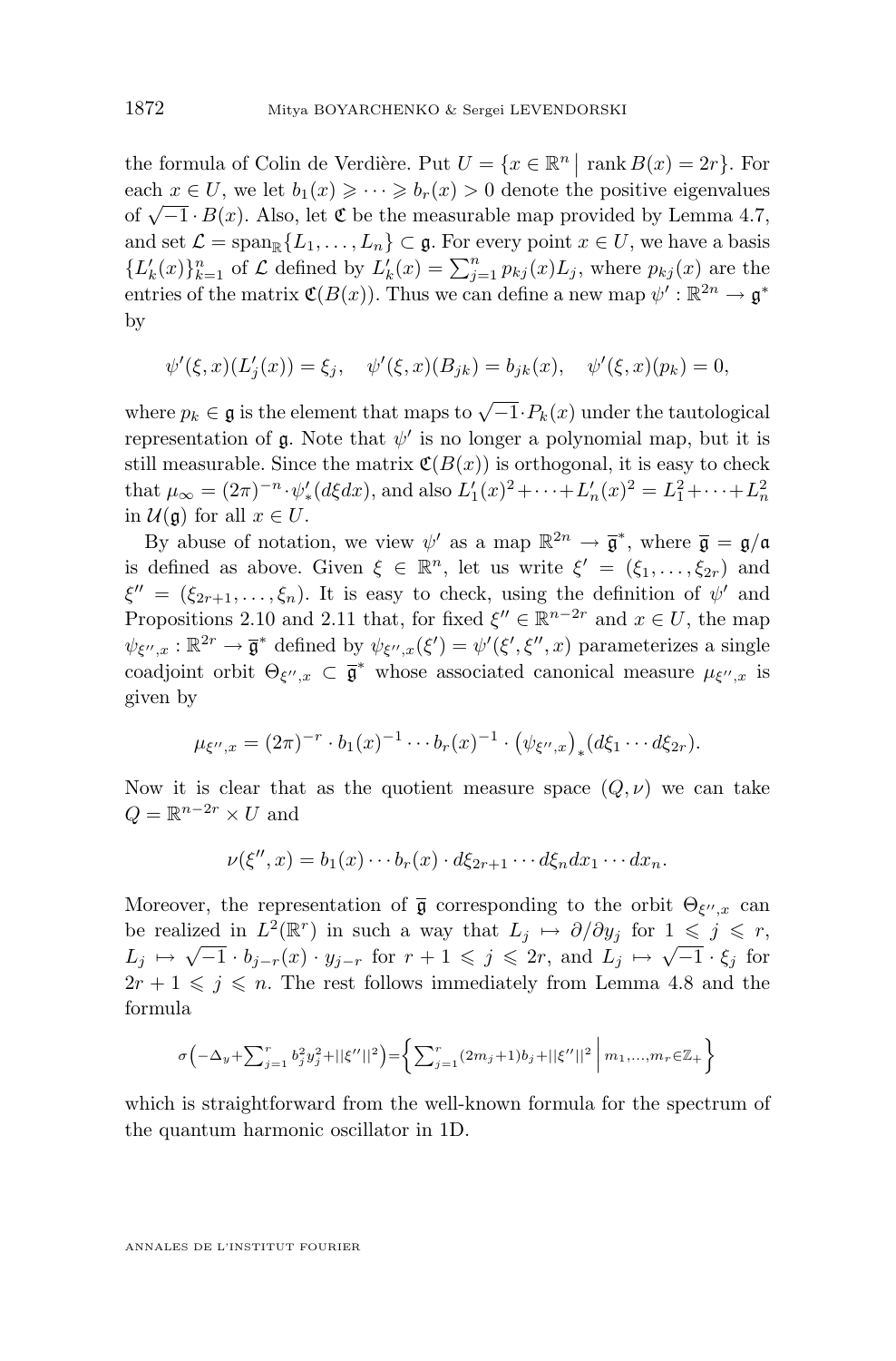# <span id="page-47-0"></span>**4.3. Weak and Intermediate Degeneration Cases: A General Theorem**

The results of this subsection hold unconditionally (*i.e.,* they are proved independently of our main conjectures). For  $U \subset \mathbb{R}^n$ , define  $G(\lambda, \Psi^*, U)$ by  $(1.9)$ , and set

(4.2) 
$$
F(\lambda, a, V, U) = \int_{U} \nu_{B(x)}(\lambda - V(x)) dx.
$$

For  $d >> 1$ , define  $W_{-d} = \{x \mid \Psi(x) \leq d^{-1}\Psi^*(x)\}, W_d = \mathbb{R}^n \setminus W_{-d}$ . The next theorem states that if for large  $d$ , the sets  $W_d$  are relatively small in a certain sense, then the classical Weyl formula (when there is no magnetic field) or Colin de Verdière's formula hold but with the integration over  $W_{-d}$ , where d is a fixed positive number.

THEOREM 4.9. — Let [\(1.7\)](#page-4-0) hold, and let there exist a function  $M \rightarrow$  $+\infty$  *as*  $\lambda \rightarrow +\infty$ *, such that for any*  $C > 0$ *,* 

(4.3) 
$$
G(C\lambda, \Psi^*, W_M) = o(G(\lambda, \Psi^*, \mathbb{R}^n)) \text{ as } \lambda \to +\infty.
$$

*Then*

- a) there exists a function  $\epsilon = \epsilon(\lambda) \to 0$  as  $\lambda \to +\infty$  *such that for any*  $d > 0$ ,
- (4.4)

$$
(1-\epsilon)F(\lambda(1-\epsilon), a, V, W_{-d}) \le N(\lambda, H(a)+V) \le (1+\epsilon)F(\lambda(1+\epsilon), a, V, W_{-d});
$$
  
b) if, in addition, for any  $\epsilon = \epsilon(\lambda) \to 0$  as  $\lambda \to +\infty$ ,

(4.5) 
$$
F(\lambda(1+\epsilon), a, V, W_{-d}) \sim F(\lambda, a, V, W_{-d}), \text{ as } \lambda \to +\infty,
$$

*then*

(4.6) 
$$
N(\lambda, H(a) + V) \sim F(\lambda, a, V, W_{-d}) \text{ as } \lambda \to +\infty.
$$

*Proof.* — As  $M \to +\infty$ , the set  $W_{-M}$  satisfies the crucial condition [\(3.19\)](#page-32-0) for  $\Sigma_{-M}$ , which was needed to construct sets  $U_j, U_{1j}$  and functions  $\chi_j, j \leq -1$  (see [\(3.27\)](#page-34-0)) satisfying properties [\(3.6\)](#page-29-0)-[\(3.9\)](#page-29-0), and [\(3.16\)](#page-31-0)-[\(3.17\)](#page-31-0). Set  $\chi_0 = 1 - \sum_{j \leq -1} \chi_j$ , and define  $\psi_j = \chi_j / \sum_{j \leq 0} \chi_j^2$ ,  $U_0 = \{x \mid \chi_0(x) >$ 0},  $U_{1,0} = W_{CM}$ , where  $C > 0$  sufficiently large so that supp  $\chi_0 \subset W_{CM}$ (if  $W_M = \emptyset$  for large M, this step is not needed, and only  $j \leq -1$  are involved). Then all the conditions  $(3.5)-(3.10)$  $(3.5)-(3.10)$  $(3.5)-(3.10)$  are satisfied, and we have the estimates [\(3.11\)](#page-29-0) and [\(3.14\)](#page-30-0) for  $N(\lambda; H(a) + V)$ . The  $j \le -1$  terms are treated exactly as [§3.4,](#page-35-0) and we derive estimates [\(3.47\)](#page-37-0) and [\(3.48\)](#page-37-0). In view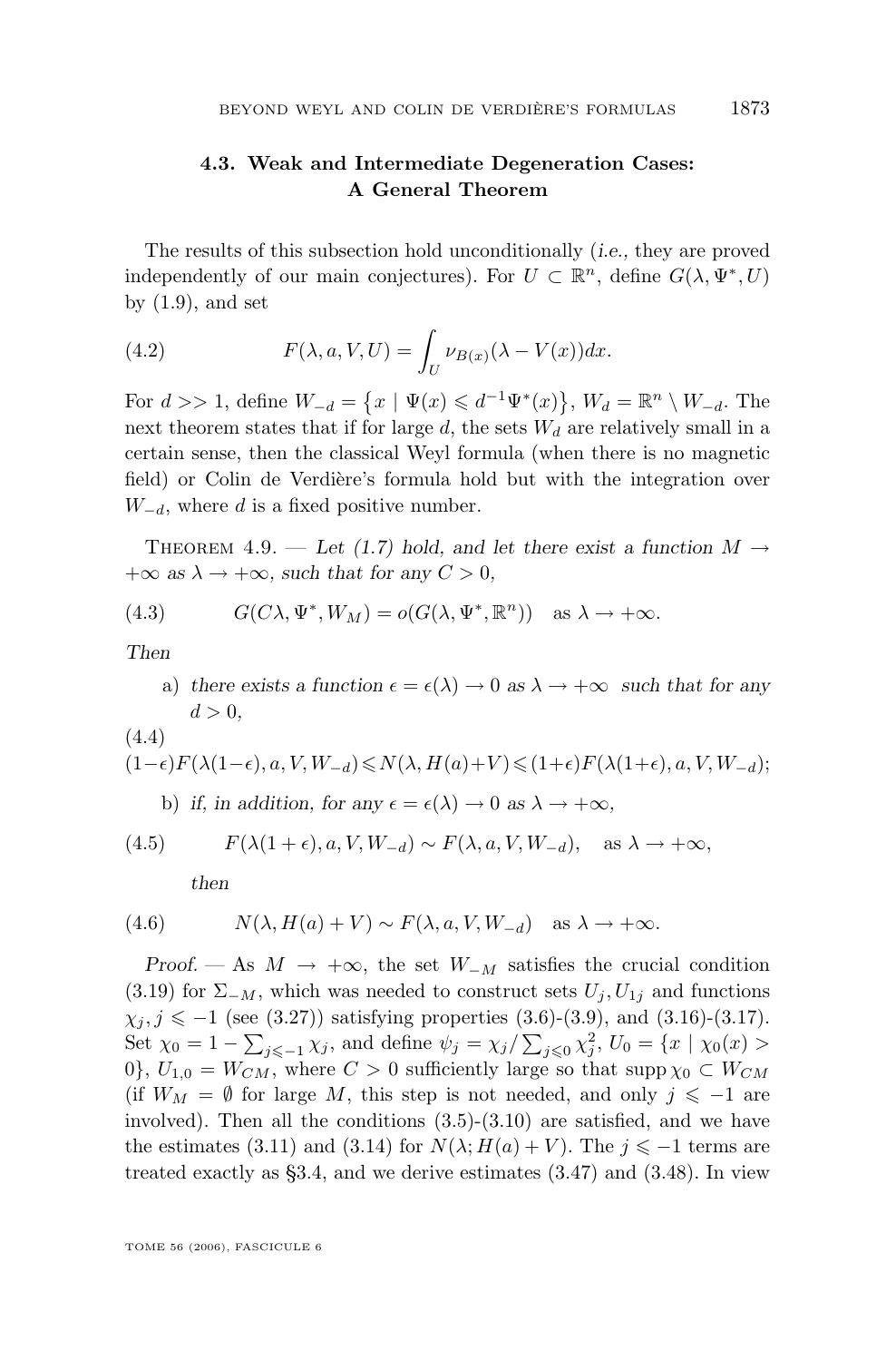<span id="page-48-0"></span>of [\(4.3\)](#page-47-0), to finish the proof, it suffices to show that there exist constants  $C, C_1, C_2$  such that

(4.7) 
$$
N_D(\lambda; H(a) + V, W_M) \leqslant C \cdot G(C_1 \lambda, \Psi^*, W_{C_2 M}).
$$

With  $\mathbb{R}^n$  in place of  $W_M$  and  $W_{C_2M}$ , this is the estimate obtained in [\[26\]](#page-74-0). Since the proof in [\[26\]](#page-74-0) is obtained by using an appropriate partition of unity, it can be used to derive  $(4.7)$ , and we are done.

If the potentials are quasi-homogeneous, and  $\Psi_0$  has no zero outside the origin, then for large d,  $U_d = \emptyset$  (hence, [\(4.3\)](#page-47-0) holds). Due to the quasihomogeneity,  $F(\lambda, a, V, \mathbb{R}^n)$  is of the form  $const \cdot \lambda^p$ , hence [\(4.5\)](#page-47-0) is satisfied, and [\(4.6\)](#page-47-0) gives

(4.8) 
$$
N(\lambda, H(a) + V) \sim F(\lambda, a, V, \mathbb{R}^n)
$$
 as  $\lambda \to +\infty$ .

In particular, we recover the classical Weyl formula or Colin de Verdière's formula (for the no degeneration case). If  $\Psi_0$  has zeroes outside the origin, we apply the following result, whose proof is given in Appendix B.

LEMMA 4.10. — Let  $V(x)$  and  $B(x)$  be quasi-homogeneous of the same *weight*  $\gamma = (\gamma_1, \dots, \gamma_n)$ *. Assume also that* 

(4.9) 
$$
\operatorname{meas}\left\{ (\xi, x) \in \mathbb{R}^{2n} \mid \Psi_0(x)^2 + ||\xi||^2 \leq \lambda \right\} < \infty \quad \forall \lambda > 0.
$$

*Then*

(4.10)

$$
\text{meas}\left\{\Psi_0(x)^2 + ||\xi||^2 \le \lambda\right\} \sim \text{meas}\left\{\Psi^*(x)^2 + ||\xi||^2 \le \lambda\right\} \quad \text{as } \lambda \to +\infty,
$$

*and* [\(4.3\)](#page-47-0) *holds.*

THEOREM  $4.11.$  — Let V be quasi-homogeneous,  $a = 0$ , and  $(4.9)$  hold. *Then the classical Weyl formula holds.*

*Proof. —* Under assumptions of the theorem, the conclusion of Lemma 4.10 holds, and from Theorem [4.9,](#page-47-0) we know that the estimate [\(4.4\)](#page-47-0) holds as well. If V is non-degenerate, then  $W_{-d} = \mathbb{R}^n$ , and since there exist  $\kappa(V)$  and  $p > 0$  such that  $F(\lambda; 0, V, \mathbb{R}^n) \sim \kappa(V) \lambda^p$ , the estimate [\(4.4\)](#page-47-0) gives the classical Weyl formula. If V is degenerate, we notice that if  $\delta \to 0$ sufficiently slowly, and C is sufficiently large, then outside a ball  $B(0, C/\epsilon)$ , the  $\delta_{\lambda}$ -invariant  $\epsilon$ -neighborhood of the degeneration set  $\Sigma$ , call it  $CW_{\epsilon}$ , will contain  $W_d$ . Hence,  $F(\lambda; 0, V, W_d) \leq F(\lambda; 0, V, CW_\epsilon) + O(\epsilon^{-1} \lambda^n)$  as  $\epsilon \to 0$ , uniformly in  $\lambda > 1$ . But  $F(\lambda; 0, V, CW_{\epsilon}) = o(\lambda^{p})$ . Hence, on the LHS and RHS of [\(4.4\)](#page-47-0), we may replace  $W_{-d}$  with  $\mathbb{R}^n$ , and add  $o(\lambda^p)$ . After that, the classical Weyl formula is immediate.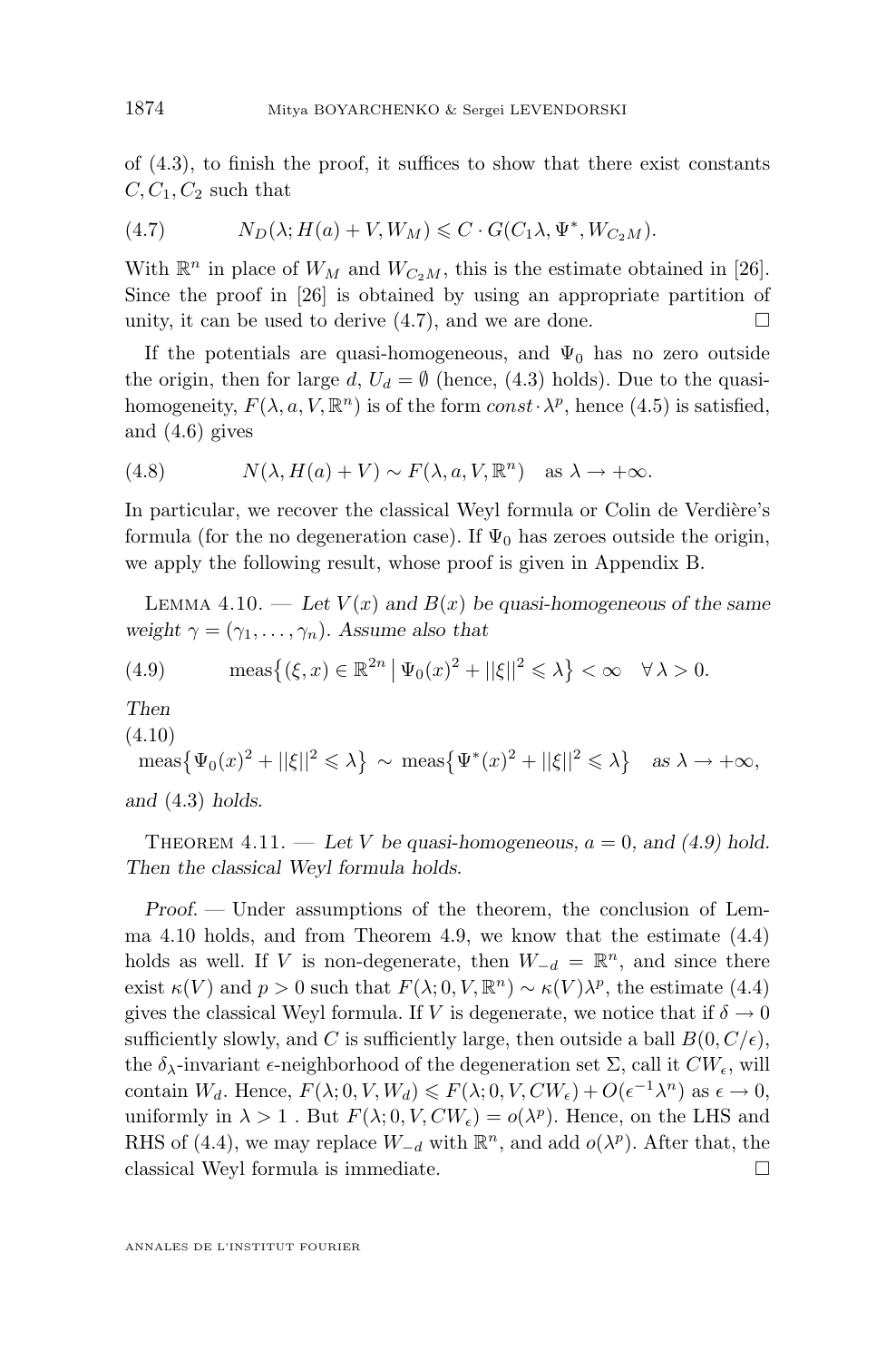# <span id="page-49-0"></span>**5. Examples of Schrödinger operators with degenerate homogeneous potentials**

#### **5.1. An example with strong degeneration**

We consider a 2-dimensional Schrödinger operator with zero electric potential and magnetic tensor  $b(x) = b_{12}(x) = x_1^k x_2^l$ , where  $k > l \ge 1$  (the case  $k = l$  is considered in [§5.2,](#page-52-0) and leads to substantially different computations). The corresponding Lie algebra g has a natural basis of the form

$$
\{L_1, L_2\} \cup \{L^{(ij)}\}_{0 \leq i \leq k, \ 0 \leq j \leq l},
$$

where, in the tautological representation of  $\mathfrak{g}$ , we have:

$$
L_1 \mapsto \frac{\partial}{\partial x_1} + \sqrt{-1} \cdot a_1(x), \quad L_2 \mapsto \frac{\partial}{\partial x_2} + \sqrt{-1} \cdot a_2(x),
$$

$$
\frac{\partial a_2}{\partial x_1} - \frac{\partial a_1}{\partial x_2} = x_1^k x_2^l, \quad L^{(ij)} \mapsto \sqrt{-1} \cdot x_1^i x_2^j.
$$

(Since this is a faithful representation, these formulas determine the commutation relations between the basis elements  $L_1$ ,  $L_2$ ,  $L^{(ij)}$  of  $\mathfrak{g}$ .) Our Schrödinger operator is the image of the element  $H^{\circ} = -L_1^2 - L_2^2 \in \mathcal{U}(\mathfrak{g})_{\mathbb{C}}$ under this representation. As usual, we assume that the tautological representation of g lifts to a unitary irreducible representation of  $G = \exp g$ , and we write  $\Omega \subset \mathfrak{g}^*$  for the corresponding coadjoint orbit, and  $\mu_{\Omega}$  for its canonical measure, extended by zero to a measure on g ∗ . Our goal is the following

Proposition 5.1. — *We have an asymptotic formula*

(5.1)  
\n
$$
N(\lambda, H) \sim \frac{1}{\pi} \cdot \lambda^{(l+k+2)/2l}
$$
\n
$$
\times \int_0^{+\infty} dx_2 \int_{-\infty}^{+\infty} d\xi_2 N\left(1, -\frac{d^2}{dy^2} + \left(x_2^l \cdot \frac{y^{k+1}}{k+1} + \xi_2\right)^2\right)
$$
\nas  $\lambda \to +\infty$ .

The direct variational proof of (5.1) is an evident modification of the proof in Section [3.](#page-25-0) The goal of this subsection is to derive Proposition 5.1 from Conjecture 2. We leave it to the reader to check that  $H$  exhibits strong degeneration, so that we are in case (a) of Conjecture 2. The computations are rather straightforward, and are easier, for example, than the ones in-

volved in Lemma [5.3](#page-52-0) below whose detailed proof is given in Appendix B.

In what follows, the notation will become quite messy. To simplify it a little bit, we choose an ordering of our basis of **q** as follows:

$$
L_1, L_2, L^{(k,l)}, L^{(k-1,l)}, \ldots, L^{(1,l)}, L^{(0,l)},
$$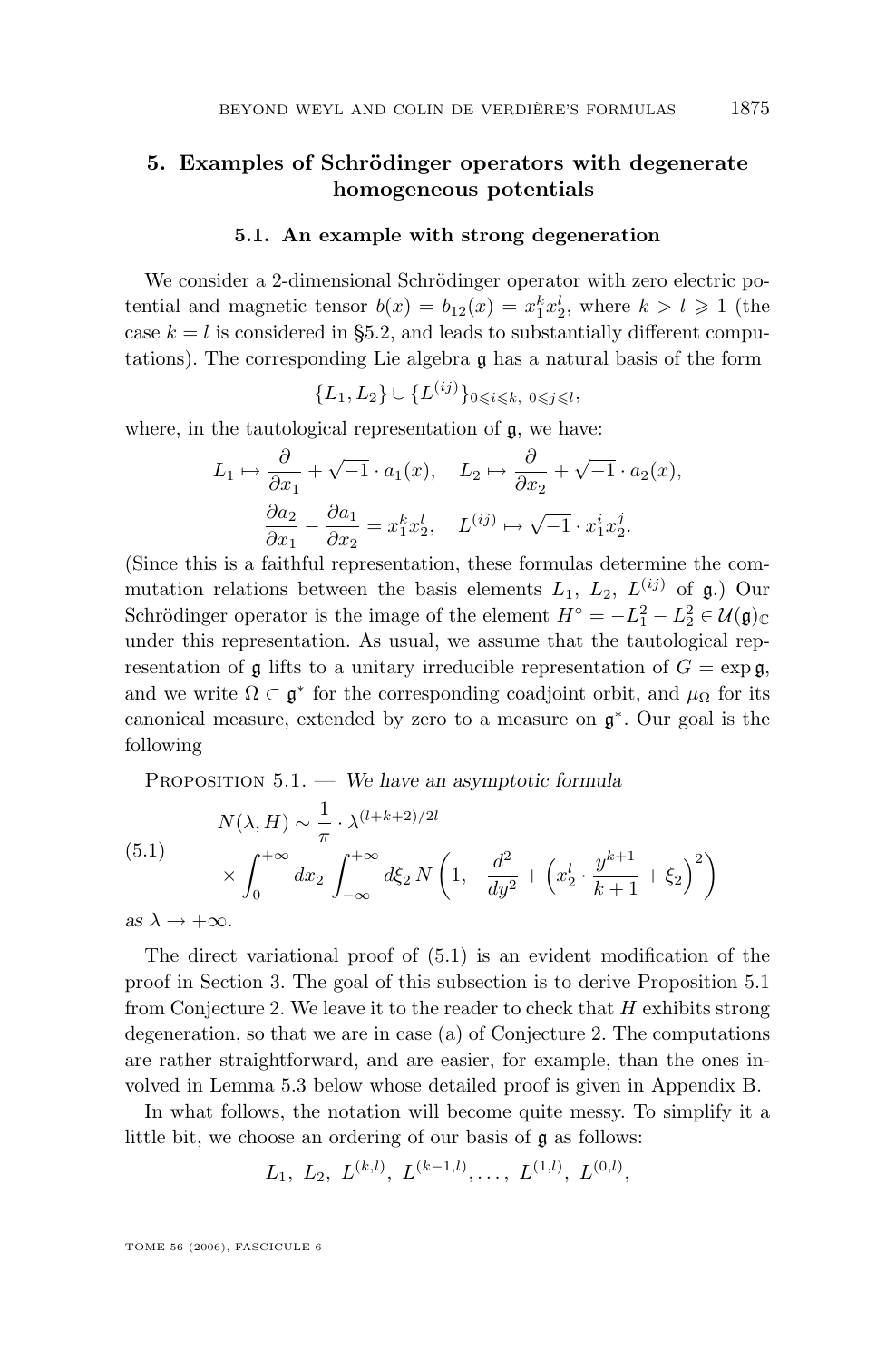$$
L^{(k,l-1)}, \ldots, L^{(0,l-1)}, \ldots, L^{(k,0)}, \ldots, L^{(0,0)}.
$$

Using this ordering, we identify  $\mathfrak{g}^*$  with  $\mathbb{R}^{2+(k+1)(l+1)}$ . This particular identification will be used throughout our computation.

It follows from Propositions [2.10](#page-21-0) and [2.11](#page-21-0) that the orbit  $\Omega$  is parameterized by the map  $\varphi : \mathbb{R}^4 \to \mathbb{R}^{2+(k+1)(l+1)} \cong \mathfrak{g}^*$  defined by

$$
\varphi(\xi_1, \xi_2, x_1, x_2) = (\xi_1, \xi_2, x_1^k x_2^l, x_1^{k-1} x_2^l, \dots, x_1 x_2^l, x_2^l, x_1^k x_2^{l-1}, \dots, x_2^{l-1}, \dots, x_1^k, \dots, x_1, 1),
$$

and we have

$$
\mu_{\Omega} = (2\pi)^{-2} \cdot \varphi_*(d\xi_1 d\xi_2 dx_1 dx_2).
$$

Now we fix a continuous function F with compact support on  $\mathfrak{g}^* \cong$  $\mathbb{R}^{2+(k+1)(l+1)}$ , and for  $\lambda > 0$ , we consider the integral

(5.2)  
\n
$$
\lambda^{-2-1/l} \cdot \int_{\mathfrak{g}^*} F d\mu_{\lambda} = (2\pi)^{-2} \cdot \lambda^{-2-1/l}
$$
\n
$$
\times \int_{\mathbb{R}^4} F(\lambda^{-1}\xi_1, \lambda^{-1}\xi_2, \lambda^{-1}x_1^k x_2^l, \dots, \lambda^{-1}) d\xi_1 d\xi_2 dx_1 dx_2.
$$

We make the following change of variables:  $\xi'_1 = \lambda \xi_1$ ,  $\xi'_2 = \lambda^{-1} \xi_2$ ,  $x'_1 = x_1$ ,  $x_2' = \lambda^{-1/l} \cdot x_2$ . This kills the factor  $\lambda^{-2-l/l}$ , and the integral becomes (5.3)

$$
(2\pi)^{-2} \int_{\mathbb{R}^4} F(\xi'_1, \xi'_2, (x'_1)^k (x'_2)^l, \dots, (x'_2)^l, \lambda^{-1/l} \cdot (x'_1)^k (x'_2)^{l-1}, \dots, \lambda^{-1}) \times d\xi'_1 d\xi'_2 dx'_1 dx'_2.
$$

It is straightforward to prove that, for a fixed  $R > 0$ , the set of points  $(\xi_1', \xi_2', x_1', x_2') \in \mathbb{R}^4$  such that  $||\xi'|| \le R$  and  $|x_1' {^k x_2'}^l| \le R, \ldots, |x_2' {^l}| \le R$ has finite Lebesgue measure (this is where the assumption that  $k > l$  is used in a crucial way). Now Proposition [2.12](#page-23-0) implies that the limit as  $\lambda \to +\infty$ of the above integral is equal to

$$
(2\pi)^{-2} \int_{\mathbb{R}^4} F(\xi'_1, \xi'_2, (x'_1)^k (x'_2)^l, \dots, (x'_2)^l, 0, 0, \dots, 0) d\xi'_1 d\xi'_2 dx'_1 dx'_2,
$$

which implies that there exists a weak limit

$$
\mu_{\infty} = \lim_{\lambda \to +\infty} \lambda^{-2-1/l} \cdot \mu_{\lambda} = (2\pi)^{-2} \cdot \psi_*(d\xi_1 d\xi_2 dx_1 dx_2),
$$

where  $\psi : \mathbb{R}^4 \to \mathbb{R}^{2+(k+1)(l+1)} \cong \mathfrak{g}^*$  is given by

$$
\psi(\xi_1,\xi_2,x_1,x_2)=(\xi_1,\xi_2,x_1^kx_2^l,x_1^{k-1}x_2^l,\ldots,x_1x_2^l,x_2^l,0,0,\ldots,0).
$$

Next we must compute the "relevant" coadjoint orbits, *i.e.,* those that contribute to the RHS of our conjectural formula. We begin by observing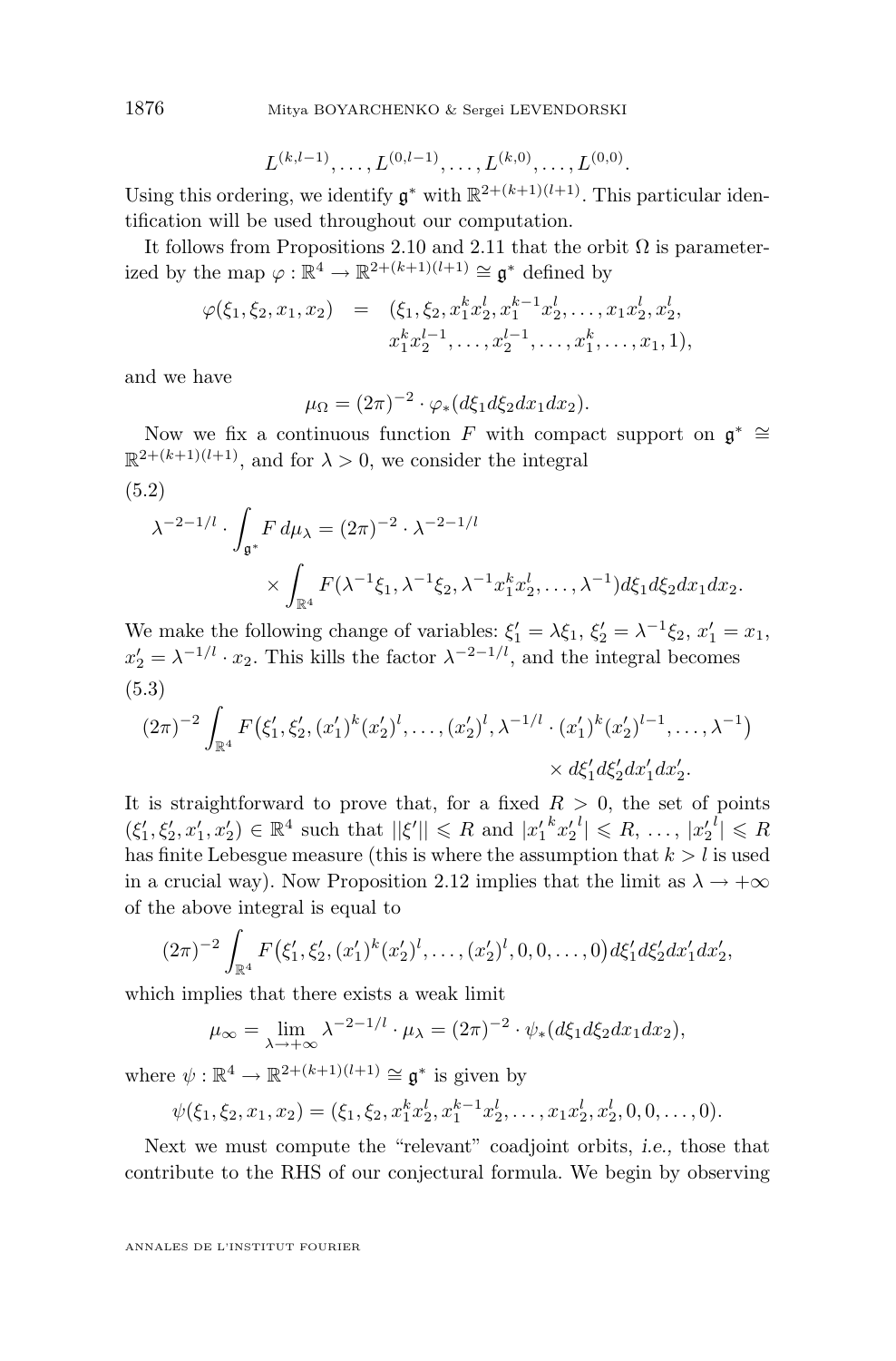that  $\mu_{\infty}$  is supported on the annihilator  $\mathfrak{a}^{\perp} \subset \mathfrak{g}^*$ , where  $\mathfrak{a} \subset \mathfrak{g}$  is the ideal spanned by all the elements  $L^{(ij)}$  with  $0 \leqslant i \leqslant k, 0 \leqslant j \leqslant l-1$ . Let us identify the quotient algebra  $\bar{\mathfrak{g}} = \mathfrak{g}/\mathfrak{a}$  explicitly. It has a basis which we will denote (abusing notation) by  $\left(\frac{\partial}{\partial w}, w^{k+1}, w^k, \ldots, w, 1\right)$ . The commutation relations are obvious from the notation, and the quotient map  $\mathfrak{g} \to \mathfrak{g}/\mathfrak{a}$ is determined by  $L_1 \mapsto \frac{\partial}{\partial w}$ ,  $L_2 \mapsto \frac{w^{k+1}}{k+1}$ , and  $L^{(jl)} \mapsto w^j$  for  $0 \leqslant j \leqslant k$ . Once again, we will use this chosen basis to identify  $\bar{\mathfrak{g}}^*$  with  $\mathbb{R}^{k+3}$ . By abuse of notation, we will identify  $\mu_{\infty}$  with its restriction to  $\overline{\mathfrak{g}}^* \cong \mathfrak{a}^{\perp} \subset \mathfrak{g}^*$ . Explicitly, we have

$$
\mu_{\infty} = (2\pi)^{-2} \cdot \psi_*(d\xi_1 d\xi_2 dx_1 dx_2),
$$

where  $\psi : \mathbb{R}^4 \to \mathbb{R}^{k+3}$  is given by

$$
\psi(\xi_1,\xi_2,x_1,x_2)=(\xi_1,(k+1)\xi_2,x_1^kx_2^l,\ldots,x_1x_2^l,x_2^l).
$$

Note that the set

$$
\psi^{-1}(\lbrace f \in \overline{\mathfrak{g}}^* | f(1) = 0 \rbrace) = \lbrace (\xi_1, \xi_2, x_1, x_2) \in \mathbb{R}^4 | x_2 = 0 \rbrace
$$

has zero Lebesgue measure. Hence, for the rest of our computation, we can throw away the "non-generic" elements  $f \in \overline{\mathfrak{g}}^*$  (*i.e.*, such that  $f(1) = 0$ ), and concentrate our attention on the map (which we still denote by  $\psi$ )

$$
\psi: \mathbb{R}^3 \times \mathbb{R}^\times \longrightarrow \overline{\mathfrak{g}}_{gen}^*,
$$
  

$$
(\xi_1, \xi_2, x_1, x_2) \longmapsto (\xi_1, (k+1)\xi_2, x_1^k x_2^l, \dots, x_1 x_2^l, x_2^l),
$$

where  $\bar{\mathfrak{g}}_{gen}^* = \{f \in \bar{\mathfrak{g}}^* | f(1) \neq 0\}$ , and  $\mathbb{R}^\times = \mathbb{R} \setminus \{0\}$ . Thus, the "relevant" orbits for us are those which are contained in  $\psi(\mathbb{R}^3 \times \mathbb{R}^\times)$  (we will see below that this set is actually stable under the adjoint action on  $\bar{\mathfrak{g}}^*$ ).

Given any generic  $f \in \overline{\mathfrak{g}}_{gen}^*$ , it is immediate that  $\text{span}_{\mathbb{R}} \{w^{k+1}, w^k, \ldots, 1\}$ is a polarization of  $\bar{g}$  at f. Hence it follows from Proposition [2.10](#page-21-0) that for any fixed point  $(\xi_2, x_2) \in \mathbb{R} \times \mathbb{R}^{\times}$ , the coadjoint orbit in  $\overline{\mathfrak{g}}^*$  through  $\psi(0,\xi_2,0,x_2)$  is parameterized by the map

$$
(\eta, y) \mapsto \psi'(\eta, \xi_2, y, x_2) := (\eta, (k+1)\xi_2 + x_2^l y^{k+1}, x_2^l y^k, \dots, x_2^l y, x_2^l).
$$

Moreover, by Proposition [2.11,](#page-21-0) the canonical measure on this orbit in terms of this parameterization is given by  $(2\pi)^{-1} d\eta dy$ . Now consider the map  $\theta: \mathbb{R}^3 \times \mathbb{R}^\times \to \mathbb{R}^3 \times \mathbb{R}^\times$  given by

$$
\theta(\xi_1, \xi_2, x_1, x_2) = \left(\xi_1, \xi_2 - \frac{x_1^{k+1} x_2^l}{k+1}, x_1, x_2\right).
$$

It is clear that  $\theta$  is a diffeomorphism preserving the Lebesgue measure; moreover,  $\psi = \psi' \circ \theta$ . Therefore  $\mu_{\infty} = (2\pi)^{-2} \cdot \psi'_*(d\eta d\xi_2 dy dx_2)$ . Now we see that, tautologically, the image of  $\psi'$  (which is the same as the image of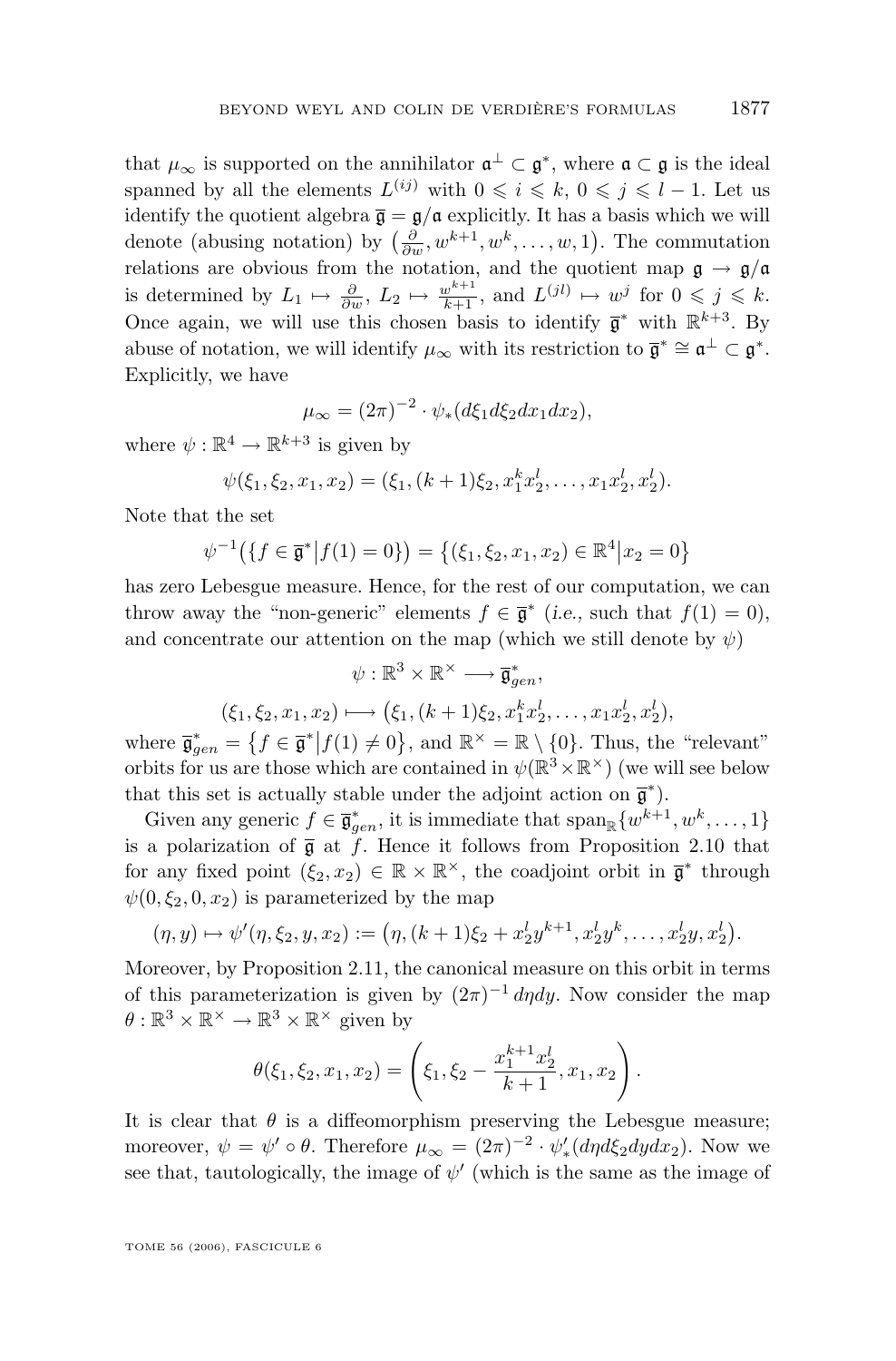<span id="page-52-0"></span> $\psi$ ) is invariant under the coadjoint action on  $\bar{\mathfrak{g}}^*$ , and the space of coadjoint orbits in the image of  $\psi'$  is naturally parameterized by the points  $(\xi_2, x_2) \in$  $\mathbb{R} \times \mathbb{R}^{\times}$ , with the quotient measure  $\nu$  given by  $\nu = (2\pi)^{-1} d\xi_2 dx_2$ . By Proposition [2.7,](#page-19-0) the representation of  $\overline{g}$  corresponding to the coadjoint orbit parameterized by  $(\xi_2, x_2)$  can be realized in the space  $L^2(\mathbb{R}^1)$  as follows:

$$
\partial/\partial w \mapsto d/dy, \quad w^{k+1} \mapsto \sqrt{-1} \cdot ((k+1)\xi_2 + x_2^ly^{k+1}),
$$
  

$$
w^j \mapsto \sqrt{-1} \cdot x_2^ly^j \quad \text{for } 0 \leqslant j \leqslant k.
$$

Finally, we see that our conjectural formula [\(2.1\)](#page-16-0) gives the following answer:

$$
N(\lambda, H) \sim (2\pi)^{-1} \int_{\mathbb{R} \times \mathbb{R}^\times} N\left(\lambda, -\frac{d^2}{dy^2} + \left(x_2^l \cdot \frac{y^{k+1}}{k+1} + \xi_2\right)^2\right) d\xi_2 dx_2
$$

as  $\lambda \to +\infty$ . To reduce this equation to the form [\(5.1\)](#page-49-0), we make the change of variables  $y \mapsto \lambda^{-1/2}y$ ,  $x_2 \mapsto \lambda^{(k+2)/2l}x_2$ ,  $\xi_2 \mapsto \lambda^{1/2}\xi_2$ , and use symmetry to replace  $\int_{\mathbb{R}^{\times}\times\mathbb{R}} dx_2 d\xi_2$  with  $2 \cdot \int_0^{\infty} dx_2 \int_{-\infty}^{\infty} d\xi_2$ .

#### **5.2. An example with intermediate degeneration**

In this subsection we consider a Schrödinger operator H on  $L^2(\mathbb{R}^2)$  with zero electric potential and magnetic tensor  $b(x) = b_{12}(x) = x_1^k x_2^k$  (since we are working in 2D, the magnetic tensor has only one relevant component). We assume that  $k \geq 1$ . We will use Conjecture 2 to derive

PROPOSITION 5.2. — *We have the following asymptotic formula, as*  $\lambda \rightarrow$ +∞*,*

(5.4) 
$$
N(\lambda, H) \sim \frac{2}{\pi k} \cdot \lambda^{1+1/k} \log \lambda \cdot \sum_{j=0}^{\infty} (2j+1)^{-1-1/k}.
$$

(Note that the equation (5.4) can be derived from Theorem [4.9.](#page-47-0)) The functions  $(2.2)$ ,  $(1.6)$  associated to the operator H are given by

$$
\Phi^*(x) = \sum_{j,l=0}^k \left| \frac{k!}{(k-j)!} \cdot \frac{k!}{(k-j)!} \cdot x_1^{k-j} x_2^{k-l} \right|^{1/2}
$$

and

$$
\Psi^*(x) = \sum_{j,l=0}^k \left| \frac{k!}{(k-j)!} \cdot \frac{k!}{(k-j)!} \cdot x_1^{k-j} x_2^{k-l} \right|^{1/(2+j+l)}
$$

.

Define  $G_1(\lambda)$ ,  $G_2(\lambda)$  as in [§2.3.](#page-17-0) We begin with the following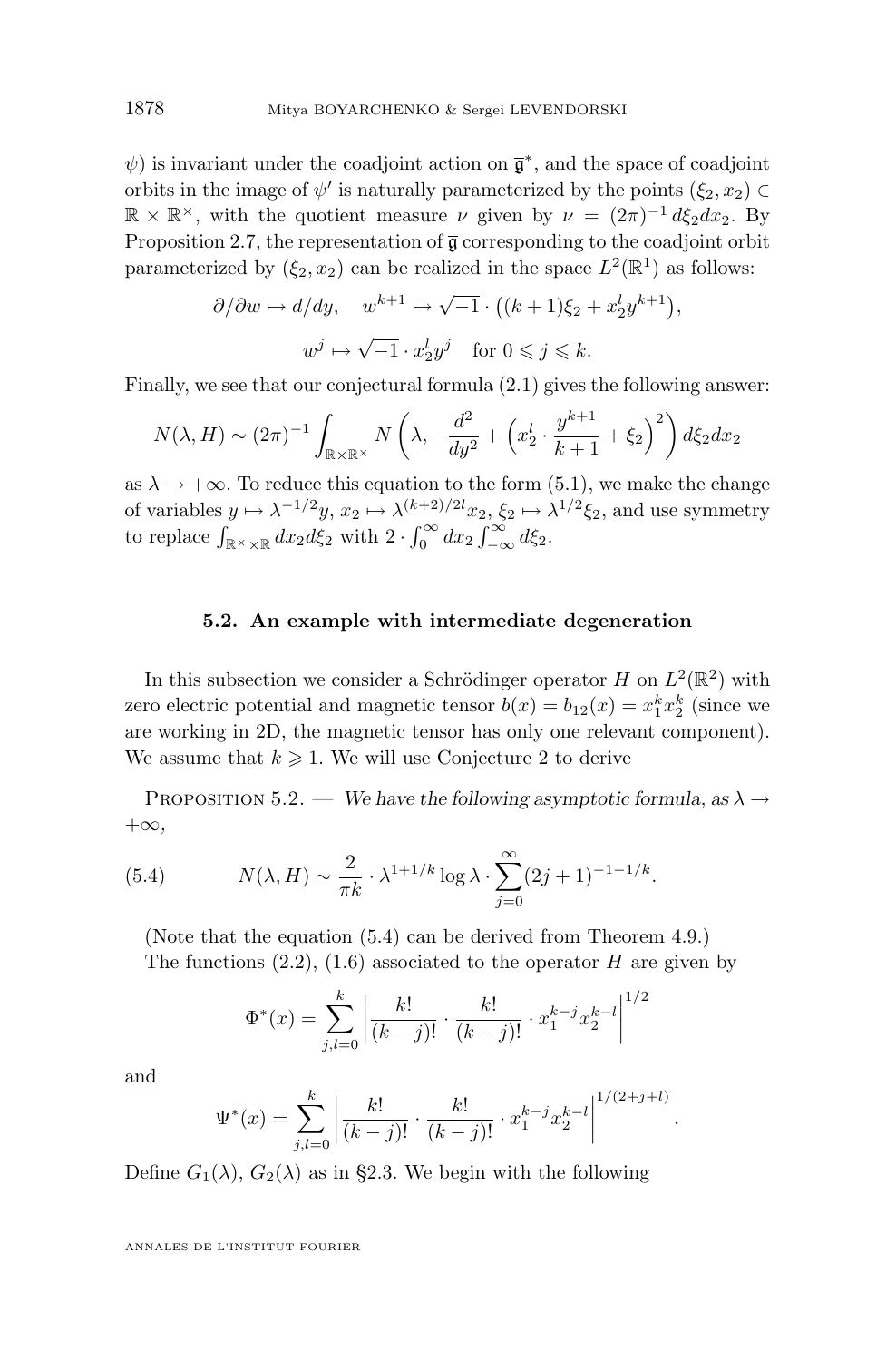<span id="page-53-0"></span>Lemma 5.3. — *We have*  $G_1(\lambda) \sim \frac{8}{l_2}$  $\frac{8}{k} \cdot \lambda^{2/k} \log \lambda$  and  $G_2(\lambda) \sim \frac{8(k+1)}{k}$  $\frac{1}{k} \cdot \lambda^{2/k} \log \lambda,$ *and hence*  $G_2(\lambda)/G_1(\lambda) \to k+1$  *as*  $\lambda \to +\infty$ *.* 

The proof is given in Appendix B.

The lemma implies that we are in the intermediate degeneration case, and the constant  $\kappa$  in our formula [\(2.1\)](#page-16-0) can be replaced by  $k + 1$ . Thus we have to compute  $\mu_{\infty}$  and the quotient measure  $\nu$ . We will use the same notation as in [§5.1](#page-49-0) (indeed, the only difference in the setup is that  $k = l$ , which, however, does not affect the representation-theoretic part of our discussion). In particular, we have the basis  $\{L_1, L_2, L^{(k,k)}, \ldots, L^{(0,0)}\}$  of  $\mathfrak{g}$ which yields an identification of  $\mathfrak{g}^*$  with  $\mathbb{R}^{2+(k+1)^2}$ . Moreover, the orbit  $\Omega \subset$ g ∗ corresponding to the tautological representation of g is parameterized by the map

$$
\varphi : \mathbb{R}^4 \to \mathbb{R}^{2+(k+1)^2} \cong \mathfrak{g}^*, \quad (\xi_1, \xi_2, x_1, x_2) \mapsto (\xi_1, \xi_2, x_1^k x_2^k, \dots, 1),
$$

and the canonical measure on  $\Omega$  is given by

$$
\mu_{\Omega} = (2\pi)^{-2} \cdot \varphi_*(d\xi_1 d\xi_2 dx_1 dx_2).
$$

In Appendix B, we use Proposition [2.13](#page-23-0) to prove

Lemma 5.4. — *There exists a weak limit*

$$
\mu_{\infty} = \lim_{\lambda \to +\infty} \lambda^{-2-1/k} (\log \lambda)^{-1} \cdot \mu_{\lambda}.
$$

*Moreover,*  $\mu_{\infty}$  *is supported on the annihilator*  $\mathfrak{a}^{\perp} \subset \mathfrak{g}^*$  *of the ideal* 

$$
\mathfrak{a} = \mathrm{span}_{\mathbb{R}} \big\{ L^{(i,j)} \, \big| \, i < k \text{ or } j < k \big\}.
$$

*In particular, we can view*  $\mu_{\infty}$  *as a measure on*  $\bar{\mathfrak{g}}^*$ *, where*  $\bar{\mathfrak{g}} = \mathfrak{g}/\mathfrak{a}$  *is a* 3-dimensional Heisenberg algebra. If  $(\eta_1, \eta_2, y)$  are the coordinates on  $\overline{\mathfrak{g}}^*$ *defined by the images of the elements*  $L_1, L_2, L^{(k,k)} \in \mathfrak{g}$  *in*  $\overline{\mathfrak{g}}$ *, then* 

$$
\mu_{\infty} = \frac{1}{2\pi^2 k^2} \cdot |y|^{\frac{1-k}{k}} d\eta_1 d\eta_2 dy.
$$

Now the image of  $L^{(k,k)}$  in  $\bar{\mathfrak{g}}$  is central, whence the set  $\{y=0\} \subset \bar{\mathfrak{g}}^*$ is invariant under the coadjoint action and has  $\mu_{\infty}$ -measure zero. Thus it can be ignored in our computation. The complement of this set is a union of 2-dimensional coadjoint orbits parameterized by points  $c \in \mathbb{R}^{\times}$ . The orbit corresponding to such a c is defined by  $y = c$ , and the corresponding canonical measure is  $\mu_c = (2\pi)^{-1} \cdot |c|^{-1} d\eta_1 d\eta_2$  (we may view  $(\eta_1, \eta_2)$ ) as coordinates on the orbit). We see immediately that the measure space  $(Q, \nu)$ which appears in our conjectural formula is given by  $Q = \mathbb{R}^{\times}$ ,  $\nu = (\pi k^2)^{-1}$ .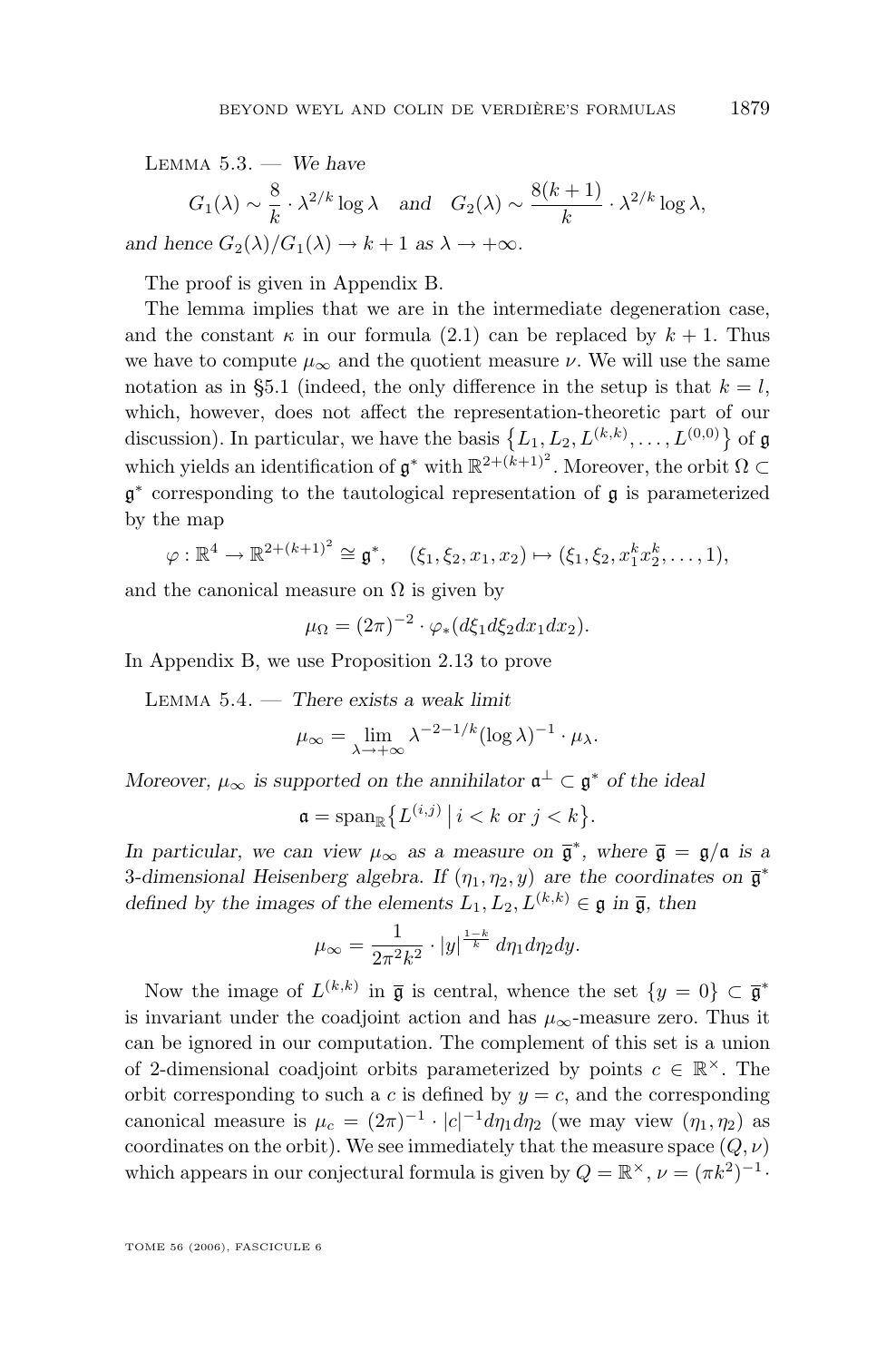<span id="page-54-0"></span> $|y|^{1/k}$ dy. Combining this result with Lemmas [5.3](#page-52-0) and [5.4,](#page-53-0) we see that [\(2.1\)](#page-16-0) becomes

(5.5) 
$$
N(\lambda, H) \sim \frac{k+1}{\pi k^2} \cdot \log \lambda \cdot \int_{-\infty}^{\infty} |y|^{1/k} N\left(\lambda, -\frac{\partial^2}{\partial x^2} + y^2 x^2\right) dy.
$$

To reduce this to the formula of Proposition [5.2,](#page-52-0) we recall that the eigenvalues of the operator  $-\partial/\partial x^2 + y^2 x^2$  (for  $y \neq 0$ ) are given by  $\{(2j+1)y | j \in \mathbb{Z}^n\}$  $\mathbb{Z}_+$ , and Fubini's theorem implies that for any  $\lambda > 0$ ,

$$
\int_0^{\infty} y^{1/k} \cdot N(\lambda, -\partial/\partial x^2 + y^2 x^2) dy = \int_0^{\infty} y^{1/k} \cdot \# \{ j \in \mathbb{Z}_+ \mid (2j+1)y \le \lambda \} dy
$$
  
= 
$$
\sum_{j=0}^{\infty} \int_{\{y \ge 0 \mid (2j+1)y \le \lambda \}} y^{1/k} dy
$$
  
= 
$$
\frac{k}{k+1} \lambda^{1+1/k} \sum_{j=0}^{\infty} (2j+1)^{-1-1/k}.
$$

Substituting this into (5.5), we obtain [\(5.4\)](#page-52-0).

#### **5.3. A three-dimensional example**

As our last example we briefly discuss the Schrödinger operator  $H =$  $-\Delta + x_1^{2k} x_2^{2l} x_3^{2p}$  on  $L^2(\mathbb{R}^3)$ , where  $1 \leqslant p < k \leqslant l$ . Then the set of degeneration,  $\Sigma$ , is the union of coordinate planes  $\Sigma^{jk}$ ,  $j \neq k \in \{1, 2, 3\}$ . The scheme of Section [3](#page-25-0) should be modified as follows.

After  $U_0, U_{1,0}$  and  $\chi_0$  are constructed, the sets  $U_i, U_{1i}$  and functions  $\chi_i$ should be constructed separately for  $\Sigma_{-M}$ , then for M-neighborhoods of coordinate planes (in the metric  $\Psi^*(x)^2|\cdot|^2$ ) but outside  $M^{1/2}$ -neighborhoods (in the same metric) of coordinate axis, and finally, for  $M^{1/2}$ -neighborhoods of coordinate axis. Under the condition  $p < k \leq l$ , the leading contribution comes from the sets adjacent to the axis  $\{l = 0, k = 0\}$ , and we derive (5.6)

$$
N(\lambda, H(0)+V) \sim (2\pi)^{-1} \int_{-\infty}^{+\infty} dy_3 \int_{-\infty}^{+\infty} d\eta_3 \cdot N(\lambda, \eta_3^2 - \Delta_{x_1, x_2} + y_3^{2p} x_1^{2k} x_2^{2l}).
$$

Making substitutions  $x_1 \mapsto |y_3|^{-\alpha} x_1, x_2 \mapsto |y_3|^{-\alpha} x_2, \eta_3 \mapsto |y_3|^{\alpha} \eta_3$ , where  $\alpha = p/(k+l+1)$ , we obtain

$$
N(\lambda, H(0) + V) \sim \kappa(V) \lambda^{(\alpha+1)/2\alpha},
$$

where

$$
(5.7) \kappa(V) = \frac{1}{\pi} \int_0^{+\infty} dy_3 \cdot y_3^{\alpha} \int_{-\infty}^{+\infty} d\eta_3 \cdot N(y_3^{-2\alpha}, \eta_3^2 - \Delta_{x_1, x_2} + x_1^{2k} x_2^{2l}).
$$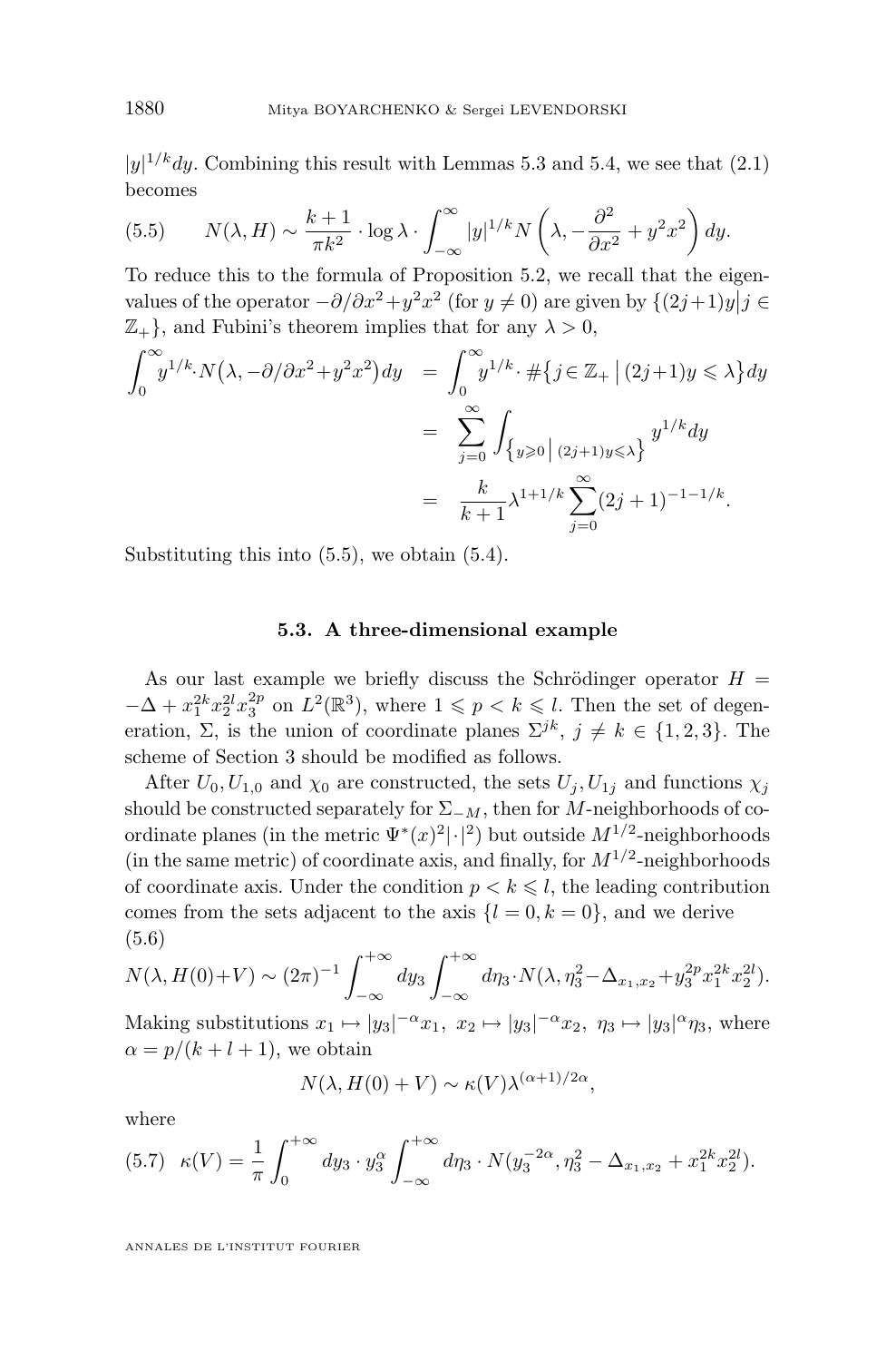Let  $0 < \lambda_1 \leq \lambda_2 \leq \cdots$  be the eigenvalues of the operator  $H_1 = -\Delta + x_1^{2k} x_2^{2k}$ in  $L^2(\mathbb{R}^2)$ . Then

$$
\kappa(V) = \frac{1}{\pi} \int_0^{+\infty} dy_3 \cdot y_3^{\alpha} \int_{-\infty}^{+\infty} d\eta_3 \cdot \# \{ j \mid \eta_3^2 < y_3^{-2\alpha} - \lambda_j \}
$$
  
= 
$$
\sum_j \frac{2}{\pi} \int_0^{+\infty} dy_3 \cdot y_3^{\alpha} ((y_3^{-2\alpha} - \lambda_j)_+)^{1/2}.
$$

Under the summation sign, change the variable  $y_3 \mapsto \lambda_j^{-1/2\alpha} y_3$ :

(5.8) 
$$
\kappa(V) = \sum_{j\geqslant 1} \lambda_j^{-1/2\alpha} \kappa_1(V),
$$

where

$$
\kappa_1(V) = \frac{2}{\pi} \int_0^1 dy_3 \cdot y_3^{\alpha} (y_3^{-2\alpha} - 1)^{1/2} = \frac{2}{\pi} \int_0^1 dy_3 \cdot (1 - y_3^{2\alpha})^{1/2}
$$

$$
= \frac{1}{\pi \alpha} B(1/2\alpha, 3/2).
$$

We need to prove the convergence of the series in  $(5.8)$ . If  $k < l$ , then similarly to [\(5.1\)](#page-49-0), we have

$$
N(\lambda; H_1) \sim \kappa(k, l) \lambda^{(l+k+1)/2l},
$$

where  $\kappa(k, l) > 0$  is independent of  $\lambda$ , and hence,  $\lambda_j \sim const \cdot j^{2l/(l+k+1)}$ , as  $j \rightarrow +\infty$ . Since  $-(2l/(l+k+1))/(2\alpha) = -l/p < -1$ , the series converges. If  $k = l$ , then similarly to  $(5.4)$ ,

$$
N(\lambda; H_1) \sim \kappa(l) \cdot \log \lambda \cdot \lambda^{1+1/2l},
$$

where  $\kappa(l) > 0$  is independent of  $\lambda$ , and hence,  $\lambda_j \sim const \cdot j^{2l/(2l+1)}/\log j$ , as  $j \to +\infty$ . Since  $-(2l/(2l+1))/(2\alpha) = -l/p < -1$ , the series converges.

We now wish to derive  $(5.6)$  from our conjectural formula. The computations are completely analogous to, and, in a way, simpler (due to the absence of the magnetic potential) than those in [§5.1;](#page-49-0) therefore we restrict ourselves to outlining the main steps. First one verifies without difficulty that we are in the strong degeneration case of Conjecture 2. The Lie algebra  $\mathfrak g$  associated to H has a basis

$$
\{L_1, L_2, L_3\} \cup \{L^{(jst)} | 0 \leq j \leq 2k, 0 \leq s \leq 2l, 0 \leq t \leq 2p\},\
$$

where, in the tautological representation of g, we have  $L_j \mapsto \partial/\partial x_j$  (j = 1, 2, 3) and  $L^{(jst)} \mapsto \sqrt{-1} \cdot x_1^j x_2^s x_3^t$ . The canonical measure on the orbit corresponding to the tautological representation of  $\mathfrak g$  is given by  $\mu_{\Omega}$  =  $(2\pi)^{-3} \cdot \varphi_*(d\xi dx)$ , where  $\varphi : \mathbb{R}^6 \to \mathfrak{g}^*$  is defined by

$$
\langle \varphi(\xi, x), L_j \rangle = \xi_j \quad (j = 1, 2, 3), \quad \langle \varphi(\xi, x), L^{(jst)} \rangle = x_1^j x_2^s x_3^t.
$$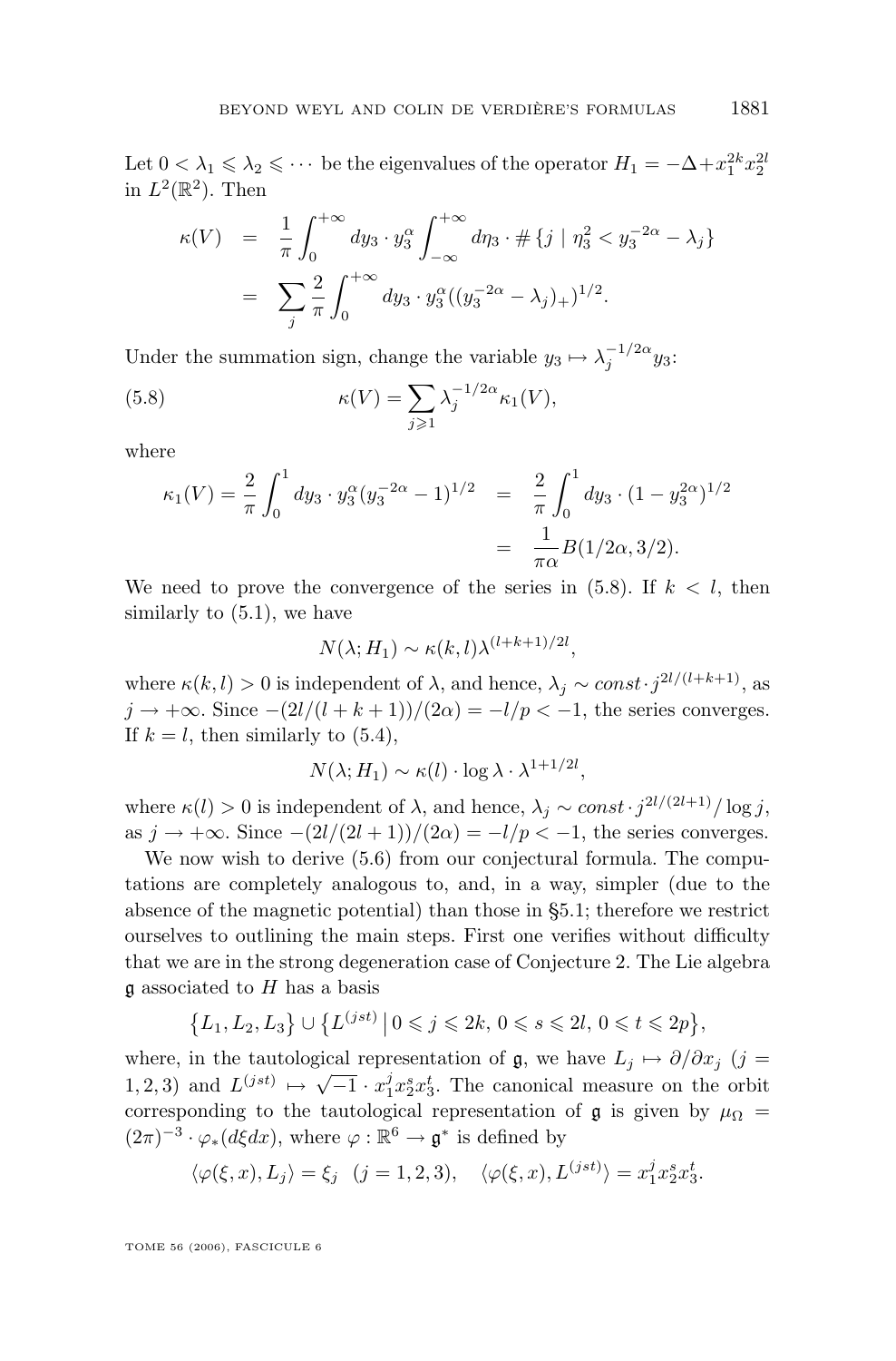As in [§5.1,](#page-49-0) one finds that there exists a weak limit

$$
\mu_{\infty} = \lim_{\lambda \to +\infty} \lambda^{-3-1/(2p)} \mu_{\lambda} = (2\pi)^{-3} \cdot \psi_*(d\xi dx),
$$

where  $\psi: \mathbb{R}^6 \to \mathfrak{g}^*$  is defined by

$$
\langle \psi(\xi, x), L_j \rangle = \xi_j \quad (j = 1, 2, 3),
$$
  

$$
\langle \psi(\xi, x), L^{(j,s,2p)} \rangle = x_1^j x_2^s x_3^{2p}, \quad \langle \psi(\xi, x), L^{(jst)} \rangle = 0 \quad \text{if } t < 2p.
$$

In particular,  $\mu_{\infty}$  is supported on the annihilator  $\mathfrak{a}^{\perp} \subset \mathfrak{g}^*$  of the ideal

$$
\mathfrak{a}=\mathrm{span}_{\mathbb{R}}\big\{L^{(jst)}\,\big|\,t<2p\big\}\subset\mathfrak{g}.
$$

If we denote by "bar" the quotient map  $\mathfrak{g} \to \bar{\mathfrak{g}} = \mathfrak{g}/\mathfrak{a}$ , then we have a direct sum decomposition of Lie algebras  $\bar{\mathfrak{g}} = \mathbb{R} \cdot \bar{L}_3 \oplus \mathfrak{g}'$ , where  $\mathfrak{g}' =$  $\text{span}_{\mathbb{R}}\{\overline{L}_1,\overline{L}_2,\overline{L}^{(j,s,2p)}\}$  is isomorphic to the Lie algebra associated to the 2D Schrödinger operator  $-\Delta_{x_1,x_2} + x_1^{2k}x_2^{2l}$ . Using this and the explicit formula for  $\mu_{\infty}$ , it is easy to see that Conjecture 2(a) predicts [\(5.6\)](#page-54-0).

## **Appendix A. Representation theory**

#### **A.1. Review of induced representations for nilpotent Lie groups**

The orbit method invented by Kirillov is based on the notion of an induced representation. Let G be a Lie group and  $H \subset G$  a closed subgroup. To every unitary representation  $U$  of  $H$  one can associate a unitary representation  $T = \text{Ind}_{H}^{G}(U)$  of G. In general, the construction of T is somewhat complicated, due to the fact that the quotient space  $G/H$  might not possess a G-invariant measure, and the projection map  $G \to G/H$  might have no continuous sections. However, if  $G$  is nilpotent, the situation becomes much simpler. Let us assume that  $G$  is a connected and simply connected Lie group, and  $H \subset G$  a closed connected subgroup (H is then also simply connected). Let h ⊂ g be the corresponding Lie algebras. A *coexponential basis* for h in g is a set of elements  $X_1, \ldots, X_n \in \mathfrak{g}$  such that the map

$$
\mathfrak{h} \times \mathbb{R}^n \to G, \quad (\xi, t_1, \dots, t_n) \mapsto \exp(t_1 X_1 + \dots + t_n X_n) \cdot \exp(\xi)
$$

is a diffeomorphism. Such a basis always exists. It can be constructed as follows. Considering the adjoint action of  $\mathfrak h$  on  $\mathfrak g/\mathfrak h$  and using the fact that h is a nilpotent Lie algebra, we see that there exists a subspace  $\mathfrak{a} \supset \mathfrak{h}$  of  $\mathfrak{g}$ such that  $[\mathfrak{h}, \mathfrak{a}] \subseteq \mathfrak{h}$ , and  $\mathfrak{h}$  has codimension 1 in  $\mathfrak{a}$ . It is then immediate that  $\alpha$  is a subalgebra of  $\beta$ , and  $\beta$  is an ideal of  $\alpha$ . Next we apply this construction to  $\alpha$  in place of  $\beta$ , and continue inductively. We find that there is a chain

<span id="page-56-0"></span>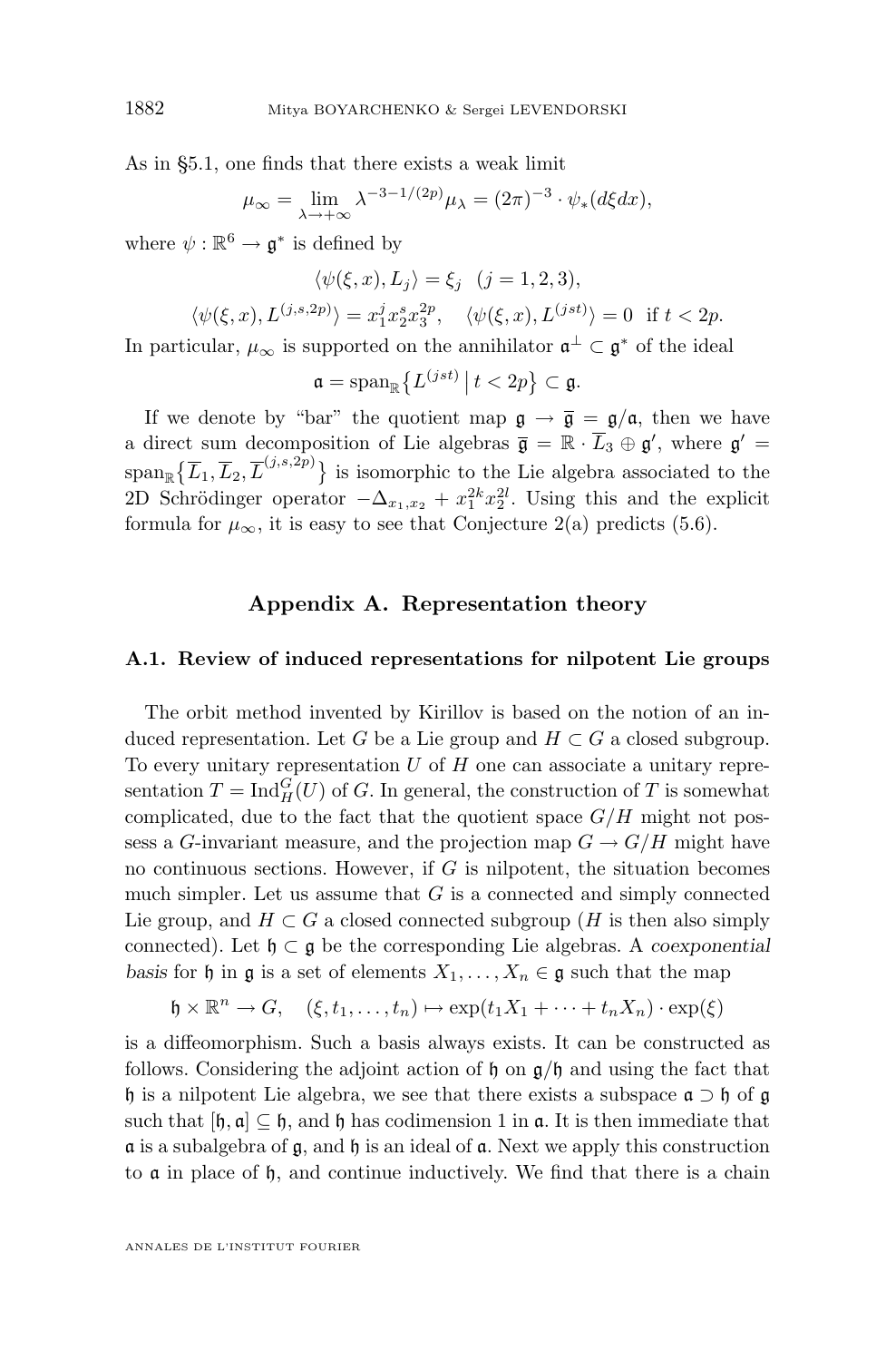<span id="page-57-0"></span> $\mathfrak{h} = \mathfrak{a}_0 \subset \mathfrak{a}_1 \subset \cdots \subset \mathfrak{a}_n = \mathfrak{g}$  of subalgebras of  $\mathfrak{g}$  such that each  $\mathfrak{a}_i$  is an ideal of codimension 1 in  $\mathfrak{a}_{i+1}$ . Now if we choose arbitrary elements  $X_i \in \mathfrak{a}_i$  such that  $X_j \notin \mathfrak{a}_{j-1}$  for all  $1 \leq j \leq n$ , then it is not hard to show, by induction on n, that  $\{X_i\}$  is a coexponential basis for h in g.

We fix one coexponential basis  $\{X_i\}$  for  $\mathfrak h$  in  $\mathfrak g$ . Let  $X = G/H$  denote the quotient space, let  $\pi: G \to X$  be the natural projection, and let  $e: \mathbb{R}^n \to G$ be defined by  $e(t) = \exp(t_1 X_1 + \cdots + t_n X_n)$ . The composition  $\mathbb{R}^n \stackrel{e}{\longrightarrow} G \stackrel{\pi}{\longrightarrow}$ X is a diffeomorphism. Composing the inverse of this diffeomorphism with the map e defines a smooth section  $s: X \to G$  of the projection  $\pi$ . We also fix a G-invariant positive Borel measure  $\nu$  on X; one can prove that since G is nilpotent, such a measure always exists, and is unique up to a positive constant multiple. If  $U$  is a unitary representation of  $H$  in a (complex) Hilbert space  $\mathcal{H}$ , then the induced representation  $T = \text{Ind}_{H}^{G}(U)$  of G is realized in the space  $L^2(X, \mathcal{H}; \nu)$  of square-integrable functions  $F: X \to \mathcal{H}$ with respect to  $\nu$ , according to the following explicit formula:

$$
(g \cdot F)(x) = U(s(x)^{-1} \cdot g \cdot s(g^{-1}x))F(g^{-1}x) \qquad (g \in G, x \in X).
$$

Here,  $g^{-1}x$  denotes the action of the element  $g^{-1} \in G$  on the point  $x \in X$ . A more detailed discussion of induced representations can be found, *e.g.,* in  $[15]$ ,  $\S1$  or  $[2]$ , Chapter V. Note that Kirillov in  $[15]$  uses the right homogeneous  $G$ -space  $H\backslash G$  for the construction of the induced representation, whereas we have used  $G/H$ , as in [\[2\]](#page-73-0); of course, the two approaches are equivalent.

### **A.2. Description of unitary representations**

In this subsection we prove the results contained in [§2.1](#page-13-0) and [§2.4.](#page-17-0) We begin with the

*Proof of Lemma [2.6.](#page-18-0)* — By definition,  $g(f)$  is the kernel of the form  $B_f$ , and  $\mathbb{R}L_0 + [\mathfrak{g}, \mathfrak{g}]$  is isotropic with respect to  $B_f$  because it is abelian. Hence  $\mathfrak{g}(f) + \mathbb{R}L_0 + [\mathfrak{g}, \mathfrak{g}]$  is an isotropic subspace of g with respect to  $B_f$ . Let h be any maximal isotropic subspace of g containing  $g(f) + \mathbb{R}L_0 + [g, g].$ Then  $\mathfrak h$  is an ideal of  $\mathfrak g$  (and a fortiori a subalgebra) because  $\mathfrak h$  contains  $[\mathfrak{g}, \mathfrak{g}]$ . Moreover, we claim that  $[\mathfrak{h}, \mathfrak{h}] \subseteq \mathfrak{g}(f)$ . Let  $x, y \in \mathfrak{h}$  and  $z \in \mathfrak{g}$ . Then Jacobi's identity implies that

$$
[z,[x,y]] = [[z,x],y] + [x,[z,y]].
$$

But  $[z, x] \in \mathfrak{h}$  and  $[z, y] \in \mathfrak{h}$  because  $\mathfrak{h}$  is an ideal, whence f annihilates both terms on the RHS of the last equation, as  $\mathfrak h$  is isotropic with respect to  $B_f$ . Since  $z \in \mathfrak{g}$  is arbitrary, we find that  $[x, y] \in \mathfrak{g}(f)$ , as desired.  $\square$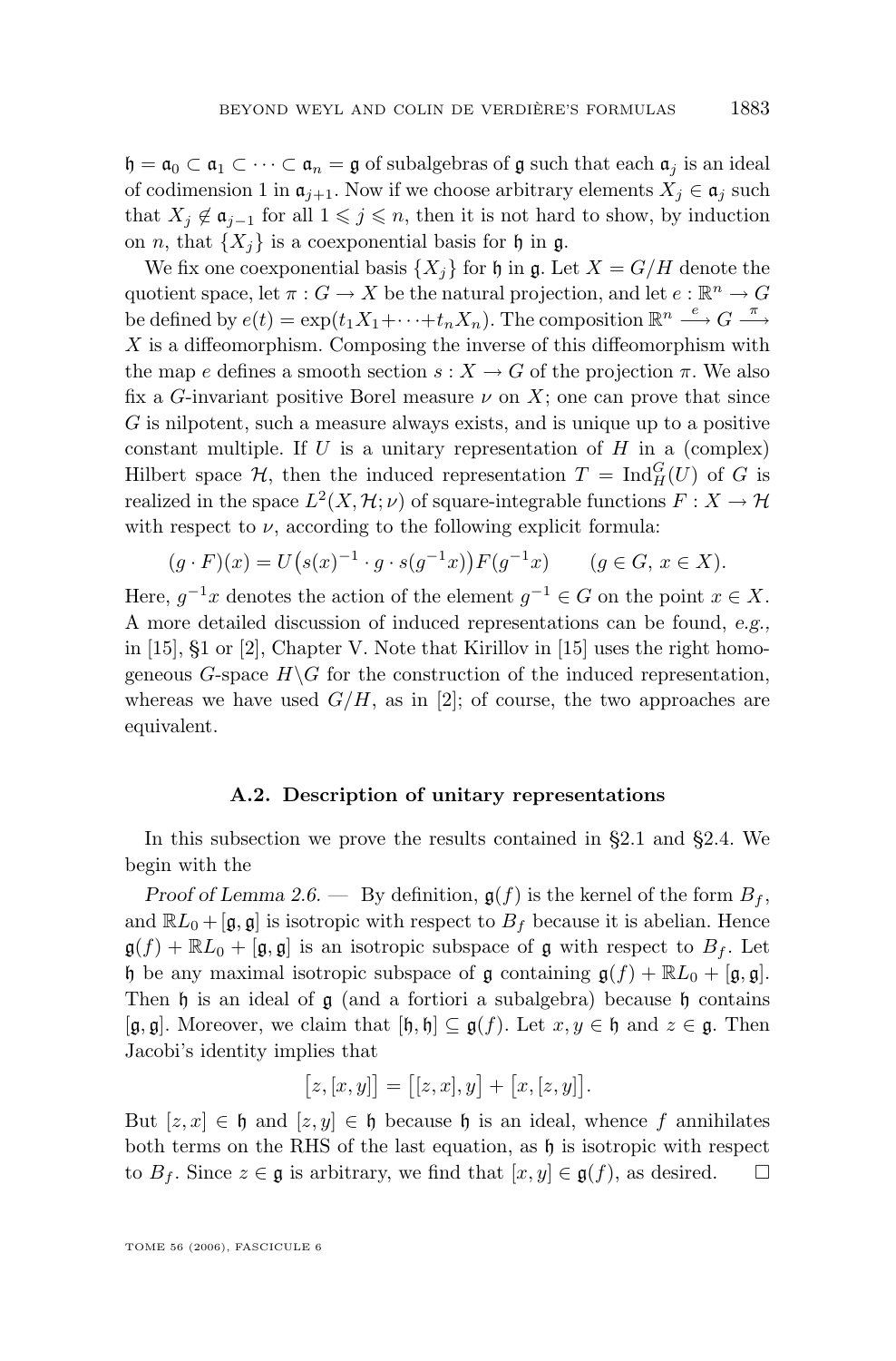<span id="page-58-0"></span>Our strategy in what follows will be to give a proof of Theorem [2.1](#page-14-0) and obtain the explicit formula of Proposition [2.7](#page-19-0) as a by-product of our discussion. We use the notation introduced in [§2.4](#page-17-0) (*cf.* especially the paragraph preceding the statement of Proposition [2.7\)](#page-19-0).

Define  $\mathfrak{a}_k = \mathfrak{h} \oplus \mathbb{R}L_1 \oplus \cdots \oplus \mathbb{R}L_k$ ; since  $\mathfrak{h} \supset [\mathfrak{g}, \mathfrak{g}]$ , we see that  $\mathfrak{h} = \mathfrak{a}_0 \subset$  $a_1 \subset \cdots \subset a_n = \mathfrak{g}$  is a chain of ideals of  $\mathfrak{g}$ , each of codimension 1 in the next. It follows easily that  $L_1, \ldots, L_n$  is a *coexponential basis* for h in g, *i.e.,* the map

$$
\varphi: H \times \mathbb{R}^n \to G, \quad (h,x) \mapsto \exp(-(x_1L_1 + \dots + x_nL_n)) \cdot h,
$$

is a diffeomorphism. To simplify our formulas, we introduce the following notation: if  $x \in \mathbb{R}^n$ , then  $x.L = x_1L_1 + \cdots + x_nL_n \in \mathcal{L}_0$ . Since  $\mathfrak{h} \supset [\mathfrak{g}, \mathfrak{g}],$ we see that  $G/H$  is an abelian Lie group. Hence the composition

$$
\pi := \text{proj}_2 \circ \phi^{-1} : G \xrightarrow{\phi^{-1}} H \times \mathbb{R}^n \xrightarrow{\text{proj}_2} \mathbb{R}^n
$$

is a Lie group homomorphism with kernel  $H$ , so we obtain an identification  $G/H \cong \mathbb{R}^n$  (as Lie groups). Moreover, if  $s : \mathbb{R}^n \to G$  is the map  $s(x) =$  $\exp(-x.L)$ , then the composition  $\mathbb{R}^n \longrightarrow G \longrightarrow \mathbb{R}^n$  is the identity on  $\mathbb{R}^n$ . Also, the G-action on  $G/H \cong \mathbb{R}^n$  factors through the action of  $\mathbb{R}^n$  on itself by translations, so the Lebesgue measure on  $\mathbb{R}^n$  is G-invariant. It follows from [§A.1](#page-56-0) above that  $\text{Ind}_{H}^{G}(\chi_{f})$  can be realized as a unitary representation of G on  $L^2(\mathbb{R}^n)$  defined by the following explicit formula:

$$
(g \cdot F)(x) = \chi_f\big(s(x)^{-1} \cdot g \cdot s(g^{-1}x)\big) \cdot F(g^{-1}x),
$$

where  $g \in G$ ,  $F \in L^2(\mathbb{R}^n)$ ,  $x \in \mathbb{R}^n$ , and  $g^{-1}x$  denotes the action of  $g^{-1}$  on x. From the previous remarks, we see that  $g^{-1}x = -\pi(g) + x$ , so we can rewrite our formula as follows:

(A.1) 
$$
(g \cdot F)(x) = \chi_f(s(x)^{-1} \cdot g \cdot s(-\pi(g) + x)) \cdot F(-\pi(g) + x).
$$

The proof of Theorem [2.1\(](#page-14-0)a) is now a straightforward computation. Since  $\mathfrak{g} = \mathfrak{h} \oplus \text{span}\{L_1, \ldots, L_n\}$ , we analyze separately the action of  $\mathfrak{h}$  and of the elements  $L_j$  on  $L^2(\mathbb{R}^n)$ . First, if  $h \in H = \exp \mathfrak{h}$ , then  $\pi(h) = 0$ , so we see from  $(A.1)$  that h maps to the operator of multiplication by the function  $x \mapsto \chi_f(s(x)^{-1}hs(x))$ . Differentiating with respect to h, we find that an element  $\xi \in \mathfrak{h}$  maps to the operator of multiplication by the function  $i \cdot f((\text{Ad} s(x)^{-1})\xi)$ . By definition,  $s(x)^{-1} = s(-x) = \exp(x.L)$ . Thus, to find the image of  $\xi$  explicitly, we must compute  $\exp(x_1 \cdot \mathrm{ad} L_1 +$  $\cdots + x_n \cdot \mathrm{ad}\, L_n$   $(\xi)$ . Now, even though the operators ad  $L_j$  do not commute in general, each of their iterated commutators will have the form  $ad\ Z$  for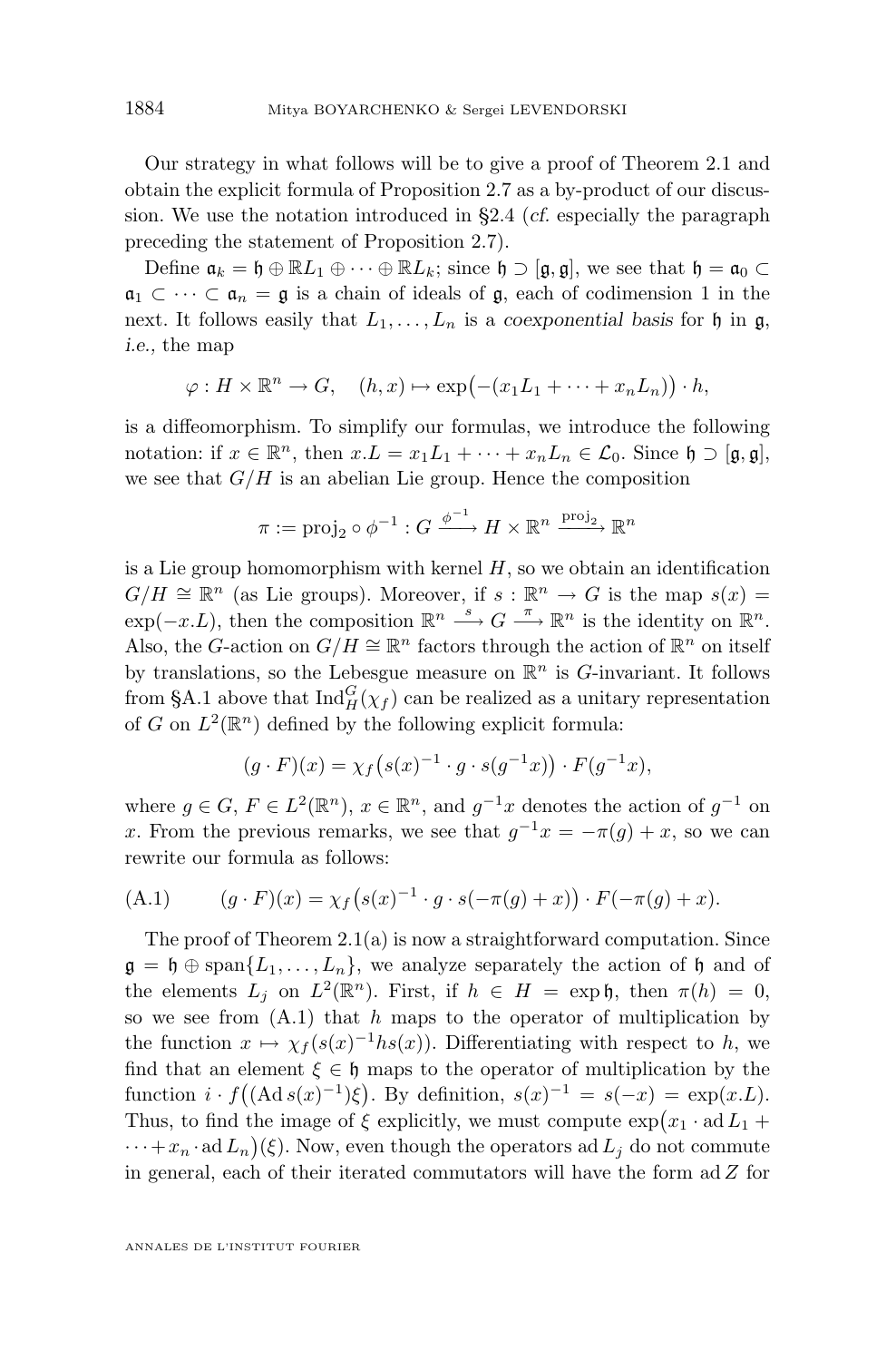<span id="page-59-0"></span>some  $Z \in [\mathfrak{g}, \mathfrak{g}] \subset \mathfrak{h}$ . Hence, we will have  $f([Z, \xi]) = 0$ . So we find that (A.2)

$$
f((\mathrm{Ad}\,s(x)^{-1})\xi)
$$
  
= 
$$
\sum_{\alpha_1,\dots,\alpha_n\geqslant 0} \frac{1}{\alpha_1! \cdots \alpha_n!} \cdot f((\mathrm{ad}\,L_1)^{\alpha_1} \cdots (\mathrm{ad}\,L_n)^{\alpha_n}(\xi)) \cdot x_1^{\alpha_1} \cdots x_n^{\alpha_n}.
$$

Next we compute the action of  $L_j$  on  $L^2(\mathbb{R}^n)$ , for  $1 \leqslant j \leqslant n$ . If  $g =$  $s(-y) \in G$ , then  $(A.1)$  becomes

$$
(s(-y) \cdot F)(x) = \chi_f(s(x)^{-1} \cdot s(-y) \cdot s(y+x)) \cdot F(y+x).
$$

Differentiating with respect to  $y_j$  at  $y = 0$ , we obtain, using the product rule,

$$
(L_j \cdot F)(x) = \frac{\partial F}{\partial x_j}(x) + F(x) \cdot \frac{\partial}{\partial y_j}\bigg|_{y=0} \Big(\chi_f(s(x)^{-1} \cdot s(-y) \cdot s(y+x))\Big).
$$

The second term on the RHS has the form  $\sqrt{-1} \cdot a_j(x) \cdot F(x)$ , where  $a_j(x)$  is a certain real polynomial which can easily be found by using the known formula for the differential of the exponential map  $\exp : \mathfrak{g} \to G$  at an arbitrary point of g. However, we are not interested in the exact formula for  $a_i(x)$ . We have shown that the elements  $\xi \in \mathfrak{h}$  (and in particular  $L_0, L_{n+1}, \ldots, L_N$ ) map to multiplication operators of the form  $\sqrt{-1} \cdot p_{\xi}(x)$  on  $L^2(\mathbb{R}^n)$ , where  $p_{\xi}(x)$  is a real polynomial, and that  $L_j$  maps to  $\partial_j + \sqrt{-1} \cdot a_j(x)$  for  $j = 1, \ldots, n$ . This proves all the assertions of Theorem [2.1\(](#page-14-0)a) except for the discreteness of spectrum. To complete the proof, we apply the following

Proposition A.1. — *A Schrödinger operator* [\(1.1\)](#page-2-0) *with polynomial* potentials and with  $V \geq 0$  has discrete spectrum if and only if there is no *rotation of the coordinate axes in*  $\mathbb{R}^n$  *making*  $V(x)$  *and all components of* the magnetic tensor  $b_{ik}(x)$  independent of one of the coordinates.

*Proof.* — The "only if" direction is trivial. For the "if" direction we apply the criterion of  $[10]$  stated in [§1.3.](#page-3-0) Thus assume that H does not have discrete spectrum. It follows that there exists a sequence of points  $x(l) \in \mathbb{R}^n$  such that  $||x(l)|| \to \infty$  as  $l \to \infty$  and  $\Psi^*(x(l)) \leq C'$  for a constant  $C' > 0$ . The sequence  $x(l)/||x(l)||$  has an accumulation point y on the unit sphere in  $\mathbb{R}^n$ ; choose any rotation of the coordinate axes in  $\mathbb{R}^n$ such that the  $x_1$ -axis maps to the ray through the point y. We will prove that this rotation makes V and all  $b_{ik}$  independent of the coordinate  $x_1$ .

To simplify the notation, we may assume from the start that  $y = e_1$  $(1,0,\ldots,0)$ . We have  $|\partial^{\alpha}V(x(l))| \leq C$  and  $|\partial^{\alpha}b_{jk}(x(l))| \leq C$  for all  $l, j, k$ and all multi-indices  $\alpha$ , for a suitable constant  $C > C'$ . Since we would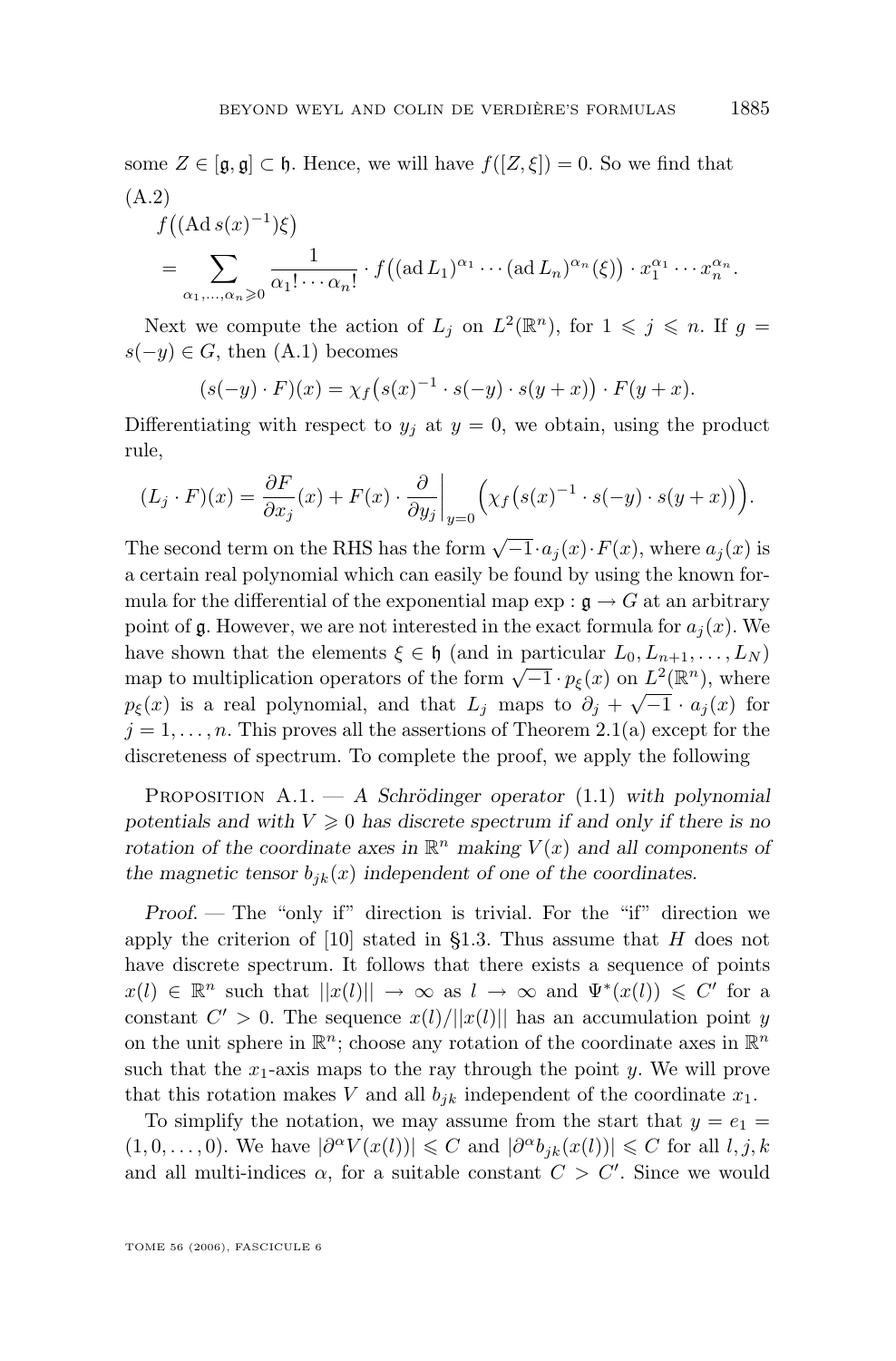like to prove that V and  $b_{ik}$  are independent of the coordinate  $x_1$ , we may concentrate our attention on  $V$ . We use induction on the total degree deg  $V$ of  $V(x)$ , the case deg  $V \leq 1$  being trivial. For any  $x = (x_1, x_2, \ldots, x_n) \in \mathbb{R}^n$ , write  $x' = (x_2, \ldots, x_n) \in \mathbb{R}^{n-1}$ . Note that each of the partial derivatives  $\partial V/\partial x_i$  satisfies the same condition as V; thus, by induction, they are all independent of the coordinate  $x_1$ . It follows easily that either  $V(x)$  is independent of  $x_1$ , which is what we want to prove; or, up to a nonzero scalar,  $V(x) = x_1 + W(x')$  for a polynomial  $W(x') \in \mathbb{R}[x_2, \ldots, x_n]$ . Observe that the sequence  $x(l)_1$  is unbounded, because  $x(l)/||x(l)||$  converges to  $e_1$ . Now the sequence  $x(l)$  cannot be bounded, for otherwise the sequence  $W(x(l)')$  is also bounded and we get a contradiction. However,

$$
\frac{\partial V}{\partial x_j}(x)=\frac{\partial W}{\partial x_j}(x')
$$

for all  $2 \leq j \leq n$ . Thus, again by induction, there exists a rotation of the coordinates  $x'$  making all partial derivatives of  $W$  independent of one of the coordinates; without loss of generality, let  $x_2$  be the coordinate. Write  $x'' = (x_3, \ldots, x_n)$ ; then we have  $W(x') = cx_2 + W_1(x'')$  for a constant  $c \in \mathbb{R}$ and a polynomial  $W_1 \in \mathbb{R}[x_3, \ldots, x_n]$ . Since  $x(l)/||x(l)||$  converges to  $e_1$ , it is clear that the sequence  $x(l)_1 + cx(l)_2$  is unbounded, whether  $c = 0$  or  $c \neq 0$ . Thus the sequence  $x(l)$ <sup>"</sup> must be unbounded as well (by the same argument as above), and we may continue in this fashion. Clearly, after n such steps, we conclude that deg  $V \leq 1$ , in which case the problem is trivial.  $\Box$ 

To apply the criterion of the proposition, note that, by definition,  $b_{jk}(x)$ is the image of  $-\sqrt{-1} \cdot [L_j, L_k]$ , and  $V(x)$  is the image of  $-L_{n+1}^2 - \cdots - L_n^2$  $L_N^2 - \sqrt{-1} \cdot L_0$  under the representation constructed above. We assume that  $-\sqrt{-1} \cdot L_0$  maps to a nonnegative polynomial; then  $V(x)$  is the sum of the image of  $-\sqrt{-1} \cdot L_0$  and the images of  $(\sqrt{-1} \cdot L_s)^2$   $(n+1 \leq s \leq N)$ . Each  $\sqrt{-1} \cdot L_s$  maps to a real polynomial. We see that if there exists a rotation of the coordinate axes with the property defined in the lemma, then it makes the images of  $[L_j, L_k]$  and  $L_0, L_s$   $(n+1 \leq s \leq N)$  separately independent of one of the coordinates. But the operator  $L_j$  maps to  $\partial/\partial x_j + \sqrt{-1} \cdot a_j(x)$  for all  $1 \leq j \leq n$ , so we see that there exists a rotation of the coordinate axes as above if and only if there exists an element  $D = y_1L_1 + \cdots + y_nL_n \in \mathcal{L}_0$  of unit length such that the image of D commutes with the images of  $[L_i, L_k]$ ,  $L_0, L_s$  and all their derivatives. Since the operators  $L_0, L_1, \ldots, L_N$  generate g, we see that the image of  $[D,\xi]$  in our representation is zero for each  $\xi \in \mathfrak{h}$ , and a fortiori,  $f([D, \xi]) = 0$  for all  $\xi \in \mathfrak{h}$ . But this contradicts the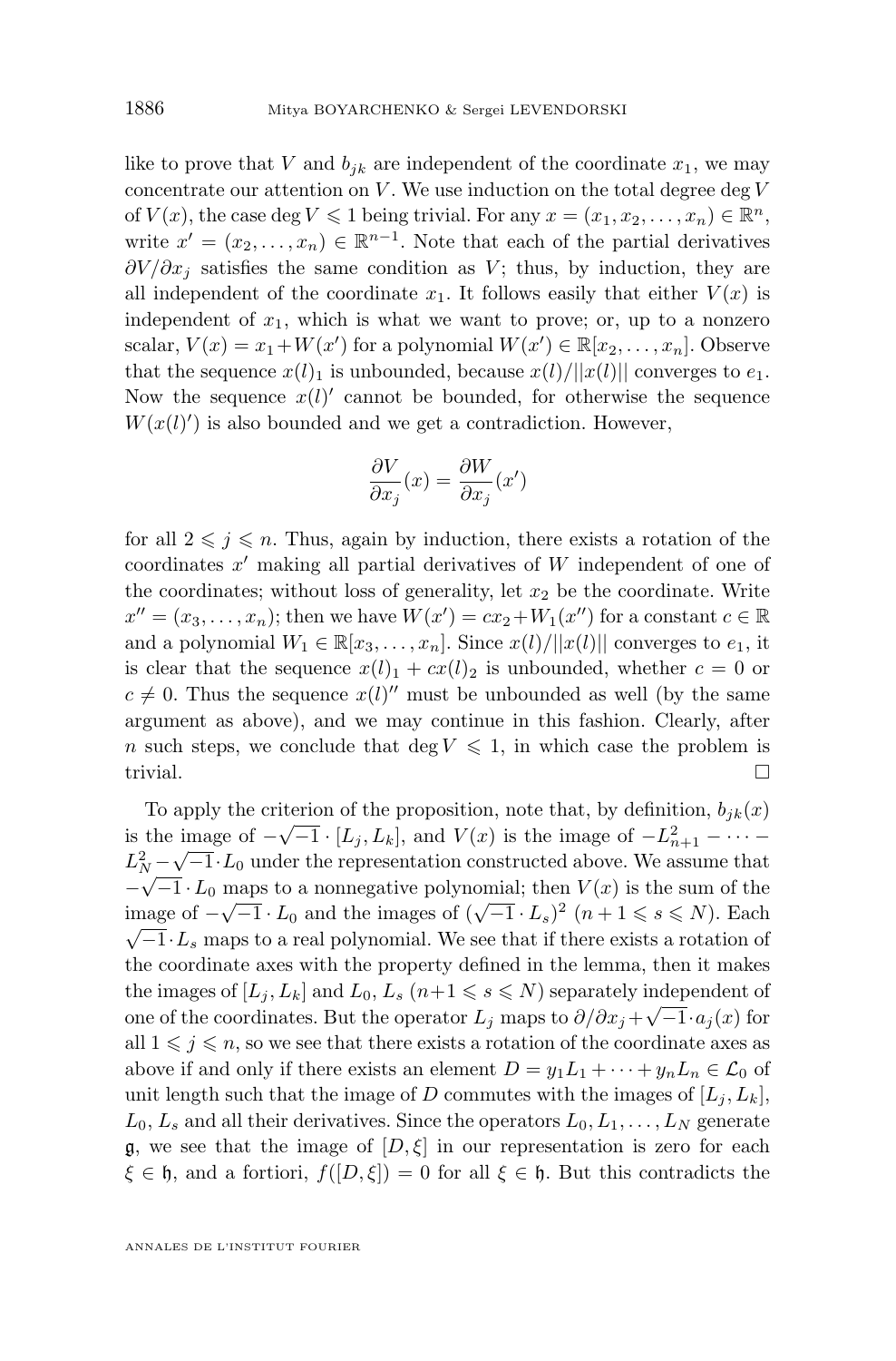assumption that  $\mathfrak h$  is a maximal totally isotropic subspace with respect to the form  $B_f$ .

Comparing [\(A.1\)](#page-58-0) with [\(2.4\)](#page-19-0), we see that we have obtained a proof of Proposition [2.7.](#page-19-0)

We now prove Theorem [2.1\(](#page-14-0)b). Suppose we are given a Schrödinger operator [\(1.1\)](#page-2-0), let g be the corresponding Lie algebra and  $S \in \mathcal{U}(\mathfrak{g})_{\mathbb{C}}$ the corresponding sublaplacian. Let  $\mathfrak{h} \subset \mathfrak{g}$  be the subspace spanned by  $\sqrt{-1} \cdot b_{jk}(x), \sqrt{-1} \cdot V(x)$  and all their derivatives. Thus h is an abelian ideal of  $\frak{g}$  that contains  $[\frak{g}, \frak{g}]$ ; it can also be described as the part of  $\frak{g}$ consisting of operators of order 0. Let  $f : \mathfrak{h} \to \mathbb{R}$  be the linear functional given by  $f(\sqrt{-1} \cdot P(x)) = P(0)$ , and extend f in an arbitrary way to all of g. The construction of induced representation given above works for the character  $\chi_f$  of  $H = \exp \phi$  defined by  $\chi_f(\exp \xi) = \sqrt{-1} \cdot f(\xi)$  without the assumption that  $\mathfrak h$  is a real polarization at f. Thus, we obtain a unitary representation of  $G = \exp \mathfrak{g}$  on the space  $L^2(\mathbb{R}^n)$ . Note that if we set  $L_j = \partial/\partial x_j + \sqrt{-1} \cdot a_j(x)$ , then ad  $L_j$  acts on h as  $\partial/\partial x_j$ , so comparing [\(A.2\)](#page-59-0) to the standard Taylor's formula, we find that the representation of g we have just defined coincides with the "tautological representation" at least on the subalgebra  $\mathfrak{h} \subset \mathfrak{g}$ . In particular, since the components of the magnetic tensor lie in  $\mathfrak h$ , we see that the image of the sublaplacian S in this representation is at least gauge equivalent to the original Schrödinger operator [\(1.1\)](#page-2-0). Finally, Kirillov's theory [\[15\]](#page-73-0) implies that the representation of G we have constructed is irreducible if and only if  $\mathfrak h$  is a maximal totally isotropic subspace with respect to  $B_f$ . The fact that this condition is equivalent to the discreteness of spectrum of H follows from Proposition [A.1](#page-59-0) using the same argument as in the previous paragraph.

# **A.3. Parameterization of coadjoint orbits and Kostant measures**

Here we prove the results stated in [§2.5.](#page-19-0) We keep the notation used in [§2.4,](#page-17-0) [§2.5](#page-19-0) and [§A.2.](#page-57-0)

*Proof of Proposition* [2.10.](#page-21-0) — Let  $H = \exp \mathfrak{h}$ ; this is an abelian normal subgroup of G. The adjoint action of G on  $\mathfrak g$  leaves  $\mathfrak h$  stable, whence G acts on  $\mathfrak{h}^*$ . Restriction of linear functionals defines a surjective G-equivariant linear map  $\pi : \mathfrak{g}^* \to \mathfrak{h}^*$ . Since H is abelian, it acts trivially on  $\mathfrak{h}^*$ , so the action of G on  $\mathfrak{h}^*$  factors through its abelian quotient  $G/H$ . In particular, if  $\Omega = G \cdot f_0 \subset \mathfrak{g}^*$  is the coadjoint orbit of  $f_0$ , then  $\pi(\Omega) \subset \mathfrak{h}^*$  is the  $G/H$ -orbit of  $f_0|_{\mathfrak{h}}$ .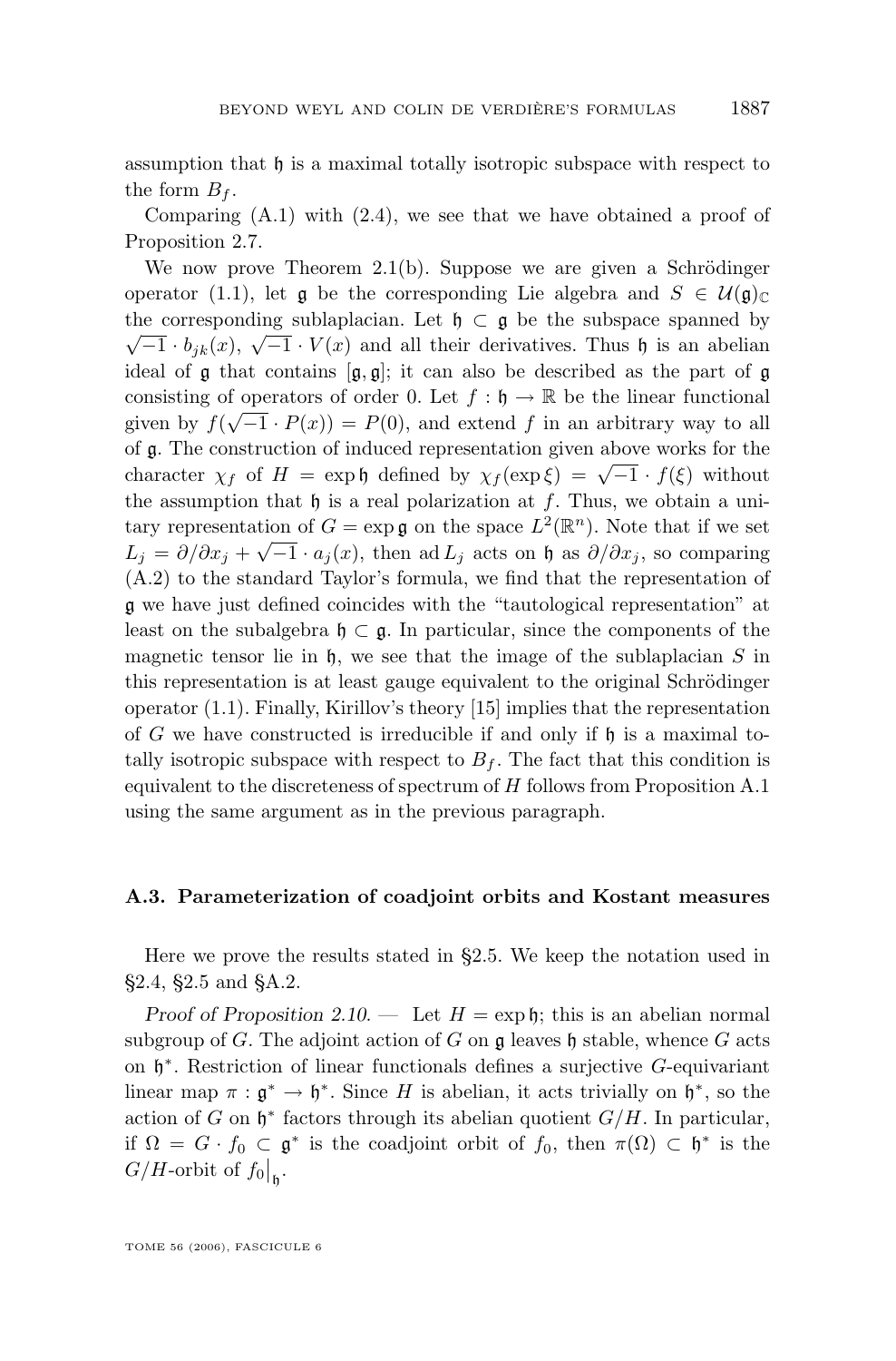On the other hand, since h is an ideal of  $\mathfrak{g}$ , we see that for any  $g \in G$ , h is a real polarization of  $\mathfrak g$  at  $(\mathrm{Ad}^* g)(f_0)$ . Now Pukanszky's criterion (see [\[30\]](#page-74-0) or [\[2\]](#page-73-0), Chapter VI) implies that if  $f \in \mathfrak{g}^*$  is any point such that h is a real polarization at f, then the G-orbit of f contains  $f + h^{\perp} =$  ${f' \in \mathfrak{g}^* \mid f'|_{\mathfrak{h}} = f|_{\mathfrak{h}}}$ . With the notation of the previous paragraph, we see that  $\Omega = \pi^{-1}(\pi(\Omega))$ . On the other hand, by construction,  $L_1, \ldots, L_n$  is a complementary basis to  $\mathfrak h$  in  $\mathfrak g$ . So we see that it suffices to prove that the map  $\phi : \mathbb{R}^n \to \mathfrak{h}^*$  given by

$$
(\mathrm{A.3})
$$

$$
\phi(x)(Y) = \frac{1}{\alpha_1! \cdots \alpha_n!} \cdot f_0((\text{ad } L_1)^{\alpha_1} \cdots (\text{ad } L_n)^{\alpha_n}) \cdot x_1^{\alpha_1} \cdots x_n^{\alpha_n} \text{ for all } Y \in \mathfrak{h}
$$

is a diffeomorphism of  $\mathbb{R}^n$  onto  $\pi(\Omega)$ .

Now  $\pi(\Omega)$  is the  $G/H$ -orbit of  $f_0|_p$  in  $\mathfrak{h}^*$ . Recall that in [§A.2](#page-57-0) we have obtained an identification of  $G/H$  with the abelian Lie group  $\mathbb{R}^n$ . More precisely, if  $s : \mathbb{R}^n \to G$  is the map defined by  $s(x) = \exp(-x.L)$ , then the composition  $\mathbb{R}^n \stackrel{s}{\longrightarrow} G \longrightarrow G/H$  is a Lie group isomorphism. Hence  $\pi(\Omega)$ can be parameterized by

(A.4) 
$$
\mathbb{R}^n \ni x \longmapsto (Ad^* \exp(-x_1 L_1 - \cdots - x_n L_n))(f_0|_{\mathfrak{h}}).
$$

But  $\text{Ad}^* \exp(-x.L) = \exp(x_1 \cdot (\text{ad } L_1) + \cdots + x_n \cdot (\text{ad } L_n)).$  Since h is an abelian ideal of  $\mathfrak{g}$ , the operators ad  $L_1, \ldots, \text{ad } L_n$  commute on  $\mathfrak{h}$ . Thus we immediately see that the parameterization (A.4) of  $\pi(\Omega)$  agrees with the one given by  $(A.3)$ . Finally, it remains to check that  $\phi$  is a diffeomorphism, *i.e.*, that the stabilizer of  $f_0|_{\mathfrak{h}}$  in  $G/H$  is trivial. Let  $H'$  be the stabilizer of  $f_0|_{\mathfrak{h}}$  in G. Since  $\mathfrak{h}$  is a maximally isotropic subspace with respect to the form  $B_{f_0}$ , it is easy to see that the Lie algebra of H' coincides with h. Lastly,  $H'$  is connected; this follows from the general theory of unipotent representations of nilpotent Lie groups  $([2], Ch. I)$  $([2], Ch. I)$  $([2], Ch. I)$ .

*Proof of Proposition* [2.11.](#page-21-0) — Fix a point  $f \in \Omega$ . Since h is a maximal isotropic subspace of g with respect to  $B_f$  and  $L_1, \ldots, L_n$  is a complementary basis to h in g, there exist elements  $Y_1, \ldots, Y_n \in \mathfrak{h}$  such that  $B_f(L_i, Y_k) = \delta_{ik}$  (the Kronecker delta). Define

$$
Z_j = -L_j + \sum_{k \neq j} f([L_k, L_j]) \cdot Y_k.
$$

For each  $Y \in \mathfrak{g}$ , let us write  $\nu_Y$  for the tangent vector to  $\Omega$  at f generated by Y (via the G-action on  $\Omega$ ), and let us write  $\epsilon_Y$  for the function  $\Omega \to \mathbb{R}$ ,  $f' \mapsto f'(Y)$ . We have the following

LEMMA A.2. — *If*  $Y, Z \in \mathfrak{g}$ , then  $\nu_Y(\epsilon_Z) = f([Z, Y]) = B_f(Z, Y)$ .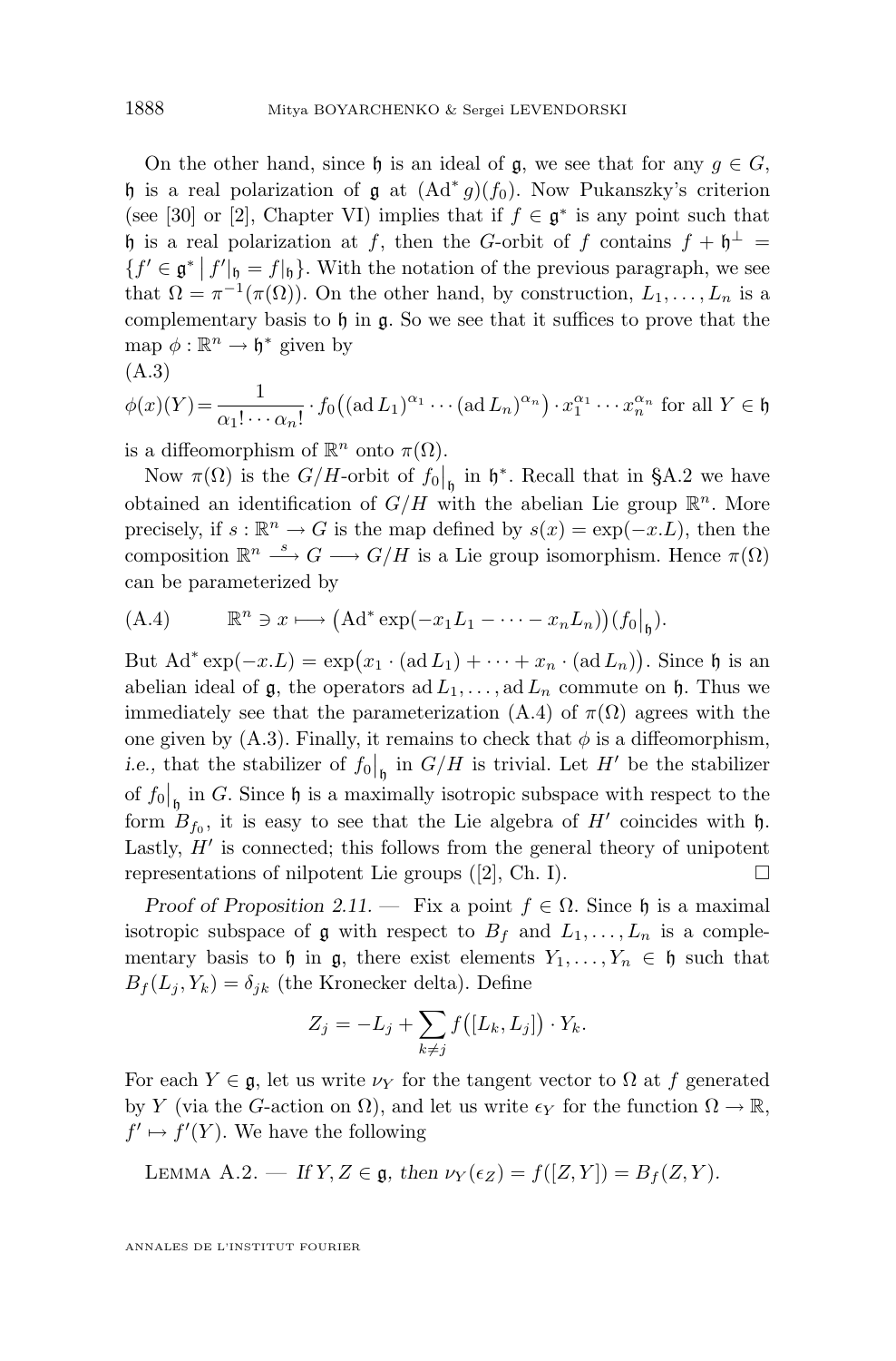The proof is a completely straightforward computation (see, *e.g.,* [\[2\]](#page-73-0), Chapter III). The lemma implies that  $\nu_{Y_j}(\epsilon_{L_k}) = B_f(L_k, Y_j) = \delta_{jk}$ , and also

$$
\nu_{Z_j}(\epsilon_{L_k}) = B_f(L_j - \sum_{s \neq j} f([L_s, L_j]) \cdot Y_s, L_k).
$$

If  $j = k$ , the last expression is trivially zero. If  $j \neq k$ , the expression equals

$$
B_f(L_j, L_k) - f([L_k, L_j]) \cdot B_f(Y_k, L_k) = 0.
$$

Now we wish to compute the vector field  $\partial/\partial \xi_i$ ,  $\partial/\partial x_k$  on  $\Omega$  corresponding to the coordinates  $(\xi, x)$ . Note that, with the notation above, we have  $\xi_j = \epsilon_{L_j}$ . Thus, we see that

$$
\nu_{Y_j}(\xi_k) = \delta_{jk}
$$
 and  $\nu_{Z_j}(\xi_k) = 0$  for all j, k.

On the other hand, if  $\xi \in \mathbb{R}^n$  is fixed, then by construction, the map

$$
\mathbb{R}^n \to \pi(\Omega) \subset \mathfrak{h}^*, \quad x \mapsto \pi(\varphi(\xi, x)),
$$

coincides with the map

$$
x \mapsto (\mathrm{Ad}^* \exp(-x.L))(\pi(\varphi(\xi, 0)))
$$

(*cf.* the proof of Proposition [2.10\)](#page-21-0). Since  $Y_k \in \mathfrak{h}$  for all k and H acts trivially on  $\mathfrak{h}^*$ , we find that  $\exp(t \cdot Z_j)$  acts on  $\pi(\Omega) \cong \mathbb{R}^n$  as translation by t in the  $x_i$ -direction. It is then immediate that

$$
\nu_{Z_j}(x_k) = \delta_{jk} \quad \text{and} \quad \nu_{Y_j}(x_k) = 0 \quad \text{for all } j, k.
$$

We conclude that the values of the vector fields  $\partial/\partial \xi_i$  and  $\partial/\partial x_k$  at the point  $f \in \Omega$  are given by  $\nu_{Y_j}$  and  $\nu_{Z_k}$ , respectively. Therefore

$$
\omega_{\Omega}(\partial/\partial \xi_j, \partial/\partial \xi_k) = B_f(Y_j, Y_k) = 0;
$$
  

$$
\omega_{\Omega}(\partial/\partial \xi_j, \partial/\partial x_k) = B_f(Y_j, Z_k) = B_f(L_k, Y_j) = \delta_{jk};
$$
  

$$
\omega_{\Omega}(\partial/\partial x_j, \partial/\partial x_k) = B_f(Z_j, Z_k) = f([L_k, L_j]).
$$

This proves [\(2.5\)](#page-22-0), and the formula for the Kostant measure  $\mu_{\Omega}$  follows trivially from this.

## **A.4. Limits of polynomial measures and quotient measures**

In this subsection we prove the propositions stated in [§2.6.](#page-22-0)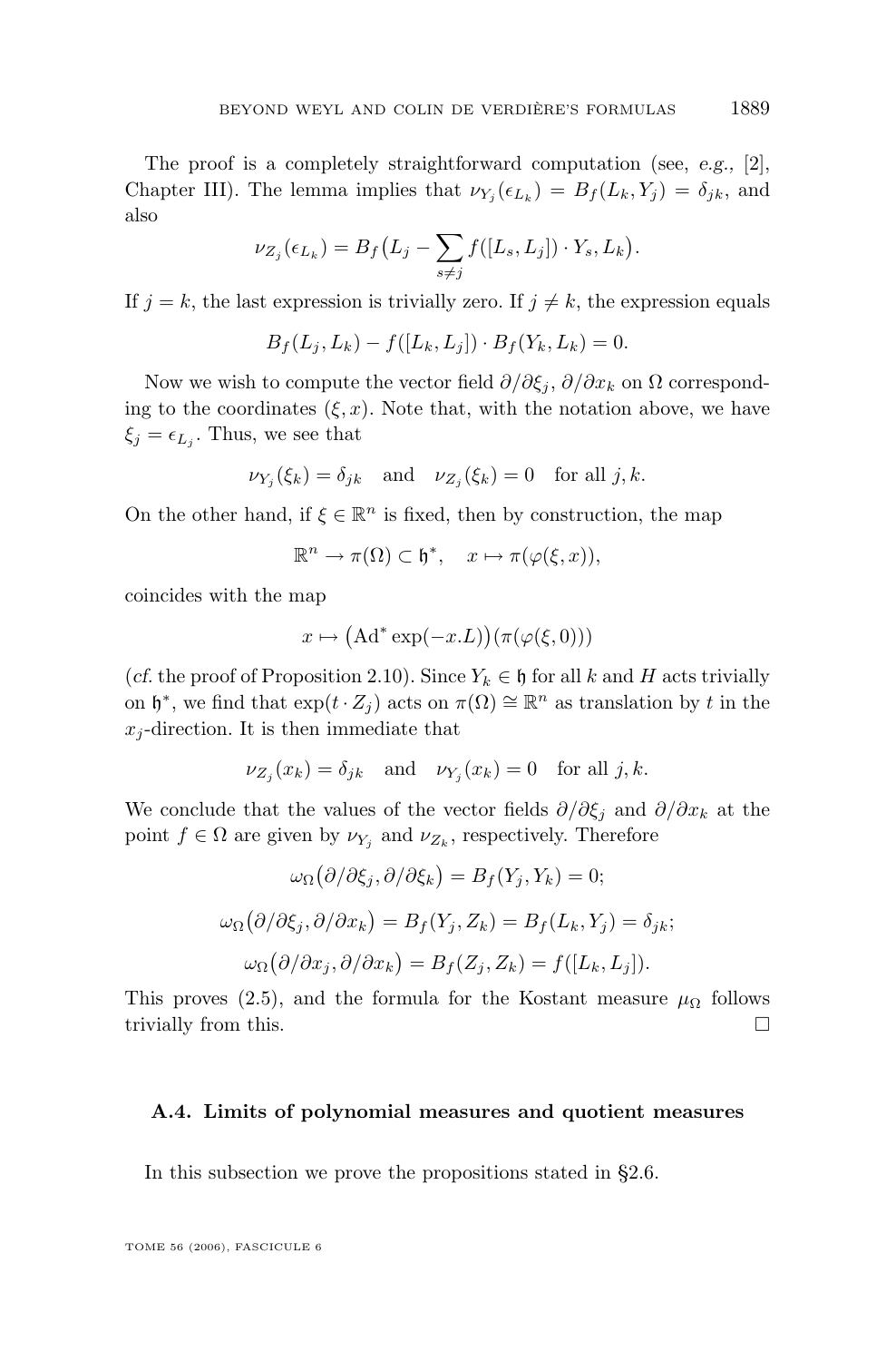*Proof of Proposition* [2.12.](#page-23-0) — For every compact set  $K \subset \mathbb{R}^N$ , we have  $\tilde{\phi}_j^{-1}(K), \tilde{\phi}^{-1}(K) \subseteq \phi^{-1}(K')$ , where K' is the projection of K onto the first  $N_1$  coordinates, so  $\mu_i$  and  $\mu$  are regular. Now let F be a continuous function on  $\mathbb{R}^N$  that is supported on K; it follows that

$$
\int_{\mathbb{R}^N} F d\mu_j = \int_{\phi^{-1}(K')} F(\tilde{\phi}_j(x)) dm(x)
$$

and

$$
\int_{\mathbb{R}^N} F d\mu = \int_{\phi^{-1}(K')} F(\tilde{\phi}(x)) dm(x),
$$

where K' is defined as before. Since  $\phi^{-1}(K')$  has finite measure, and the integrands above are bounded by a constant independent of  $j$  (namely, the sup norm of  $F$ ), the Dominated Convergence Theorem applies. Thus, we may pass to the pointwise limit as  $j \to \infty$  inside the first integral, which proves the proposition.

*Proof of Proposition [2.13.](#page-23-0) —* For the first statement, it suffices to show that the limit on the RHS of [\(2.7\)](#page-24-0) exists and is finite for all  $F \in C_c(\mathbb{R}^N)$ . Indeed, it is then obvious that this limit defines a positive linear functional on  $C_c(\mathbb{R}^N)$ , so the Riesz representation theorem yields the existence and uniqueness of  $\mu_{\infty}$ .

Fix  $f \in C_c(\mathbb{R}^N)$ ,  $\epsilon > 0$ , and  $R > 0$  such that

$$
\mathrm{supp}(f) \subseteq \left\{ x \in \mathbb{R}^N \, \middle| \, ||x||_{\infty} \leqslant R - 1 \right\}.
$$

Now f is uniformly continuous, so there exists  $0 < \delta < 1$  such that if  $x, y \in \mathbb{R}^N$  and  $||x - y||_{\infty} \leqslant \delta$ , then  $|f(x) - f(y)| \leqslant \epsilon$ . Write  $B_{\infty, R} = \{x \in \mathbb{R}^N : |f(x) - f(y)| \leqslant \epsilon\}$  $\mathbb{R}^N |||x||_{\infty} \leq R$ . Then there exist finitely many points  $m_1, \ldots, m_K \in \mathbb{Z}^N$ such that the sets  $[\delta \cdot m_k, \delta \cdot (m_k + 1)]$  cover  $B_{\infty,R}$ . Clearly, for each  $y_0 \in$  $B_{\infty,1}$ , the sets  $[\delta \cdot m_k + y_0, \delta \cdot (m_k + 1) + y_0]$  will cover  $B_{\infty,R-1}$ . Since  $B_{\infty,1}$ is uncountable, we can find  $y_0 \in B_{\infty,1}$  such that each of the coordinates of the finitely many points  $\left\{\delta \cdot m_k + y_0\right\}_{k=1}^K \cup \left\{\delta \cdot (m_k + 1) + y_0\right\}_{k=1}^K$  is not contained in the countable set  $E$ . On the other hand, we still have  $[\delta \cdot m_k + y_0, \delta \cdot (m_k + 1) + y_0] \subseteq B_{\infty, R+1}$ . By assumption,

$$
M:=\sup_{\lambda>0}\mu_\lambda(B_{\infty,R+1})\leqslant \sup_{\lambda>0}\mu_\lambda\big([-(R+1)\cdot{\bf 1},(R+2)\cdot{\bf 1})\big)<+\infty.
$$

For each  $1 \leq k \leq K$ , put  $P_k = [\delta \cdot m_k + y_0, \delta \cdot (m_k + 1) + y_0)$ , and

$$
u_k = \max_{x \in \overline{P}_k} F(x), \quad v_k = \min_{x \in \overline{P}_k} F(x).
$$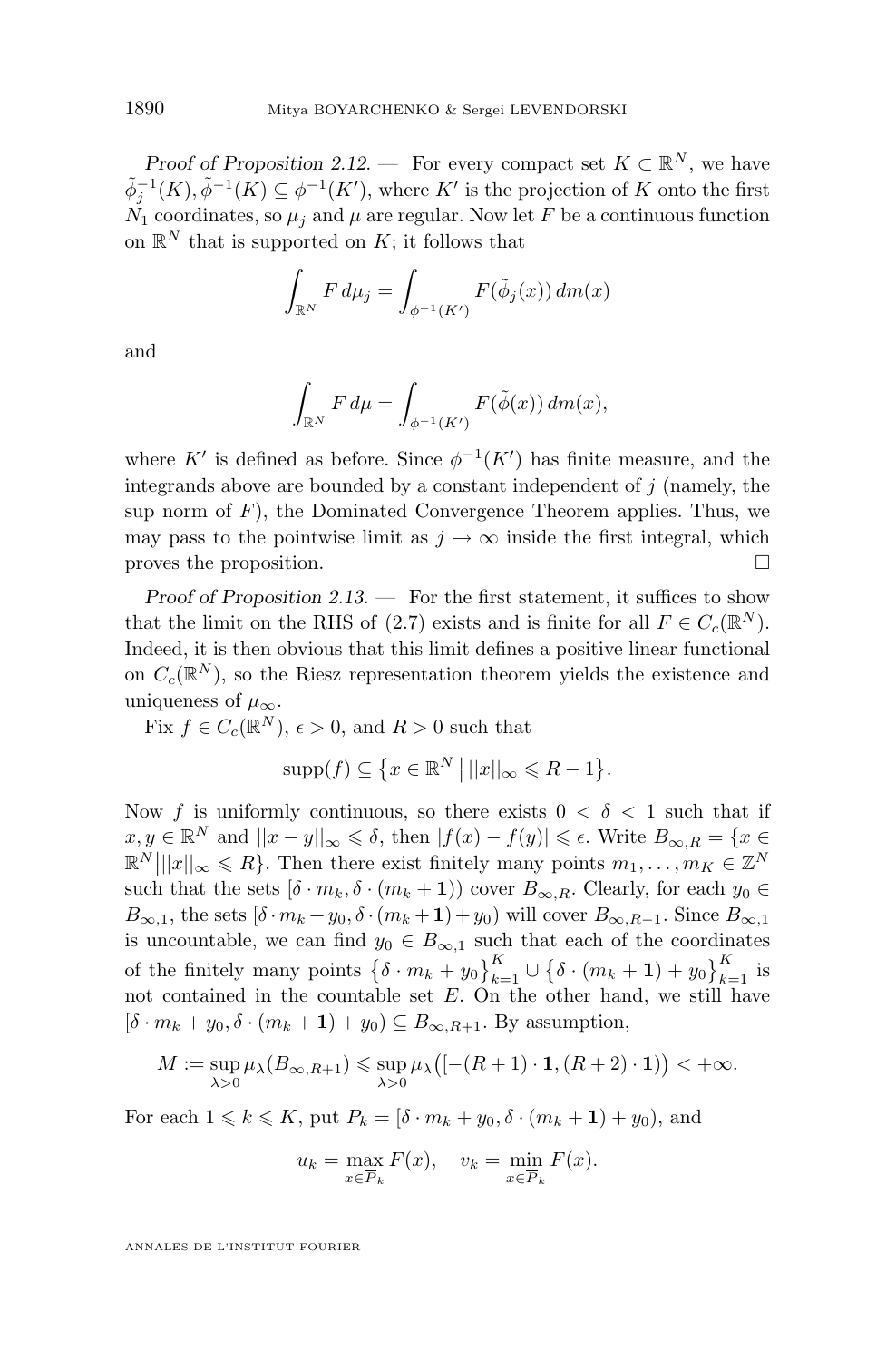<span id="page-65-0"></span>By construction,  $v_k \leq u_k \leq v_k + \epsilon$ , and

(A.5) 
$$
\sum_{k=1}^{K} v_k \cdot \mu_{\lambda}(P_k) \leqslant \int_{\mathbb{R}^N} F d\mu_{\lambda} \leqslant \sum_{k=1}^{K} u_k \cdot \mu_{\lambda}(P_k).
$$

This implies that

$$
\left(\limsup_{\lambda \to +\infty} \int F d\mu_{\lambda}\right) - \left(\liminf_{\lambda \to +\infty} \int F d\mu_{\lambda}\right) \leq \epsilon \cdot \sum_{k} \left(\lim_{\lambda \to +\infty} \mu_{\lambda}(P_k)\right) \leq \epsilon \cdot M.
$$

Since M does not depend on  $\epsilon$ , this proves the first part of the proposition.

For the second part, we proceed as above, and combine (A.5) with the inequalities

$$
\sum_{k} v_k \cdot \nu_{\infty}(P_k) \leqslant \int F d\nu_{\infty} \leqslant \sum_{k} u_k \cdot \nu_{\infty}(P_k),
$$

which show that both  $\limsup_{\lambda \to +\infty}$  $\int F d\mu_{\lambda}$  and  $\liminf_{\lambda \to +\infty} \int F d\mu_{\lambda}$  are within  $\epsilon \cdot M$ of  $\int F d\nu_{\infty}$ , for any  $\epsilon > 0$ .

It remains to prove Proposition [2.15.](#page-25-0) We begin with a very useful standard result from measure theory. Let  $Z$  be any set. A collection  $A$  of subsets of Z is called

- a  $\pi$ -system if it is closed under finite intersections;
- a  $\lambda$ -system if  $Z \in \mathcal{A}$ ; whenever  $A_1, A_2 \in \mathcal{A}$  and  $A_1 \subseteq A_2$ , we have  $A_2 \setminus A_1 \in \mathcal{A}$ ; and  $\mathcal{A}$  is closed under countable *disjoint* unions.

The following result is proved, *e.g.,* in [\[16\]](#page-74-0).

Lemma A.3 (Lemma on π-systems and λ-systems). — *Let* Π *and* Λ *be a* π*-system and a* λ*-system on a set* Z*, and assume that* Π ⊆ Λ*. Then* Λ *contains the* σ*-algebra generated by* Π*.*

In what follows, to simplify the terminology, let us say that a *good* measure on a topological space is a nontrivial positive Borel measure which is finite on compact sets.

PROPOSITION A.4. — Let G be a nilpotent Lie group,  $Y = G/H$  a *homogeneous space for* G *(in particular, a manifold), and* X *an arbitrary (finite dimensional) manifold. Let* G *act on* X × Y *via its action on the second factor. Then any G-invariant good measure*  $\mu$  on  $X \times Y$  has the *form*  $\mu = \mu_X \times \mu_Y$ *, where*  $\mu_X$  *is a Borel measure on* X and  $\mu_Y$  *is a good* G*invariant measure on* Y *(unique up to a positive scalar multiple). Moreover, if*  $\mu_Y$  *is fixed, then*  $\mu_X$  *is uniquely determined and is automatically good.*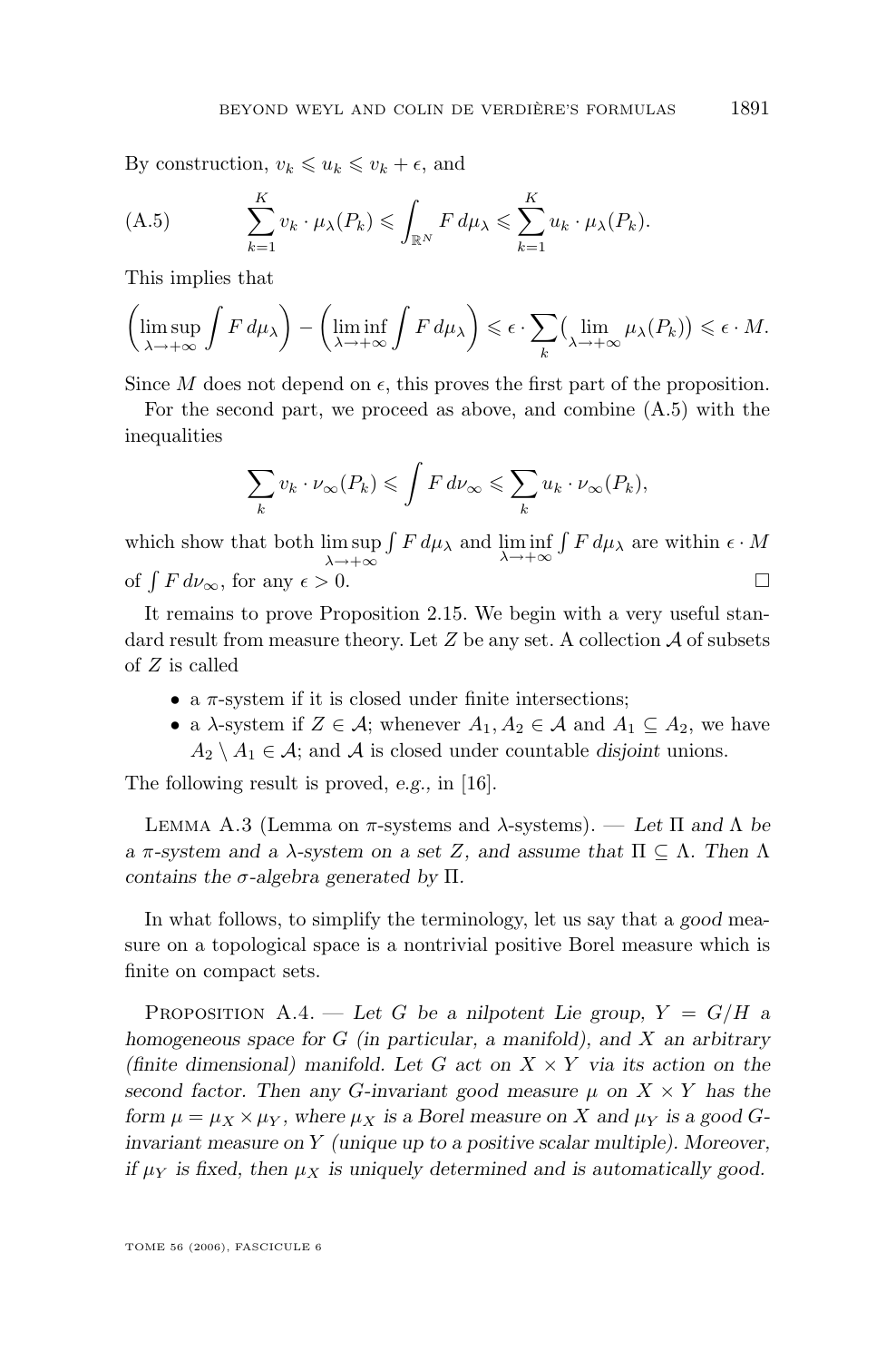*Proof.* — It is known that since G is nilpotent, there is a good Ginvariant measure  $\mu_Y$  on Y, unique up to a positive scalar multiple. Let us choose such a  $\mu_Y$  once and for all, and fix a compact set  $B \subset Y$  with  $\mu_Y(B) > 0$ . Now if  $\mu_X$  exists, it is uniquely determined, since for every Borel subset  $A \subseteq X$  we must have  $\mu_X(A) = \mu(A \times B)/\mu_Y(B)$ . This also shows that  $\mu_X$  must be good. Conversely, if we define  $\mu_X$  by this formula, it is immediate that  $\mu_X$  is a good measure on X, and we need to verify that  $\mu = \mu_X \times \mu_Y$ .

Fix a compact subset  $K \subset X$ . We then obtain a measure  $\mu^K$  on Y via  $\mu^{K}(C) = \mu(K \times C)$  for every Borel subset  $C \subseteq Y$ . Since  $\mu$  is good and G-invariant, so is  $\mu^K$ , and it follows that  $\mu^K = c_K \cdot \mu_Y$  for a constant  $c_K > 0$ . Taking  $C = B$  we find that  $c_K = \mu_X(K)$ , whence  $\mu(K \times C) =$  $\mu_X(K) \cdot \mu_Y(C)$  for all compact  $K \subset X$  and all Borel  $C \subseteq Y$ . Since X and Y are manifolds, the "rectangles" of the form  $K \times C$  as above form a  $\pi$ -system which generates the Borel  $\sigma$ -algebra on  $X \times Y$ . On the other hand, the collection of Borel subsets of  $X \times Y$  on which the two measures  $\mu$  and  $\mu_X \times \mu_Y$  agree is manifestly a  $\lambda$ -system. Now Lemma [A.3](#page-65-0) completes the proof.  $\Box$ 

It is easy to deduce Proposition [2.15](#page-25-0) from this result. Observe first that both the existence and the uniqueness of  $\nu$  are "local" questions in the following sense. If we write  $\mathfrak{g}^*$  as a disjoint union of finitely many G-invariant Borel sets  $Z_1, Z_2, \ldots, Z_N$  and prove the result with  $\mathfrak{g}^*$  and  $\mathfrak{g}^*/G$  replaced by  $Z_i$  and  $Z_i/G$ , respectively, then the general case follows. The idea is to use this remark to reduce the problem to the situation of Proposition [A.4](#page-65-0)

The main result of  $[3]$  provides a stratification of  $\mathfrak{g}^*$  by locally closed (even in the Zariski topology) subsets, such that each stratum is equipped with a triple  $(r, q, p)$  of vector-valued functions having the following properties:

- every stratum is a union of coadjoint orbits, which are given by the level sets  $r = const;$
- for a fixed  $r = r_0$ , the pair  $(q, p)$  is a global chart for the corresponding orbit  $\Omega_{r_0}$ , such that the canonical symplectic form on the orbit is given by  $\sum_{j=1}^{\ell} dq_j \wedge dp_j$ .

It is understood that the number  $\ell$  depends on the stratum, and the functions  $r, q, p$  take values in  $\mathbb{R}^{n-2\ell}$ ,  $\mathbb{R}^{\ell}$ ,  $\mathbb{R}^{\ell}$ , respectively. It follows that the Kostant measure on  $\Omega_{r_0}$  also has the simple form

$$
(A.6) \qquad (2\pi)^{-\ell} \cdot dq_1 \cdots dq_\ell dp_1 \cdots dp_\ell
$$

in the coordinates  $(q, p)$ . Now the restriction of  $\mu$  to any locally closed subset of  $\mathfrak{g}^*$  clearly remains good, and the proof is complete.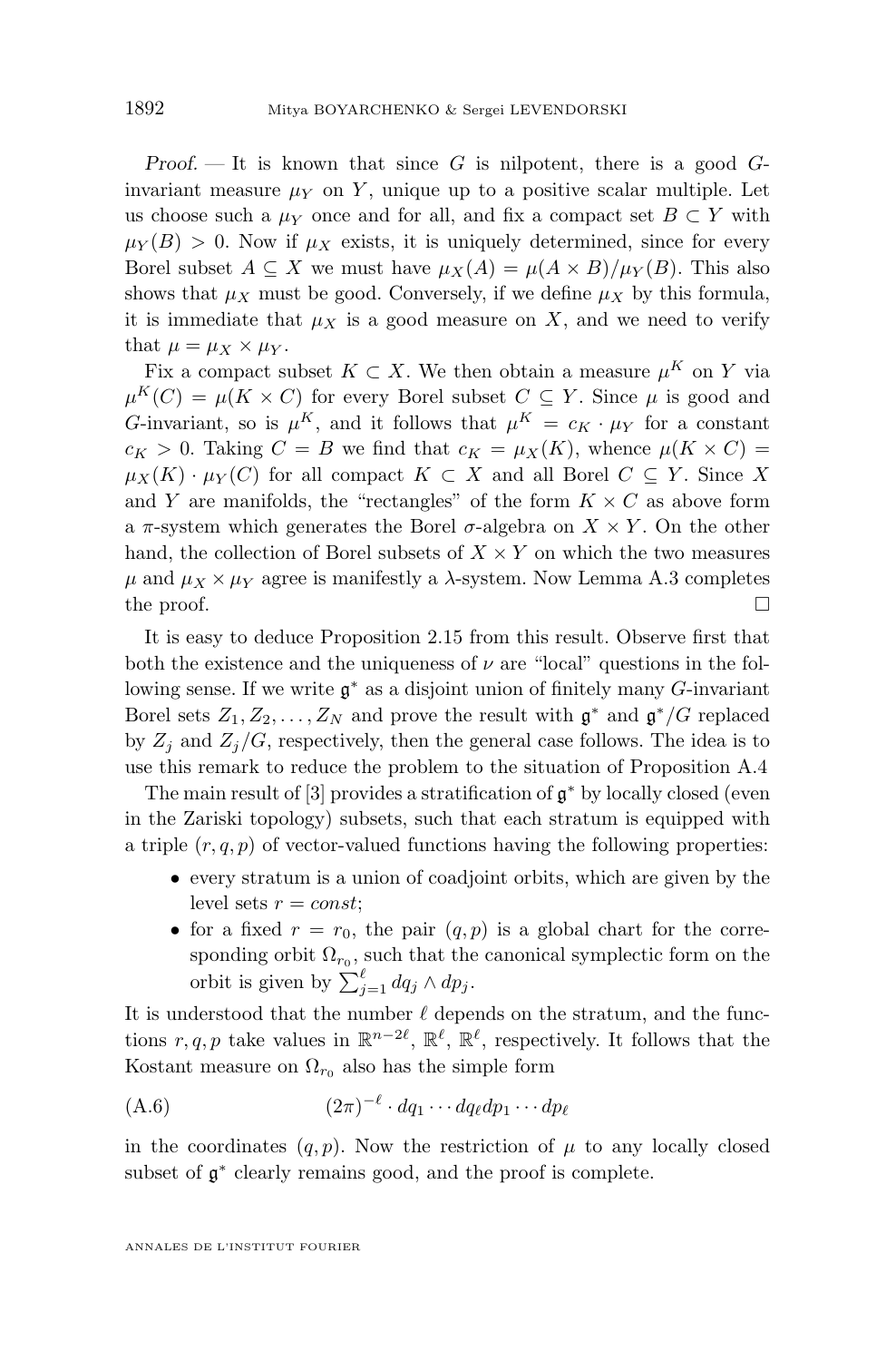# **Appendix B. Auxiliary computations**

### **B.1. Proof of convergence of the integral [\(3.4\)](#page-29-0)**

Change the variables  $z \mapsto a^{-1/6}z$ ,  $b \mapsto a^{1/6}b$ , and then  $a^{7/6} = u$ , to obtain

$$
\kappa(H) = \frac{6}{7\pi} \int_0^\infty du \int_{-\infty}^{+\infty} db \cdot N\left(u^{-2/7}, -\frac{d^2}{dz^2} + (z^2 + b)^2\right).
$$

Introduce  $A_0 = -d^2/dz^2 + (z^2 + b)^2$  and  $A = -d^2/dz^2 + z^4$ , as self-adjoint operators in  $L^2(\mathbb{R})$ . Since  $A_0$  is positive definite, there exist  $c, c_1 > 0$  such that for all  $b \geq -c_1$ ,  $A_0 \geq 2^{-2/7}(A + c + b^2)$ , hence

$$
\int_0^\infty du \int_{-c_1}^{+\infty} db \cdot N\left(u^{-2/7}, -\frac{d^2}{dz^2} + (z^2 + b)^2\right) \le \int_0^\infty du \int_{-c_1}^{+\infty} db \cdot N\left((u/2)^{-2/7}, A + b^2 + c\right).
$$

The classical Weyl formula gives  $N(\lambda, A) \sim \text{const} \cdot \lambda^{1/2+1/4}$ , as  $\lambda \to +\infty$ , therefore we have an upper bound via

$$
C_1 \int_{-c_1}^{+\infty} db \int_0^{2(c+b^2)^{-7/2}} du \left( (u/2)^{-2/7} - (c+b^2) \right)^{3/4}.
$$

Change the variable  $u \mapsto 2(c+b^2)^{-7/2}u$  to obtain the product of a constant and two integrals:

$$
2C_1 \int_{-c_1}^{+\infty} db \, (c+b^2)^{-7/2+3/4} \int_0^1 du \, (u^{-2/7} - 1)^{3/4},
$$

which converge.

It remains to prove the convergence of the integral  $\int_{-\infty}^{-c_1} db \int_0^{\infty} du$ . For to remains to prove the convergence of the meghan  $j_{-\infty}$ <br>each  $b < 0$ , the potential  $(b + z^2)^2$  has two wells, at  $z = \pm \sqrt{ }$  $-b$ , and grows each  $\theta \le 0$ , the potential  $(\theta + z)$  has two wells, at  $z = \pm \sqrt{-\theta}$ , and a as  $|z|^4$  at infinity. The leading term of the Taylor expansion at  $\pm \sqrt{\theta}$ infinity. The leading term of the Taylor expansion at  $\pm \sqrt{-b}$  is  $8(-b)(z \mp \sqrt{-b})^2$ , therefore  $A_0 \geq c_2(-b)^{1/2}$ , and

$$
N(\lambda, A_0) \leq CN(\lambda, -d^2/dz^2 + (-b)z^2) \leq C_1 \lambda (-b)^{-1/2}.
$$

We conclude that the integrand below vanishes for  $b < -C_3u^{-4/7}$ , and therefore

$$
\int_{-\infty}^{-c_1} db \int_0^{\infty} du \, N \left( u^{-2/7}, -\frac{d^2}{dz^2} + (z^2 + b)^2 \right)
$$
  
\$\leqslant C\_2 \int\_0^{C\_3} du \int\_{-C\_3 u^{-4/7}}^{-c\_1} db u^{-2/7} (-b)^{-1/2}\$.

The convergence of the integral on the RHS is straightforward.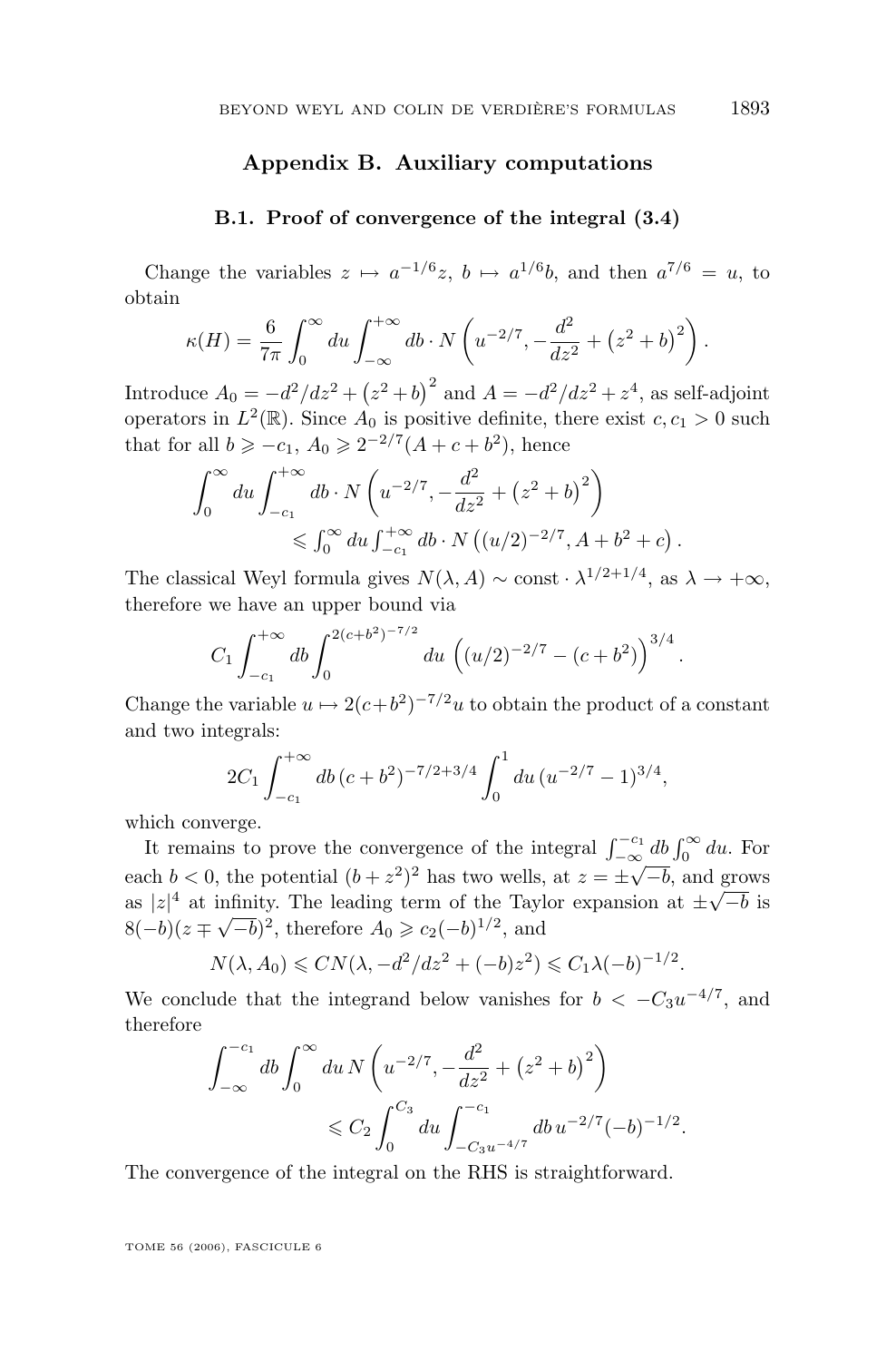# **B.2. Proof of Lemma [4.3](#page-41-0)**

<span id="page-68-0"></span>Fix  $\epsilon < \epsilon' < 1$ . We have

$$
\begin{array}{lcl} \mathrm{meas}\{P(x)+Q(x)\leqslant \lambda\}\leqslant \mathrm{meas}\{P(x)\leqslant \lambda\} & = & \mathrm{meas}\big(\delta_{\lambda}(\{P(x)\leqslant 1\})\big) \\ \\ & = & \lambda^{|\gamma|}\cdot \mathrm{meas}\{P(x)\leqslant 1\}. \end{array}
$$

On the other hand,

$$
\begin{aligned} \operatorname{meas}\{P(x) + Q(x) \le \lambda\} &\ge \operatorname{meas}\{P(x) \le \lambda - \lambda^{\epsilon'}, \, Q(x) \le \lambda^{\epsilon'}\} \\ &= \lambda^{|\gamma|} \cdot \operatorname{meas}\left(\delta_{\lambda}^{-1}\{\{P(x) \le \lambda - \lambda^{\epsilon'}, \, Q(x) \le \lambda^{\epsilon'}\}\}\right) \\ &\ge \lambda^{|\gamma|} \cdot \operatorname{meas}\{P(x) \le 1 - \lambda^{\epsilon'-1}, \, Q(x) \le C^{-1}\lambda^{\epsilon'-\epsilon}\} .\end{aligned}
$$

Since Q is finite a.e., we have

$$
\{P(x) \leq 1\} = \bigcup_{\lambda \to +\infty} \{P(x) \leq 1 - \lambda^{\epsilon'-1}, \, Q(x) \leq C^{-1} \lambda^{\epsilon'-\epsilon}\}
$$

(increasing union), whence

 $\lim_{\lambda \to +\infty} \text{meas}\big\{P(x) \leq 1 - \lambda^{\epsilon'-1}, Q(x) \leq C^{-1} \lambda^{\epsilon'-\epsilon}\big\} = \text{meas}\big\{P(x) \leq 1\big\},\$ completing the proof.

#### **B.3. Proof of Lemma [4.10](#page-48-0)**

Introduce the dilation  $\tilde{\delta}_{\lambda}$  in the space  $\mathbb{R}^{2n}$  as follows:

$$
\tilde{\delta}_{\lambda}(\xi, x) = \left(\lambda^{1/2}\xi, \lambda^{\gamma_1}x_1, \ldots, \lambda^{\gamma_n}x_n\right),
$$

and let  $\delta_{\lambda}$  on  $\mathbb{R}^n$  be defined as in [§4.1.](#page-40-0) Set

$$
\tilde{\Psi}^*(\xi, x) = \Psi^*(x)^2 + ||\xi||^2, \quad \tilde{\Psi}_0(\xi, x) = \Psi_0(x)^2 + ||\xi||^2
$$
  
and 
$$
\tilde{\Psi}(\xi, x) = \tilde{\Psi}^*(\xi, x) - \tilde{\Psi}_0(\xi, x).
$$

Then it is easy to see that  $\tilde{\Psi}^*(\tilde{\delta}_{\lambda}(\xi, x)) = \lambda \cdot \tilde{\Psi}^*(\xi, x)$ , and also, using Lemma [4.2,](#page-41-0) we find that there exists  $0 < q < 1$  with  $\tilde{\Psi}(\tilde{\delta}_{\lambda}(\xi, x)) \leq$  $\lambda^q \tilde{\Psi}(\xi, x)$  for all  $\lambda > 1$ . Now the proof of  $(4.10)$  is the same as the proof of Corollary [4.4.](#page-41-0)

To prove that [\(4.3\)](#page-47-0) holds, we have to show that

(B.1) 
$$
\begin{aligned} \text{meas}\big\{\Psi^*(x) < M \cdot \Psi(x), \ \Psi^*(x)^2 + ||\xi||^2 < C\lambda\big\} \\ &= o\left(\text{meas}\big\{\Psi^*(x)^2 + ||\xi||^2 < \lambda\big\}\right) \end{aligned}
$$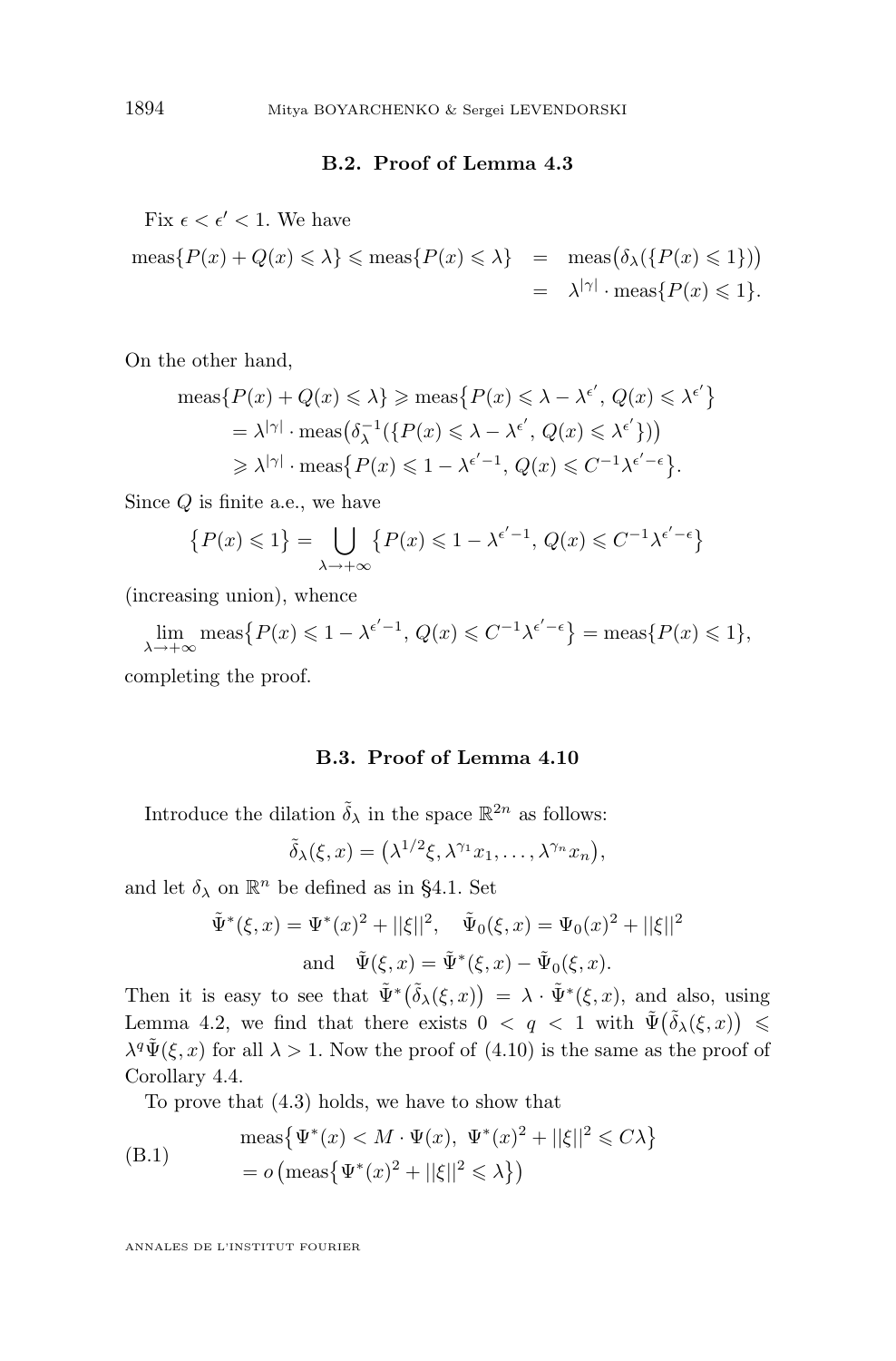as  $\lambda \to +\infty$  for every fixed  $C > 0$ , where  $M = M(\lambda)$  is a suitable function such that  $M(\lambda) \to +\infty$  as  $\lambda \to +\infty$ .

We assume that M grows slower than any power of  $\lambda$ . Certainly, if  $\Psi^*(x)^2 + ||\xi||^2 \leq C\lambda$ , then  $\tilde{\Psi}_0(\xi, x) \leq C\lambda$ ; combining this with [\(4.10\)](#page-48-0), we see that to prove [\(B.1\)](#page-68-0), it suffices to check that

$$
\operatorname{meas}\left\{\Psi_0(x) < M \cdot \Psi(x), \ \ \tilde{\Psi}_0(\xi, x) \leq C\lambda\right\} = o\left(\operatorname{meas}\left\{\tilde{\Psi}_0(\xi, x) \leq \lambda\right\}\right)
$$

as  $\lambda \to +\infty$ . Now, the dilation  $\tilde{\delta}_{\lambda}$  scales the Lebesgue measure by a factor of  $\lambda^{|\gamma|+n/2}$ . Dividing both sides of the last equality by  $\lambda^{|\gamma|+n/2}$ , we see that we can rewrite it as

(B.2) 
$$
\operatorname{meas}\left\{\Psi_0(\delta_\lambda x) < M \cdot \Psi(\delta_\lambda x), \ \tilde{\Psi}_0(\xi, x) \leq C\right\} = o\left(\operatorname{meas}\left\{\tilde{\Psi}_0(\xi, x) \leq 1\right\}\right) \quad \text{as } \lambda \to +\infty.
$$

But meas  $\{\tilde{\Psi}_0(\xi, x) \leq 1\}$  is a finite nonzero constant; on the other hand, the set on the left is contained in the set of points  $(\xi, x) \in \mathbb{R}^{2n}$  for which  $\tilde{\Psi}_0(\xi, x) \leq C$  and  $\Psi_0(x) < M\lambda^{q-1}\Psi(x)$ . Since the set where  $\tilde{\Psi}_0(\xi, x) \leq C$ has finite measure by assumption, we can take the limit as  $\lambda \to +\infty$ ; since  $M \cdot \lambda^{q-1} \to 0$  as  $\lambda \to +\infty$  by construction, we see that the limit of the LHS of (B.2) as  $\lambda \to +\infty$  is at most the measure of the set where  $\Psi_0(x) = 0$ , which is zero because the potentials are polynomial.

# **B.4. Proof of Lemma [5.3](#page-52-0)**

Throughout the proof, we use the notation M for a function of  $\lambda$  that grows slower than any power of  $\log \lambda$  as  $\lambda \to +\infty$ , such as  $M = \log \log \lambda$ (the precise formula is not important). Also,  $C$  or  $C'$  appearing in an inequality will always stand for a constant which can be chosen to make the inequality work, and if the inequality in question depends on an additional variable such as  $x$ , it is to be understood that  $C$  or  $C'$  can be chosen uniformly for all x. Finally,  $h(\lambda)$  will stand for any function of  $\lambda$  such that  $h(\lambda) \rightarrow 1$  as  $\lambda \rightarrow +\infty$ . We define

$$
G_0(\lambda) = \operatorname{meas}\left\{x \in \mathbb{R}^2 \mid |x_1|, |x_2| \ge M, \ |x_1^k x_2^k| \le \lambda^2 \cdot h(\lambda)\right\}.
$$

One immediately computes (using Fubini's theorem) that  $G_0(\lambda) \sim (8/k)$ .  $\lambda^{2/k} \log \lambda$  as  $\lambda \to +\infty$ . On the other hand, we have  $\Phi^*(x) = |x_1^k x_2^k|^{1/2}$  +  $R(x)$ , where

$$
R(x) = \sum_{j>0 \text{ or } l>0} \left| \frac{k!}{(k-j)!} \cdot \frac{k!}{(k-j)!} \cdot x_1^{k-j} x_2^{k-l} \right|^{1/2}.
$$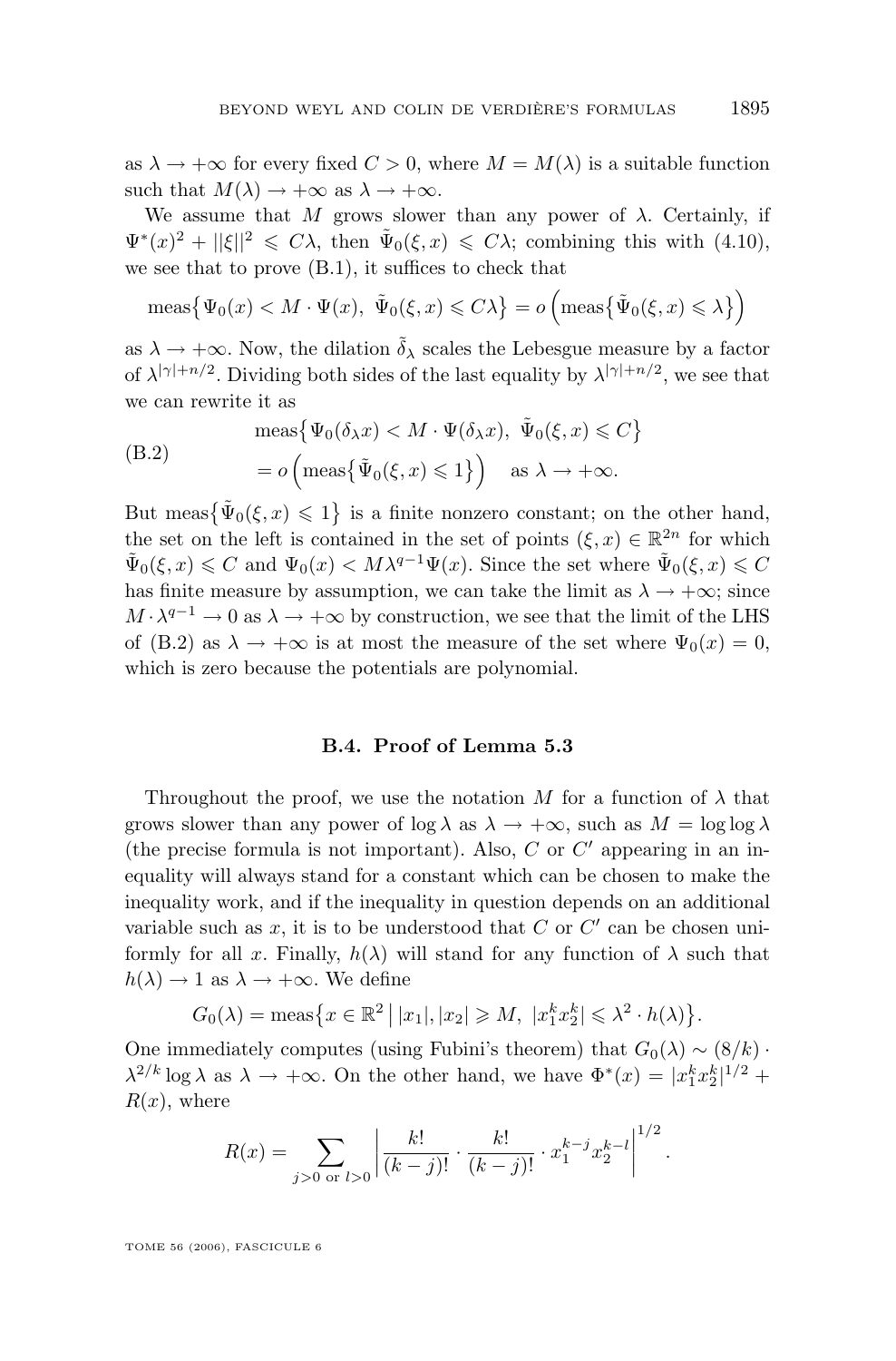If  $|x_1| \geqslant M$  and  $|x_2| \geqslant M$ , then  $R(x) \leqslant (C/M) \cdot |x_1^k x_2^k|$ . Therefore, if  $|x_1| \geq M$ ,  $|x_2| \geq M$  and  $|x_1^k x_2^k| \leq \lambda^2 \cdot (1 - \frac{C}{M})$ , then  $\Phi^*(x) \leq \lambda$ . Taking  $h(\lambda) = 1 - C/M$  and applying the statement about the asymptotics of  $G_0(\lambda)$ , we see that  $G_1(\lambda) = \text{meas}\{\Phi^* \leq \lambda\}$  is bounded below by a function which has the required asymptotics as  $\lambda \to +\infty$ . On the other hand, we have

$$
\{\Phi^*(x) \le \lambda\} \subseteq \{|x_1|, |x_2| \ge M, |x_1^k x_2^k| \le \lambda^2\} \cup \{|x_1| \le \lambda, \ \Phi^*(x) \le \lambda\}
$$
  

$$
\cup \{|x_2| \le \lambda, \ \Phi^*(x) \le \lambda\}.
$$

As above, the measure of the first set on the RHS has the required asymptotics, while the measure of the second set is bounded by

$$
\operatorname{meas}\left\{|x_1| \leqslant M, \ |x_2| \leqslant \lambda^{2/k}\right\} = 2M\lambda^{2/k},
$$

which grows slower than  $\lambda^{2/k}$  log  $\lambda$ . By symmetry, the same statement holds for the third set. This provides the desired upper bound and concludes the proof of the formula  $G_1(\lambda) \sim (8/k) \cdot \lambda^{2/k} \log \lambda$ .

Next we study the asymptotics of the function  $G_2(\lambda)$  ∼ meas{ $\Psi^*$  ≤  $\lambda$ . We will first prove that the asymptotics of  $G_2(\lambda)$  is controlled by the measure of the set where  $\Psi^*(x) \leq \lambda$  and  $\Psi^*(x)$  is dominated by the first term, in the sense that  $|x_1^k x_2^k|^{1/2} \geq M \cdot |x_1^{k-j} x_2^{k-l}|^{1/(2+j+l)}$  whenever  $j > 0$ or  $l > 0$ . To this end, we fix  $(j, l) \neq (0, 0)$  and consider the measure of the set of points  $(x_1, x_2) \in \mathbb{R}^2$  such that  $\Psi^*(x) \leq \lambda$  and

(B.3) 
$$
|x_1^k x_2^k|^{1/2} \leq M \cdot |x_1^{k-j} x_2^{k-l}|^{1/(2+j+l)}.
$$

It suffices to show that this measure grows slower than  $\lambda^{2/k} \log \lambda$ , since  $G_2(\lambda) \geq G_1(\lambda)$ . By symmetry, we may assume that  $x_1, x_2 > 0$ . We may rewrite (B.3) as

(B.4) 
$$
x_1 \leqslant M^{\frac{2(2+j+l)}{kj+kl+2j}} \cdot x_2^{-\frac{kj+kl+2l}{kj+kl+2j}}.
$$

There are two cases to consider.

1) We have  $j = l > 0$ . Set  $M' = M^{\frac{2(2+j+l)}{kj+kl+2j}}$ . Thus (B.4) becomes  $x_1 \leq$  $M'/x_2$ . On the other hand, the condition  $\Psi^*(x) \leq \lambda$  forces, in particular,  $x_1^k \leq \lambda^{k+2}$  and  $x_2^k \leq \lambda^{k+2}$ . One easily checks that the measure of the set where these two inequalities are satisfied and where  $x_1x_2 \leq M'$  grows as  $C \cdot M' \cdot \log \lambda \ll \lambda^{2/k} \log \lambda$ .

2) We have  $j \neq l$ . By symmetry, we may assume that  $j > l$ . So (B.4) becomes  $x_1 \leqslant M' \leqslant x_2^{-\kappa}$ , where

$$
0<\kappa=\frac{kj+kl+2l}{kj+kl+2j}=1-2\cdot\frac{j-l}{kj+kl+2j}<1.
$$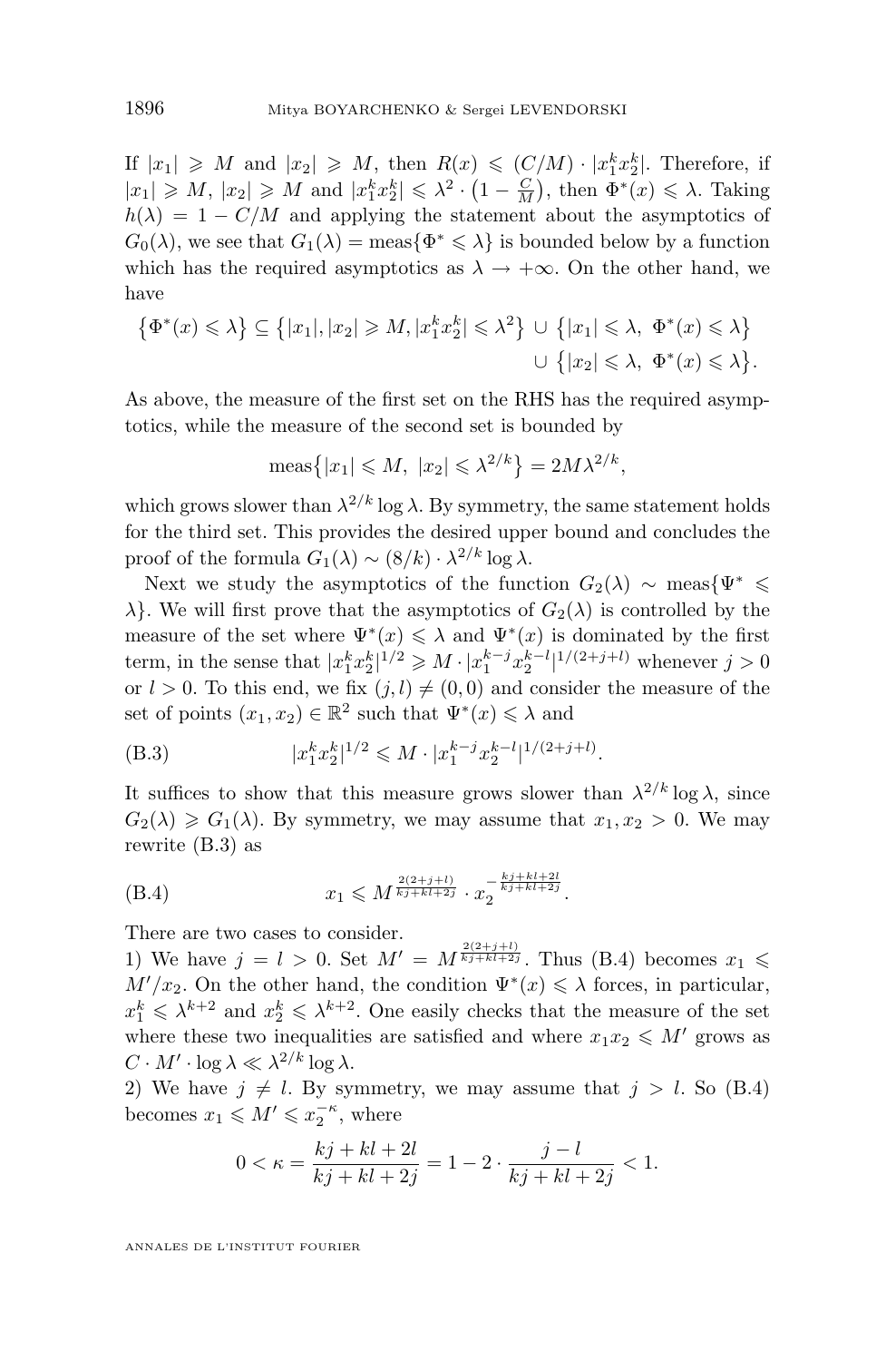One easily checks that  $\kappa \geq \frac{k}{k+2}$  (this minimum value is achieved when  $j = k, l = 0$ . Thus  $0 < 1 - \kappa \leq \frac{2}{k+2}$ . Now  $\Psi^*(x) \leq \lambda$  implies, in particular,  $x_2 \le \lambda^{(k+2)/k}$ . One easily bounds the measure of the set where  $0 \le x_2 \le 1$ and  $x_1 \leq M' \cdot x_2^{-\kappa}$  by  $CM' \ll \lambda^{2/k} \log \lambda$ , and the measure of the set where  $1 \leqslant x_2 \leqslant \lambda^{(k+2)/k}$  and  $x_1 \leqslant M' \cdot x_2^{-\kappa}$  by  $CM' \lambda^{2/k} \ll \lambda^{2/k} \log \lambda$ .

To complete the proof of the lemma, we have to estimate the measure of the set where  $\Psi^*(x) \leq \lambda$  and  $|x_1^k x_2^k|^{1/2} \geq M \cdot |x_1^{k-j} x_2^{k-l}|^{1/(2+j+l)}$  whenever  $j > 0$  or  $l > 0$ . Again, by symmetry, we may assume that  $0 \leq x_1 \leq x_2$ . Clearly, the set where also  $x_2 \leq 1$  does not contribute to the asymptotics. Therefore we only need to consider the set where  $x_2 \geqslant 1, x_2 \geqslant x_1 \geqslant M' \cdot x_2^{-\kappa}$ and  $\Psi^*(x) \leq \lambda$ . Here, M' and  $\kappa$  are defined as above, and  $(j, l)$  run over all pairs with  $0 \le j, l \le k$ . But since  $\kappa \ge \frac{k}{k+2}$ , all the inequalities  $x_1 \ge M' \cdot x_2^{-k}$ reduce to  $x_1 \geq M' \cdot x_2^{-k/(k+2)}$  if  $x_2 \geq 1$ . Under the assumptions

(B.5) 
$$
x_2 \ge 1, \quad x_2 \ge x_1 \ge M' \cdot x_2^{-\frac{k}{k+2}},
$$

it is clear that the following implications hold:

$$
x_1^k x_2^k \leq (1 - C/M) \cdot \lambda^2 \implies \Psi^*(x) \leq \lambda \implies x_1^k x_2^k \leq \lambda^2.
$$

Finally, one computes that for any function  $h(\lambda)$  such that  $h(\lambda) \to 1$  as  $\lambda \to +\infty$ , the measure of the set where (B.5) holds and where  $x_1^k x_2^k$   $\leq$  $h(\lambda) \cdot \lambda^2$  is asymptotically equal to  $\frac{k+1}{k} \cdot \lambda^{2/k} \cdot \log \lambda$ . Multiplying this by 8 (due to the fact that we only considered the set where  $x_2 \geq x_1 \geq 0$ ), we see that the proof of Lemma [5.3](#page-52-0) is complete.

### **B.5. Proof of Lemma [5.4](#page-53-0)**

Note that the measure  $\mu = \mu_{\Omega}$  has a "trivial component"—namely,  $\mu$  is naturally a product of a measure  $\mu'$  on  $\mathbb{R}^2$  and a measure  $\mu''$  on  $\mathbb{R}^{(k+1)^2}$ , given by  $\mu' = (2\pi)^{-2} \cdot d\xi_1 d\xi_2$  and  $\mu'' = \phi_*(dx_1 dx_2)$ , where  $\phi : \mathbb{R}^2 \to$  $\mathbb{R}^{(k+1)^2}$  is defined by  $\phi(x_1, x_2) = (x_1^k x_2^k, \dots, 1)$ . It is clear that we can apply our scaling constructions to the measures  $\mu'$  and  $\mu''$  separately, obtaining measures  $\mu'_{\lambda}$  and  $\mu''_{\lambda}$  for all  $\lambda > 0$ . Trivially, there is a weak limit

$$
\mu'_0 = \lim_{\lambda \to +\infty} \lambda^{-2} \mu'_\lambda = \mu' = (2\pi)^{-2} \cdot d\xi_1 d\xi_2.
$$

Thus, we only need to concentrate on the measures  $\mu''_{\lambda}$  on  $\mathbb{R}^{(k+1)^2}$ . The proof of Lemma [5.4](#page-53-0) will be complete if we show that there is a weak limit

(B.6) 
$$
\mu_0'' = \lim_{\lambda \to +\infty} \lambda^{-1/k} (\log \lambda)^{-1} \cdot \mu_\lambda'' = \psi_* \left( \frac{2}{k^2} \cdot |y|^{\frac{1-k}{k}} dy \right),
$$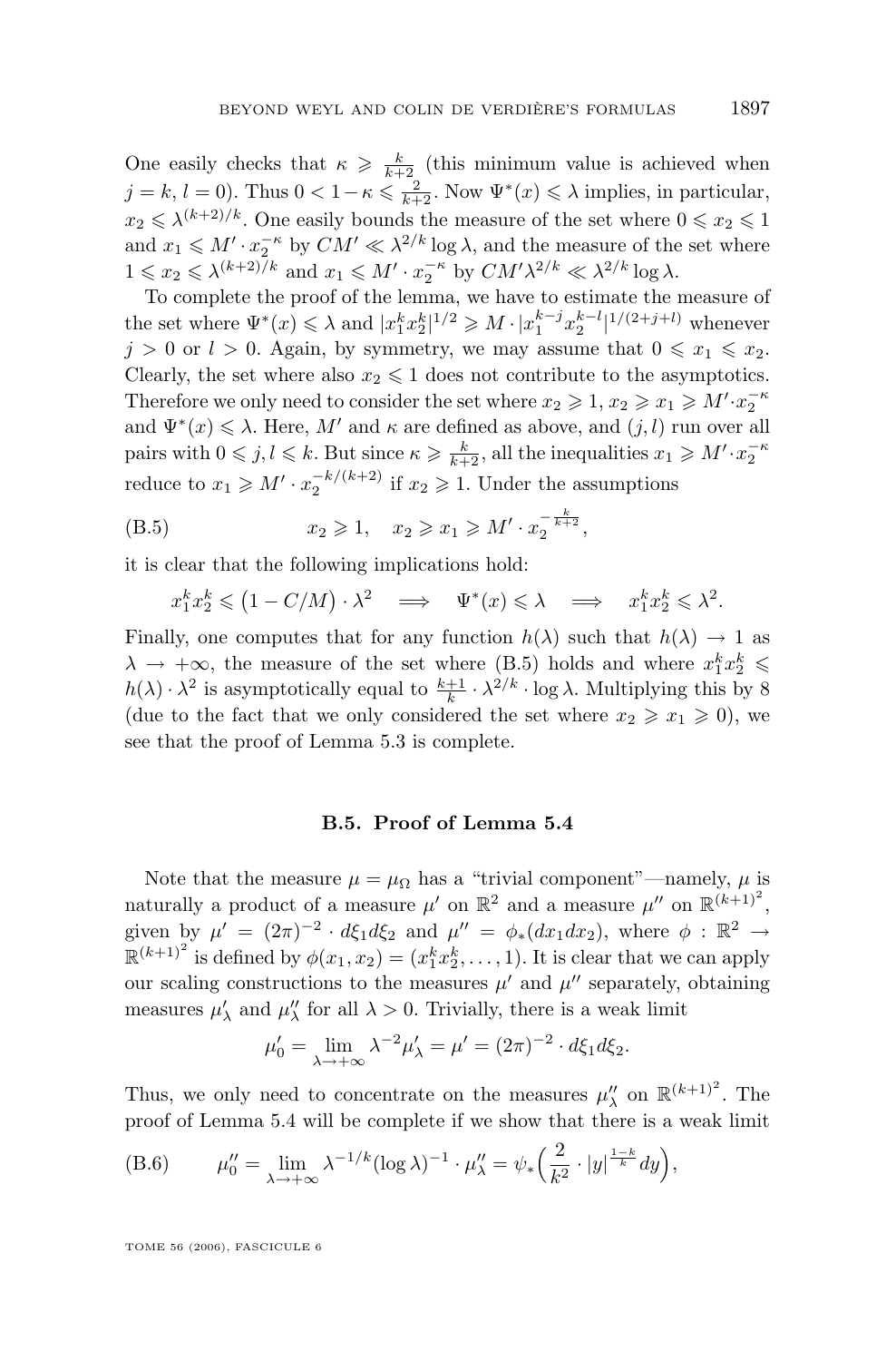where  $\psi : \mathbb{R} \to \mathbb{R}^{(k+1)^2}$  is given by  $\psi(y) = (y, 0, \dots, 0)$ . Let us define  $\mu_0''$  by the RHS of [\(B.6\)](#page-71-0). The idea is to apply Proposition [2.13.](#page-23-0) Since the function  $|y|^{(1-k)/k}$  is integrable near 0, we see that  $\mu_0$  is a c-finite Borel measure on  $\mathbb{R}^{(k+1)^2}$ . Let us first fix real numbers  $R_{ij} > 0$   $(0 \leq i, j \leq k)$  and consider for every  $\lambda > 0$  the set

$$
A_{\lambda} = \{(x_1, x_2) \, \big| \, x_1, x_2 \geq 0, \, \lambda^{-1} x_1^i x_2^j \leq R_{ij} \, \forall \, 0 \leq i, j \leq k \}.
$$

It is easy to see that when  $u > 0$  is large enough (depending only on the  $R_{ij}$ 's, but not on  $\lambda$ ), we have

 $A_{\lambda} \cap \{x_1 \geqslant u, x_2 \geqslant u\} = \{x_1 \geqslant u, x_2 \geqslant u, x_1^k x_2^k \leqslant \lambda R_{kk}\},\$ 

and then one computes (for fixed  $R_{ij}$  and u)

 $\text{meas}(A_{\lambda}) \sim \text{meas} (A_{\lambda} \cap \{x_1 \geqslant u, x_2 \geqslant u\}) \sim \frac{R_{kk}^{1/k}}{k}$  $k$  $\frac{k k}{k} \cdot \lambda^{1/k} \log \lambda \text{ as } \lambda \to +\infty.$ By symmetry, if

$$
B_{\lambda} = \{(x_1, x_2) \in \mathbb{R}^2 \mid \lambda^{-1} | x_1^i x_2^j | \le R_{ij} \ \forall \, 0 \le i, j \le k \},\
$$

then

(B.7) 
$$
\text{meas}(B_{\lambda}) \sim 4 \cdot \frac{R_{kk}^{1/k}}{k} \cdot \lambda^{1/k} \log \lambda \quad \text{as } \lambda \to +\infty.
$$

In particular, the answer does not depend on  $R_{ij}$  if  $i < k$  or  $j < k$ . We now apply Proposition [2.13](#page-23-0) with  $E = \{0\}$ , which is certainly countable. So let  $a = (a_{ij}) \in \mathbb{R}^{(k+1)^2}$  and  $b = (b_{ij}) \in \mathbb{R}^{(k+1)^2}$ , with  $a_{ij} < b_{ij}$  and  $a_{ij} \neq 0$ ,  $b_{ij} \neq 0$  for all  $0 \leq i, j \leq k$ . Two situations are possible.

1) We have  $0 \notin [a_{ij}, b_{ij}]$  for some  $(i, j)$  such that either  $i < k$  or  $j <$ k. Then there exists  $\delta > 0$  such that  $[a_{ij}, b_{ij}]$  does not intersect  $[-\delta, \delta]$ and is contained in  $[-\delta^{-1}, \delta^{-1}]$ . We apply the observation of the previous paragraph with  $R_{ij} = \delta$  and  $R_{ij} = \delta^{-1}$ , and conclude that

$$
\lim_{\lambda \to +\infty} \lambda^{-1/k} \log \lambda \cdot \mu_{\lambda}([a, b)) = 0 = \mu_0''([a, b)).
$$

2) We have  $0 \in [a_{ij}, b_{ij})$  for all  $(i, j)$  such that either  $i < k$  or  $j < k$ . Then, as before, there exists  $\delta > 0$  such that  $[-\delta, \delta] \subset [a_{ij}, b_{ij}) \subset [-\delta^{-1}, \delta^{-1}]$  for all such  $(i, j)$ . Now if  $a_{kk} = -b_{kk}$ , then the computation (B.7) immediately implies that

$$
\lim_{\lambda \to +\infty} \lambda^{-1/k} \log \lambda \cdot \mu_{\lambda}\big( [a, b) \big) = 4 \cdot \frac{a_{kk}^{1/k}}{k} = \mu_0''([a, b]).
$$

The general case reduces to this one by additivity and symmetry, noting that, for example, if  $b_{kk} > a_{kk} > 0$ , then

$$
[a_{kk}, b_{kk}) \cup [-b_{kk}, -a_{kk}) = [-b_{kk}, b_{kk}) \setminus [-a_{kk}, a_{kk}),
$$

ANNALES DE L'INSTITUT FOURIER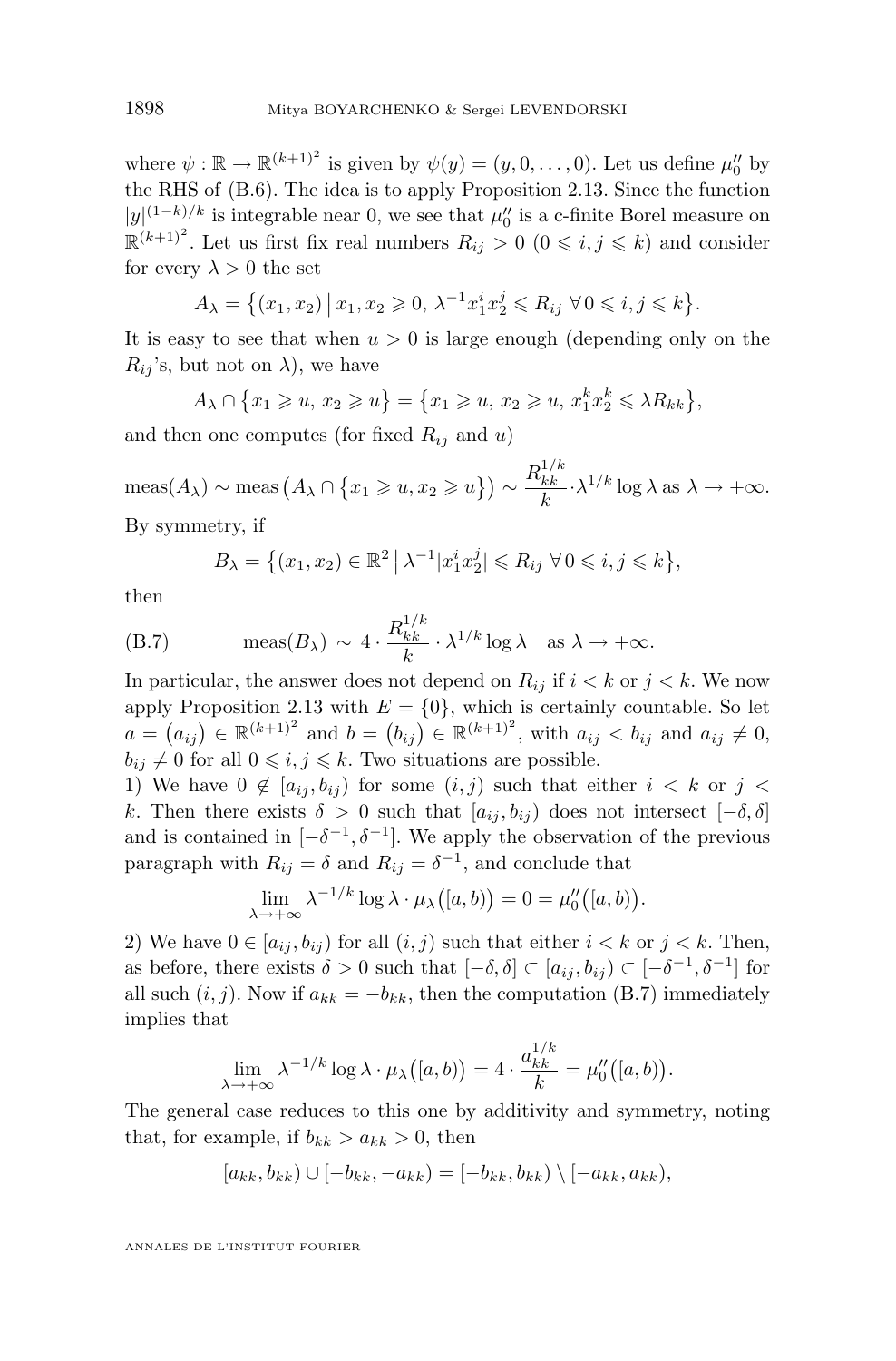and if  $b_{kk} > -a_{kk} > 0$ , then

 $[a_{kk}, b_{kk}) = [a_{kk}, -a_{kk}) \cup [-a_{kk}, b_{kk})$ .

## BIBLIOGRAPHY

- [1] D. Arnal & J.-C. Cortet, "Répresentations ∗ des groupes exponentiels", *J. Funct. Anal.* **92** (1990), no. 1, p. 103-135.
- [2] P. Bernat, C. Conze, M. Duflo, N. Lévy-Nahas, M. Rais, P. Renouard & M. Vzationergne, "Représentations des groupes de Lie résolubles", in *Monographies*, 4, Soc. Math. de France, 1972.
- [3] P. Bonnet, "Paramétrisation du dual d'une algèbre de Lie nilpotente", *Ann. Inst. Fourier* **38** (1988), no. 3, p. 169-197.
- [4] M. BOYARCHENKO & S. LEVENDORSKII, "Generalizations of the classical Weyl and Colin de Verdière's formulas and the orbit method", *Proc. Natl. Acad. Sci. USA* **102** (2005), no. 16, p. 5663-5668.
- [5] Y. Colin de Verdière, "L'asymptotique de Weyl pour les bouteilles magnétiques", *Comm. Math. Phys.* **105** (1986), p. 327-335.
- [6] H. L. Cycon, R. G. Froese, W. Kirsch & B. Simon, *Schrödinger operators with applications to quantum mechanics and global geometry*, Springer-Verlag, Berlin, New York, Heidelberg, London, Paris, Tokyo, 1985.
- [7] C. L. Fefferman, "The uncertainty principle", *Bull. Amer. Math. Soc.* **9** (1983), p. 129-206.
- [8] C. GORDON, D. WEBB & S. WOLPERT, "One cannot hear the shape of a drum", *Bull. Amer. Math. Soc.* **27** (1992), p. 134-138.
- [9] D. Gurarie, "Non-classical eigenvalue asymptotics for operators of Schrödinger type", *Bull. Am. Math. Soc.* **15** (1986), no. 2, p. 233-237.
- [10] B. Helffer & A. Mohamed, "Caractérisation du spectre essentiel de l'opérateur de Schrödinger avec un champ magnétique", *Ann. Inst. Fourier, Grenoble* **38** (1988), no. 2, p. 95-112.
- [11] B. Helffer & J. Nourrigat, *Hypoellipticité maximale pour des opérateurs polynômes de champs de vecteurs*, Birkhäuser ed., Progress in Math., Boston, 1985.
- [12] L. Hörmander, *The analysis of differential operators. 3*, Springer-Verlag, Berlin, New York, Heidelberg, 1985.
- [13] V. IVRII, "Estimate for the number of negative eigenvalues of the Schrödinger operator with intense field", in *Journées Équations aux Dérivées partielles de Saint-Jean-de-Monts*, Soc. Math. France, 1987.
- [14] M. Kac, "Can one hear the shape of a drum?", *Amer. Math. Monthly* **73** (1966), p. 1-23.
- [15] A. A. Kirillov, "Unitary representations of nilpotent Lie groups", *Uspehi Mat. Nauk* **17** (1962), no. 4 (106), p. 57-110.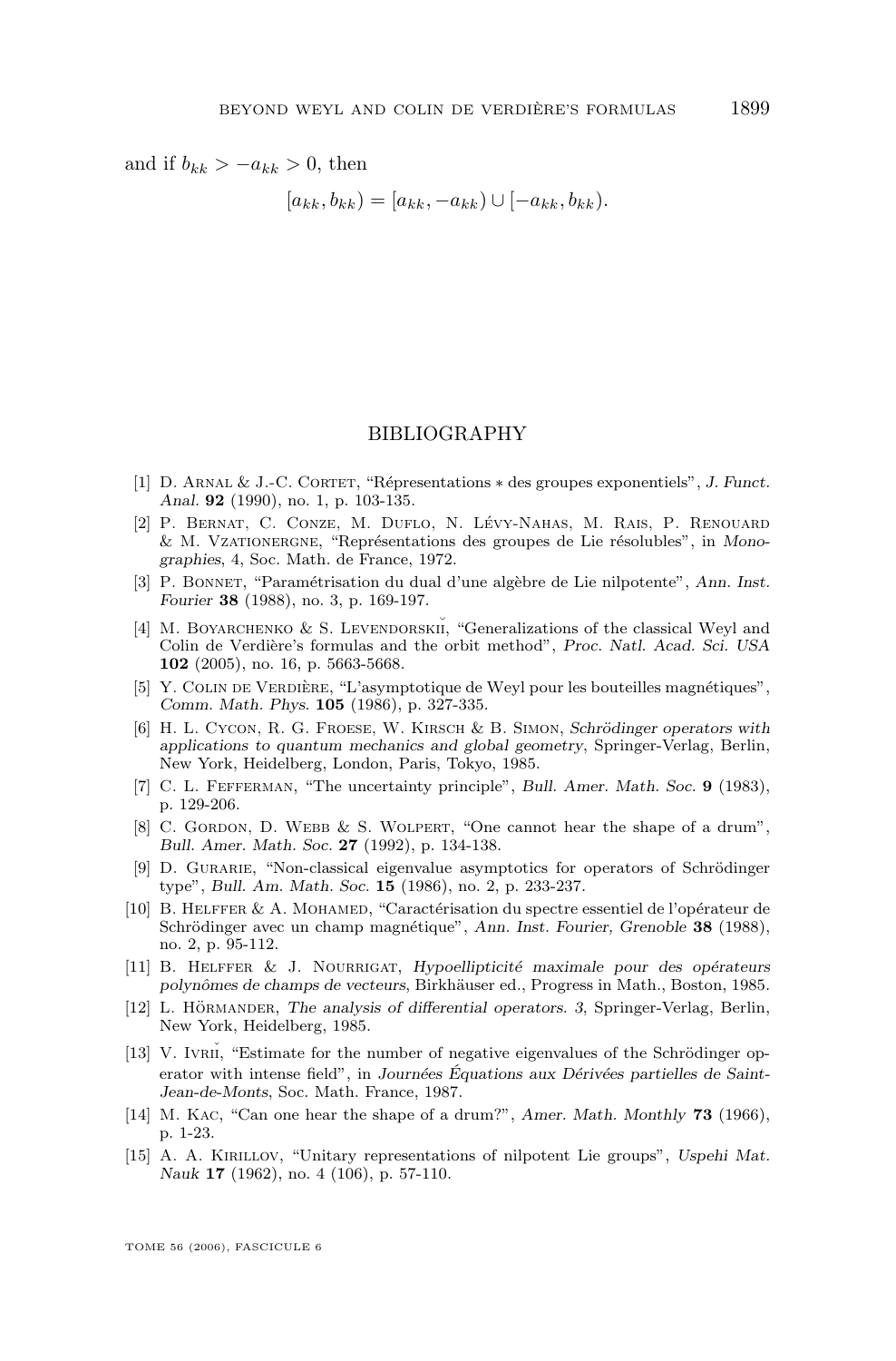- [16] N. V. Krylov, "Introduction to the theory of diffusion processes", in *Translations of Mathematical Monographs*, 142, American Mathematical Society, Providence, RI, 1995.
- [17] S. Z. LEVENDORSKII, "Non-classical spectral asymptotics", *Russian Math. Surveys* **43** (1988), no. 1, p. 123-157.
- [18] ——— , *Asymptotic distribution of eigenvalues of differential operators*, Dordrecht: Kluwer Academic Publishers, 1990.
- [19] ——— , *Degenerate elliptic equations*, Dordrecht: Kluwer Academic Publishers, 1993.
- [20] ——— , "Spectral properties of Schrödinger operators with irregular magnetic potentials, for a spin  $\frac{1}{2}$  particle", *J. Math. Anal. Appl.* **216** (1997), no. 1, p. 48-68.
- [21] P. Levy-Bruhl, A. Mohamed & J. Nourrigat, "Spectral theory and representations of nilpotent groups", *Bull. Amer. Math. Soc.* **26** (1992), no. 2, p. 299-303.
- [22] D. Manchon, "Formule de Weyl pour les groupes de Lie nilpotents", *J. Reine Angew. Math.* **418** (1991), p. 77-129.
- [23] ——— , "Weyl symbolic calculus on any Lie group", *Acta Appl. Math.* **30** (1993), no. 2, p. 159-186.
- [24] ——— , "Opérateurs pseudodifférentiels et représentations unitaires des groupes de Lie", *Bull. Soc. Math. France* **123** (1995), no. 1, p. 117-138.
- [25] ——— , "Distributions à support compact et représentations unitaires", *J. Lie Theory* **9** (1999), no. 2, p. 403-424.
- [26] A. MOHAMED & J. NOURRIGAT, "Encadrement du  $N(\lambda)$  pour des opérateurs de Schrödinger avec champ magnétique", *J. Math. Pures Appl.* **70** (1991), no. 9, p. 87- 99.
- [27] N. Nilsson, "Asymptotic estimates for spectral functions connected with hypoelliptic differential operators", *Ark. Mat.* **5** (1965), p. 527-540.
- [28] ——— , "Some growth and ramification properties of certain integrals on algebraic manifolds", *Ark. Mat.* **5** (1965), p. 463-476.
- [29] N. V. PEDERSEN, "On the symplectic structure of coadjoint orbits of (solvable) Lie groups and applications, part I", *Math. Ann.* **281** (1988), p. 633-669.
- [30] L. Pukanszky, "On the theory of exponential groups", *Trans. Amer. Math. Soc.* **126** (1967), p. 487-507.
- [31] ——— , "Unitary representations of solvable Lie groups", *Ann. Sci. École Norm. Sup. (4)* (1971), no. 4, p. 457-608.
- [32] D. Robert, "Comportement asymptotique des valeurs propres d'opérateurs de type Schrödinger à potentiel "dégénéré" ", *J. Math. Pures Appl.* **61** (1982), p. 275-300.
- [33] G. V. ROZENBLJUM, "Asymptotic behavior of the eigenvalues of the Schrödinger operator", *Mat. Sb. (N.S.)* **93** (1974), no. 135, p. 347-367, 487.
- [34] G. V. ROZENBLJUM, M. Z. SOLOMYAK & M. A. SHUBIN, "Spectral theory of differential operators", in *Contemporary problems of mathematics*, vol. 64, Itogi Nauki i Tekhniki VINITI, Moscow: VINITI, 1989.
- [35] B. Simon, "Nonclassical eigenvalue asymptotics", *J. Funct.Anal.* **53** (1983), no. 1, p. 84-98.
- [36] M. Z. Solomyak, "Asymptotics of the spectrum of the Schrödinger operator with non-regular homogeneous potential", *Math. USSR Sbornik* **55** (1986), no. 1, p. 19- 37.
- [37] H. Tamura, "Asymptotic distribution of eigenvalues for Schrödinger operators with magnetic fields", *Nagoya Math. J.* **105** (1987), p. 49-69.